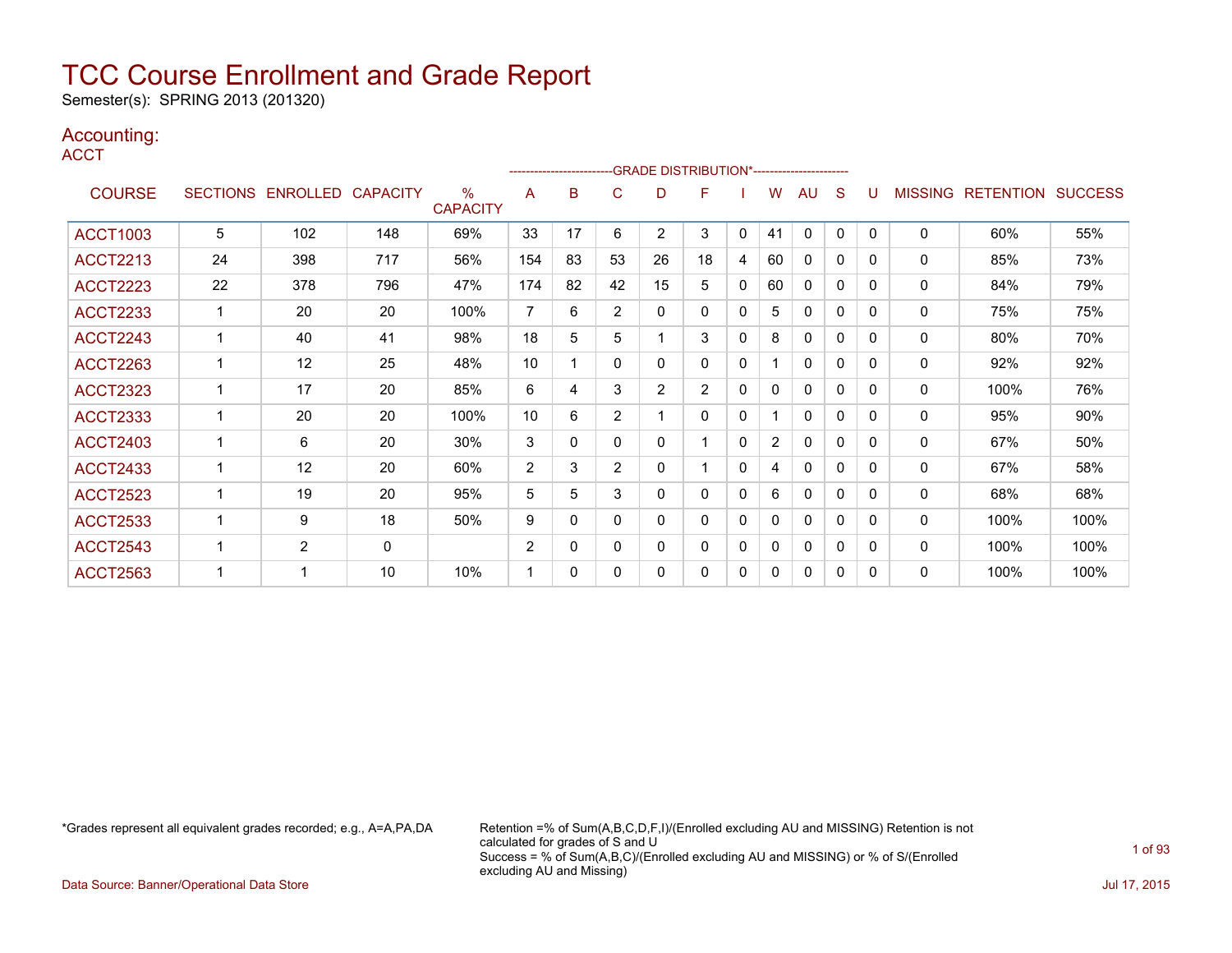Semester(s): SPRING 2013 (201320)

#### African Studies: AFRS

| AFNJ.           |                            |    |                      |  |       |          | ------------------------GRADE DISTRIBUTION*----------------------- |                |              |  |                                        |      |
|-----------------|----------------------------|----|----------------------|--|-------|----------|--------------------------------------------------------------------|----------------|--------------|--|----------------------------------------|------|
| <b>COURSE</b>   | SECTIONS ENROLLED CAPACITY |    | %<br><b>CAPACITY</b> |  | A B C | $\Box$ D |                                                                    |                |              |  | F I W AU S U MISSING RETENTION SUCCESS |      |
| <b>AFRS2343</b> |                            | 30 | 27%                  |  |       |          |                                                                    | 0 <sup>1</sup> | $\mathbf{0}$ |  | 100%                                   | 100% |

\*Grades represent all equivalent grades recorded; e.g., A=A,PA,DA Retention =% of Sum(A,B,C,D,F,I)/(Enrolled excluding AU and MISSING) Retention is not calculated for grades of S and U Success = % of Sum(A,B,C)/(Enrolled excluding AU and MISSING) or % of S/(Enrolled excluding AU and Missing)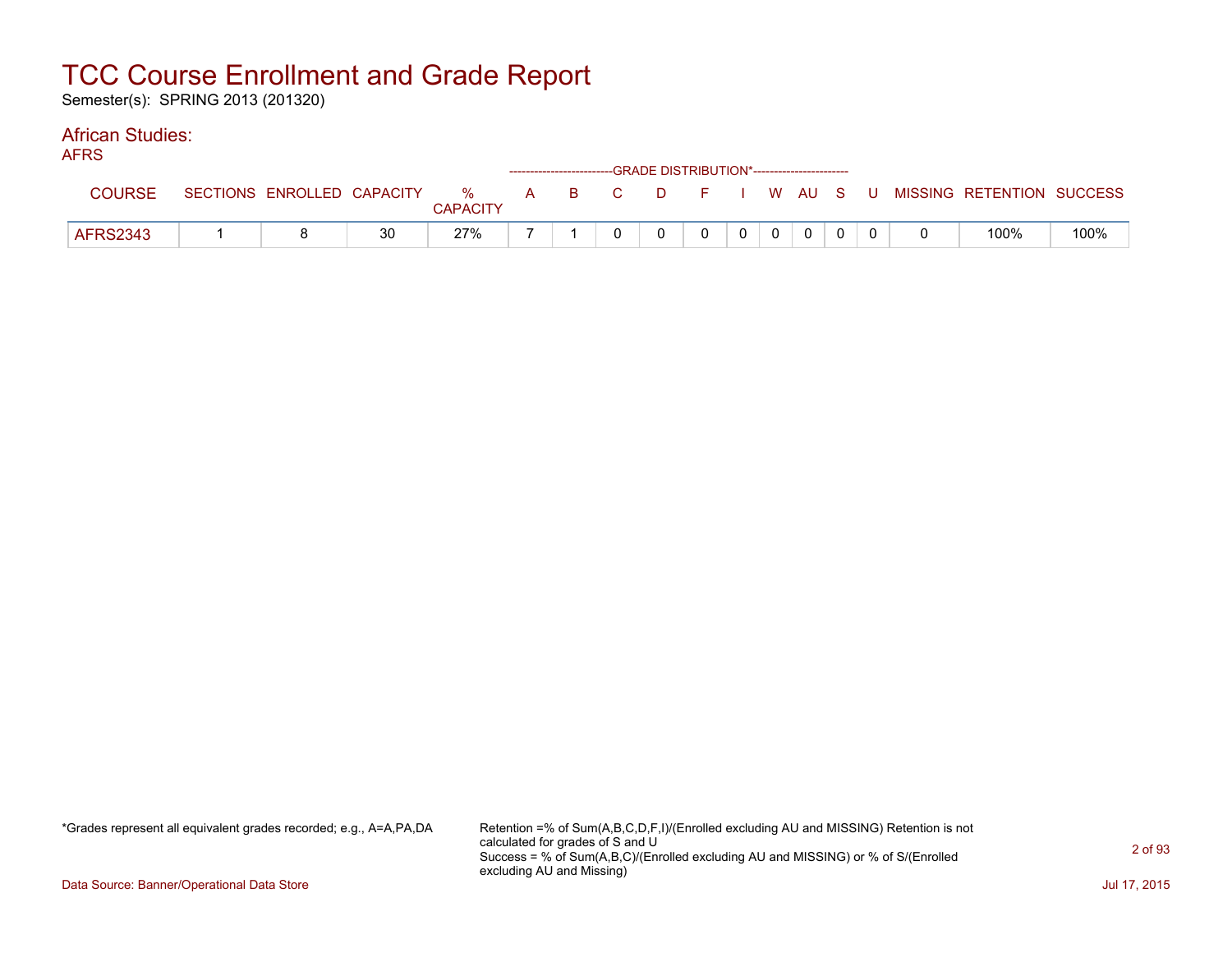Semester(s): SPRING 2013 (201320)

#### Allied Health: ALDH

| ALDN            |                            |     |                      |     |       |    |        | ------------------------GRADE DISTRIBUTION*----------------------- |    |           |  |                           |     |
|-----------------|----------------------------|-----|----------------------|-----|-------|----|--------|--------------------------------------------------------------------|----|-----------|--|---------------------------|-----|
| <b>COURSE</b>   | SECTIONS ENROLLED CAPACITY |     | %<br><b>CAPACITY</b> |     | A B C |    | $\Box$ |                                                                    |    | F I WAUSU |  | MISSING RETENTION SUCCESS |     |
| <b>ALDH1323</b> | 373                        | 320 | 117%                 | 174 | 93    | 37 | 15     | 14                                                                 | 36 | $\Omega$  |  | 90%                       | 82% |

\*Grades represent all equivalent grades recorded; e.g., A=A,PA,DA Retention =% of Sum(A,B,C,D,F,I)/(Enrolled excluding AU and MISSING) Retention is not calculated for grades of S and U Success = % of Sum(A,B,C)/(Enrolled excluding AU and MISSING) or % of S/(Enrolled excluding AU and Missing)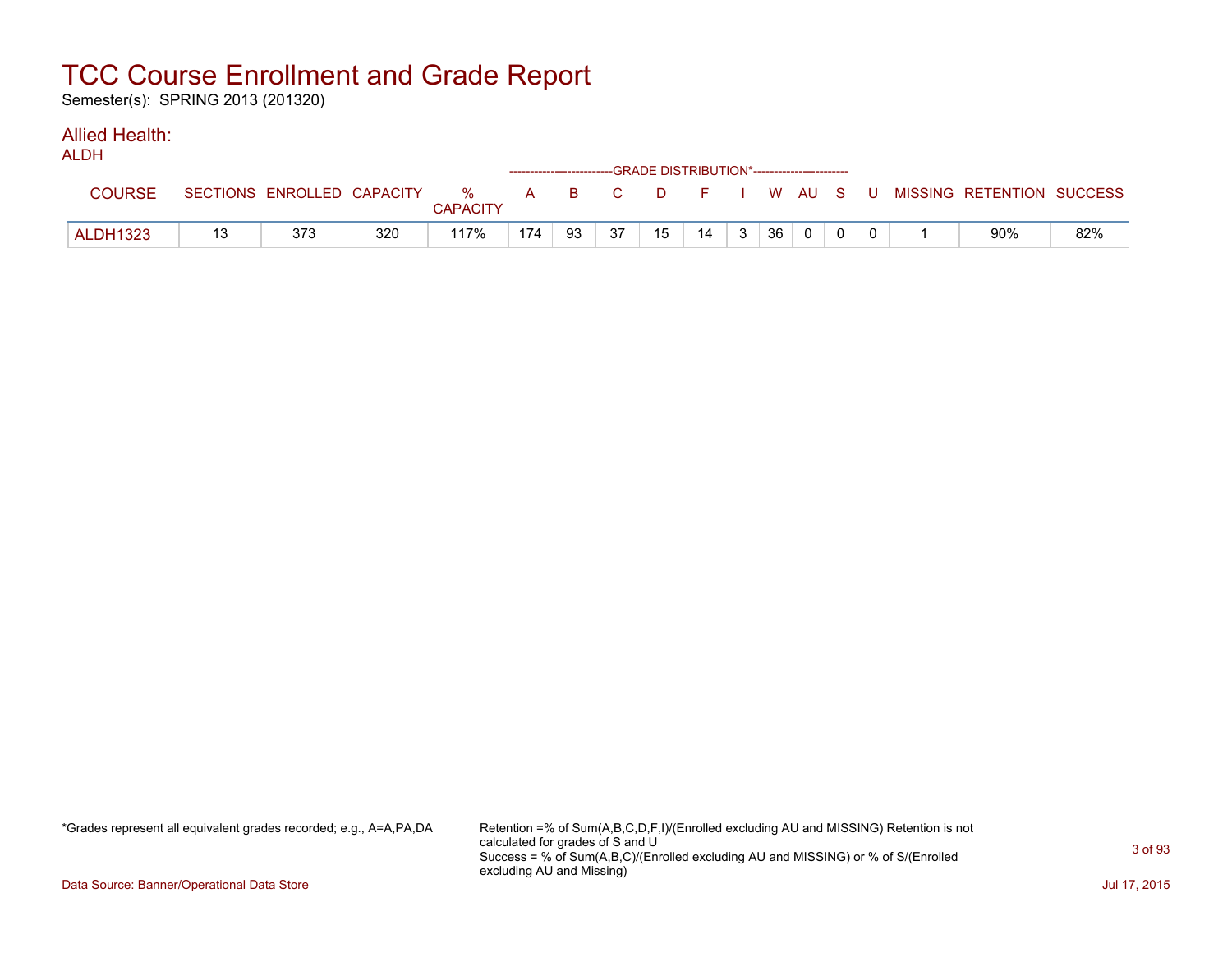Semester(s): SPRING 2013 (201320)

#### Alternative Energy: ALT<sub>F</sub>

| .               |                            |    |                      |              |    |    |    | -GRADE DISTRIBUTION*----------------------- |          |   |              |    |   |   |                           |     |
|-----------------|----------------------------|----|----------------------|--------------|----|----|----|---------------------------------------------|----------|---|--------------|----|---|---|---------------------------|-----|
| <b>COURSE</b>   | SECTIONS ENROLLED CAPACITY |    | %<br><b>CAPACITY</b> | A            | B. | C. | D. |                                             |          | W | AU           | -S | U |   | MISSING RETENTION SUCCESS |     |
| <b>ALTE1223</b> |                            | 4  | 75%                  | 2            |    |    |    | 0                                           | 0        |   | $\Omega$     |    |   | 0 | 67%                       | 67% |
| <b>ALTE1463</b> | 6                          | 16 | 38%                  |              |    |    |    |                                             | 0        |   |              |    |   | 0 | 100%                      | 80% |
| <b>ALTE1472</b> | 6                          | 10 | 60%                  | $\mathbf{0}$ |    |    |    |                                             | $\Omega$ |   | $\mathbf{0}$ |    |   | 0 | 67%                       | 50% |

\*Grades represent all equivalent grades recorded; e.g., A=A,PA,DA Retention =% of Sum(A,B,C,D,F,I)/(Enrolled excluding AU and MISSING) Retention is not calculated for grades of S and U Success = % of Sum(A,B,C)/(Enrolled excluding AU and MISSING) or % of S/(Enrolled excluding AU and Missing)

Data Source: Banner/Operational Data Store Jul 17, 2015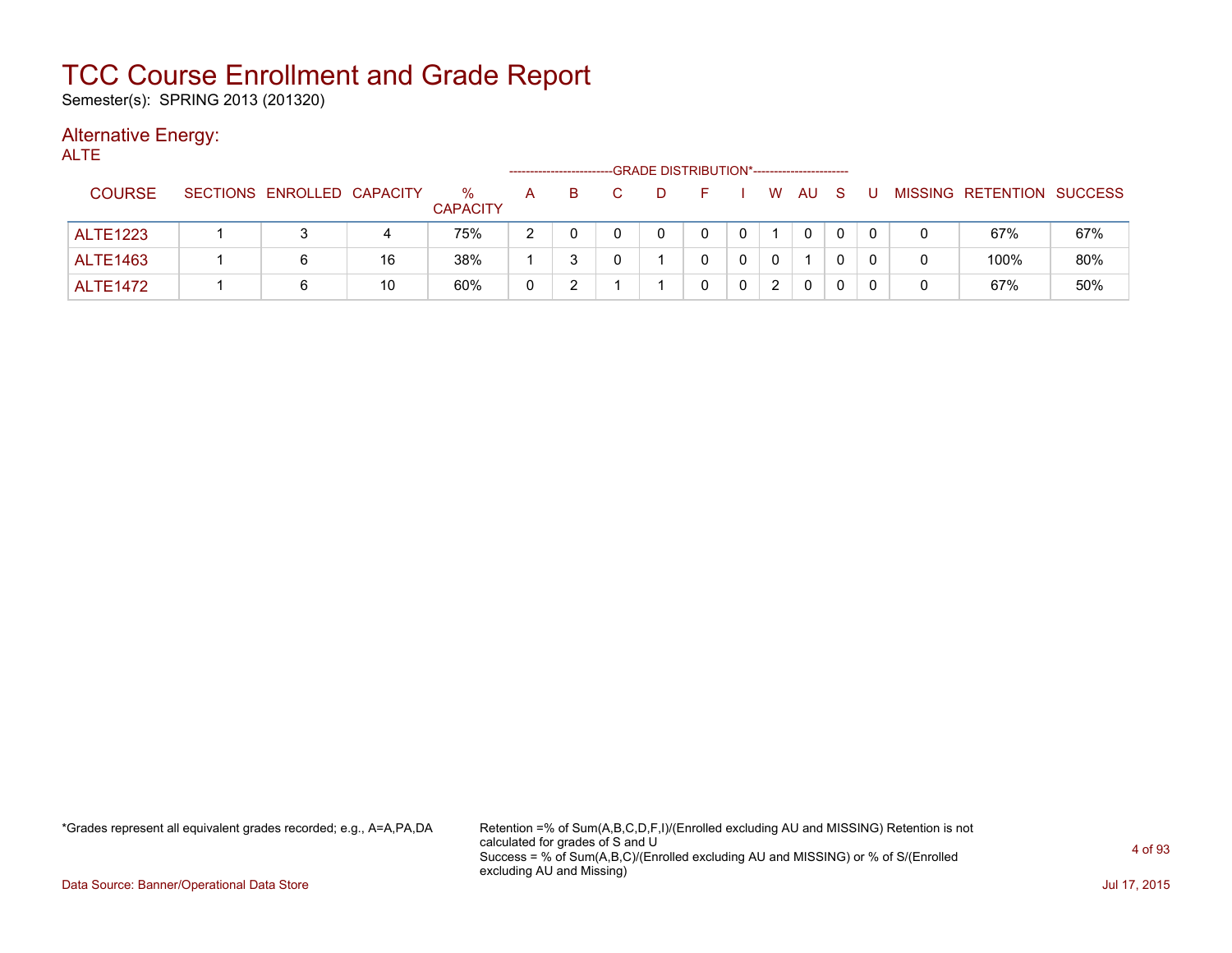Semester(s): SPRING 2013 (201320)

### Arabic:

|  | M.<br>۰. |  |
|--|----------|--|

| $\sim$          |                            |    |                      |   |   |   | ------------------------GRADE DISTRIBUTION*----------------------- |                |                |              |          |    |                           |     |
|-----------------|----------------------------|----|----------------------|---|---|---|--------------------------------------------------------------------|----------------|----------------|--------------|----------|----|---------------------------|-----|
| <b>COURSE</b>   | SECTIONS ENROLLED CAPACITY |    | %<br><b>CAPACITY</b> | A | в | D |                                                                    |                |                | W AU S       |          | J. | MISSING RETENTION SUCCESS |     |
| <b>ARBC1103</b> | 12                         | 20 | 60%                  | 9 |   |   |                                                                    | $\overline{0}$ | 3 <sup>1</sup> | $\mathbf{0}$ | $\Omega$ |    | 75%                       | 75% |
| <b>ARBC1213</b> | 12                         | 20 | 60%                  |   |   |   |                                                                    |                |                | $^{\circ}$   |          |    | 67%                       | 67% |

\*Grades represent all equivalent grades recorded; e.g., A=A,PA,DA Retention =% of Sum(A,B,C,D,F,I)/(Enrolled excluding AU and MISSING) Retention is not calculated for grades of S and U Success = % of Sum(A,B,C)/(Enrolled excluding AU and MISSING) or % of S/(Enrolled excluding AU and Missing)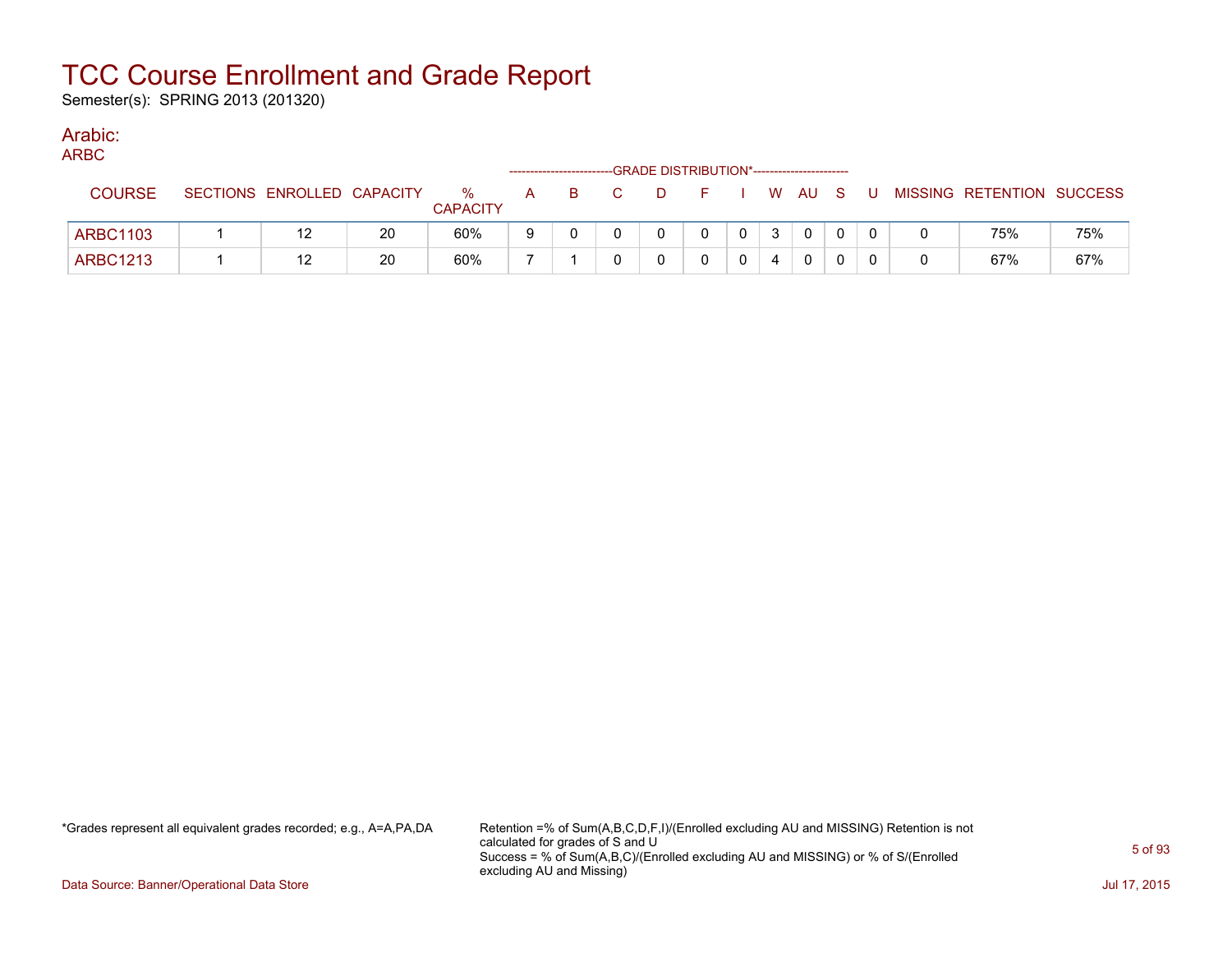Semester(s): SPRING 2013 (201320)

#### Art: ART

|                |                |                            |     |                                  |                |                |                | -GRADE DISTRIBUTION*----------------------- |              |              |                |              |              |              |              |                                  |      |
|----------------|----------------|----------------------------|-----|----------------------------------|----------------|----------------|----------------|---------------------------------------------|--------------|--------------|----------------|--------------|--------------|--------------|--------------|----------------------------------|------|
| <b>COURSE</b>  |                | SECTIONS ENROLLED CAPACITY |     | $\frac{0}{0}$<br><b>CAPACITY</b> | Α              | B              | $\mathsf{C}$   | D                                           | F            |              | W              | AU           | S            | U            |              | <b>MISSING RETENTION SUCCESS</b> |      |
| <b>ART1013</b> | 6              | 59                         | 70  | 84%                              | 28             | 10             | 4              | $\mathbf{1}$                                | $\mathbf{1}$ | $\mathbf{0}$ | 14             | $\mathbf 1$  | $\mathbf{0}$ | $\mathbf{0}$ | $\mathbf{0}$ | 76%                              | 72%  |
| <b>ART1023</b> | $\overline{c}$ | 16                         | 17  | 94%                              | 6              | 5              | 0              | 1                                           | 0            | 0            | 1              | 3            | $\Omega$     | 0            | 0            | 92%                              | 85%  |
| <b>ART1033</b> | 1              | $\overline{2}$             | 5   | 40%                              | 2              | 0              | 0              | 0                                           | 0            | 0            | $\mathbf{0}$   | $\mathbf{0}$ | $\mathbf{0}$ | 0            | 0            | 100%                             | 100% |
| <b>ART1053</b> | 2              | 52                         | 60  | 87%                              | 19             | 11             | 5              | 4                                           | 0            | 0            | 13             | 0            | $\mathbf{0}$ | 0            | 0            | 75%                              | 67%  |
| <b>ART1063</b> | 3              | 48                         | 75  | 64%                              | 14             | 11             | 7              | 3                                           | 4            | $\mathbf{0}$ | 9              | $\mathbf{0}$ | $\mathbf{0}$ | 0            | 0            | 81%                              | 67%  |
| <b>ART1083</b> | $\mathbf{1}$   | 10                         | 12  | 83%                              | 3              | 4              | $\overline{2}$ | 0                                           | 0            | $\Omega$     | $\mathbf{1}$   | $\mathbf{0}$ | $\Omega$     | $\Omega$     | 0            | 90%                              | 90%  |
| <b>ART1113</b> | 13             | 260                        | 315 | 83%                              | 113            | 61             | 36             | 13                                          | 13           | 0            | 24             | $\mathbf{0}$ | $\mathbf{0}$ | 0            | 0            | 91%                              | 81%  |
| <b>ART1123</b> | 3              | 32                         | 31  | 103%                             | 9              | 9              | 8              | 0                                           | 0            | 0            | 5              | $\mathbf{1}$ | $\mathbf{0}$ | 0            | 0            | 84%                              | 84%  |
| <b>ART1133</b> | 3              | 11                         | 12  | 92%                              | $\overline{7}$ | $\overline{2}$ | $\overline{2}$ | 0                                           | 0            | $\Omega$     | $\mathbf{0}$   | $\mathbf{0}$ | $\mathbf{0}$ | 0            | 0            | 100%                             | 100% |
| <b>ART2063</b> | $\mathbf{1}$   | 10                         | 8   | 125%                             | 4              | $\overline{2}$ | 1              | 0                                           | 0            | $\mathbf{0}$ | $\overline{2}$ | $\mathbf 1$  | $\Omega$     | 0            | 0            | 78%                              | 78%  |
| <b>ART2073</b> | 1              | 1                          | 1   | 100%                             | 0              | $\mathbf{0}$   | 0              | 0                                           | 0            | 0            | 0              | 1            | $\mathbf{0}$ | 0            | 0            |                                  |      |
| <b>ART2083</b> | $\mathbf{1}$   | 8                          | 10  | 80%                              | 3              | 3              | 1              | 0                                           | 0            | $\mathbf{0}$ | 1              | $\mathbf{0}$ | $\mathbf{0}$ | 0            | 0            | 88%                              | 88%  |
| <b>ART2093</b> | $\mathbf 1$    | 1                          | 5   | 20%                              | 0              | 1              | $\mathbf{0}$   | 0                                           | 0            | 0            | 0              | $\mathbf{0}$ | $\mathbf{0}$ | 0            | 0            | 100%                             | 100% |
| <b>ART2143</b> | $\mathbf{1}$   | 10                         | 10  | 100%                             | 4              | 4              | 1              | 0                                           | 0            | 0            | $\mathbf{1}$   | 0            | $\mathbf{0}$ | 0            | 0            | 90%                              | 90%  |
| <b>ART2153</b> | $\mathbf{1}$   | 2                          | 5   | 40%                              | $\Omega$       | 1              | $\mathbf{0}$   | 0                                           | 0            | $\Omega$     | $\mathbf 1$    | $\mathbf{0}$ | $\mathbf{0}$ | 0            | 0            | 50%                              | 50%  |
| <b>ART2223</b> | 2              | 19                         | 20  | 95%                              | 11             | $\overline{2}$ | $\mathbf{0}$   | 1                                           | 0            | 0            | 5              | $\mathbf{0}$ | $\Omega$     | 0            | 0            | 74%                              | 68%  |
| <b>ART2233</b> | $\overline{c}$ | 5                          | 10  | 50%                              | 4              | 1              | 0              | 0                                           | 0            | $\mathbf{0}$ | $\mathbf{0}$   | $\mathbf{0}$ | $\Omega$     | 0            | 0            | 100%                             | 100% |
| <b>ART2263</b> | 2              | 13                         | 20  | 65%                              | 8              | 2              | 1              | 0                                           | 1            | 0            | 1              | 0            | $\mathbf{0}$ | 0            | 0            | 92%                              | 85%  |
| <b>ART2273</b> | $\mathbf{1}$   | 4                          | 5   | 80%                              | 3              | $\mathbf{0}$   | $\mathbf{0}$   | 0                                           | 0            | $\mathbf{0}$ |                | $\mathbf{0}$ | $\mathbf{0}$ | 0            | 0            | 75%                              | 75%  |
| <b>ART2283</b> | 1              | 4                          | 5   | 80%                              | 3              | 0              | $\mathbf{0}$   | 0                                           | 0            | $\mathbf{0}$ | 1              | $\mathbf{0}$ | $\mathbf{0}$ | 0            | 0            | 75%                              | 75%  |
| <b>ART2313</b> | 1              | 8                          | 10  | 80%                              | 1              | 4              | 1              | 0                                           | 0            | 0            | $\overline{2}$ | 0            | 0            | 0            | 0            | 75%                              | 75%  |
| <b>ART2323</b> | 1              | 5                          | 5   | 100%                             | 1              | 1              | $\Omega$       | $\Omega$                                    | 0            | $\Omega$     | 0              | 3            | 0            | $\Omega$     | 0            | 100%                             | 100% |

\*Grades represent all equivalent grades recorded; e.g., A=A,PA,DA Retention =% of Sum(A,B,C,D,F,I)/(Enrolled excluding AU and MISSING) Retention is not calculated for grades of S and U Success = % of Sum(A,B,C)/(Enrolled excluding AU and MISSING) or % of S/(Enrolled excluding AU and Missing)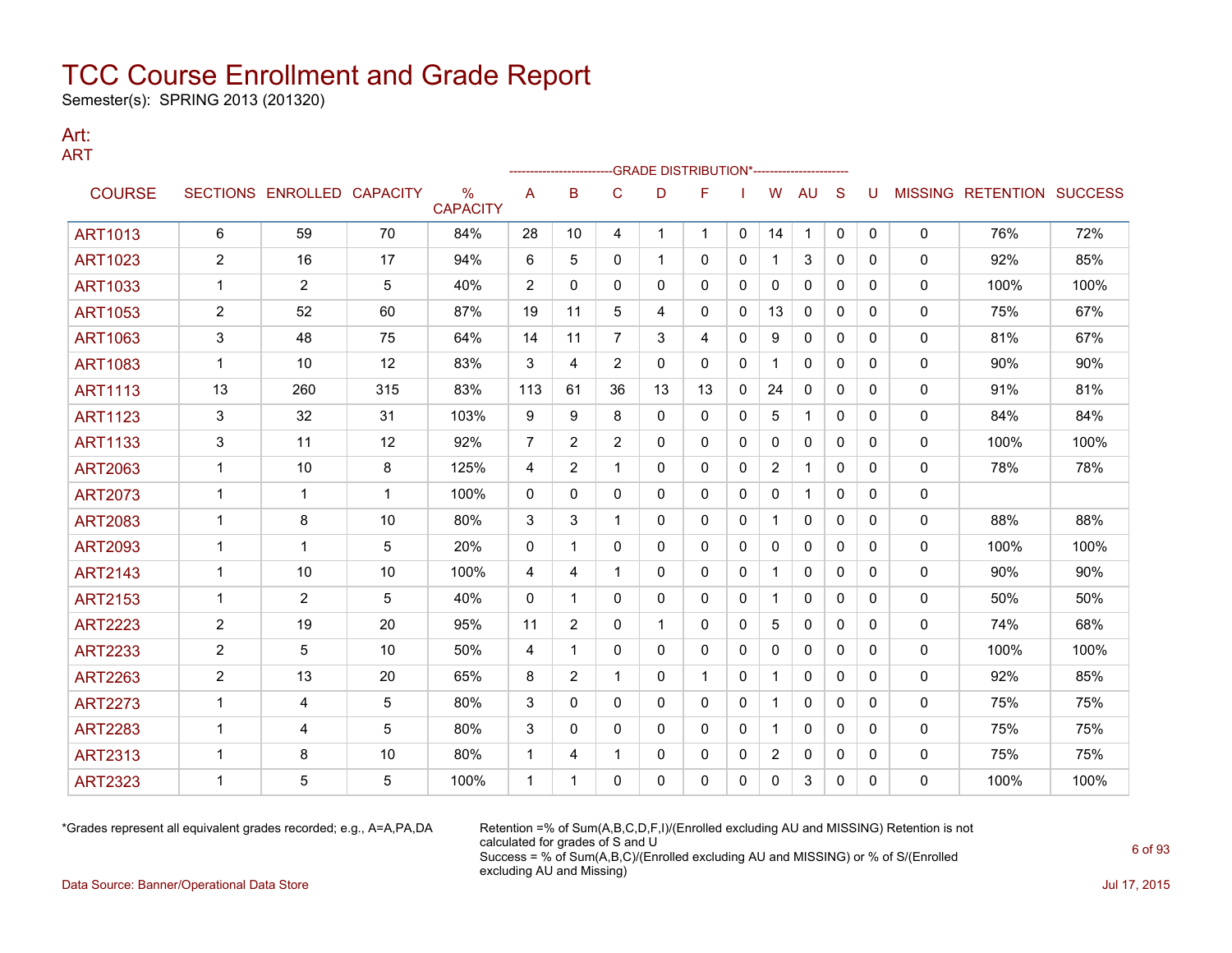Semester(s): SPRING 2013 (201320)

#### Art: ART

|                |                 |                   |                 |                         | ---------------------- |   |          |   |   |              |                |              |             |          |                |                  |                |
|----------------|-----------------|-------------------|-----------------|-------------------------|------------------------|---|----------|---|---|--------------|----------------|--------------|-------------|----------|----------------|------------------|----------------|
| <b>COURSE</b>  | <b>SECTIONS</b> | ENROLLED          | <b>CAPACITY</b> | $\%$<br><b>CAPACITY</b> | A                      | B | C        | D | F |              | w              | AU           | S           |          | <b>MISSING</b> | <b>RETENTION</b> | <b>SUCCESS</b> |
| <b>ART2413</b> |                 | 9                 | 10              | 90%                     | 2                      | 5 | $\sim$   |   | 0 | $\Omega$     | $\mathbf{0}$   | $\mathbf{0}$ | 0           | -0       | 0              | 100%             | 100%           |
| <b>ART2423</b> |                 | 15                | 14              | 107%                    | 6                      | 5 | 3        | 0 | 0 | $\mathbf{0}$ |                | $\mathbf{0}$ | $\mathbf 0$ | $\Omega$ | 0              | 93%              | 93%            |
| ART2503        |                 | 15                | 15              | 100%                    | 13                     |   |          |   | 0 | 0            | 0              | 0            | 0           |          | 0              | 100%             | 93%            |
| <b>ART2813</b> |                 | 17                | 20              | 85%                     | 13                     |   |          | 2 | 0 | 0            |                | $\mathbf{0}$ | 0           |          | 0              | 94%              | 82%            |
| <b>ART2823</b> |                 | 14                | 20              | 70%                     | 13                     | 0 |          | 0 | 0 | $\mathbf{0}$ | $\mathbf{0}$   | $\mathbf{0}$ | $\mathbf 0$ | $\Omega$ | 0              | 100%             | 100%           |
| ART2853        | 3               | 20                | 24              | 83%                     | 9                      | 3 |          | 2 |   | 0            |                | 0            | 0           |          | 0              | 95%              | 80%            |
| <b>ART2913</b> |                 | $12 \overline{ }$ | 30              | 40%                     | 3                      | 4 | 2        | 0 |   | 0            | $\overline{2}$ | $\mathbf{0}$ | $\mathbf 0$ |          | 0              | 83%              | 75%            |
| <b>ART2991</b> |                 | 6                 | 30              | 20%                     | 4                      | 0 | $\Omega$ | 0 | 0 | $\mathbf{0}$ | $\overline{2}$ | $\mathbf{0}$ | $\mathbf 0$ | $\Omega$ | 0              | 67%              | 67%            |
| <b>ART2993</b> | 4               | 12                | 20              | 60%                     | 10                     | 0 |          | 0 | 0 | 0            |                | 0            | 0           |          | 0              | 92%              | 92%            |

\*Grades represent all equivalent grades recorded; e.g., A=A,PA,DA Retention =% of Sum(A,B,C,D,F,I)/(Enrolled excluding AU and MISSING) Retention is not calculated for grades of S and U Success = % of Sum(A,B,C)/(Enrolled excluding AU and MISSING) or % of S/(Enrolled excluding AU and Missing)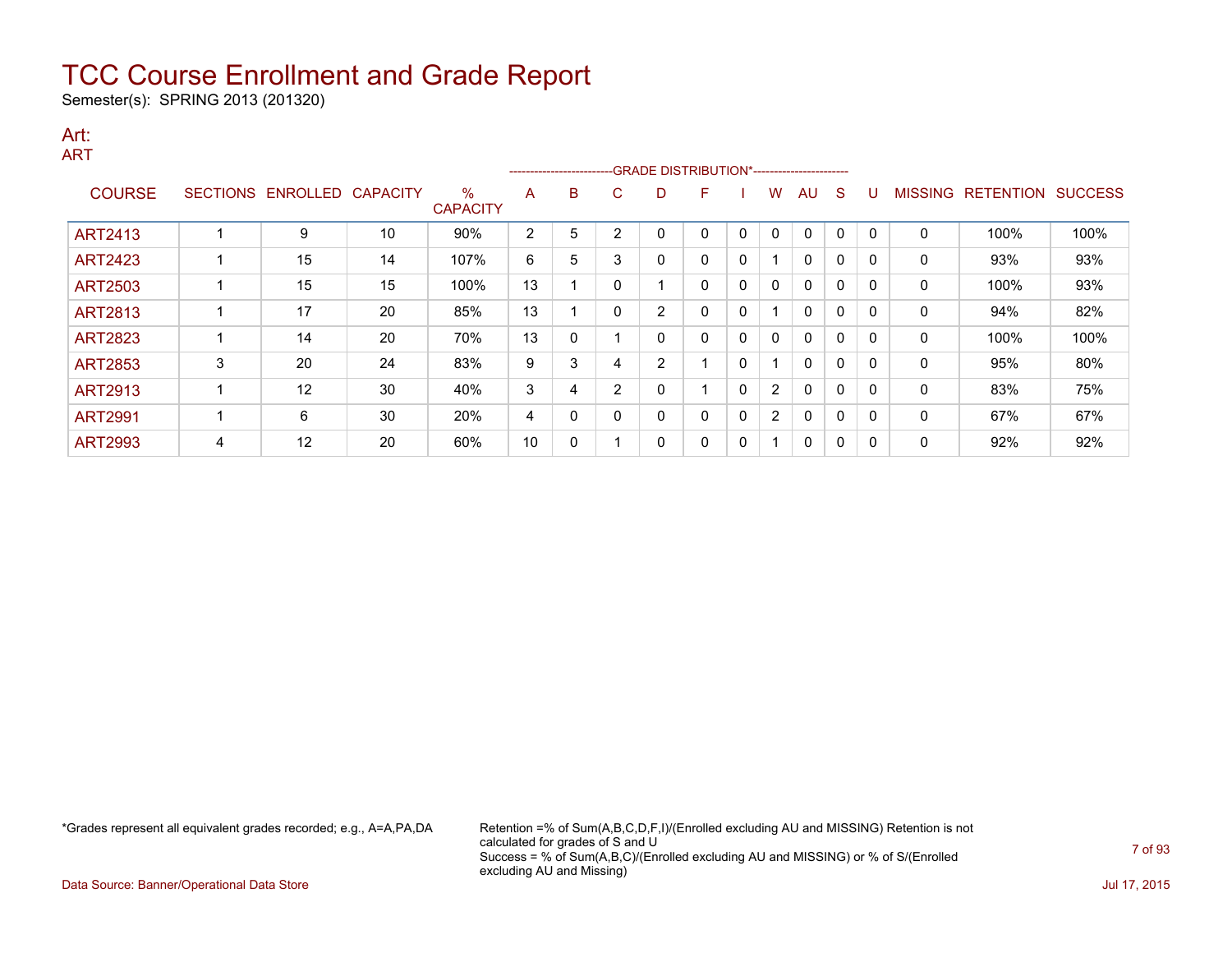Semester(s): SPRING 2013 (201320)

### Astronomy:

| <b>ASTR</b>     |    |    |                 |    |    | -----------------------GRADE DISTRIBUTION*----------------------- |    |                |                 |              |  |                                                                             |     |
|-----------------|----|----|-----------------|----|----|-------------------------------------------------------------------|----|----------------|-----------------|--------------|--|-----------------------------------------------------------------------------|-----|
| <b>COURSE</b>   |    |    | <b>CAPACITY</b> |    |    |                                                                   |    |                |                 |              |  | SECTIONS ENROLLED CAPACITY % A B C D F I W AU S U MISSING RETENTION SUCCESS |     |
| <b>ASTR1104</b> | 91 | 94 | 97%             | 43 | 15 | $\overline{4}$                                                    | 12 | $\overline{0}$ | 10 <sup>1</sup> | $\mathbf{0}$ |  | 89%                                                                         | 71% |

\*Grades represent all equivalent grades recorded; e.g., A=A,PA,DA Retention =% of Sum(A,B,C,D,F,I)/(Enrolled excluding AU and MISSING) Retention is not calculated for grades of S and U Success = % of Sum(A,B,C)/(Enrolled excluding AU and MISSING) or % of S/(Enrolled excluding AU and Missing)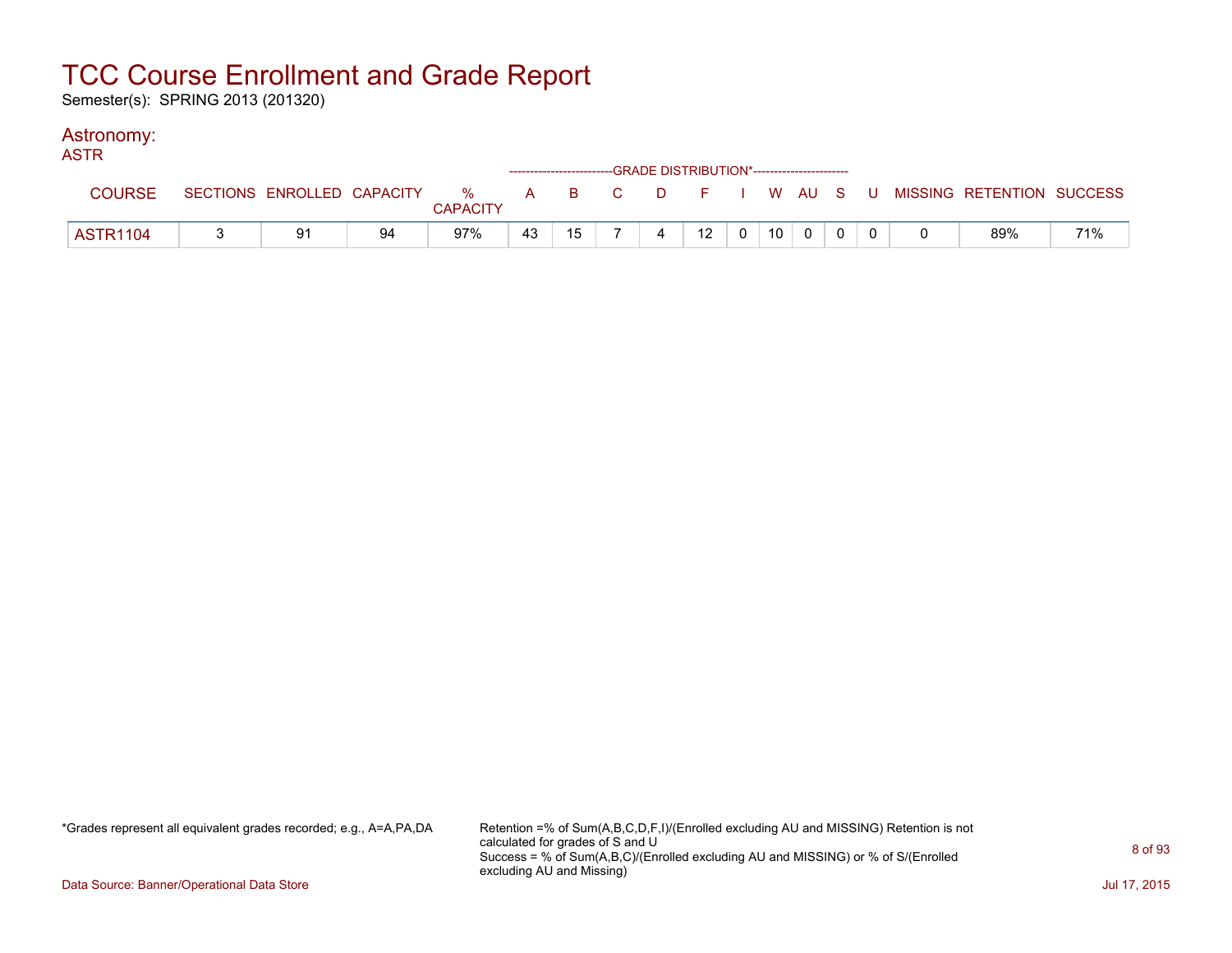Semester(s): SPRING 2013 (201320)

### Aviation Sciences Technology: AVST

|                 |                |                            |    |                                  |                | ------------------------ |                |              | -GRADE DISTRIBUTION*---------------------- |              |                |              |              |              |                |                          |      |
|-----------------|----------------|----------------------------|----|----------------------------------|----------------|--------------------------|----------------|--------------|--------------------------------------------|--------------|----------------|--------------|--------------|--------------|----------------|--------------------------|------|
| <b>COURSE</b>   |                | SECTIONS ENROLLED CAPACITY |    | $\frac{0}{0}$<br><b>CAPACITY</b> | Α              | B                        | C              | D            | F                                          |              | W              | AU           | S            | U            | <b>MISSING</b> | <b>RETENTION SUCCESS</b> |      |
| <b>AVST1113</b> | $\mathbf{1}$   | 13                         | 27 | 48%                              | 4              | 6                        | $\mathbf{0}$   | $\mathbf{1}$ | $\overline{2}$                             | $\mathbf{0}$ | $\Omega$       | $\mathbf{0}$ | $\mathbf{0}$ | $\mathbf{0}$ | $\mathbf 0$    | 100%                     | 77%  |
| <b>AVST1209</b> | 1              | 14                         | 30 | 47%                              | 4              | 9                        | 1              | 0            | 0                                          | $\Omega$     | $\Omega$       | $\Omega$     | 0            | 0            | $\mathbf{0}$   | 100%                     | 100% |
| <b>AVST1222</b> | $\mathbf{1}$   | 4                          | 30 | 13%                              | $\mathbf 1$    | $\Omega$                 | $\Omega$       | 0            | 0                                          | 3            | $\mathbf{0}$   | $\mathbf{0}$ | $\Omega$     | $\Omega$     | 0              | 100%                     | 25%  |
| <b>AVST1232</b> | $\mathbf{1}$   | 11                         | 30 | 37%                              | $\overline{7}$ | $\Omega$                 | $\mathbf{0}$   | 0            | 0                                          | 4            | $\Omega$       | $\mathbf{0}$ | 0            | $\Omega$     | 0              | 100%                     | 64%  |
| <b>AVST1239</b> | 1              | $\overline{7}$             | 10 | 70%                              | 6              | 1                        | $\mathbf{0}$   | 0            | 0                                          | $\mathbf{0}$ | $\mathbf{0}$   | $\mathbf{0}$ | $\Omega$     | $\Omega$     | $\mathbf{0}$   | 100%                     | 100% |
| <b>AVST1259</b> | $\mathbf 1$    | 4                          | 10 | 40%                              | $\overline{2}$ | 1                        | 1              | 0            | 0                                          | 0            | $\Omega$       | 0            | 0            | 0            | 0              | 100%                     | 100% |
| <b>AVST1343</b> | $\mathbf{1}$   | 10                         | 24 | 42%                              | 5              | 1                        | $\overline{2}$ | 0            | 1                                          | $\Omega$     | -1             | $\mathbf{0}$ | $\Omega$     | $\Omega$     | 0              | 90%                      | 80%  |
| <b>AVST1354</b> | $\mathbf 1$    | 19                         | 20 | 95%                              | 12             | 5                        | 1              | 0            | 0                                          | $\mathbf{0}$ |                | $\Omega$     | $\Omega$     | $\Omega$     | 0              | 95%                      | 95%  |
| <b>AVST1364</b> | $\mathbf 1$    | 21                         | 24 | 88%                              | 19             | 1                        | $\mathbf{0}$   | 0            | 0                                          | $\mathbf{0}$ | 1              | $\mathbf{0}$ | $\Omega$     | $\Omega$     | 0              | 95%                      | 95%  |
| <b>AVST1403</b> | 1              | 4                          | 20 | 20%                              | 4              | $\Omega$                 | $\mathbf{0}$   | 0            | 0                                          | 0            | 0              | $\Omega$     | 0            | 0            | $\mathbf{0}$   | 100%                     | 100% |
| <b>AVST2113</b> | $\mathbf{1}$   | 26                         | 26 | 100%                             | 13             | 3                        | 3              | 0            | 3                                          | $\mathbf 0$  | 4              | $\mathbf{0}$ | $\Omega$     | $\Omega$     | 0              | 85%                      | 73%  |
| <b>AVST2122</b> | $\mathbf{1}$   | 4                          | 20 | 20%                              | $\overline{2}$ | $\Omega$                 | $\Omega$       | 0            | $\Omega$                                   | 2            | $\mathbf{0}$   | $\mathbf{0}$ | $\Omega$     | $\Omega$     | 0              | 100%                     | 50%  |
| <b>AVST2132</b> | 1              | 1                          | 20 | 5%                               | $\mathbf 1$    | $\Omega$                 | $\mathbf{0}$   | 0            | 0                                          | 0            | 0              | 0            | 0            | 0            | $\mathbf{0}$   | 100%                     | 100% |
| <b>AVST2142</b> | $\mathbf 1$    | 1                          | 20 | 5%                               | 0              | 0                        | $\Omega$       | 0            | 0                                          |              | $\Omega$       | 0            | $\Omega$     | 0            | 0              | 100%                     | 0%   |
| <b>AVST2213</b> | $\mathbf{1}$   | 20                         | 20 | 100%                             | 19             | 0                        | $\mathbf{0}$   | 0            | 0                                          | $\Omega$     |                | $\mathbf{0}$ | $\Omega$     | $\Omega$     | 0              | 95%                      | 95%  |
| <b>AVST2226</b> | $\overline{2}$ | 21                         | 24 | 88%                              | 16             | 1                        | 3              | 0            | 0                                          | $\mathbf{0}$ |                | $\mathbf{0}$ | $\Omega$     | $\Omega$     | 0              | 95%                      | 95%  |
| <b>AVST2236</b> | $\overline{2}$ | 15                         | 24 | 62%                              | 14             | 1                        | 0              | 0            | 0                                          | $\mathbf{0}$ | $\Omega$       | $\Omega$     | 0            | 0            | $\Omega$       | 100%                     | 100% |
| <b>AVST2253</b> | $\mathbf{1}$   | 19                         | 20 | 95%                              | 11             | 4                        | $\overline{2}$ | 0            | 0                                          | $\Omega$     | $\overline{2}$ | 0            | 0            | 0            | 0              | 89%                      | 89%  |
| <b>AVST2273</b> | $\mathbf 1$    | 11                         | 20 | 55%                              | 8              | $\overline{2}$           | 1              | 0            | 0                                          | $\mathbf{0}$ | $\mathbf{0}$   | 0            | $\Omega$     | $\Omega$     | 0              | 100%                     | 100% |
| <b>AVST2313</b> | 1              | 3                          | 20 | 15%                              | $\Omega$       | 3                        | $\mathbf{0}$   | 0            | 0                                          | 0            | $\mathbf{0}$   | $\mathbf{0}$ | 0            | 0            | 0              | 100%                     | 100% |
|                 |                |                            |    |                                  |                |                          |                |              |                                            |              |                |              |              |              |                |                          |      |

\*Grades represent all equivalent grades recorded; e.g., A=A,PA,DA Retention =% of Sum(A,B,C,D,F,I)/(Enrolled excluding AU and MISSING) Retention is not calculated for grades of S and U Success = % of Sum(A,B,C)/(Enrolled excluding AU and MISSING) or % of S/(Enrolled excluding AU and Missing) Data Source: Banner/Operational Data Store Jul 17, 2015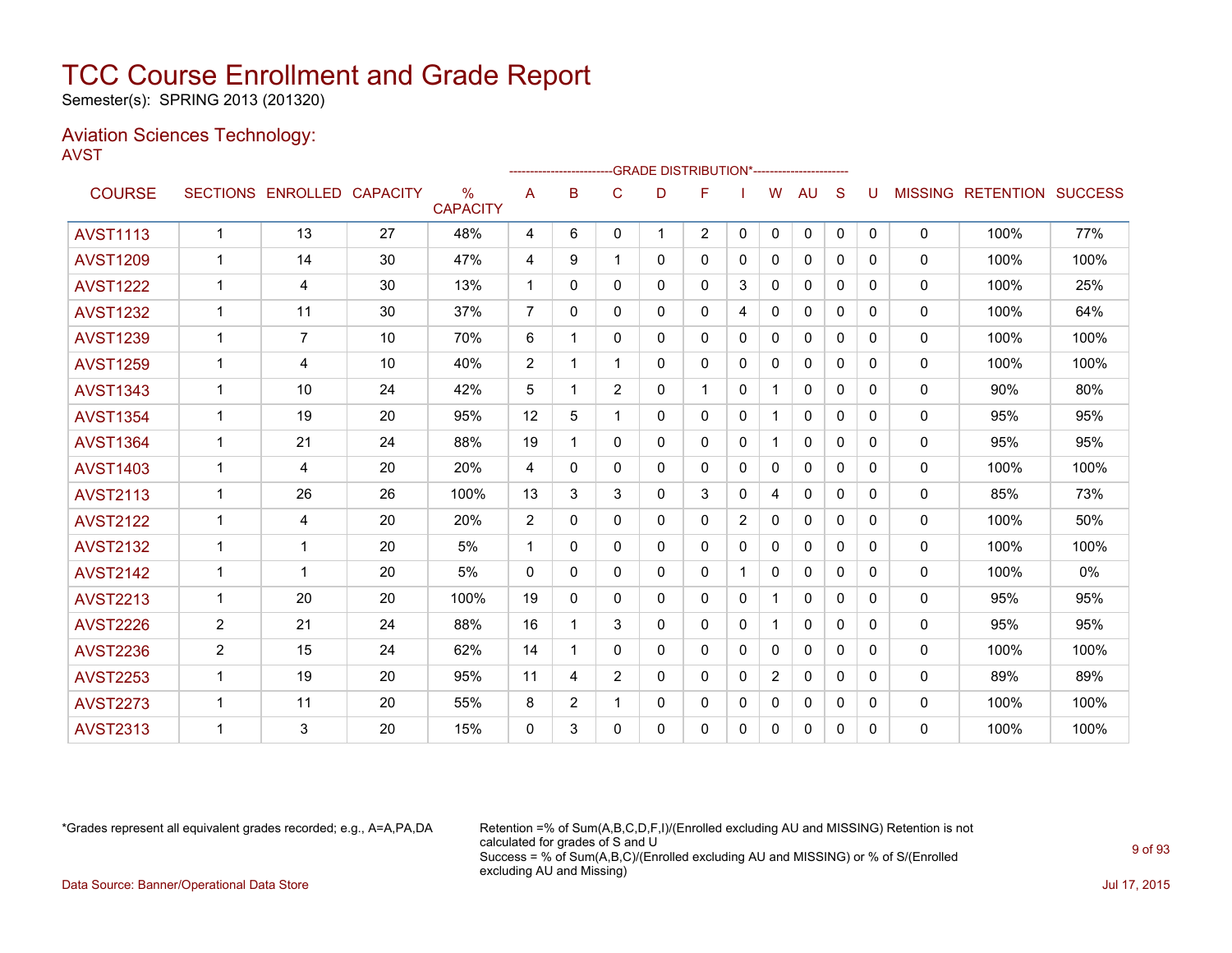Semester(s): SPRING 2013 (201320)

### Biology:

BIOL

|                 |                |                            |       |                         |     |     |              |                | -GRADE DISTRIBUTION*----------------------- |              |                |              |              |   |                |                          |     |
|-----------------|----------------|----------------------------|-------|-------------------------|-----|-----|--------------|----------------|---------------------------------------------|--------------|----------------|--------------|--------------|---|----------------|--------------------------|-----|
| <b>COURSE</b>   |                | SECTIONS ENROLLED CAPACITY |       | $\%$<br><b>CAPACITY</b> | A   | B   | C            | D              | F                                           |              | w              | AU           | S            |   | <b>MISSING</b> | <b>RETENTION SUCCESS</b> |     |
| <b>BIOL1114</b> | 38             | 668                        | 858   | 78%                     | 170 | 184 | 115          | 44             | 64                                          | $\mathbf{0}$ | 91             | 0            | $\mathbf{0}$ | 0 | 0              | 86%                      | 70% |
| <b>BIOL1224</b> | 43             | 846                        | 1,016 | 83%                     | 194 | 191 | 137          | 64             | 101                                         |              | 158            | 0            | 0            | 0 | 0              | 81%                      | 62% |
| <b>BIOL1314</b> | 18             | 445                        | 650   | 68%                     | 152 | 109 | 74           | 14             | 25                                          | $\mathbf{0}$ | 70             | $\mathbf{0}$ | $\mathbf{0}$ | 0 | 1              | 84%                      | 75% |
| <b>BIOL1323</b> | $\overline{2}$ | 33                         | 48    | 69%                     | 6   | 14  | 3            |                | 3                                           | 0            | 6              | 0            | 0            | 0 | 0              | 82%                      | 70% |
| <b>BIOL1383</b> | 57             | 1,336                      | 1,680 | 80%                     | 458 | 331 | 212          | 75             | 119                                         | $\mathbf 0$  | 140            |              | $\Omega$     | 0 | 0              | 90%                      | 75% |
| <b>BIOL1404</b> | 3              | 30                         | 68    | 44%                     | 8   | 11  | 6            | $\overline{2}$ | $\mathbf{0}$                                | $\mathbf{0}$ | $\overline{2}$ |              | $\mathbf{0}$ | 0 | 0              | 93%                      | 86% |
| <b>BIOL1604</b> | 7              | 87                         | 164   | 53%                     | 34  | 23  | 15           | 6              | 4                                           | $\mathbf{0}$ | 5              | $\mathbf{0}$ | $\mathbf{0}$ | 0 | 0              | 94%                      | 83% |
| <b>BIOL2123</b> | 3              | 27                         | 53    | 51%                     | 5   | 9   | 4            |                | 3                                           | $\mathbf{0}$ | 4              |              | $\mathbf{0}$ | 0 | 0              | 85%                      | 69% |
| <b>BIOL2134</b> | 24             | 519                        | 564   | 92%                     | 174 | 135 | 89           | 30             | 22                                          | 0            | 68             |              | $\mathbf{0}$ | 0 | 0              | 87%                      | 77% |
| <b>BIOL2154</b> | 18             | 350                        | 428   | 82%                     | 156 | 87  | 43           | 11             | 19                                          | $\mathbf{0}$ | 33             |              | $\Omega$     | 0 | 0              | 91%                      | 82% |
| <b>BIOL2164</b> | 19             | 383                        | 444   | 86%                     | 127 | 134 | 59           | 8              | 22                                          | $\mathbf{0}$ | 33             | $\mathbf{0}$ | $\mathbf{0}$ | 0 | 0              | 91%                      | 84% |
| <b>BIOL2213</b> | 1              | 3                          | 4     | 75%                     | 1   | 1   | $\mathbf{0}$ | $\mathbf{0}$   | 0                                           | $\mathbf{0}$ |                | $\mathbf{0}$ | 0            | 0 | 0              | 67%                      | 67% |
| <b>BIOL2313</b> | 1              | 9                          | 24    | 38%                     | 3   | 2   | 2            | $\mathbf{0}$   |                                             | $\mathbf{0}$ |                | $\mathbf{0}$ | 0            | 0 | $\mathbf{0}$   | 89%                      | 78% |
| <b>BIOL2991</b> | 3              | 14                         | 36    | 39%                     | 11  | 1   | $\Omega$     | 0              | 0                                           | 0            | 2              | 0            | 0            | 0 | 0              | 86%                      | 86% |
| <b>BIOL2993</b> | $\overline{2}$ | 5                          | 29    | 17%                     | 1   |     | 2            | $\Omega$       | 0                                           | 0            |                | $\mathbf{0}$ | 0            | 0 | 0              | 80%                      | 80% |

\*Grades represent all equivalent grades recorded; e.g., A=A,PA,DA Retention =% of Sum(A,B,C,D,F,I)/(Enrolled excluding AU and MISSING) Retention is not calculated for grades of S and U Success = % of Sum(A,B,C)/(Enrolled excluding AU and MISSING) or % of S/(Enrolled excluding AU and Missing)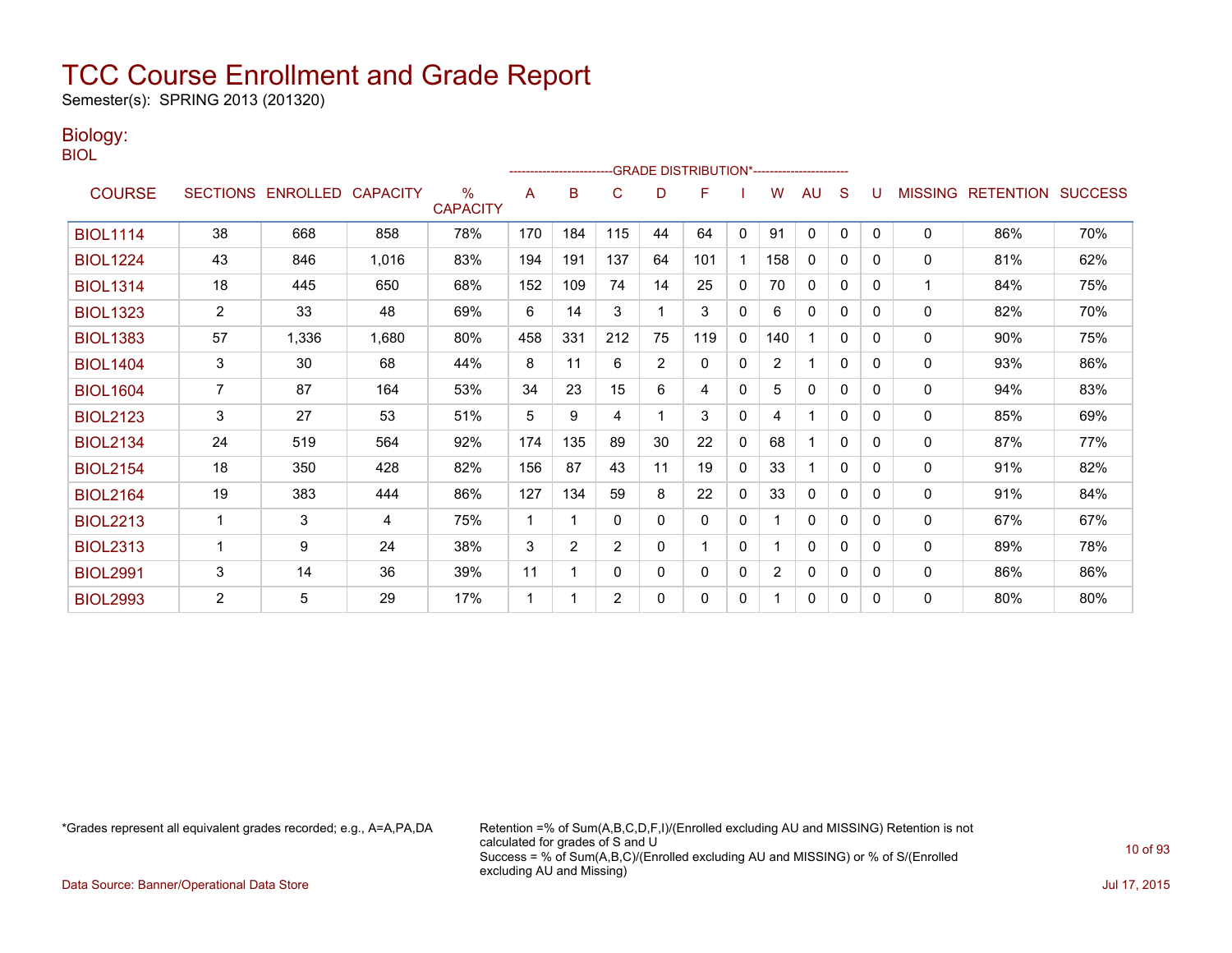Semester(s): SPRING 2013 (201320)

### Biotechnology: BIOT

|                 |   |                   |                 |                         |   | ----------------------- |   |   |    |          |   |    |   |   |                |                  |                |
|-----------------|---|-------------------|-----------------|-------------------------|---|-------------------------|---|---|----|----------|---|----|---|---|----------------|------------------|----------------|
| <b>COURSE</b>   |   | SECTIONS ENROLLED | <b>CAPACITY</b> | $\%$<br><b>CAPACITY</b> | A | B                       | C | D | F. |          | w | AU | S |   | <b>MISSING</b> | <b>RETENTION</b> | <b>SUCCESS</b> |
| <b>BIOT1113</b> | 2 | 8                 | 24              | 33%                     | 6 |                         |   |   |    |          |   | 0  | 0 | 0 | 0              | 88%              | 88%            |
| <b>BIOT1315</b> |   | 3                 | 12              | 25%                     | 2 |                         | 0 |   |    | 0        |   | 0  | 0 | 0 | 0              | 100%             | 100%           |
| <b>BIOT1534</b> |   | 9                 | 12              | 75%                     | 8 |                         |   |   |    |          | 0 | 0  | 0 | 0 | 0              | 100%             | 100%           |
| <b>BIOT2246</b> |   | 5                 | 12              | 42%                     | 4 |                         | 0 |   |    | $\Omega$ | 0 | 0  | 0 | 0 | 0              | 100%             | 100%           |
| <b>BIOT2335</b> |   | 6                 | 12              | 50%                     | 5 |                         | 0 |   |    | 0        | 0 | 0  | 0 | 0 | 0              | 100%             | 100%           |
| <b>BIOT2512</b> |   | っ                 | 6               | 33%                     | 2 |                         | 0 |   |    | 0        |   | 0  | 0 | 0 | 0              | 100%             | 100%           |

\*Grades represent all equivalent grades recorded; e.g., A=A,PA,DA Retention =% of Sum(A,B,C,D,F,I)/(Enrolled excluding AU and MISSING) Retention is not calculated for grades of S and U Success = % of Sum(A,B,C)/(Enrolled excluding AU and MISSING) or % of S/(Enrolled excluding AU and Missing)

Data Source: Banner/Operational Data Store Jul 17, 2015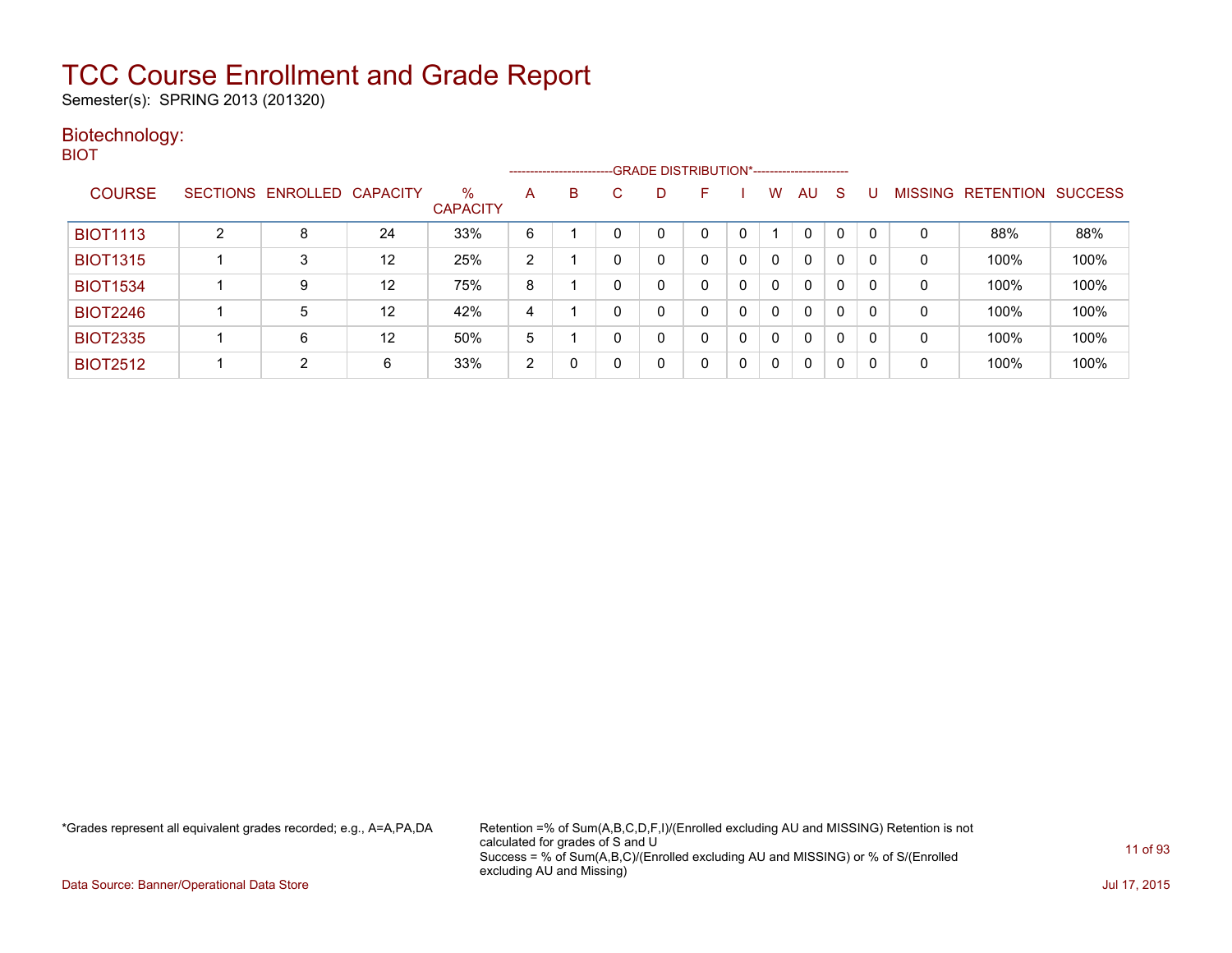Semester(s): SPRING 2013 (201320)

#### Biomedical Equipment Technolog: BMET

| -----           |                            |                      |              |   |          | ------------------------GRADE DISTRIBUTION*----------------------- |  |       |  |                           |      |
|-----------------|----------------------------|----------------------|--------------|---|----------|--------------------------------------------------------------------|--|-------|--|---------------------------|------|
| <b>COURSE</b>   | SECTIONS ENROLLED CAPACITY | %<br><b>CAPACITY</b> | $\mathsf{A}$ | B | <b>C</b> | D                                                                  |  | WAUS. |  | MISSING RETENTION SUCCESS |      |
| <b>BMET2353</b> |                            | 50%                  | ∸            |   |          |                                                                    |  |       |  | 100%                      | 100% |

\*Grades represent all equivalent grades recorded; e.g., A=A,PA,DA Retention =% of Sum(A,B,C,D,F,I)/(Enrolled excluding AU and MISSING) Retention is not calculated for grades of S and U Success = % of Sum(A,B,C)/(Enrolled excluding AU and MISSING) or % of S/(Enrolled excluding AU and Missing)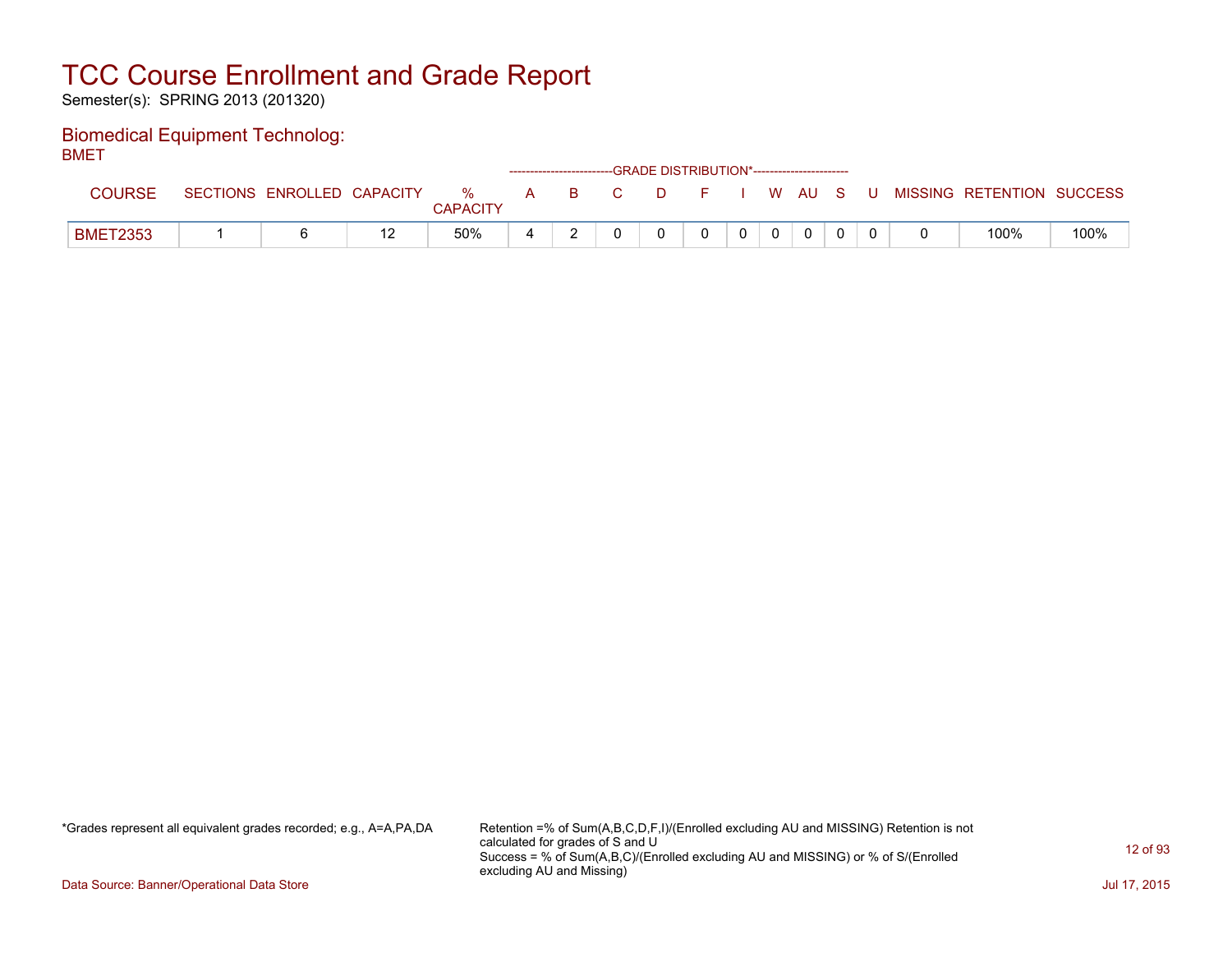Semester(s): SPRING 2013 (201320)

### Business:

**BUSN** 

|                 |                |                   |                 |                         |                |                |                |                | ------------------------GRADE                DISTRIBUTION*---------------------- |              |                |              |              |          |                |                          |      |
|-----------------|----------------|-------------------|-----------------|-------------------------|----------------|----------------|----------------|----------------|----------------------------------------------------------------------------------|--------------|----------------|--------------|--------------|----------|----------------|--------------------------|------|
| <b>COURSE</b>   |                | SECTIONS ENROLLED | <b>CAPACITY</b> | $\%$<br><b>CAPACITY</b> | A              | B              | C              | D              | F                                                                                |              | w              | AU           | S            |          | <b>MISSING</b> | <b>RETENTION SUCCESS</b> |      |
| <b>BUSN1053</b> | 12             | 273               | 380             | 72%                     | 89             | 42             | 41             | 21             | 45                                                                               | $\mathbf{0}$ | 35             | $\mathbf{0}$ | $\mathbf{0}$ | $\Omega$ | $\Omega$       | 87%                      | 63%  |
| <b>BUSN1123</b> | 3              | 49                | 50              | 98%                     | 28             | 6              | 5              | $\overline{2}$ | 5                                                                                | $\Omega$     | 3              | $\mathbf{0}$ | $\Omega$     | $\Omega$ | $\mathbf{0}$   | 94%                      | 80%  |
| <b>BUSN1143</b> | 10             | 92                | 195             | 47%                     | 49             | 15             | 6              | 4              | 6                                                                                | $\Omega$     | 12             | $\mathbf{0}$ | $\Omega$     | $\Omega$ | $\Omega$       | 87%                      | 76%  |
| <b>BUSN1153</b> |                | 18                | 20              | 90%                     | 6              | $\overline{7}$ | $\overline{2}$ | 0              | 1                                                                                | $\Omega$     | $\overline{2}$ | $\mathbf{0}$ | $\Omega$     | $\Omega$ | 0              | 89%                      | 83%  |
| <b>BUSN1173</b> | $\mathbf{1}$   | 7                 | 25              | 28%                     | 6              | 0              |                | 0              | 0                                                                                | $\mathbf{0}$ | 0              | $\mathbf{0}$ | $\Omega$     | 0        | 0              | 100%                     | 100% |
| <b>BUSN1353</b> | 3              | 46                | 55              | 84%                     | 3              | 10             | 11             | 3              | 4                                                                                | $\mathbf{0}$ | 15             | $\mathbf{0}$ | $\mathbf{0}$ | 0        | 0              | 67%                      | 52%  |
| <b>BUSN2053</b> | 4              | 34                | 100             | 34%                     | 12             | 0              | $\overline{2}$ |                | 8                                                                                | 0            | 11             | $\mathbf{0}$ | 0            | 0        | 0              | 68%                      | 41%  |
| <b>BUSN2173</b> | 1              | 1                 | 5               | 20%                     | $\mathbf{0}$   | 0              |                | 0              | 0                                                                                | 0            | 0              | 0            | $\Omega$     | 0        | 0              | 100%                     | 100% |
| <b>BUSN2203</b> | $\overline{2}$ | 17                | 35              | 49%                     | 8              | 5              | 4              | 0              | 0                                                                                | $\Omega$     | 0              | $\Omega$     | $\Omega$     | 0        | $\mathbf{0}$   | 100%                     | 100% |
| <b>BUSN2213</b> | $\overline{2}$ | 54                | 55              | 98%                     | 18             | 10             | 10             | 7              | 6                                                                                | $\Omega$     | 3              | $\mathbf{0}$ | 0            | 0        | 0              | 94%                      | 70%  |
| <b>BUSN2313</b> | 9              | 143               | 208             | 69%                     | 51             | 26             | 30             | 5              | 15                                                                               | $\mathbf{0}$ | 16             | $\mathbf{0}$ | $\Omega$     | 0        | 0              | 89%                      | 75%  |
| <b>BUSN2333</b> |                | 18                | 20              | 90%                     | 4              | 3              |                | 0              | 0                                                                                | $\mathbf{0}$ | 10             | $\mathbf{0}$ | $\Omega$     | $\Omega$ | 0              | 44%                      | 44%  |
| <b>BUSN2363</b> |                | 13                | 20              | 65%                     | 8              | 3              | 0              | 0              | 0                                                                                | $\Omega$     | 2              | $\mathbf{0}$ | $\Omega$     | 0        | 0              | 85%                      | 85%  |
| <b>BUSN2403</b> |                | 9                 | 20              | 45%                     | $\overline{2}$ | 3              |                |                | $\overline{2}$                                                                   | $\Omega$     | 0              | $\Omega$     | $\Omega$     | $\Omega$ | $\mathbf{0}$   | 100%                     | 67%  |
| <b>BUSN2503</b> |                | 8                 | 24              | 33%                     | 3              | 3              |                | $\Omega$       | 0                                                                                | $\Omega$     |                | $\Omega$     | $\Omega$     | $\Omega$ | $\Omega$       | 88%                      | 88%  |
| <b>BUSN2633</b> |                | 4                 | 5               | 80%                     | -1             | 0              | 0              | 0              | 0                                                                                | $\Omega$     | 3              | $\Omega$     | $\Omega$     | $\Omega$ | 0              | 25%                      | 25%  |
| <b>BUSN2813</b> |                | 6                 | 15              | 40%                     | $\mathbf{0}$   | 6              | 0              | 0              | 0                                                                                | $\Omega$     | 0              | $\mathbf{0}$ | 0            | 0        | $\mathbf 0$    | 100%                     | 100% |

\*Grades represent all equivalent grades recorded; e.g., A=A,PA,DA Retention =% of Sum(A,B,C,D,F,I)/(Enrolled excluding AU and MISSING) Retention is not calculated for grades of S and U Success = % of Sum(A,B,C)/(Enrolled excluding AU and MISSING) or % of S/(Enrolled excluding AU and Missing)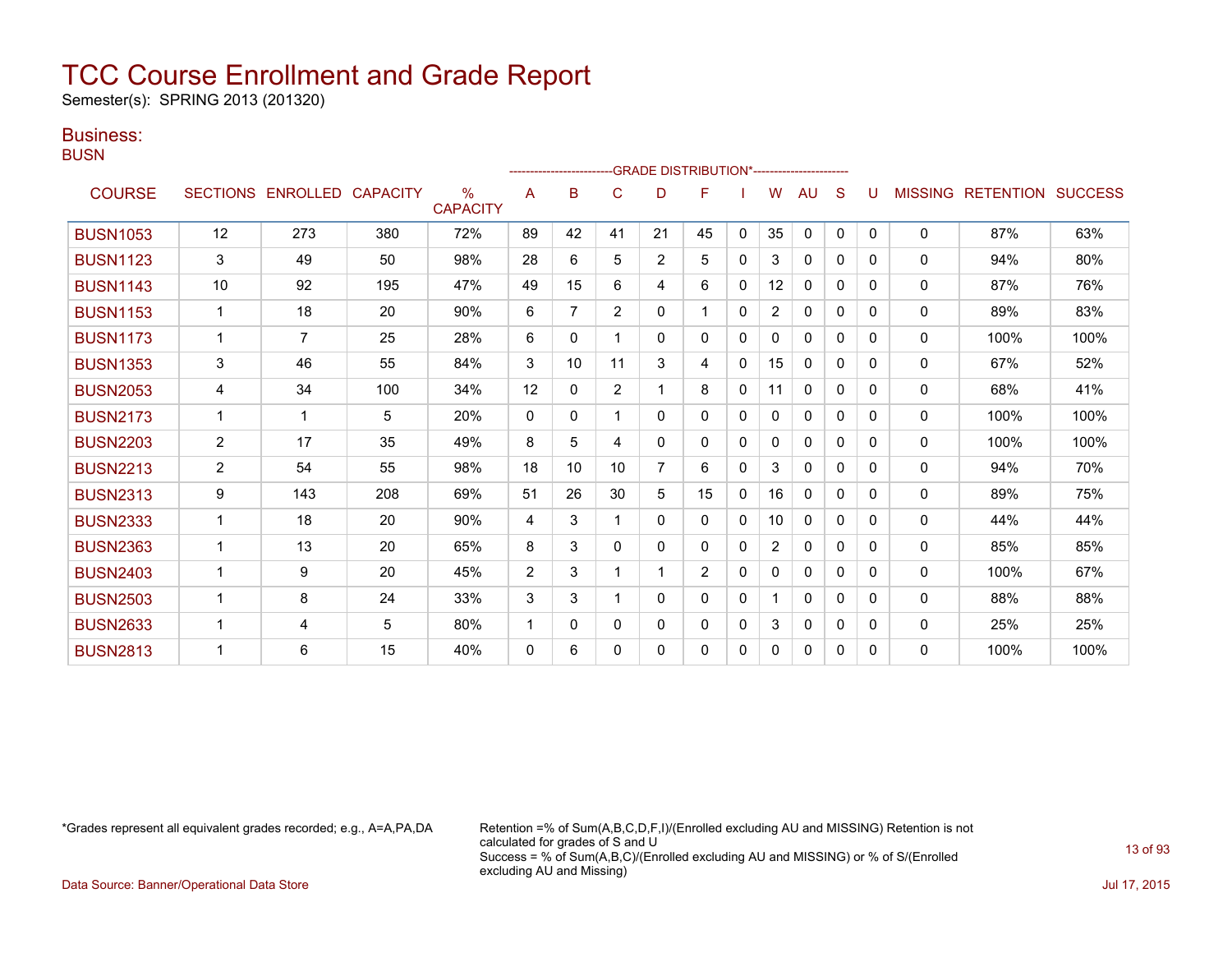Semester(s): SPRING 2013 (201320)

### Careers:

| טורוי           |                            |     |                      |  |  | ------------------------GRADE DISTRIBUTION*----------------------- |  |    |    |                                                |     |
|-----------------|----------------------------|-----|----------------------|--|--|--------------------------------------------------------------------|--|----|----|------------------------------------------------|-----|
| <b>COURSE</b>   | SECTIONS ENROLLED CAPACITY |     | %<br><b>CAPACITY</b> |  |  |                                                                    |  |    |    | A B C D F I W AU S U MISSING RETENTION SUCCESS |     |
| <b>CARS1011</b> | 95                         | 175 | 54%                  |  |  |                                                                    |  | 72 | 19 |                                                | 76% |

\*Grades represent all equivalent grades recorded; e.g., A=A,PA,DA Retention =% of Sum(A,B,C,D,F,I)/(Enrolled excluding AU and MISSING) Retention is not calculated for grades of S and U Success = % of Sum(A,B,C)/(Enrolled excluding AU and MISSING) or % of S/(Enrolled excluding AU and Missing)

Data Source: Banner/Operational Data Store Jul 17, 2015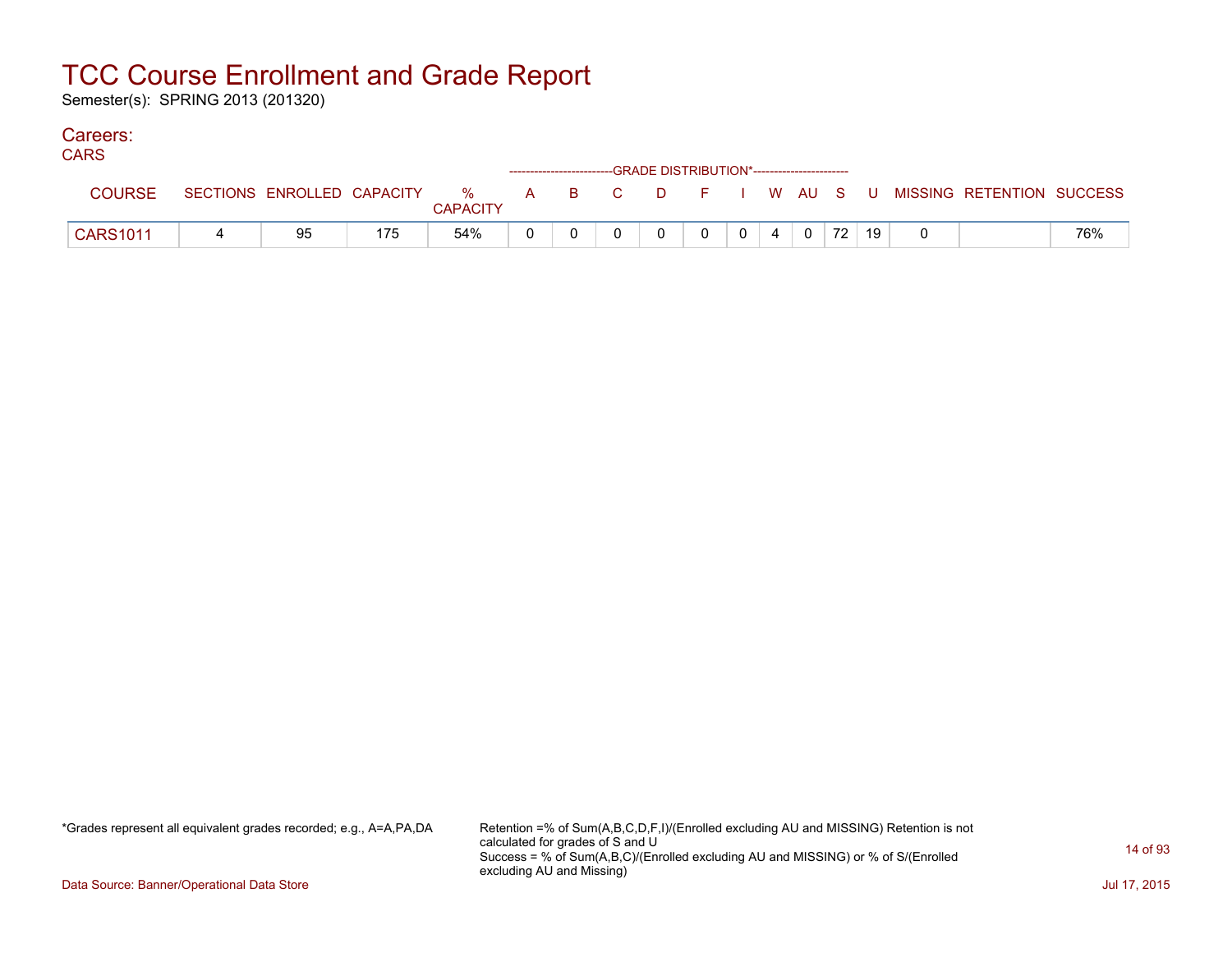Semester(s): SPRING 2013 (201320)

#### Chemistry: **CHEM**

|                 |    |                            |     |                      |     | ---------------------- |    | --GRADE DISTRIBUTION*----------------------- |    |              |              |                |              |              |                |                  |                |
|-----------------|----|----------------------------|-----|----------------------|-----|------------------------|----|----------------------------------------------|----|--------------|--------------|----------------|--------------|--------------|----------------|------------------|----------------|
| <b>COURSE</b>   |    | SECTIONS ENROLLED CAPACITY |     | %<br><b>CAPACITY</b> | A   | B                      | C. | D                                            | F. |              | w            | AU             | <sub>S</sub> | U            | <b>MISSING</b> | <b>RETENTION</b> | <b>SUCCESS</b> |
| <b>CHEM1114</b> | 14 | 270                        | 340 | 79%                  | 72  | 64                     | 56 | 11                                           | 25 | 0            | 41           |                |              |              | $\mathbf 0$    | 85%              | 71%            |
| <b>CHEM1124</b> | 2  | 46                         | 48  | 96%                  | 33  | 9                      | 0  | 0                                            |    | 0            | 4            | $\mathbf{0}$   | $\mathbf{0}$ | 0            | 0              | 91%              | 91%            |
| <b>CHEM1315</b> | 26 | 579                        | 620 | 93%                  | 211 | 126                    | 78 | 33                                           | 38 | 0            | 91           | $\overline{2}$ | 0            | 0            | 0              | 84%              | 72%            |
| <b>CHEM1415</b> | 13 | 227                        | 308 | 74%                  | 97  | 54                     | 29 | 9                                            | 10 |              | 26           |                | $\Omega$     | 0            | 0              | 88%              | 80%            |
| <b>CHEM2145</b> | 7  | 78                         | 83  | 94%                  | 24  | 24                     | 13 | 3                                            |    | $\mathbf{0}$ | 10           |                | $\Omega$     | 0            | 0              | 87%              | 79%            |
| <b>CHEM2245</b> | 5  | 46                         | 60  | 77%                  | 13  | 14                     | 13 | 2                                            |    | $\mathbf{0}$ | 3            | $\mathbf{0}$   | $\mathbf{0}$ | 0            | 0              | 93%              | 87%            |
| <b>CHEM2353</b> |    | 10                         | 12  | 83%                  | 5   | ົ                      | 2  |                                              | 0  | 0            | $\mathbf{0}$ | $\Omega$       | 0            | $\mathbf{0}$ | 0              | 100%             | 90%            |

\*Grades represent all equivalent grades recorded; e.g., A=A,PA,DA Retention =% of Sum(A,B,C,D,F,I)/(Enrolled excluding AU and MISSING) Retention is not calculated for grades of S and U Success = % of Sum(A,B,C)/(Enrolled excluding AU and MISSING) or % of S/(Enrolled excluding AU and Missing)

Data Source: Banner/Operational Data Store Jul 17, 2015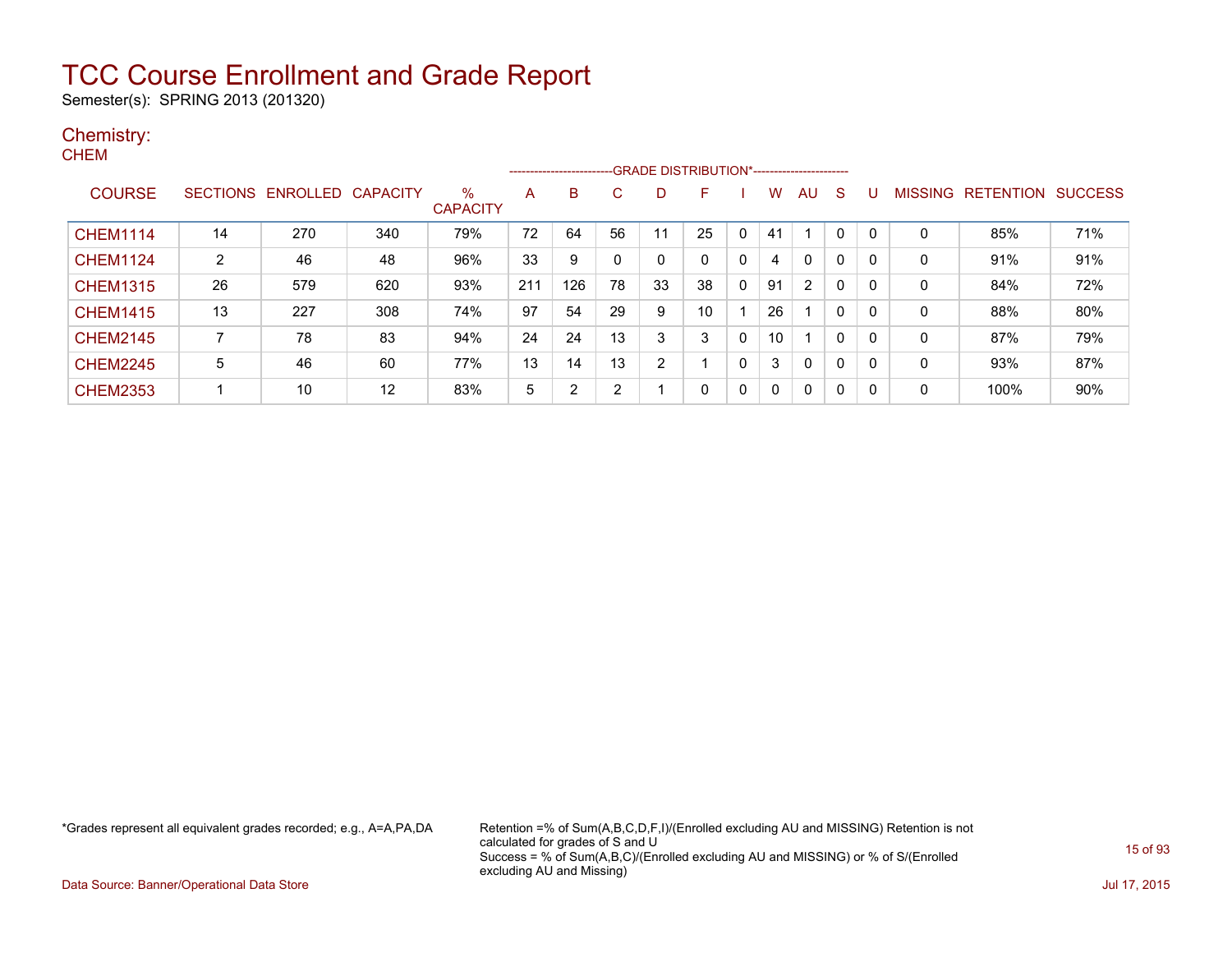Semester(s): SPRING 2013 (201320)

### Child Development:

**CHLD** 

|                 |                |                   |                 |                                  |                | -------------------- |                |                | --GRADE DISTRIBUTION*---------------------- |              |                |              |              |   |              |                                  |      |
|-----------------|----------------|-------------------|-----------------|----------------------------------|----------------|----------------------|----------------|----------------|---------------------------------------------|--------------|----------------|--------------|--------------|---|--------------|----------------------------------|------|
| <b>COURSE</b>   |                | SECTIONS ENROLLED | <b>CAPACITY</b> | $\frac{0}{0}$<br><b>CAPACITY</b> | A              | B                    | C              | D              | F                                           |              | W              | <b>AU</b>    | S            | U |              | <b>MISSING RETENTION SUCCESS</b> |      |
| <b>CHLD1102</b> | 4              | 51                | 70              | 73%                              | 30             | 6                    | 3              | $\mathbf{1}$   | 5                                           | $\mathbf{0}$ | 6              | $\mathbf 0$  | $\mathbf{0}$ | 0 | 0            | 88%                              | 76%  |
| <b>CHLD1202</b> | 4              | 47                | 70              | 67%                              | 23             | 5                    | 5              | $\mathbf{1}$   | 11                                          | $\mathbf{0}$ | 2              | $\mathbf{0}$ | $\Omega$     | 0 | 0            | 96%                              | 70%  |
| <b>CHLD1302</b> | 4              | 39                | 70              | 56%                              | 20             | 9                    | 0              |                | 6                                           | $\mathbf{0}$ | 3              | 0            | $\mathbf{0}$ | 0 | 0            | 92%                              | 74%  |
| <b>CHLD1402</b> | 4              | 65                | 70              | 93%                              | 26             | 17                   | $\overline{7}$ | 1              | 6                                           | $\mathbf{0}$ | 8              | $\mathbf{0}$ | $\mathbf{0}$ | 0 | 0            | 88%                              | 77%  |
| <b>CHLD1501</b> | 4              | 61                | 70              | 87%                              | 51             | $\overline{7}$       | $\overline{2}$ | 0              | 0                                           | $\mathbf{0}$ | $\mathbf{1}$   | $\mathbf{0}$ | $\mathbf{0}$ | 0 | 0            | 98%                              | 98%  |
| <b>CHLD1722</b> | $\mathbf 1$    | 10                | 20              | 50%                              | 2              | 3                    |                | 0              | 4                                           | $\mathbf{0}$ | 0              | 0            | $\mathbf{0}$ | 0 | 0            | 100%                             | 60%  |
| <b>CHLD1742</b> | $\mathbf{1}$   | 9                 | 20              | 45%                              | 4              | 1                    | 1              | 1              | $\overline{2}$                              | $\Omega$     | $\mathbf{0}$   | $\mathbf{0}$ | $\mathbf{0}$ | 0 | 0            | 100%                             | 67%  |
| <b>CHLD1822</b> | $\mathbf{1}$   | 6                 | 20              | 30%                              | $\overline{1}$ | 4                    | 0              | 0              | $\mathbf 1$                                 | $\Omega$     | $\mathbf{0}$   | $\Omega$     | $\Omega$     | 0 | $\mathbf{0}$ | 100%                             | 83%  |
| <b>CHLD2003</b> | 3              | 68                | 100             | 68%                              | 9              | 16                   | 23             | 4              | 8                                           | $\mathbf{0}$ | 8              | 0            | $\mathbf{0}$ | 0 | 0            | 88%                              | 71%  |
| <b>CHLD2023</b> | $\overline{2}$ | 28                | 40              | 70%                              | 12             | 6                    | 3              | 3              | $\overline{2}$                              | $\mathbf{0}$ | 2              | $\mathbf{0}$ | $\mathbf{0}$ | 0 | $\mathbf{0}$ | 93%                              | 75%  |
| <b>CHLD2032</b> | 4              | 46                | 60              | 77%                              | 39             | $\overline{2}$       | $\overline{2}$ | $\Omega$       | $\overline{2}$                              | $\mathbf{0}$ |                | $\mathbf{0}$ | $\Omega$     | 0 | 0            | 98%                              | 93%  |
| <b>CHLD2101</b> | 1              | 8                 | 20              | 40%                              | 2              | 1                    | 1              | 1              | 1.                                          | 0            | $\overline{2}$ | 0            | 0            | 0 | 0            | 75%                              | 50%  |
| <b>CHLD2103</b> | 3              | 32                | 80              | 40%                              | 13             | $\overline{7}$       | 3              | 0              | $\overline{7}$                              | $\mathbf{0}$ | $\overline{2}$ | $\mathbf{0}$ | $\mathbf{0}$ | 0 | 0            | 94%                              | 72%  |
| <b>CHLD2113</b> | $\mathbf{1}$   | 3                 | $\mathbf{0}$    |                                  | 3              | $\mathbf{0}$         | $\mathbf{0}$   | 0              | 0                                           | $\mathbf{0}$ | $\Omega$       | $\mathbf{0}$ | $\mathbf{0}$ | 0 | 0            | 100%                             | 100% |
| <b>CHLD2203</b> | $\mathbf 1$    | 21                | 40              | 52%                              | $\overline{7}$ | 4                    | 3              | $\Omega$       | 5                                           | $\Omega$     | $\overline{2}$ | $\mathbf{0}$ | $\Omega$     | 0 | 0            | 90%                              | 67%  |
| <b>CHLD2213</b> | $\overline{1}$ | 26                | 40              | 65%                              | $\mathbf{1}$   | 9                    | 8              | 0              | 5                                           | $\mathbf{0}$ | 3              | $\mathbf{0}$ | $\mathbf{0}$ | 0 | 0            | 88%                              | 69%  |
| <b>CHLD2223</b> | $\mathbf 1$    | 5                 | 12              | 42%                              | 3              | $\overline{2}$       | 0              | 0              | 0                                           | $\Omega$     | $\mathbf{0}$   | $\mathbf{0}$ | $\Omega$     | 0 | 0            | 100%                             | 100% |
| <b>CHLD2233</b> | $\overline{1}$ | 21                | 20              | 105%                             | 17             | 4                    | $\mathbf{0}$   | $\mathbf{0}$   | 0                                           | $\mathbf{0}$ | $\mathbf{0}$   | $\mathbf{0}$ | $\Omega$     | 0 | 0            | 100%                             | 100% |
| <b>CHLD2243</b> | $\mathbf 1$    | 18                | 20              | 90%                              | 6              | 10                   | $\overline{2}$ | 0              | 0                                           | $\Omega$     | $\mathbf{0}$   | $\mathbf{0}$ | $\mathbf{0}$ | 0 | 0            | 100%                             | 100% |
| <b>CHLD2253</b> | 1              | 13                | 12              | 108%                             | 11             | $\overline{2}$       | 0              | 0              | 0                                           | $\mathbf{0}$ | $\mathbf{0}$   | $\mathbf{0}$ | $\Omega$     | 0 | 0            | 100%                             | 100% |
| <b>CHLD2301</b> | $\mathbf 1$    | $\overline{2}$    | 0               |                                  | 0              | 1                    | 1              | 0              | 0                                           | 0            | $\mathbf 0$    | 0            | 0            | 0 | 0            | 100%                             | 100% |
| <b>CHLD2341</b> | 1              | 15                | 20              | 75%                              | 5              | 1                    | $\overline{2}$ | $\overline{2}$ | 0                                           | $\Omega$     | 5              | $\Omega$     | 0            | 0 | 0            | 67%                              | 53%  |

\*Grades represent all equivalent grades recorded; e.g., A=A,PA,DA Retention =% of Sum(A,B,C,D,F,I)/(Enrolled excluding AU and MISSING) Retention is not calculated for grades of S and U Success = % of Sum(A,B,C)/(Enrolled excluding AU and MISSING) or % of S/(Enrolled excluding AU and Missing)

Data Source: Banner/Operational Data Store Jul 17, 2015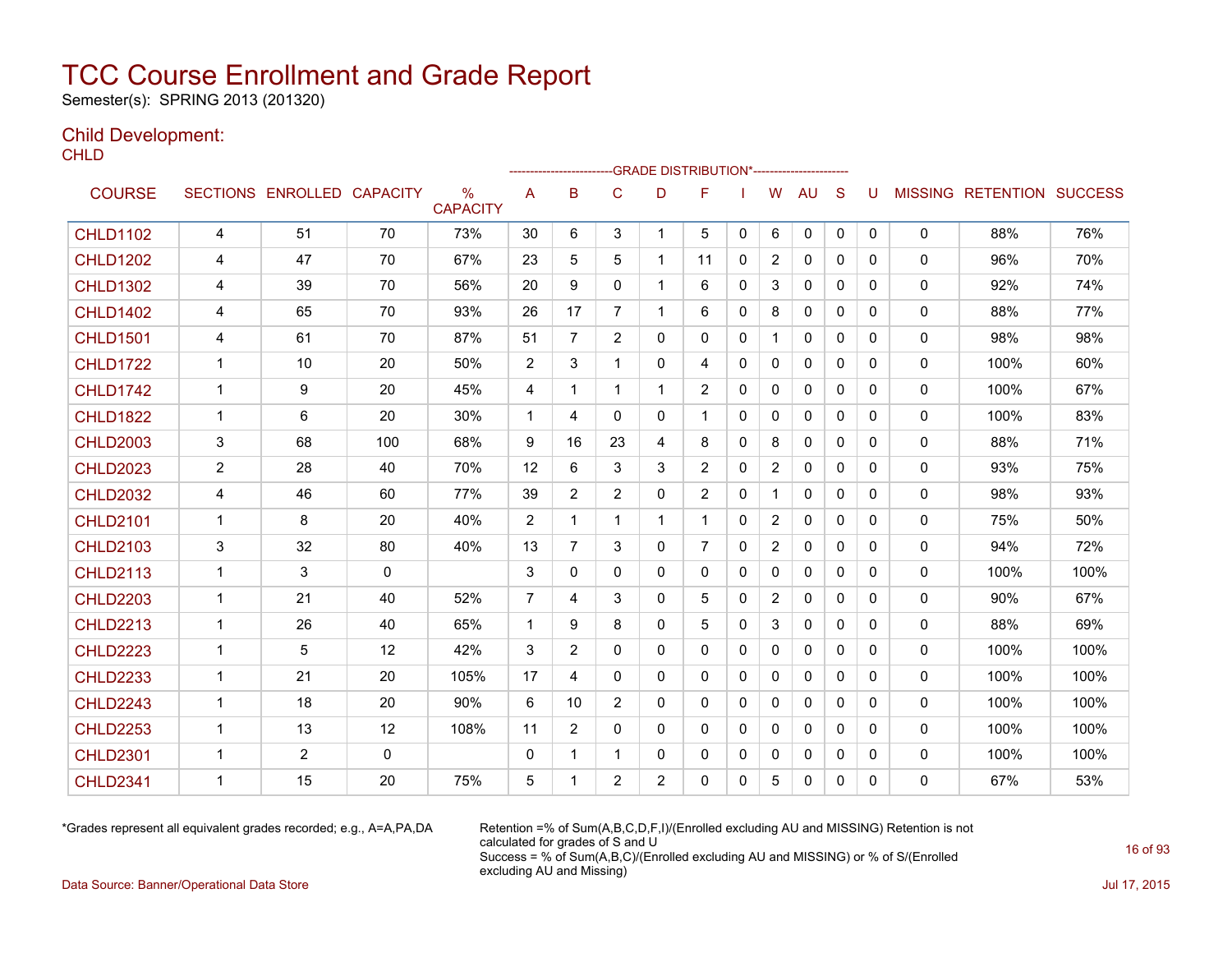Semester(s): SPRING 2013 (201320)

### Child Development:

| v |  |  |
|---|--|--|
|   |  |  |

|                 |                            |    |                         | ------------------------- |   |   |   | -GRADE DISTRIBUTION*----------------------- |   |   |              |              |   |   |                   |                |
|-----------------|----------------------------|----|-------------------------|---------------------------|---|---|---|---------------------------------------------|---|---|--------------|--------------|---|---|-------------------|----------------|
| <b>COURSE</b>   | SECTIONS ENROLLED CAPACITY |    | $\%$<br><b>CAPACITY</b> | A                         | B |   |   | F                                           |   | w | <b>AU</b>    | <sub>S</sub> |   |   | MISSING RETENTION | <b>SUCCESS</b> |
| <b>CHLD2413</b> | 20                         | 20 | 100%                    | 5                         | 4 |   | ⌒ | 5                                           |   |   | $\mathbf{0}$ | 0            |   | 0 | 95%               | 60%            |
| <b>CHLD2421</b> | 13                         | 20 | 65%                     | 10                        |   |   |   |                                             | 0 | 0 | 0            | 0            | 0 | 0 | 100%              | 92%            |
| <b>CHLD2513</b> | 11                         | 16 | 69%                     | ⇁                         | 4 |   |   | 0                                           | 0 | 0 | 0            | 0            | 0 | 0 | 100%              | 100%           |
| <b>CHLD2601</b> | 2                          | 0  |                         |                           | 0 |   |   | 0                                           | 0 | 0 | 0            | 0            | 0 | 0 | 100%              | 100%           |
| <b>CHLD2701</b> | 18                         | 20 | 90%                     | 3                         | າ | 3 |   | 2                                           | 0 |   | $\mathbf{0}$ | 0            | 0 | 0 | 61%               | 44%            |
| <b>CHLD2991</b> |                            | 30 | 23%                     | 4                         | 3 |   |   | 0                                           | 0 | 0 | $\mathbf{0}$ | $\Omega$     |   | 0 | 100%              | 100%           |

\*Grades represent all equivalent grades recorded; e.g., A=A,PA,DA Retention =% of Sum(A,B,C,D,F,I)/(Enrolled excluding AU and MISSING) Retention is not calculated for grades of S and U Success = % of Sum(A,B,C)/(Enrolled excluding AU and MISSING) or % of S/(Enrolled excluding AU and Missing)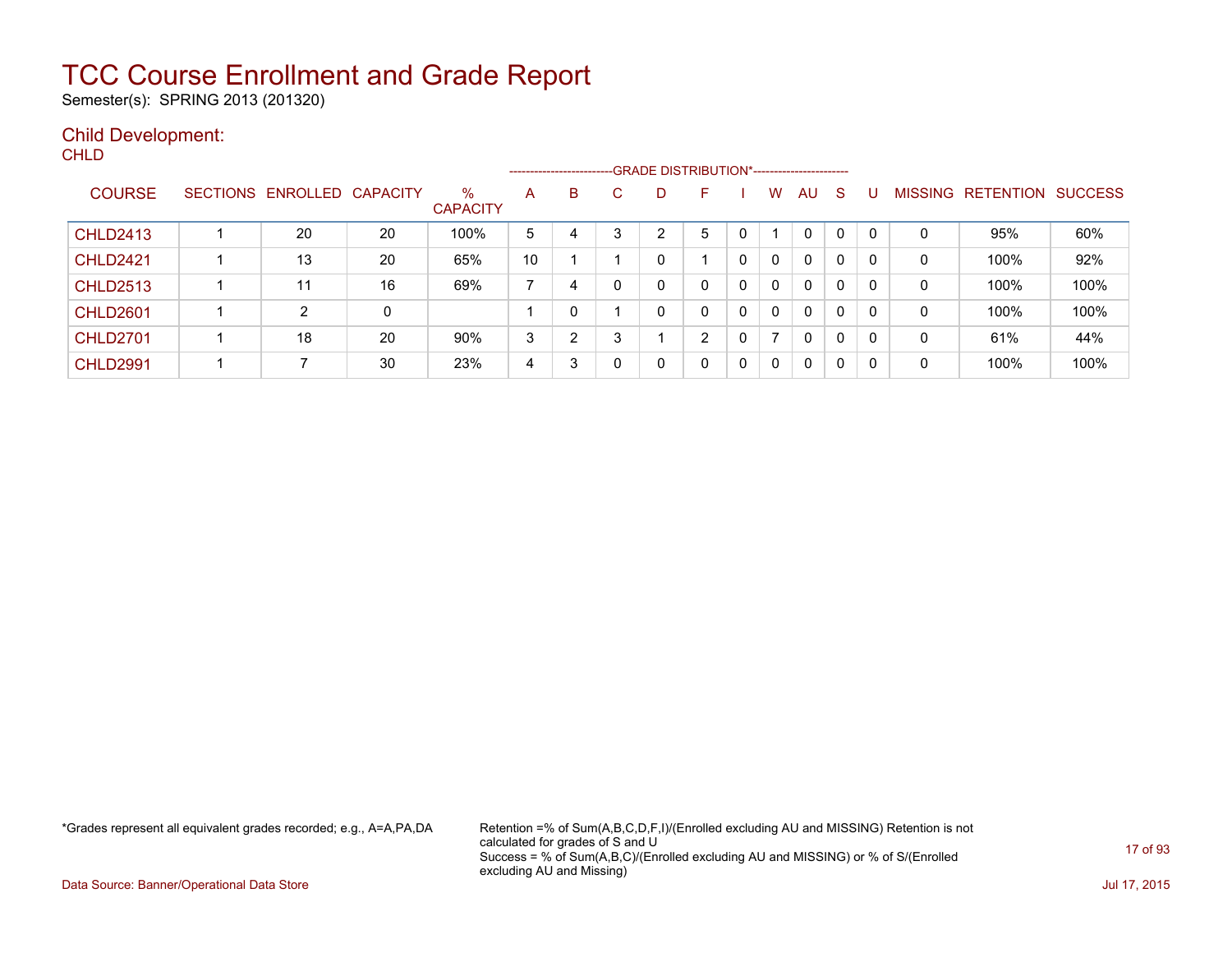Semester(s): SPRING 2013 (201320)

### Chinese:

| ۰, | ٠<br>٠ |
|----|--------|
|----|--------|

| ,,,,,           |                            |    |                         |    |  |   | ------------------------GRADE DISTRIBUTION*----------------------- |                |   |          |              |   |                           |     |
|-----------------|----------------------------|----|-------------------------|----|--|---|--------------------------------------------------------------------|----------------|---|----------|--------------|---|---------------------------|-----|
| <b>COURSE</b>   | SECTIONS ENROLLED CAPACITY |    | $\%$<br><b>CAPACITY</b> | A  |  | D |                                                                    |                |   | W AU S   |              | U | MISSING RETENTION SUCCESS |     |
| <b>CHNS1103</b> | 13                         | 20 | 65%                     | 10 |  |   |                                                                    | $\overline{0}$ | 3 | $\Omega$ | $\mathbf{0}$ |   | 77%                       | 77% |
| <b>CHNS2213</b> |                            | 20 | 40%                     |    |  |   |                                                                    |                |   |          | $\Omega$     |   | 88%                       | 88% |

\*Grades represent all equivalent grades recorded; e.g., A=A,PA,DA Retention =% of Sum(A,B,C,D,F,I)/(Enrolled excluding AU and MISSING) Retention is not calculated for grades of S and U Success = % of Sum(A,B,C)/(Enrolled excluding AU and MISSING) or % of S/(Enrolled excluding AU and Missing)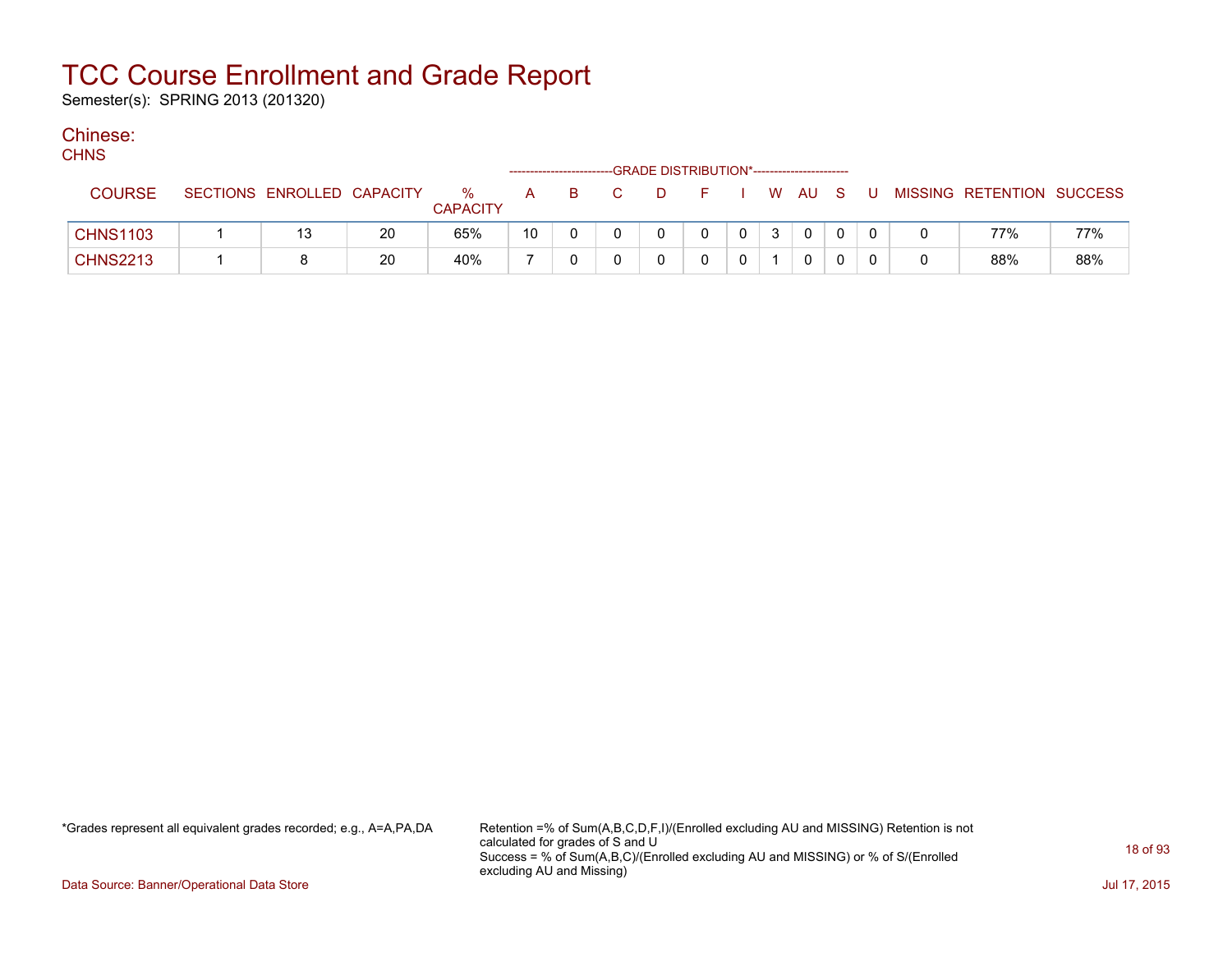Semester(s): SPRING 2013 (201320)

### Criminal Justice:

CRIM

|                 |        |                   |                 |                         |    | ------------------------ |    |   | -GRADE DISTRIBUTION*----------------------- |              |    |              |              |          |                |                  |                |
|-----------------|--------|-------------------|-----------------|-------------------------|----|--------------------------|----|---|---------------------------------------------|--------------|----|--------------|--------------|----------|----------------|------------------|----------------|
| <b>COURSE</b>   |        | SECTIONS ENROLLED | <b>CAPACITY</b> | $\%$<br><b>CAPACITY</b> | A  | B                        | C. | D | F                                           |              | w  | AU.          | <sub>S</sub> |          | <b>MISSING</b> | <b>RETENTION</b> | <b>SUCCESS</b> |
| <b>CRIM1013</b> | 3      | 100               | 105             | 95%                     | 41 | 24                       |    |   | 2                                           |              | 22 | $\Omega$     | 0            |          | 0              | 78%              | 72%            |
| <b>CRIM2103</b> | 2      | 40                | 45              | 89%                     | 13 | 8                        | 8  | 5 | 0                                           | 0            | 6  | $\mathbf{0}$ | 0            |          | 0              | 85%              | 72%            |
| <b>CRIM2123</b> | 2      | 57                | 60              | 95%                     | 6  | 23                       | 12 |   | 0                                           |              | 14 | $\mathbf{0}$ | 0            |          | 0              | 75%              | 72%            |
| <b>CRIM2133</b> |        | 14                | 20              | 70%                     | 13 |                          |    |   | 0                                           | $\mathbf{0}$ | 0  | $\mathbf{0}$ | 0            |          | 0              | 100%             | 100%           |
| <b>CRIM2143</b> | 3      | 43                | 60              | 72%                     | 15 | 13                       | 12 |   |                                             | 0            |    | $\mathbf{0}$ | 0            |          | 0              | 98%              | 93%            |
| <b>CRIM2223</b> | ົ<br>∠ | 34                | 40              | 85%                     | 4  | 13                       | 10 | 4 | C.                                          |              | 0  | $\mathbf{0}$ | 0            |          | 0              | 100%             | 79%            |
| <b>CRIM2333</b> |        | 13                | 20              | 65%                     | 6  | 3                        |    | 0 | 0                                           | 0            | 3  | $\mathbf{0}$ | 0            |          | 0              | 77%              | 77%            |
| <b>CRIM2993</b> |        | 15                | 20              | 75%                     | 15 | 0                        |    | 0 | 0                                           | 0            | 0  | $\mathbf{0}$ | 0            | $\Omega$ | 0              | 100%             | 100%           |

\*Grades represent all equivalent grades recorded; e.g., A=A,PA,DA Retention =% of Sum(A,B,C,D,F,I)/(Enrolled excluding AU and MISSING) Retention is not calculated for grades of S and U Success = % of Sum(A,B,C)/(Enrolled excluding AU and MISSING) or % of S/(Enrolled excluding AU and Missing)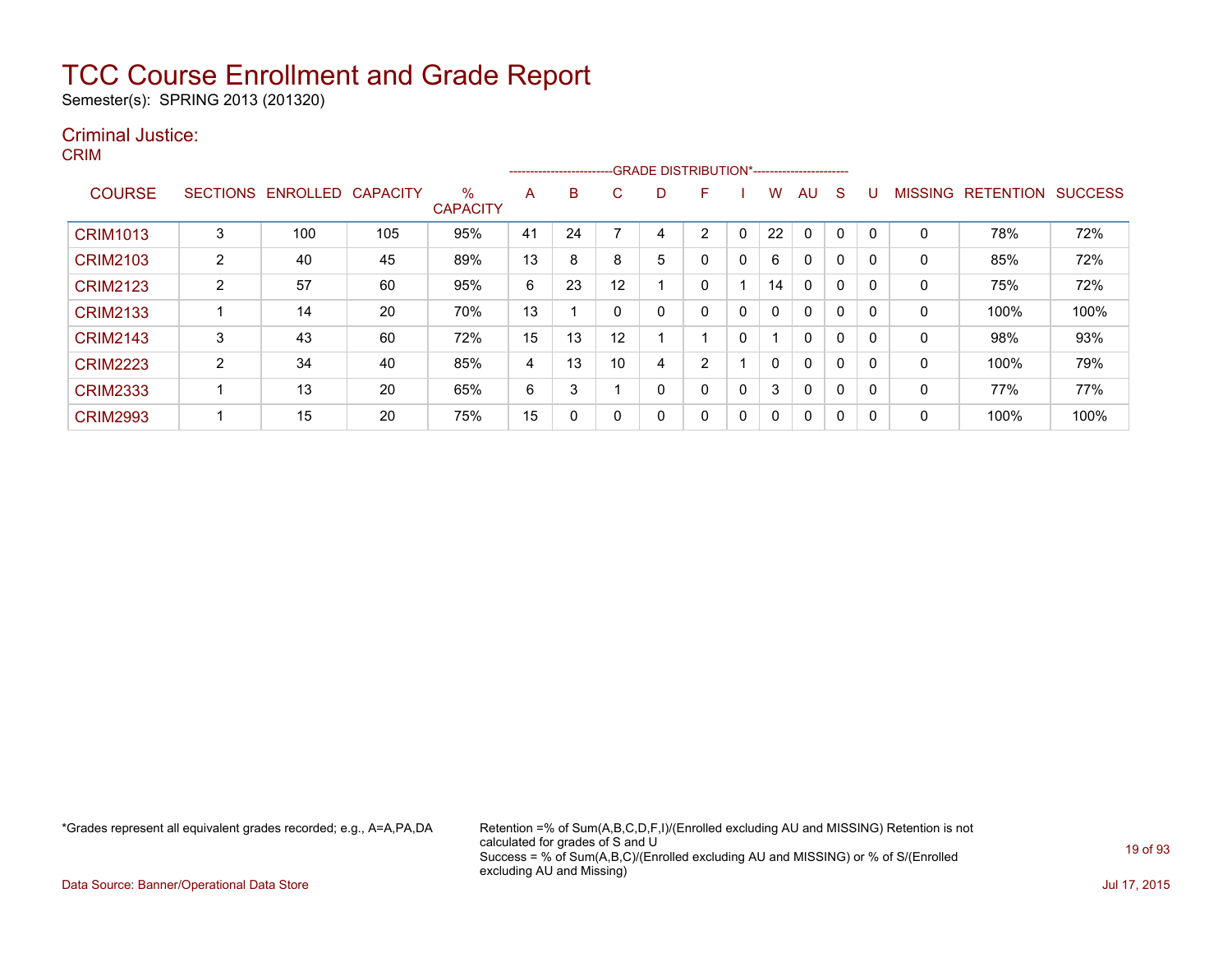Semester(s): SPRING 2013 (201320)

### CSCI Computer Info Systems: **CSCI**

|                 |                |                            |       |                                  |                |                |                |              | -GRADE DISTRIBUTION*----------------------- |              |                |                |              |              |          |                           |      |
|-----------------|----------------|----------------------------|-------|----------------------------------|----------------|----------------|----------------|--------------|---------------------------------------------|--------------|----------------|----------------|--------------|--------------|----------|---------------------------|------|
| <b>COURSE</b>   |                | SECTIONS ENROLLED CAPACITY |       | $\frac{0}{0}$<br><b>CAPACITY</b> | A              | в              | C              | D            | F                                           |              | W              | <b>AU</b>      | S            | U            |          | MISSING RETENTION SUCCESS |      |
| <b>CSCI1011</b> | $\mathbf{1}$   | 6                          | 15    | 40%                              | 6              | 0              | 0              | 0            | 0                                           | 0            | 0              | 0              | 0            | 0            | 0        | 100%                      | 100% |
| <b>CSCI1123</b> | $\mathbf 1$    | 12                         | 14    | 86%                              | 2              | 1              | $\overline{2}$ | $\Omega$     | $\mathbf 1$                                 | $\mathbf{0}$ | 6              | $\mathbf{0}$   | $\Omega$     | 0            | 0        | 50%                       | 42%  |
| <b>CSCI1171</b> | $\mathbf{1}$   | 11                         | 20    | 55%                              | $\overline{7}$ | 1              | $\Omega$       | $\Omega$     | $\mathbf 1$                                 | $\mathbf{0}$ | $\overline{2}$ | $\mathbf{0}$   | $\mathbf{0}$ | $\mathbf{0}$ | 0        | 82%                       | 73%  |
| <b>CSCI1203</b> | 87             | 1,642                      | 2,035 | 81%                              | 670            | 289            | 138            | 72           | 159                                         | 17           | 295            | $\overline{2}$ | $\Omega$     | $\Omega$     | 0        | 82%                       | 67%  |
| <b>CSCI1263</b> | 5              | 66                         | 90    | 73%                              | 40             | 6              | 5              | $\mathbf 0$  | $\overline{7}$                              | 5            | 3              | 0              | $\mathbf{0}$ | $\mathbf{0}$ | 0        | 95%                       | 77%  |
| <b>CSCI1273</b> | $\mathbf 1$    | 14                         | 20    | 70%                              | 8              | 3              | $\Omega$       | $\Omega$     | 3                                           | $\mathbf{0}$ | 0              | $\Omega$       | $\Omega$     | $\Omega$     | 0        | 100%                      | 79%  |
| <b>CSCI1283</b> | $\overline{2}$ | 23                         | 28    | 82%                              | 6              | $\overline{7}$ | 2              | 2            | 2                                           | $\mathbf{0}$ | 4              | $\Omega$       | $\mathbf{0}$ | $\mathbf{0}$ | $\Omega$ | 83%                       | 65%  |
| <b>CSCI1293</b> | 1              | 6                          | 14    | 43%                              | 3              | 3              | $\mathbf{0}$   | $\Omega$     | $\Omega$                                    | 0            | $\Omega$       | $\Omega$       | $\Omega$     | $\Omega$     | 0        | 100%                      | 100% |
| <b>CSCI1483</b> | 3              | 69                         | 70    | 99%                              | 27             | 18             | $\overline{7}$ | 3            | 11                                          | $\mathbf{0}$ | 3              | $\mathbf{0}$   | $\Omega$     | $\Omega$     | $\Omega$ | 96%                       | 75%  |
| <b>CSCI1641</b> | $\mathbf 1$    | 13                         | 20    | 65%                              | 10             | $\mathbf{0}$   | $\mathbf{0}$   | $\mathbf{0}$ | 3                                           | 0            | 0              | $\mathbf{0}$   | $\Omega$     | 0            | 0        | 100%                      | 77%  |
| <b>CSCI1901</b> | 3              | 42                         | 60    | 70%                              | 19             | $\overline{2}$ | 2              | 3            | $\overline{7}$                              | $\mathbf{0}$ | 9              | $\mathbf{0}$   | $\Omega$     | 0            | 0        | 79%                       | 55%  |
| <b>CSCI2013</b> | 3              | 46                         | 94    | 49%                              | 11             | 8              | 5              | 7            | $\mathbf{0}$                                | 0            | 15             | $\mathbf{0}$   | $\mathbf{0}$ | 0            | 0        | 67%                       | 52%  |
| <b>CSCI2033</b> | 4              | 92                         | 110   | 84%                              | 31             | 22             | 5              | 3            | 3                                           | $\mathbf{0}$ | 28             | $\mathbf{0}$   | $\Omega$     | 0            | 0        | 70%                       | 63%  |
| <b>CSCI2043</b> | $\mathbf 1$    | 10                         | 20    | 50%                              | 4              | $\mathbf{1}$   | 3              | $\Omega$     | 2                                           | 0            | 0              | 0              | $\mathbf{0}$ | 0            | 0        | 100%                      | 80%  |
| <b>CSCI2133</b> | 3              | 30                         | 45    | 67%                              | 12             | 4              | $\mathbf{1}$   | $\Omega$     | 4                                           | $\mathbf{0}$ | 9              | $\mathbf{0}$   | $\Omega$     | 0            | 0        | 70%                       | 57%  |
| <b>CSCI2143</b> | $\overline{2}$ | 15                         | 36    | 42%                              | 13             | $\Omega$       | $\mathbf{1}$   | $\Omega$     | $\Omega$                                    | $\mathbf{0}$ | 1              | $\Omega$       | $\mathbf{0}$ | $\mathbf{0}$ | 0        | 93%                       | 93%  |
| <b>CSCI2163</b> | $\overline{2}$ | 30                         | 40    | 75%                              | 11             | 4              | $\mathbf{1}$   | 2            | 8                                           | $\mathbf{0}$ | 4              | $\mathbf{0}$   | $\Omega$     | $\Omega$     | 0        | 87%                       | 53%  |
| <b>CSCI2263</b> | $\mathbf 1$    | $\overline{7}$             | 9     | 78%                              | 5              | 1              | $\Omega$       | $\Omega$     | $\Omega$                                    | $\mathbf{1}$ | $\Omega$       | $\Omega$       | $\Omega$     | $\Omega$     | 0        | 100%                      | 86%  |
| <b>CSCI2273</b> | 1              | 7                          | 10    | 70%                              | 5              | $\Omega$       | $\mathbf{0}$   | $\Omega$     | $\mathbf{0}$                                | $\mathbf{0}$ | $\overline{2}$ | $\Omega$       | $\mathbf{0}$ | $\Omega$     | 0        | 71%                       | 71%  |
| <b>CSCI2283</b> | $\mathbf 1$    | 19                         | 19    | 100%                             | 16             | $\Omega$       | $\mathbf{1}$   | $\Omega$     | $\Omega$                                    | $\mathbf{0}$ | 2              | $\Omega$       | $\Omega$     | $\Omega$     | $\Omega$ | 89%                       | 89%  |
| <b>CSCI2473</b> | 7              | 104                        | 129   | 81%                              | 26             | 12             | 18             | 3            | 10                                          | 0            | 35             | 0              | $\mathbf{0}$ | $\Omega$     | 0        | 66%                       | 54%  |
| <b>CSCI2683</b> | $\overline{2}$ | 34                         | 38    | 89%                              | 18             | $\overline{7}$ | 4              | $\Omega$     | 4                                           | $\mathbf{0}$ | 1              | $\Omega$       | $\mathbf{0}$ | 0            | $\Omega$ | 97%                       | 85%  |

\*Grades represent all equivalent grades recorded; e.g., A=A,PA,DA Retention =% of Sum(A,B,C,D,F,I)/(Enrolled excluding AU and MISSING) Retention is not calculated for grades of S and U Success = % of Sum(A,B,C)/(Enrolled excluding AU and MISSING) or % of S/(Enrolled excluding AU and Missing)

Data Source: Banner/Operational Data Store Jul 17, 2015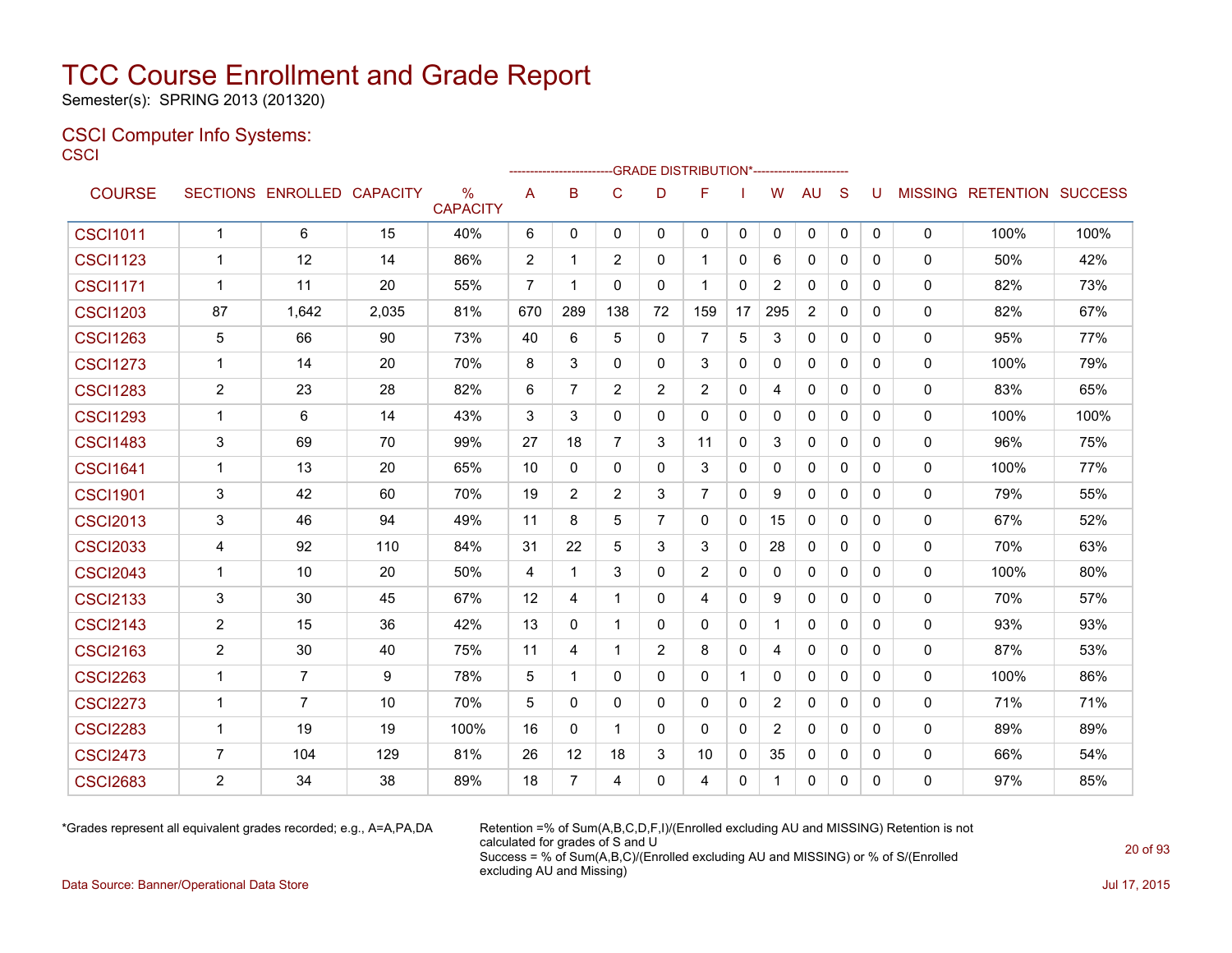Semester(s): SPRING 2013 (201320)

### CSCI Computer Info Systems: **CSCI**

|                 |   |                            |    |                         |    | ----------------------- |   | --GRADE DISTRIBUTION*----------------------- |   |    |              |    |          |   |                                  |      |
|-----------------|---|----------------------------|----|-------------------------|----|-------------------------|---|----------------------------------------------|---|----|--------------|----|----------|---|----------------------------------|------|
| <b>COURSE</b>   |   | SECTIONS ENROLLED CAPACITY |    | $\%$<br><b>CAPACITY</b> | A  | B                       |   |                                              |   | W  | AU.          | -S |          |   | <b>MISSING RETENTION SUCCESS</b> |      |
| <b>CSCI2843</b> | 5 | 71                         | 79 | 90%                     | 24 | 10                      | 6 | 5                                            | 0 | 18 |              |    | $\Omega$ | 0 | 74%                              | 57%  |
| <b>CSCI2873</b> |   |                            | 15 | 47%                     | 3  |                         |   | 0                                            | 0 |    | $\Omega$     | 0  | 0        | 0 | 86%                              | 71%  |
| <b>CSCI2973</b> |   | 12                         | 12 | 100%                    | 5  | 4                       | 0 |                                              | 0 | 2  | $\mathbf{0}$ | 0  | $\Omega$ | 0 | 83%                              | 75%  |
| <b>CSCI2983</b> |   |                            | 0  |                         |    |                         |   | 0                                            | 0 |    | 0            | 0  | 0        | 0 | 100%                             | 100% |

\*Grades represent all equivalent grades recorded; e.g., A=A,PA,DA Retention =% of Sum(A,B,C,D,F,I)/(Enrolled excluding AU and MISSING) Retention is not calculated for grades of S and U Success = % of Sum(A,B,C)/(Enrolled excluding AU and MISSING) or % of S/(Enrolled excluding AU and Missing)

Data Source: Banner/Operational Data Store Jul 17, 2015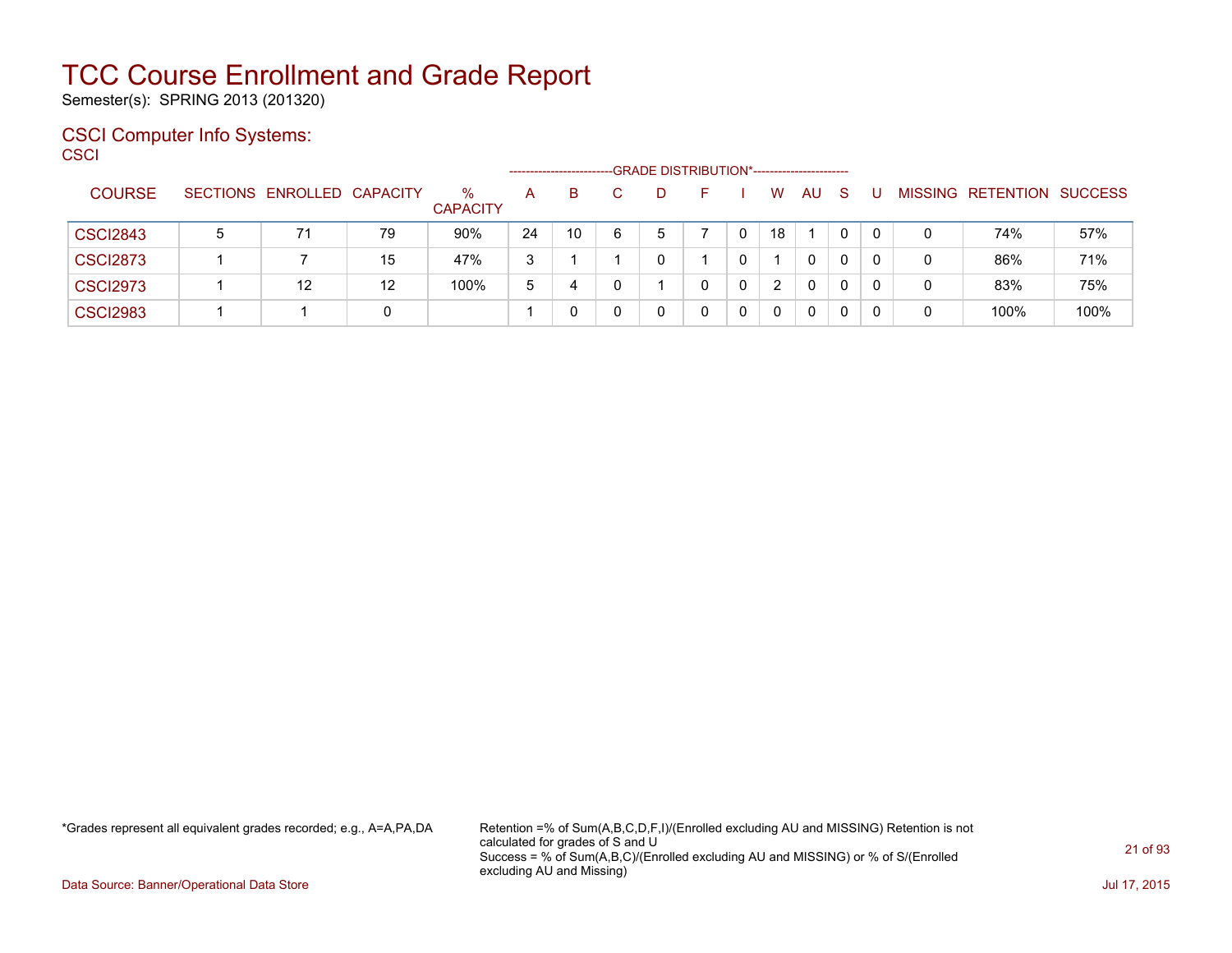Semester(s): SPRING 2013 (201320)

### CSYS Computer Info Systems: **CSYS**

|                 |                |                            |     |                         |                |                |                |                | -GRADE DISTRIBUTION*----------------------- |              |                |              |              |              |              |                                  |      |
|-----------------|----------------|----------------------------|-----|-------------------------|----------------|----------------|----------------|----------------|---------------------------------------------|--------------|----------------|--------------|--------------|--------------|--------------|----------------------------------|------|
| <b>COURSE</b>   |                | SECTIONS ENROLLED CAPACITY |     | $\%$<br><b>CAPACITY</b> | A              | в              | C              | D              | F                                           |              | W              | AU           | S            | U            |              | <b>MISSING RETENTION SUCCESS</b> |      |
| <b>CSYS1013</b> | 5              | 106                        | 117 | 91%                     | 44             | 19             | 5              | $\overline{2}$ | 21                                          | 0            | 14             | 1            | $\mathbf{0}$ | $\mathbf{0}$ | $\mathbf{0}$ | 87%                              | 65%  |
| <b>CSYS1033</b> | 6              | 82                         | 122 | 67%                     | 34             | 15             | 7              | 3              | 7                                           | 0            | 16             | 0            | 0            | 0            | 0            | 80%                              | 68%  |
| <b>CSYS1043</b> | 1              | 14                         | 14  | 100%                    | 6              | 6              | 1              | 1              | 0                                           | 0            | 0              | 0            | 0            | $\Omega$     | $\mathbf{0}$ | 100%                             | 93%  |
| <b>CSYS1073</b> | 2              | 28                         | 54  | 52%                     | 8              | 9              | $\overline{2}$ | 3              | 0                                           | 0            | 6              | 0            | 0            | 0            | 0            | 79%                              | 68%  |
| <b>CSYS1153</b> | $\overline{2}$ | 24                         | 34  | 71%                     | 12             | $\mathbf 1$    | 4              | 1              | 1                                           | $\mathbf{0}$ | 5              | $\mathbf{0}$ | 0            | $\mathbf{0}$ | $\mathbf{0}$ | 79%                              | 71%  |
| <b>CSYS1203</b> | 7              | 126                        | 153 | 82%                     | 42             | 31             | 13             | 8              | 14                                          | $\mathbf{0}$ | 18             | $\mathbf{0}$ | $\Omega$     | $\Omega$     | $\mathbf{0}$ | 86%                              | 68%  |
| <b>CSYS1211</b> | $\overline{2}$ | 26                         | 28  | 93%                     | 20             | 5              | $\mathbf{1}$   | 0              | 0                                           | 0            | $\mathbf{0}$   | $\mathbf{0}$ | $\mathbf{0}$ | $\mathbf{0}$ | $\mathbf{0}$ | 100%                             | 100% |
| <b>CSYS1393</b> | $\overline{2}$ | 16                         | 18  | 89%                     | 5              | 3              | 3              | 0              | 3                                           | $\Omega$     | $\overline{2}$ | $\mathbf{0}$ | $\Omega$     | $\Omega$     | $\mathbf{0}$ | 88%                              | 69%  |
| <b>CSYS2023</b> | 2              | 16                         | 57  | 28%                     | 11             | 2              | 0              | 0              | 3                                           | 0            | 0              | 0            | 0            | $\mathbf{0}$ | 0            | 100%                             | 81%  |
| <b>CSYS2033</b> | 1              | 37                         | 40  | 92%                     | $\overline{7}$ | 4              | 6              | 4              | 8                                           | $\Omega$     | 8              | $\mathbf{0}$ | $\Omega$     | $\Omega$     | $\mathbf{0}$ | 78%                              | 46%  |
| <b>CSYS2063</b> | $\mathbf{1}$   | 18                         | 20  | 90%                     | 10             | $\mathbf{0}$   | $\mathbf{1}$   | 0              | 4                                           | $\mathbf{0}$ | 3              | 0            | 0            | $\mathbf{0}$ | 0            | 83%                              | 61%  |
| <b>CSYS2073</b> | 7              | 129                        | 167 | 77%                     | 66             | 23             | 17             | 3              | 3                                           | $\Omega$     | 17             | $\mathbf{0}$ | $\Omega$     | $\Omega$     | $\mathbf{0}$ | 87%                              | 82%  |
| <b>CSYS2323</b> | 1              | 11                         | 40  | 28%                     | 6              | 1              | $\Omega$       | 2              | 1                                           | $\mathbf{0}$ | 1              | 0            | 0            | $\mathbf{0}$ | $\Omega$     | 91%                              | 64%  |
| <b>CSYS2463</b> | 2              | 21                         | 30  | 70%                     | 3              | 4              | 4              | 5              | $\overline{2}$                              | $\Omega$     | 3              | 0            | $\Omega$     | $\Omega$     | $\mathbf{0}$ | 86%                              | 52%  |
| <b>CSYS2493</b> | $\overline{2}$ | 14                         | 36  | 39%                     | 9              | 3              | 1              | 0              | 0                                           | 0            | 1              | 0            | $\mathbf{0}$ | $\mathbf{0}$ | $\mathbf{0}$ | 93%                              | 93%  |
| <b>CSYS2503</b> | 1              | 15                         | 15  | 100%                    | 11             | $\mathbf{0}$   | $\mathbf{0}$   | 0              | 0                                           | 0            | 4              | 0            | 0            | $\Omega$     | $\mathbf{0}$ | 73%                              | 73%  |
| <b>CSYS2543</b> | 1              | 2                          | 20  | 10%                     | $\mathbf{0}$   | 2              | 0              | 0              | 0                                           | 0            | 0              | 0            | 0            | $\Omega$     | 0            | 100%                             | 100% |
| <b>CSYS2563</b> | $\mathbf 1$    | 19                         | 20  | 95%                     | 4              | 5              | 5              | 0              | 4                                           | 0            | $\mathbf 1$    | $\mathbf{0}$ | 0            | $\Omega$     | $\mathbf{0}$ | 95%                              | 74%  |
| <b>CSYS2573</b> | $\sqrt{2}$     | 12                         | 14  | 86%                     | 8              | 2              | 1              | 0              | 0                                           | 1            | 0              | 0            | $\Omega$     | $\Omega$     | $\Omega$     | 100%                             | 92%  |
| <b>CSYS2613</b> | 1              | 11                         | 20  | 55%                     | $\overline{7}$ | $\mathbf{0}$   | $\Omega$       | 0              | 0                                           | $\mathbf{0}$ | 4              | $\mathbf{0}$ | $\mathbf{0}$ | $\mathbf{0}$ | $\mathbf{0}$ | 64%                              | 64%  |
| <b>CSYS2643</b> | 1              | 12                         | 15  | 80%                     | $\overline{7}$ | $\overline{2}$ | 1              | 0              | 0                                           | $\mathbf{0}$ | $\overline{2}$ | 0            | 0            | $\Omega$     | 0            | 83%                              | 83%  |
| <b>CSYS2673</b> | 1              | 13                         | 14  | 93%                     | $\overline{7}$ | 1              | $\overline{2}$ | 1              | 0                                           | 0            | $\overline{2}$ | $\mathbf{0}$ | 0            | $\mathbf{0}$ | $\Omega$     | 85%                              | 77%  |
|                 |                |                            |     |                         |                |                |                |                |                                             |              |                |              |              |              |              |                                  |      |

\*Grades represent all equivalent grades recorded; e.g., A=A,PA,DA Retention =% of Sum(A,B,C,D,F,I)/(Enrolled excluding AU and MISSING) Retention is not calculated for grades of S and U Success = % of Sum(A,B,C)/(Enrolled excluding AU and MISSING) or % of S/(Enrolled excluding AU and Missing)

Data Source: Banner/Operational Data Store Jul 17, 2015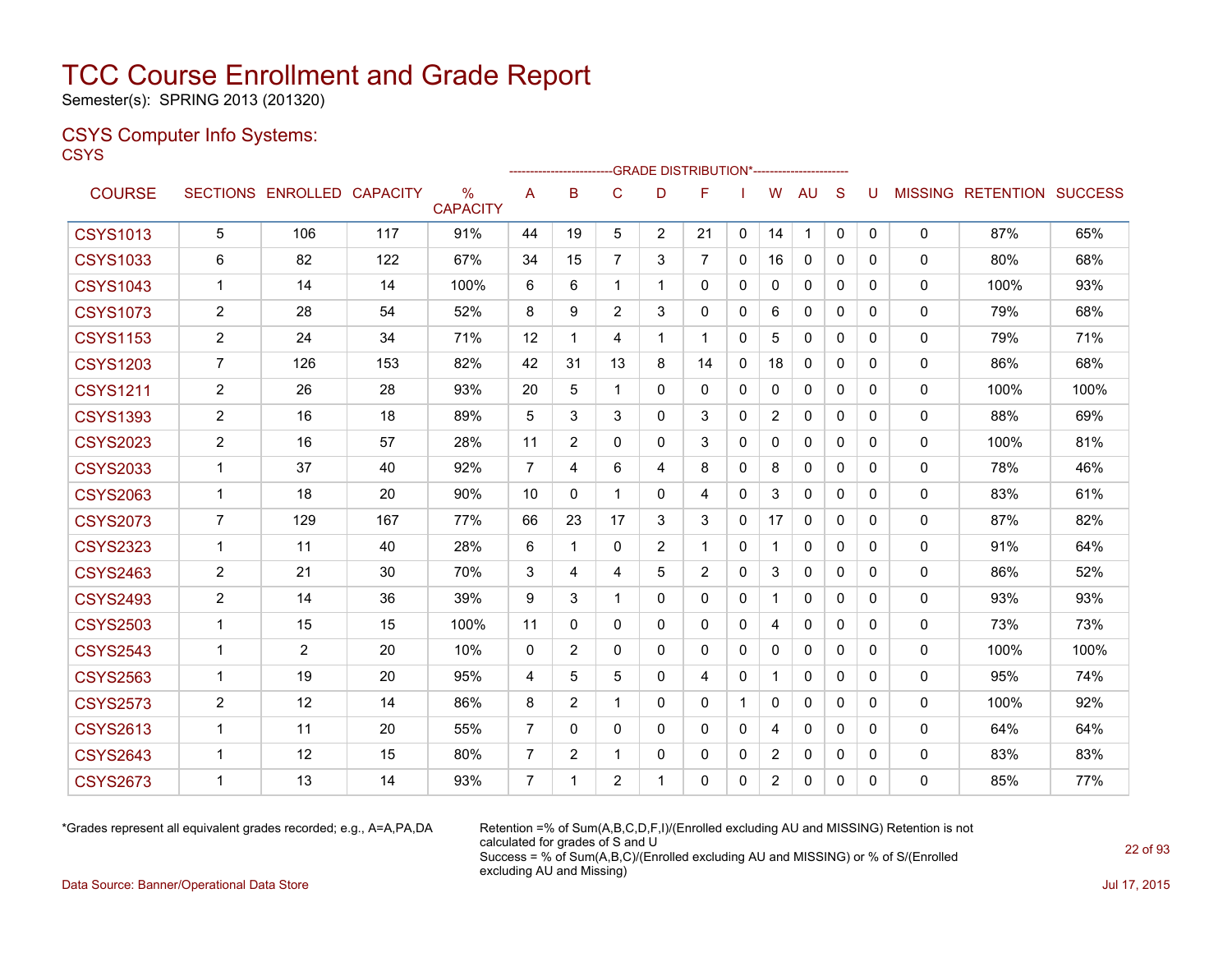Semester(s): SPRING 2013 (201320)

### CSYS Computer Info Systems:

**CSYS** 

|                 |                 |                |                 |                         |    |   |   |          | ------------------------GRADE DISTRIBUTION*----------------------- |          |                          |                |              |             |                |                  |                |
|-----------------|-----------------|----------------|-----------------|-------------------------|----|---|---|----------|--------------------------------------------------------------------|----------|--------------------------|----------------|--------------|-------------|----------------|------------------|----------------|
| <b>COURSE</b>   | <b>SECTIONS</b> | ENROLLED       | <b>CAPACITY</b> | $\%$<br><b>CAPACITY</b> | A  | B | C | D        | F                                                                  |          | w                        | AU             | S            |             | <b>MISSING</b> | <b>RETENTION</b> | <b>SUCCESS</b> |
| <b>CSYS2683</b> |                 | 11             | 14              | 79%                     | 3  | 3 |   | 0        | $\overline{2}$                                                     | 0        | $\overline{2}$           | $\Omega$       | 0            | $\mathbf 0$ | $\Omega$       | 82%              | 64%            |
| <b>CSYS2713</b> |                 | 14             | 14              | 100%                    | 5  | 4 | 3 | 0        |                                                                    | 0        | $\overline{\phantom{a}}$ | $\Omega$       | $\Omega$     |             | 0              | 93%              | 86%            |
| <b>CSYS2733</b> |                 | 13             | 14              | 93%                     | 10 |   |   | 0        | 0                                                                  | 0        | 3                        | $\Omega$       | 0            |             | 0              | 77%              | 77%            |
| <b>CSYS2753</b> |                 | 14             | 15              | 93%                     | 3  |   | 3 | 0        |                                                                    | 0        | $\overline{2}$           |                | $\mathbf{0}$ | 0           | 0              | 85%              | 77%            |
| <b>CSYS2763</b> |                 | 12             | 14              | 86%                     | 6  |   |   | $\Omega$ | $\Omega$                                                           | $\Omega$ | 3                        | $\overline{2}$ | $\Omega$     | 0           | $\Omega$       | 70%              | 70%            |
| <b>CSYS2793</b> | $\overline{2}$  | 14             | 25              | 56%                     | 5  |   |   |          | 0                                                                  | 0        | 3                        | $\overline{2}$ | 0            |             | 0              | 75%              | 67%            |
| <b>CSYS2813</b> |                 | 5              | 15              | 33%                     | 4  |   |   | 0        | 0                                                                  | 0        | 0                        |                | 0            | 0           | 0              | 100%             | 100%           |
| <b>CSYS2843</b> |                 | $\overline{2}$ | 15              | 13%                     | 2  |   | 0 | 0        | $\mathbf{0}$                                                       | 0        | 0                        | $\Omega$       | $\Omega$     | $\Omega$    | $\mathbf{0}$   | 100%             | 100%           |
| <b>CSYS2863</b> |                 | 4              | 15              | 27%                     |    |   |   | 0        |                                                                    | 0        | 0                        | $\Omega$       | 0            |             | 0              | 100%             | 75%            |

\*Grades represent all equivalent grades recorded; e.g., A=A,PA,DA Retention =% of Sum(A,B,C,D,F,I)/(Enrolled excluding AU and MISSING) Retention is not calculated for grades of S and U Success = % of Sum(A,B,C)/(Enrolled excluding AU and MISSING) or % of S/(Enrolled excluding AU and Missing)

Data Source: Banner/Operational Data Store Jul 17, 2015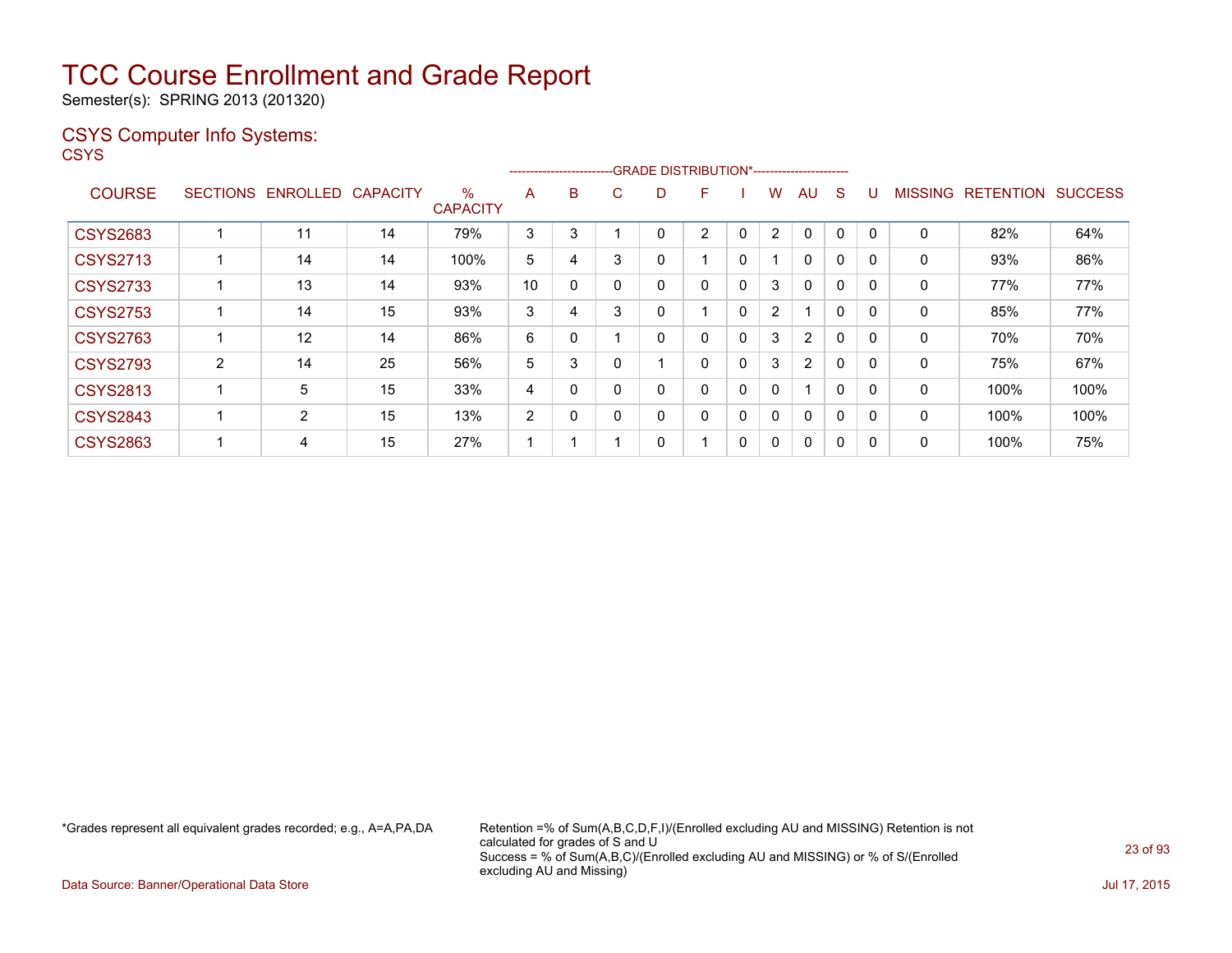Semester(s): SPRING 2013 (201320)

#### Civil Engineering Technology: **CVET**

| ---             |                 |                   |                         |              |    |    | ------------------------GRADE DISTRIBUTION*----------------------- |  |   |        |  |                           |      |
|-----------------|-----------------|-------------------|-------------------------|--------------|----|----|--------------------------------------------------------------------|--|---|--------|--|---------------------------|------|
| <b>COURSE</b>   | <b>SECTIONS</b> | ENROLLED CAPACITY | $\%$<br><b>CAPACITY</b> | $\mathsf{A}$ | в. | C. | D.                                                                 |  |   | W AU S |  | MISSING RETENTION SUCCESS |      |
| <b>CVET1393</b> |                 |                   | 100%                    |              |    |    |                                                                    |  | 0 |        |  | 100%                      | 100% |

\*Grades represent all equivalent grades recorded; e.g., A=A,PA,DA Retention =% of Sum(A,B,C,D,F,I)/(Enrolled excluding AU and MISSING) Retention is not calculated for grades of S and U Success = % of Sum(A,B,C)/(Enrolled excluding AU and MISSING) or % of S/(Enrolled excluding AU and Missing)

Data Source: Banner/Operational Data Store Jul 17, 2015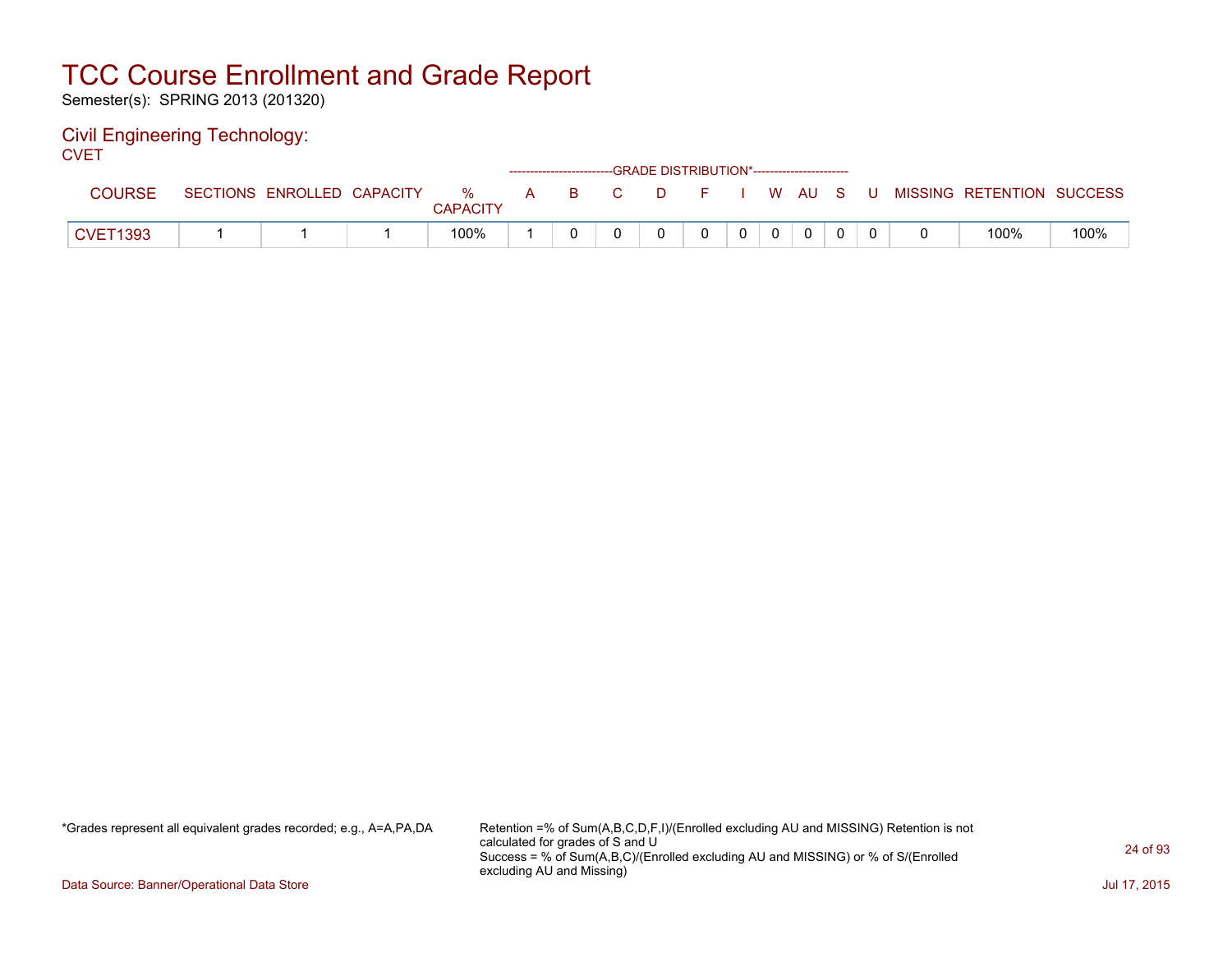Semester(s): SPRING 2013 (201320)

### Dental Hygiene:

DHYG

|                 |                 |                 |                 |                         |                | ------------------------ |                | -GRADE DISTRIBUTION*----------------------- |   |          |              |              |          |              |                |                  |                |
|-----------------|-----------------|-----------------|-----------------|-------------------------|----------------|--------------------------|----------------|---------------------------------------------|---|----------|--------------|--------------|----------|--------------|----------------|------------------|----------------|
| <b>COURSE</b>   | <b>SECTIONS</b> | <b>ENROLLED</b> | <b>CAPACITY</b> | $\%$<br><b>CAPACITY</b> | A              | B                        | C              | D                                           | F |          | w            | AU           | S        |              | <b>MISSING</b> | <b>RETENTION</b> | <b>SUCCESS</b> |
| <b>DHYG1333</b> |                 | 14              | 14              | 100%                    | 14             | 0                        |                |                                             | 0 | 0        | $\mathbf{0}$ | 0            | 0        | 0            | 0              | 100%             | 100%           |
| <b>DHYG1353</b> |                 | 14              | 14              | 100%                    | 3              | 9                        | $\overline{2}$ | 0                                           | 0 | 0        | 0            | $\mathbf{0}$ | 0        | 0            | 0              | 100%             | 100%           |
| <b>DHYG1373</b> |                 | 14              | 14              | 100%                    | 4              | 10                       | 0              | 0                                           | 0 | 0        | 0            | 0            | 0        | <sup>0</sup> | 0              | 100%             | 100%           |
| <b>DHYG1394</b> |                 | 14              | 14              | 100%                    | $\overline{2}$ | 10                       | 2              | 0                                           | 0 | $\Omega$ | 0            | 0            | $\Omega$ | $\Omega$     | 0              | 100%             | 100%           |
| <b>DHYG1512</b> |                 | 14              | 14              | 100%                    | 8              | 6                        |                | 0                                           | 0 | $\Omega$ | 0            | $\mathbf{0}$ | $\Omega$ | $\Omega$     | 0              | 100%             | 100%           |
| <b>DHYG1532</b> |                 | 14              | 14              | 100%                    | 3              | 7                        | 4              | 0                                           | 0 | 0        | $\Omega$     | $\mathbf{0}$ | $\Omega$ | $\Omega$     | 0              | 100%             | 100%           |
| <b>DHYG2022</b> |                 | 14              | 14              | 100%                    | 13             |                          | 0              | 0                                           | 0 | 0        | 0            | $\mathbf{0}$ | $\Omega$ | <sup>n</sup> | 0              | 100%             | 100%           |
| <b>DHYG2321</b> |                 | 14              | 14              | 100%                    | 10             | 4                        |                | 0                                           | 0 | 0        | 0            | $\mathbf{0}$ | 0        | <sup>0</sup> | 0              | 100%             | 100%           |
| <b>DHYG2372</b> |                 | 14              | 14              | 100%                    | 11             | 3                        | 0              | 0                                           | 0 | 0        | 0            | 0            | 0        | $\Omega$     | 0              | 100%             | 100%           |
| <b>DHYG2394</b> |                 | 14              | 14              | 100%                    | 12             | 2                        |                | 0                                           | 0 | 0        | 0            | 0            | 0        |              | 0              | 100%             | 100%           |

\*Grades represent all equivalent grades recorded; e.g., A=A,PA,DA Retention =% of Sum(A,B,C,D,F,I)/(Enrolled excluding AU and MISSING) Retention is not calculated for grades of S and U Success = % of Sum(A,B,C)/(Enrolled excluding AU and MISSING) or % of S/(Enrolled excluding AU and Missing)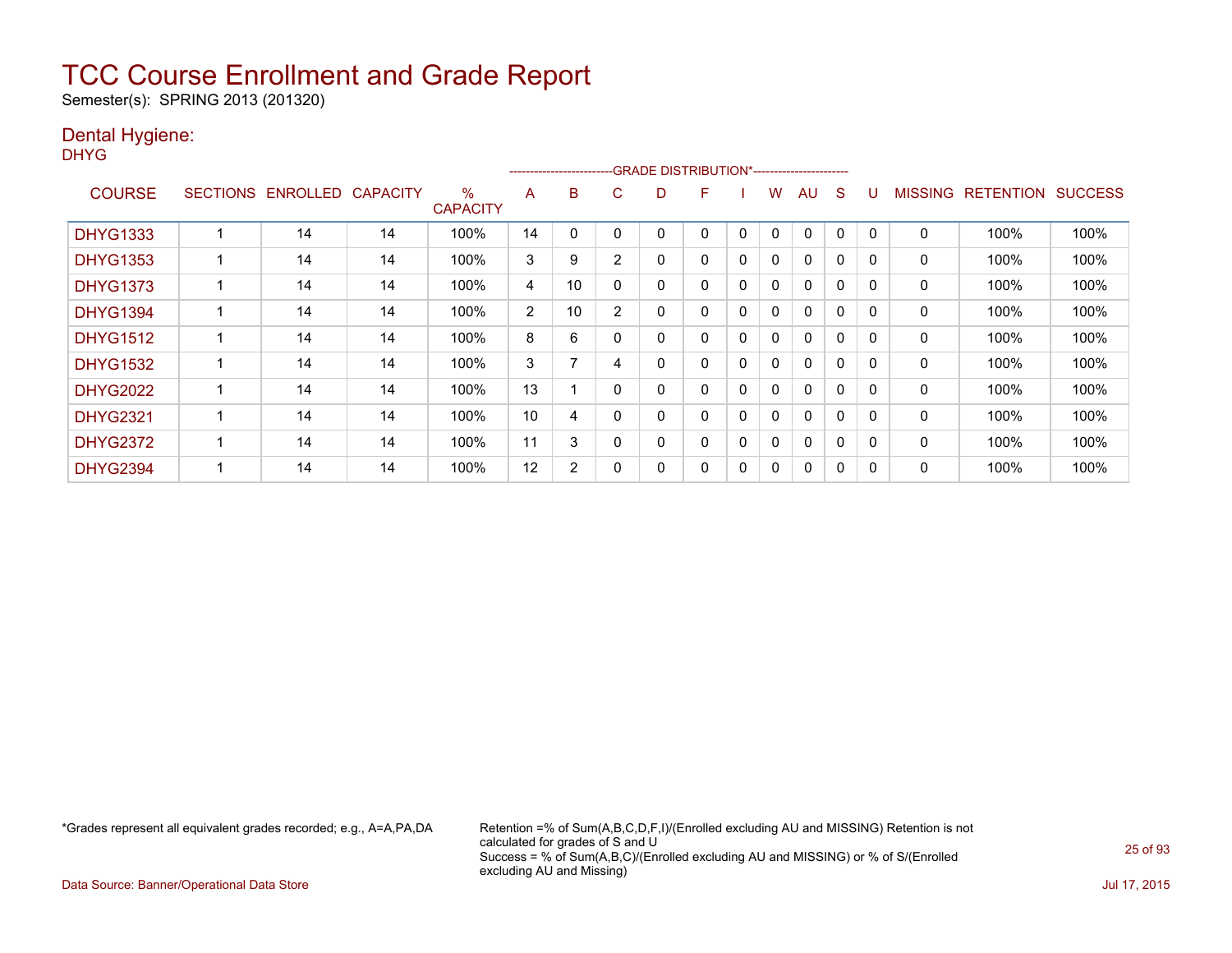Semester(s): SPRING 2013 (201320)

### Drafting Design Engr Tech:

DRFT

|                 |   |                            |    |                         |    | ------------------------- |   |   | --GRADE DISTRIBUTION*----------------------- |          |                |              |              |              |                |           |                |
|-----------------|---|----------------------------|----|-------------------------|----|---------------------------|---|---|----------------------------------------------|----------|----------------|--------------|--------------|--------------|----------------|-----------|----------------|
| <b>COURSE</b>   |   | SECTIONS ENROLLED CAPACITY |    | $\%$<br><b>CAPACITY</b> | A  | B                         | С | D |                                              |          | W              | AU.          | S.           |              | <b>MISSING</b> | RETENTION | <b>SUCCESS</b> |
| <b>DRFT1323</b> | 2 | 32                         | 33 | 97%                     | 23 |                           | ົ | 0 | ∩                                            | 0        | 4              | $\Omega$     | $\Omega$     | $\mathbf{0}$ | 0              | 88%       | 88%            |
| <b>DRFT1363</b> |   | 17                         | 16 | 106%                    | 9  | 4                         |   | 0 | 0                                            | $\Omega$ | 4              | $\mathbf{0}$ | $\Omega$     | 0            | 0              | 76%       | 76%            |
| <b>DRFT1442</b> |   | 8                          | 20 | 40%                     | 4  | 3                         |   | 0 | 0                                            | 0        |                | $\mathbf{0}$ | $\mathbf{0}$ | 0            | 0              | 88%       | 88%            |
| <b>DRFT2042</b> |   | 15                         | 15 | 100%                    | 8  | 3                         |   | 0 | 0                                            | 0        | 4              | $\mathbf{0}$ | $\Omega$     | 0            | 0              | 73%       | 73%            |
| <b>DRFT2203</b> | 2 | 16                         | 26 | 62%                     | 11 | 2                         |   | 0 | 0                                            | 0        | $\overline{2}$ | 0            | 0            | 0            | 0              | 88%       | 88%            |
| <b>DRFT2233</b> |   | 15                         | 14 | 107%                    | 11 |                           |   | 0 | 0                                            | 0        | 3              | $\mathbf{0}$ | 0            | 0            | 0              | 80%       | 80%            |

\*Grades represent all equivalent grades recorded; e.g., A=A,PA,DA Retention =% of Sum(A,B,C,D,F,I)/(Enrolled excluding AU and MISSING) Retention is not calculated for grades of S and U Success = % of Sum(A,B,C)/(Enrolled excluding AU and MISSING) or % of S/(Enrolled excluding AU and Missing)

Data Source: Banner/Operational Data Store Jul 17, 2015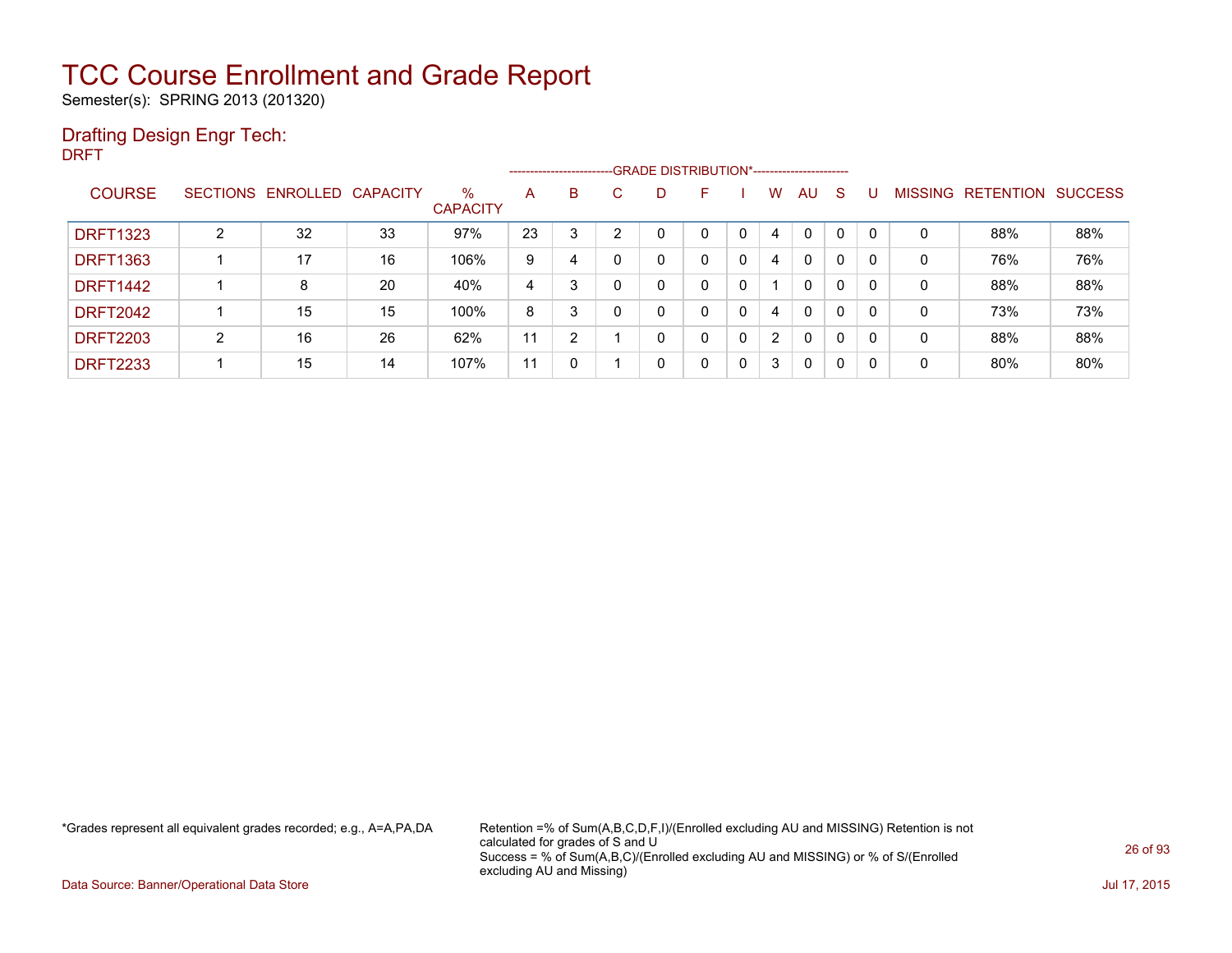Semester(s): SPRING 2013 (201320)

#### Economics: ECON

| ᆫᇰᇰᇅ |                 |    |                            |     |                         | ----------------- |     |    | -GRADE DISTRIBUTION*----------------------- |    |    |    |              |              |          |   |                                  |     |
|------|-----------------|----|----------------------------|-----|-------------------------|-------------------|-----|----|---------------------------------------------|----|----|----|--------------|--------------|----------|---|----------------------------------|-----|
|      | <b>COURSE</b>   |    | SECTIONS ENROLLED CAPACITY |     | $\%$<br><b>CAPACITY</b> | A                 | B.  |    | D.                                          |    |    | w  | AU.          | <sub>S</sub> |          |   | <b>MISSING RETENTION SUCCESS</b> |     |
|      | <b>ECON1353</b> |    | 123                        | 149 | 83%                     | 47                | 22  | 8  | 8                                           | 13 |    | 23 | $\mathbf{0}$ | 0            | 0        | 0 | 81%                              | 63% |
|      | <b>ECON2013</b> | 25 | 541                        | 761 | 71%                     | 179               | 142 | 84 | 41                                          | 38 | 8  | 49 | 0            | $\Omega$     |          | 0 | 91%                              | 75% |
|      | <b>ECON2023</b> | 22 | 475                        | 624 | 76%                     | 155               | 142 | 65 | 20                                          | 13 | 11 | 69 | $\Omega$     | 0            | $\Omega$ | 0 | 85%                              | 76% |
|      | <b>ECON2123</b> |    | 16                         | 20  | 80%                     | 9                 |     |    |                                             |    | 0  | 3  | 0            | 0            | 0        | 0 | 81%                              | 75% |

\*Grades represent all equivalent grades recorded; e.g., A=A,PA,DA Retention =% of Sum(A,B,C,D,F,I)/(Enrolled excluding AU and MISSING) Retention is not calculated for grades of S and U Success = % of Sum(A,B,C)/(Enrolled excluding AU and MISSING) or % of S/(Enrolled excluding AU and Missing)

Data Source: Banner/Operational Data Store Jul 17, 2015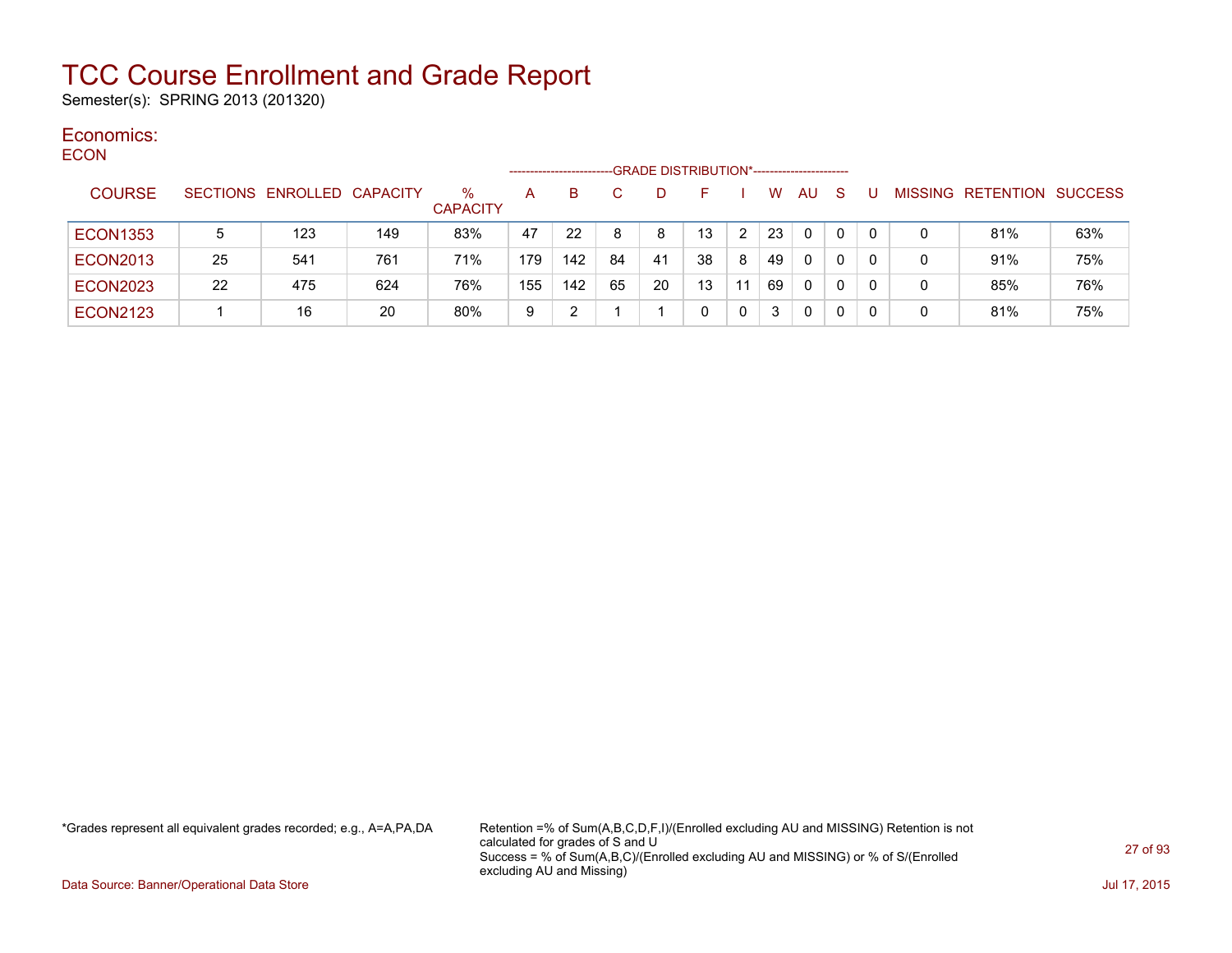Semester(s): SPRING 2013 (201320)

### Electronics Technology:

ELET

|                 |                            |    |                         |   |                | --------------------------GRADE DISTRIBUTION*----------------------- |   |          |   |                |              |              |          |   |                          |                |
|-----------------|----------------------------|----|-------------------------|---|----------------|----------------------------------------------------------------------|---|----------|---|----------------|--------------|--------------|----------|---|--------------------------|----------------|
| <b>COURSE</b>   | SECTIONS ENROLLED CAPACITY |    | $\%$<br><b>CAPACITY</b> | A | B              | С                                                                    | D | F        |   | W              | AU.          | <sub>S</sub> | U        |   | <b>MISSING RETENTION</b> | <b>SUCCESS</b> |
| <b>ELET1212</b> | 18                         | 18 | 100%                    | 8 | 4              |                                                                      | 0 | $\Omega$ |   | 6              | $\Omega$     | $\Omega$     | $\Omega$ | 0 | 67%                      | 67%            |
| <b>ELET1223</b> | 5                          | 8  | 62%                     | 5 |                |                                                                      | 0 | $\Omega$ | 0 | $\mathbf{0}$   | $\mathbf{0}$ | $\Omega$     | $\Omega$ | 0 | 100%                     | 100%           |
| <b>ELET1313</b> | 19                         | 18 | 106%                    | 6 | 4              |                                                                      | 3 | 0        | 0 | $\overline{2}$ | $\mathbf{0}$ | $\Omega$     | 0        | 0 | 89%                      | 74%            |
| <b>ELET2215</b> | 16                         | 16 | 100%                    | 4 | $\overline{2}$ | 4                                                                    | 3 |          | 0 | $\overline{2}$ | $\Omega$     | $\mathbf{0}$ | 0        | 0 | 88%                      | 62%            |
| <b>ELET2333</b> |                            | 16 | 44%                     | 2 |                | 3                                                                    | 0 | 0        | 0 |                | $\Omega$     | $\mathbf{0}$ | 0        | 0 | 86%                      | 86%            |
| <b>ELET2533</b> |                            | 0  |                         |   | $\Omega$       |                                                                      | 0 | 0        | 0 | $\mathbf{0}$   | $\Omega$     | $\Omega$     | 0        | 0 | 100%                     | 100%           |
| <b>ELET2992</b> | 3                          | 12 | 25%                     | 3 | $\Omega$       |                                                                      | 0 | $\Omega$ | 0 | 0              | $\Omega$     | $\mathbf{0}$ | 0        | 0 | 100%                     | 100%           |

\*Grades represent all equivalent grades recorded; e.g., A=A,PA,DA Retention =% of Sum(A,B,C,D,F,I)/(Enrolled excluding AU and MISSING) Retention is not calculated for grades of S and U Success = % of Sum(A,B,C)/(Enrolled excluding AU and MISSING) or % of S/(Enrolled excluding AU and Missing)

Data Source: Banner/Operational Data Store Jul 17, 2015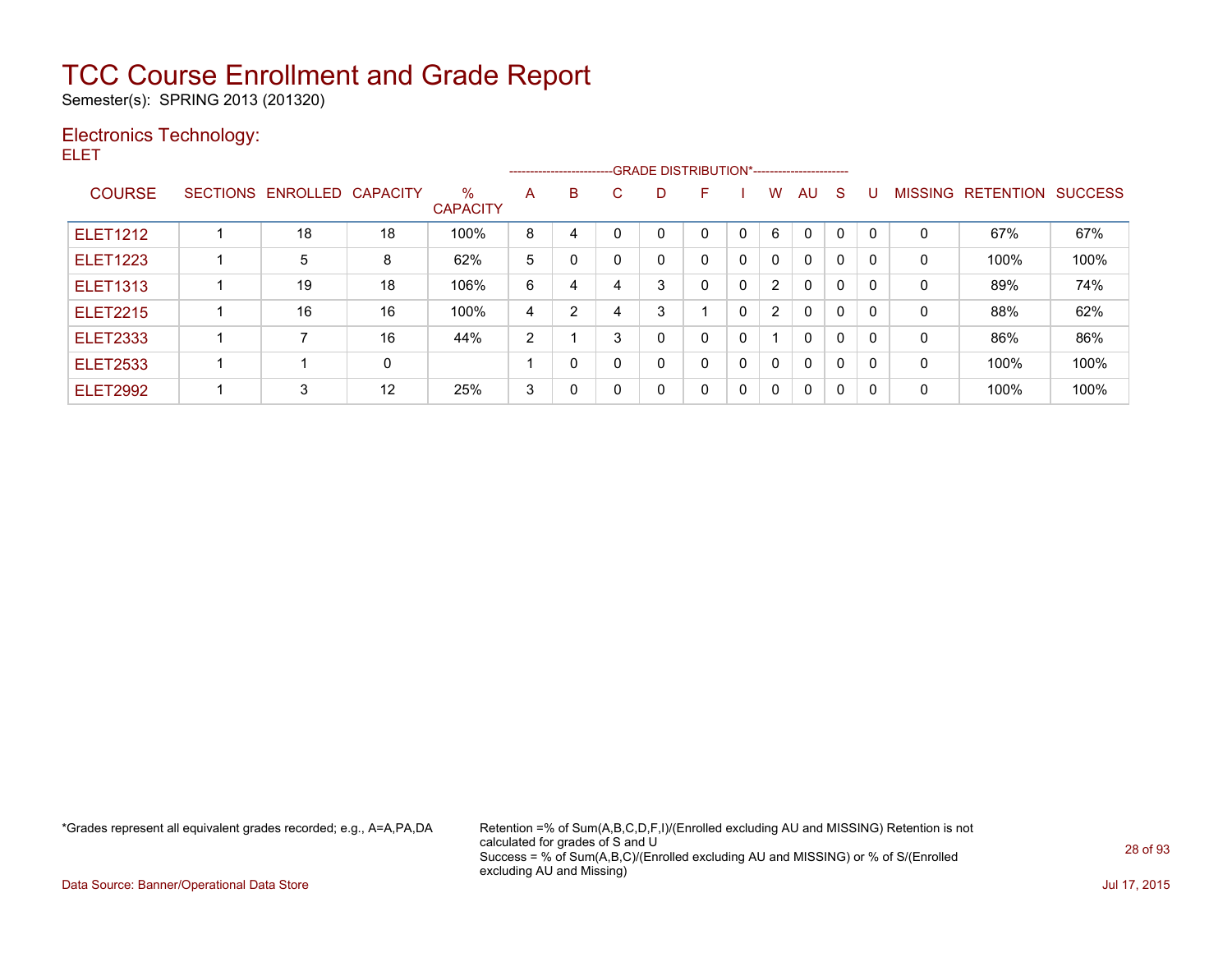Semester(s): SPRING 2013 (201320)

### English: **ENGL**

|                 |                |                            |             |                         |              |                |                | -GRADE DISTRIBUTION*---------------------- |                         |              |                |              |              |              |              |                                  |       |
|-----------------|----------------|----------------------------|-------------|-------------------------|--------------|----------------|----------------|--------------------------------------------|-------------------------|--------------|----------------|--------------|--------------|--------------|--------------|----------------------------------|-------|
| <b>COURSE</b>   |                | SECTIONS ENROLLED CAPACITY |             | $\%$<br><b>CAPACITY</b> | A            | B              | $\mathbf C$    | D                                          | F                       |              | W              | <b>AU</b>    | S            | U            |              | <b>MISSING RETENTION SUCCESS</b> |       |
| <b>ENGL0601</b> | $\mathbf{1}$   | 2                          | 20          | 10%                     | $\mathbf{1}$ | 0              | 0              | $\mathbf{0}$                               | $\mathbf{0}$            | 0            | 1.             | 0            | 0            | 0            | 0            | 50%                              | 50%   |
| <b>ENGL0611</b> | -1             | 1                          | 20          | 5%                      | 0            | 0              | $\mathbf{1}$   | 0                                          | $\mathbf{0}$            | 0            | 0              | $\mathbf{0}$ | $\mathbf{0}$ | $\Omega$     | 0            | 100%                             | 100%  |
| <b>ENGL0621</b> | 1              | 2                          | 20          | 10%                     | 0            | 0              | $\overline{2}$ | 0                                          | 0                       | 0            | 0              | 0            | $\mathbf{0}$ | 0            | 0            | 100%                             | 100%  |
| <b>ENGL0641</b> | -1             | 1                          | $\mathbf 0$ |                         | $\Omega$     | $\Omega$       | $\mathbf{0}$   | $\Omega$                                   | $\mathbf{0}$            | $\mathbf{0}$ |                | $\mathbf{0}$ | $\mathbf{0}$ | 0            | 0            | $0\%$                            | $0\%$ |
| <b>ENGL0813</b> | $\mathbf 1$    | $\overline{2}$             | 5           | 40%                     | $\mathbf{0}$ | $\overline{2}$ | $\mathbf{0}$   | $\Omega$                                   | $\mathbf{0}$            | 0            | 0              | $\mathbf{0}$ | $\mathbf{0}$ | $\Omega$     | $\mathbf 0$  | 100%                             | 100%  |
| <b>ENGL0903</b> | 10             | 126                        | 200         | 63%                     | 18           | 18             | 22             | 6                                          | 28                      | $\mathbf{0}$ | 34             | $\mathbf{0}$ | $\Omega$     | $\mathbf{0}$ | 0            | 73%                              | 46%   |
| <b>ENGL0913</b> | 24             | 401                        | 480         | 84%                     | 99           | 71             | 51             | 13                                         | 69                      | $\mathbf{1}$ | 96             | $\mathbf{1}$ | $\mathbf{0}$ | $\Omega$     | $\mathbf 0$  | 76%                              | 55%   |
| <b>ENGL0923</b> | 15             | 244                        | 300         | 81%                     | 22           | 34             | 43             | 17                                         | 48                      | $\mathbf{0}$ | 80             | $\mathbf{0}$ | $\Omega$     | $\Omega$     | 0            | 67%                              | 41%   |
| <b>ENGL0933</b> | 34             | 542                        | 646         | 84%                     | 81           | 102            | 101            | 39                                         | 90                      | 0            | 129            | $\mathbf{0}$ | $\mathbf{0}$ | $\Omega$     | 0            | 76%                              | 52%   |
| <b>ENGL1003</b> | 31             | 594                        | 690         | 86%                     | 189          | 104            | 71             | 45                                         | 83                      | 0            | 101            | $\mathbf{1}$ | $\mathbf{0}$ | $\mathbf{0}$ | 0            | 83%                              | 61%   |
| <b>ENGL1083</b> | $\mathbf 1$    | 14                         | 20          | 70%                     | 4            | 2              | 3              | $\overline{2}$                             | 2                       | $\mathbf{0}$ |                | $\mathbf{0}$ | $\mathbf{0}$ | $\mathbf{0}$ | 0            | 93%                              | 64%   |
| <b>ENGL1113</b> | 87             | 1,753                      | 1,993       | 88%                     | 309          | 388            | 306            | 100                                        | 275                     | $\mathbf{1}$ | 374            | $\mathbf{0}$ | $\mathbf{0}$ | 0            | 0            | 79%                              | 57%   |
| <b>ENGL1121</b> | $\overline{2}$ | 5                          | 40          | 12%                     | 2            | $\mathbf{0}$   | $\Omega$       | $\mathbf{0}$                               | -1                      | $\mathbf{0}$ | $\overline{2}$ | $\mathbf{0}$ | $\Omega$     | 0            | 0            | 60%                              | 40%   |
| <b>ENGL1123</b> | $\mathbf 1$    | 16                         | 20          | 80%                     | 3            | 4              | $\overline{2}$ | $\mathbf{0}$                               | 2                       | 0            | 5              | 0            | $\mathbf{0}$ | $\Omega$     | 0            | 69%                              | 56%   |
| <b>ENGL1131</b> | $\overline{2}$ | 3                          | 40          | 8%                      | 2            | $\mathbf{0}$   | $\Omega$       | $\mathbf{0}$                               | $\overline{\mathbf{1}}$ | $\mathbf{0}$ | 0              | $\mathbf{0}$ | $\mathbf{0}$ | $\mathbf{0}$ | 0            | 100%                             | 67%   |
| <b>ENGL1213</b> | 115            | 2,356                      | 2,682       | 88%                     | 731          | 616            | 377            | 107                                        | 182                     | 3            | 338            | $\mathbf{1}$ | $\mathbf{0}$ | 0            | $\mathbf{1}$ | 86%                              | 73%   |
| <b>ENGL1691</b> | 3              | 19                         | 50          | 38%                     | 13           | $\mathbf{0}$   | $\mathbf{1}$   | $\mathbf{0}$                               | $\mathbf 1$             | $\mathbf{0}$ | 4              | $\mathbf{0}$ | $\mathbf{0}$ | $\mathbf{0}$ | 0            | 79%                              | 74%   |
| <b>ENGL2223</b> | $\mathbf 1$    | 4                          | 20          | 20%                     | 2            | $\Omega$       | $\mathbf{0}$   | $\mathbf{0}$                               | $\mathbf 1$             | $\mathbf{0}$ |                | $\mathbf{0}$ | $\mathbf{0}$ | $\mathbf{0}$ | $\mathbf 0$  | 75%                              | 50%   |
| <b>ENGL2333</b> | 3              | 64                         | 65          | 98%                     | 24           | 22             | 4              | 3                                          | 3                       | $\mathbf{1}$ | $\overline{7}$ | $\mathbf{0}$ | $\Omega$     | $\Omega$     | 0            | 89%                              | 78%   |
| <b>ENGL2343</b> | $\overline{2}$ | 35                         | 40          | 88%                     | 12           | 6              | 7              | $\mathbf{0}$                               | 1                       | $\mathbf{0}$ | 9              | $\mathbf{0}$ | $\Omega$     | $\Omega$     | 0            | 74%                              | 71%   |
| <b>ENGL2383</b> | 3              | 55                         | 60          | 92%                     | 17           | 15             | 8              | 5                                          | 4                       | 0            | 6              | 0            | 0            | 0            | 0            | 89%                              | 73%   |
| <b>ENGL2413</b> | 5              | 95                         | 120         | 79%                     | 21           | 25             | 16             | $\overline{7}$                             | 6                       | 0            | 20             | $\mathbf{0}$ | 0            | 0            | 0            | 79%                              | 65%   |

\*Grades represent all equivalent grades recorded; e.g., A=A,PA,DA Retention =% of Sum(A,B,C,D,F,I)/(Enrolled excluding AU and MISSING) Retention is not calculated for grades of S and U Success = % of Sum(A,B,C)/(Enrolled excluding AU and MISSING) or % of S/(Enrolled excluding AU and Missing)

Data Source: Banner/Operational Data Store Jul 17, 2015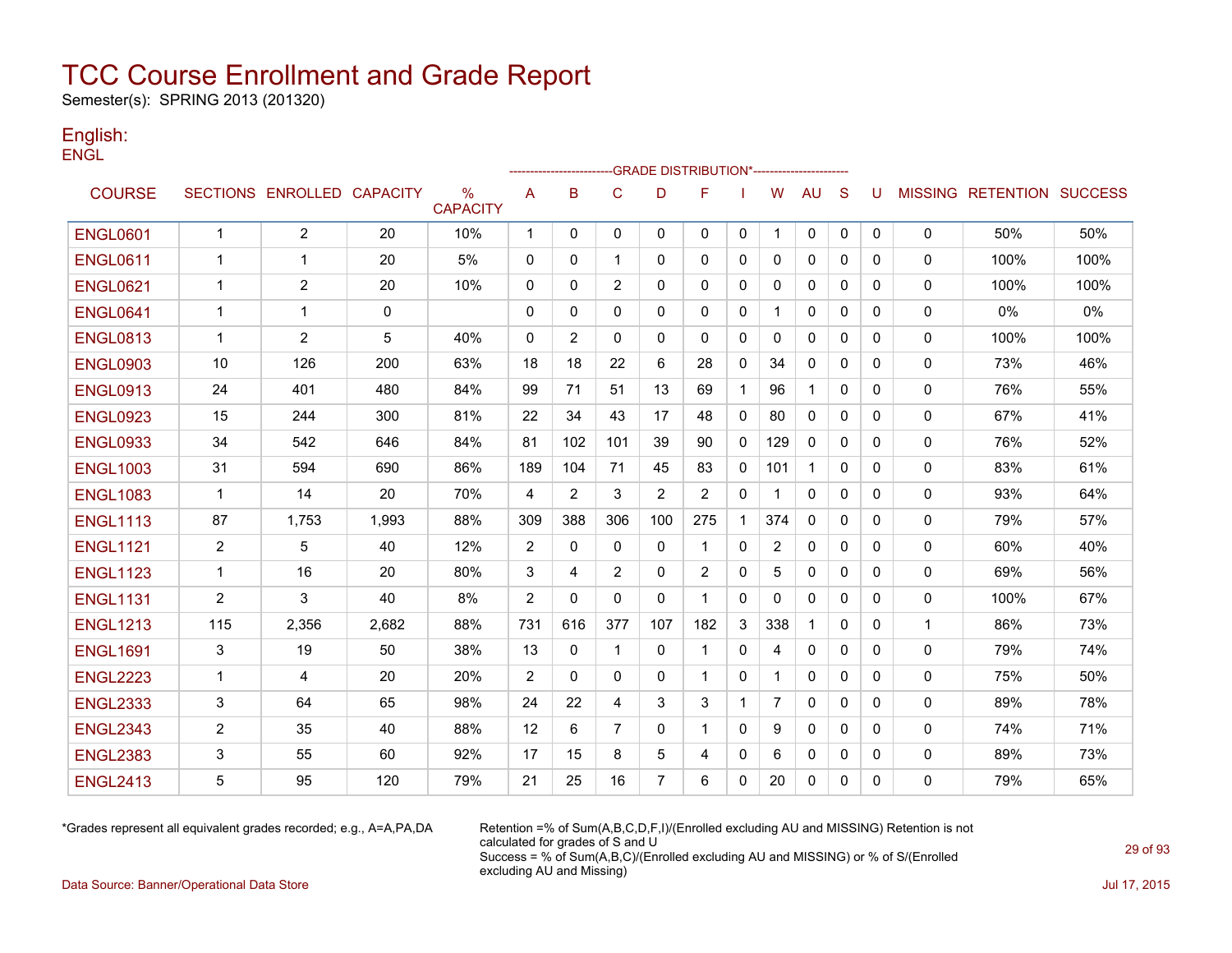Semester(s): SPRING 2013 (201320)

### English: **ENGL**

|                 |                |                            |    |                      |    | ---------------------- |                |                | -GRADE DISTRIBUTION*----------------------- |              |                |              |              |          |                |                          |      |
|-----------------|----------------|----------------------------|----|----------------------|----|------------------------|----------------|----------------|---------------------------------------------|--------------|----------------|--------------|--------------|----------|----------------|--------------------------|------|
| <b>COURSE</b>   |                | SECTIONS ENROLLED CAPACITY |    | %<br><b>CAPACITY</b> | A  | B                      | C              | D              | F                                           |              | W              | <b>AU</b>    | S            | U        | <b>MISSING</b> | <b>RETENTION SUCCESS</b> |      |
| <b>ENGL2433</b> | 1              | 14                         | 20 | 70%                  | 2  | $\overline{2}$         | 4              |                | 3                                           | $\mathbf{0}$ | $\overline{2}$ | $\mathbf{0}$ | $\mathbf{0}$ | $\Omega$ | $\mathbf{0}$   | 86%                      | 57%  |
| <b>ENGL2443</b> |                | 27                         | 40 | 68%                  | 6  | $\overline{2}$         | $\overline{2}$ | $\overline{2}$ | 8                                           | $\mathbf 0$  | 6              |              | $\mathbf{0}$ | $\Omega$ | 0              | 77%                      | 38%  |
| <b>ENGL2453</b> | 1              | 2                          | 12 | 17%                  | 1  | $\Omega$               |                | $\mathbf{0}$   | $\mathbf{0}$                                | $\Omega$     | 0              | $\Omega$     | $\mathbf{0}$ | $\Omega$ | $\mathbf 0$    | 100%                     | 100% |
| <b>ENGL2463</b> | 1              | 11                         | 20 | 55%                  | 1  | 1                      | $\mathbf{0}$   | $\Omega$       | $\Omega$                                    | $\mathbf{0}$ |                | 8            | $\mathbf{0}$ | $\Omega$ | 0              | 67%                      | 67%  |
| <b>ENGL2473</b> | 1              | 10                         | 20 | 50%                  | 4  | 1                      | $\mathbf{0}$   | $\Omega$       | 2                                           | $\Omega$     | 3              | $\mathbf{0}$ | $\Omega$     | $\Omega$ | $\mathbf{0}$   | 70%                      | 50%  |
| <b>ENGL2493</b> | 1              | 11                         | 20 | 55%                  | 3  | 3                      |                | $\Omega$       | $\Omega$                                    | $\Omega$     | 3              |              | $\mathbf{0}$ | 0        | 0              | 70%                      | 70%  |
| <b>ENGL2543</b> | 1              | 15                         | 20 | 75%                  | 7  | 3                      |                |                |                                             | 0            | $\overline{2}$ | 0            | $\mathbf{0}$ | 0        | 0              | 87%                      | 73%  |
| <b>ENGL2653</b> | 1              | 20                         | 20 | 100%                 | 10 | 3                      | 4              |                |                                             | 0            |                | $\mathbf{0}$ | $\Omega$     | 0        | 0              | 95%                      | 85%  |
| <b>ENGL2773</b> | 1              | 6                          | 20 | $30\%$               | 3  | 2                      | $\Omega$       |                | $\Omega$                                    | $\mathbf{0}$ | 0              | $\mathbf{0}$ | $\mathbf{0}$ | 0        | $\mathbf{0}$   | 100%                     | 83%  |
| <b>ENGL2883</b> | $\overline{2}$ | 20                         | 40 | 50%                  | 10 | 3                      | 4              |                |                                             | 0            |                | 0            | $\mathbf{0}$ | 0        | 0              | 95%                      | 85%  |
| <b>ENGL2991</b> |                | -1                         | 0  |                      | 1  | $\Omega$               | $\Omega$       | 0              | 0                                           | 0            | 0              | 0            | 0            | 0        | 0              | 100%                     | 100% |
| <b>ENGL2993</b> | -1             | 18                         | 20 | 90%                  | 13 | 4                      | $\Omega$       | 0              | $\mathbf{0}$                                | 0            |                | 0            | 0            | 0        | 0              | 94%                      | 94%  |

\*Grades represent all equivalent grades recorded; e.g., A=A,PA,DA Retention =% of Sum(A,B,C,D,F,I)/(Enrolled excluding AU and MISSING) Retention is not calculated for grades of S and U Success = % of Sum(A,B,C)/(Enrolled excluding AU and MISSING) or % of S/(Enrolled excluding AU and Missing)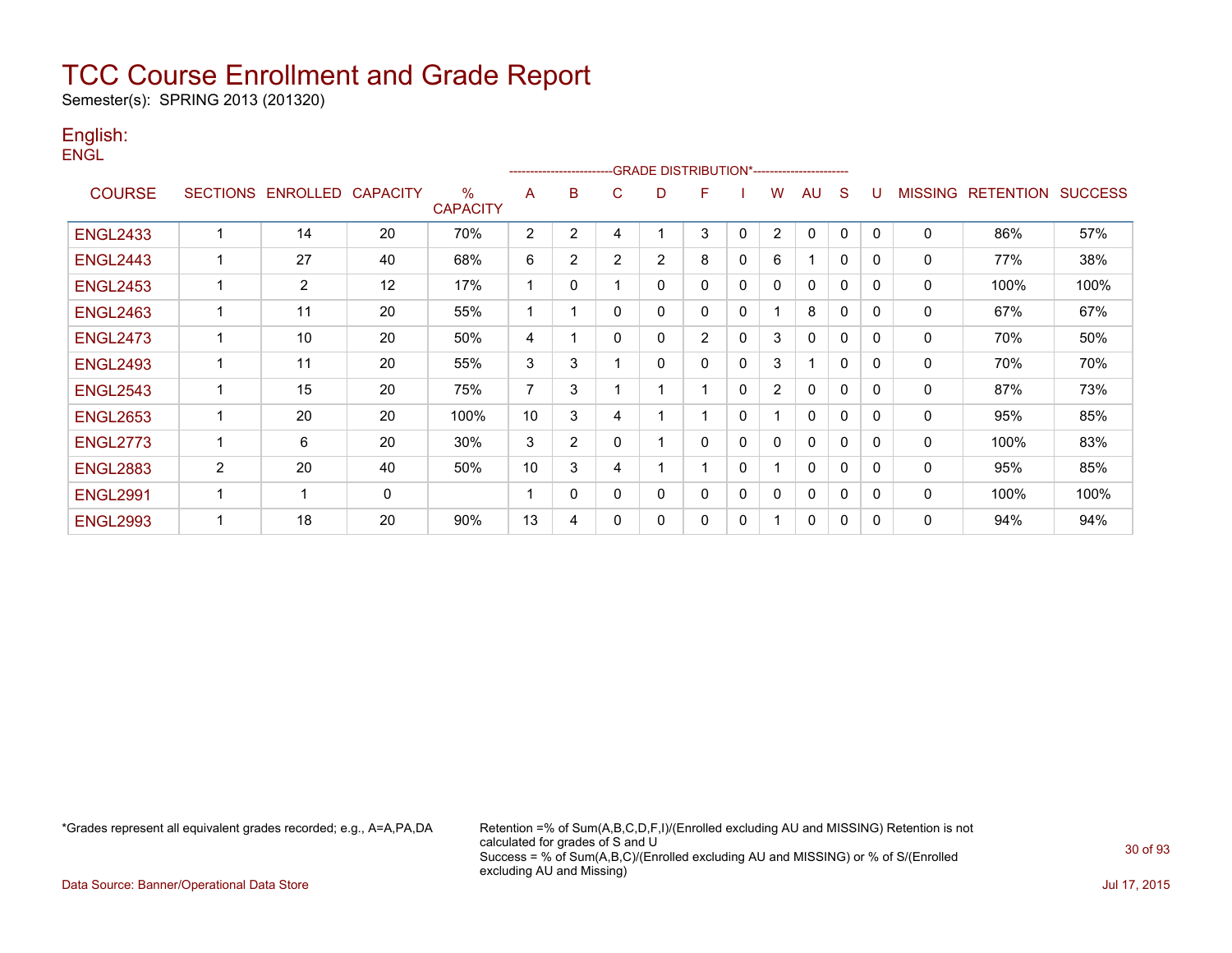Semester(s): SPRING 2013 (201320)

### Engineering:

**ENGR** 

|                 |                 |                 |                 |                                  |     | ------------------------ |                | -GRADE DISTRIBUTION*---------------------- |                |              |                |              |              |              |                |                  |                |
|-----------------|-----------------|-----------------|-----------------|----------------------------------|-----|--------------------------|----------------|--------------------------------------------|----------------|--------------|----------------|--------------|--------------|--------------|----------------|------------------|----------------|
| <b>COURSE</b>   | <b>SECTIONS</b> | <b>ENROLLED</b> | <b>CAPACITY</b> | $\frac{0}{0}$<br><b>CAPACITY</b> | A   | в                        | С              | D                                          | F              |              | w              | AU           | S            |              | <b>MISSING</b> | <b>RETENTION</b> | <b>SUCCESS</b> |
| <b>ENGR1111</b> | 5               | 131             | 150             | 87%                              | 103 | 9                        | $\overline{2}$ | 0                                          | 0              | $\mathbf{0}$ | 17             | $\mathbf{0}$ | $\mathbf{0}$ | $\Omega$     | $\mathbf{0}$   | 87%              | 87%            |
| <b>ENGR1132</b> | 3               | 65              | 65              | 100%                             | 26  | 23                       | 8              |                                            | 0              | 0            | 7              | 0            | 0            | 0            | 0              | 89%              | 88%            |
| <b>ENGR1242</b> | 3               | 56              | 56              | 100%                             | 27  | 14                       | 6              | 0                                          | 0              | $\mathbf{0}$ | 9              | $\mathbf{0}$ | $\Omega$     | <sup>0</sup> | 0              | 84%              | 84%            |
| <b>ENGR1313</b> |                 | 16              | 18              | 89%                              | 12  | 3                        | 0              | 0                                          | 0              | 0            |                | $\mathbf{0}$ | $\Omega$     | $\Omega$     | 0              | 94%              | 94%            |
| <b>ENGR1363</b> | $\overline{2}$  | 13              | 17              | 76%                              | 9   | 3                        |                | 0                                          | 0              | $\Omega$     | 0              | 0            | $\Omega$     | 0            | 0              | 100%             | 100%           |
| <b>ENGR1443</b> | $\overline{2}$  | 10              | 30              | 33%                              | 6   | $\overline{2}$           | 0              | 0                                          | 0              | 0            | $\overline{2}$ | 0            | $\Omega$     | 0            | 0              | 80%              | 80%            |
| <b>ENGR2103</b> | 3               | 72              | 75              | 96%                              | 19  | 17                       | 14             | $\overline{2}$                             | 5              | 0            | 15             | $\mathbf{0}$ | $\Omega$     | 0            | 0              | 79%              | 69%            |
| <b>ENGR2143</b> | $\overline{2}$  | 40              | 60              | 67%                              | 9   | 14                       | 8              | 5                                          | 0              | $\Omega$     | 4              | 0            | $\Omega$     | 0            | 0              | 90%              | 78%            |
| <b>ENGR2153</b> |                 | 3               | 15              | 20%                              |     |                          | 0              | 0                                          | 0              | $\Omega$     |                | $\mathbf{0}$ | $\Omega$     | 0            | 0              | 67%              | 67%            |
| <b>ENGR2213</b> | $\overline{2}$  | 50              | 60              | 83%                              | 16  | 11                       | 12             | 3                                          | $\overline{2}$ |              | 5              | 0            | $\Omega$     | 0            | 0              | 90%              | 78%            |
| <b>ENGR2462</b> |                 | 11              | 20              | 55%                              | 10  | $\Omega$                 | $\Omega$       | 0                                          | 0              | $\Omega$     |                | $\mathbf{0}$ | $\Omega$     | 0            | 0              | 91%              | 91%            |
| <b>ENGR2523</b> | 3               | 44              | 80              | 55%                              | 13  | 15                       |                | 5                                          | 0              | 0            | 4              | $\mathbf{0}$ | $\Omega$     | <sup>0</sup> | $\mathbf{0}$   | 91%              | 80%            |
| <b>ENGR2543</b> |                 | 6               | 15              | 40%                              | 6   | 0                        | 0              | 0                                          | 0              | 0            | $\mathbf{0}$   | 0            | $\mathbf{0}$ | 0            | 0              | 100%             | 100%           |
| <b>ENGR2613</b> | 3               | 41              | 47              | 87%                              | 8   | 8                        | 14             | $\overline{2}$                             | 0              | 0            | 8              |              | $\Omega$     | <sup>0</sup> | 0              | 80%              | 75%            |

\*Grades represent all equivalent grades recorded; e.g., A=A,PA,DA Retention =% of Sum(A,B,C,D,F,I)/(Enrolled excluding AU and MISSING) Retention is not calculated for grades of S and U Success = % of Sum(A,B,C)/(Enrolled excluding AU and MISSING) or % of S/(Enrolled excluding AU and Missing)

Data Source: Banner/Operational Data Store Jul 17, 2015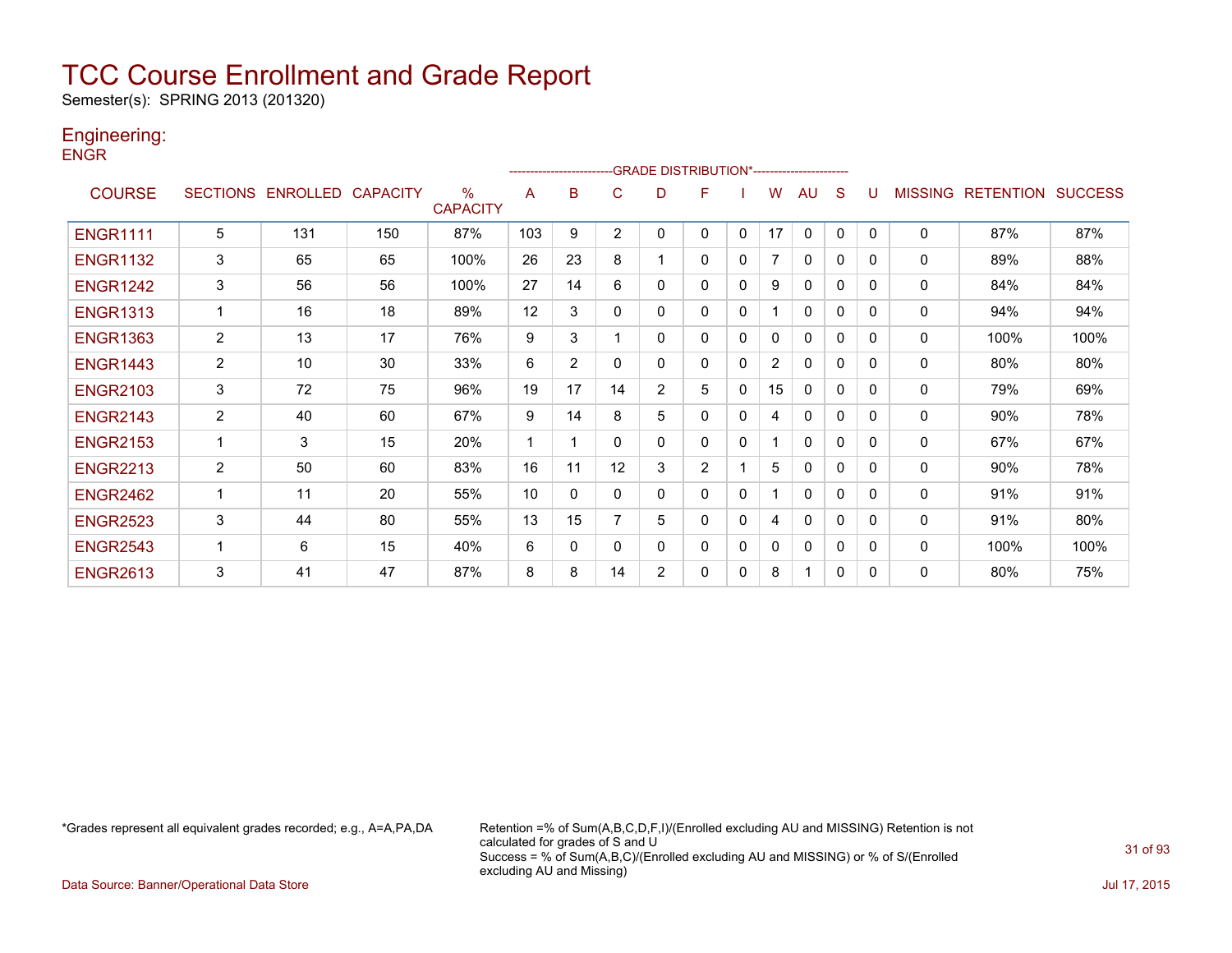Semester(s): SPRING 2013 (201320)

#### English as a Second Language: **ESLG**

|                 |              |                   |                 |                                  |                | ------------------------GRADE                DISTRIBUTION*---------------------- |                |                |          |              |          |              |              |              |                |                  |                |
|-----------------|--------------|-------------------|-----------------|----------------------------------|----------------|----------------------------------------------------------------------------------|----------------|----------------|----------|--------------|----------|--------------|--------------|--------------|----------------|------------------|----------------|
| <b>COURSE</b>   |              | SECTIONS ENROLLED | <b>CAPACITY</b> | $\frac{0}{0}$<br><b>CAPACITY</b> | A              | B                                                                                | C              | D              | F        |              | W        | AU           | S            |              | <b>MISSING</b> | <b>RETENTION</b> | <b>SUCCESS</b> |
| <b>ESLG0533</b> | $\mathbf{1}$ | 9                 | 15              | 60%                              | 7              | $\overline{2}$                                                                   | $\mathbf{0}$   | $\mathbf{0}$   | 0        | 0            | $\Omega$ | 0            | $\mathbf{0}$ | $\mathbf{0}$ | 0              | 100%             | 100%           |
| <b>ESLG0543</b> | $\mathbf{1}$ | 10                | 15              | 67%                              | 6              | $\overline{2}$                                                                   |                |                | 0        | $\Omega$     | 0        | $\mathbf{0}$ | 0            | 0            | $\mathbf{0}$   | 100%             | 90%            |
| <b>ESLG0613</b> | $\mathbf 1$  | 17                | 15              | 113%                             | 9              | 5                                                                                | 3              | $\Omega$       | 0        | 0            | 0        | 0            | 0            | 0            | $\mathbf{0}$   | 100%             | 100%           |
| <b>ESLG0623</b> | $\mathbf{1}$ | 14                | 15              | 93%                              | 10             | 4                                                                                | 0              | 0              | 0        | 0            | 0        | 0            | 0            | 0            | 0              | 100%             | 100%           |
| <b>ESLG0633</b> | 1            | 10                | 15              | 67%                              | $\overline{7}$ | $\overline{2}$                                                                   | 0              | 1              | 0        | 0            | 0        | $\mathbf{0}$ | 0            | 0            | $\mathbf{0}$   | 100%             | 90%            |
| <b>ESLG0643</b> | 2            | 17                | 15              | 113%                             | $\overline{7}$ | 9                                                                                | 0              | 0              | 0        | 0            |          | $\mathbf{0}$ | 0            | $\Omega$     | $\mathbf{0}$   | 94%              | 94%            |
| <b>ESLG0653</b> | $\mathbf{1}$ | 16                | 15              | 107%                             | 14             |                                                                                  |                | 0              | 0        | 0            | 0        | $\mathbf{0}$ | $\Omega$     | 0            | $\mathbf{0}$   | 100%             | 100%           |
| <b>ESLG0723</b> | $\mathbf 1$  | 19                | 15              | 127%                             | 7              | 8                                                                                | $\overline{2}$ | $\overline{2}$ | 0        | 0            | 0        | 0            | 0            | 0            | 0              | 100%             | 89%            |
| <b>ESLG0733</b> | $\mathbf{1}$ | 15                | 15              | 100%                             | 5              | 7                                                                                |                |                | 0        | $\mathbf{0}$ | 1        | $\mathbf{0}$ | 0            | 0            | 0              | 93%              | 87%            |
| <b>ESLG0743</b> | $\mathbf 1$  | 13                | 15              | 87%                              | 8              | $\overline{2}$                                                                   | $\overline{2}$ | $\mathbf{0}$   | 1        | $\Omega$     | 0        | $\mathbf{0}$ | 0            | 0            | $\mathbf{0}$   | 100%             | 92%            |
| <b>ESLG0753</b> | $\mathbf{1}$ | 9                 | 15              | 60%                              | 9              | 0                                                                                | 0              | 0              | 0        | 0            | 0        | 0            | 0            | 0            | 0              | 100%             | 100%           |
| <b>ESLG0813</b> | 2            | 21                | 30              | 70%                              | 11             | 10                                                                               | 0              | 0              | 0        | 0            | 0        | 0            | 0            | 0            | $\mathbf{0}$   | 100%             | 100%           |
| <b>ESLG0823</b> | $\mathbf{1}$ | 10                | 15              | 67%                              | 9              | 0                                                                                | 0              |                | 0        | $\Omega$     | 0        | $\mathbf{0}$ | 0            | 0            | $\mathbf{0}$   | 100%             | 90%            |
| <b>ESLG0833</b> | $\mathbf 1$  | 13                | 15              | 87%                              | 6              | $\overline{2}$                                                                   | 4              |                | 0        | 0            | 0        | $\Omega$     | 0            | 0            | $\mathbf{0}$   | 100%             | 92%            |
| <b>ESLG0843</b> | $\mathbf{1}$ | $\overline{7}$    | 15              | 47%                              | 4              | 0                                                                                | 2              | $\mathbf{1}$   | 0        | 0            | 0        | $\mathbf{0}$ | 0            | 0            | $\mathbf{0}$   | 100%             | 86%            |
| <b>ESLG0853</b> | $\mathbf 1$  | 13                | 15              | 87%                              | 11             | $\overline{2}$                                                                   | 0              | $\mathbf{0}$   | 0        | 0            | 0        | $\mathbf{0}$ | 0            | 0            | $\mathbf{0}$   | 100%             | 100%           |
| <b>ESLG0992</b> | 3            | 16                | 45              | 36%                              | 8              | 3                                                                                | 3              | 2              | $\Omega$ | $\Omega$     | 0        | $\mathbf{0}$ | 0            | 0            | 0              | 100%             | 88%            |
| <b>ESLG0993</b> | 3            | 39                | 45              | 87%                              | 25             | 10                                                                               | $\Omega$       | 0              | 0        | 0            | 4        | 0            | 0            | $\Omega$     | 0              | 90%              | 90%            |

\*Grades represent all equivalent grades recorded; e.g., A=A,PA,DA Retention =% of Sum(A,B,C,D,F,I)/(Enrolled excluding AU and MISSING) Retention is not calculated for grades of S and U Success = % of Sum(A,B,C)/(Enrolled excluding AU and MISSING) or % of S/(Enrolled excluding AU and Missing)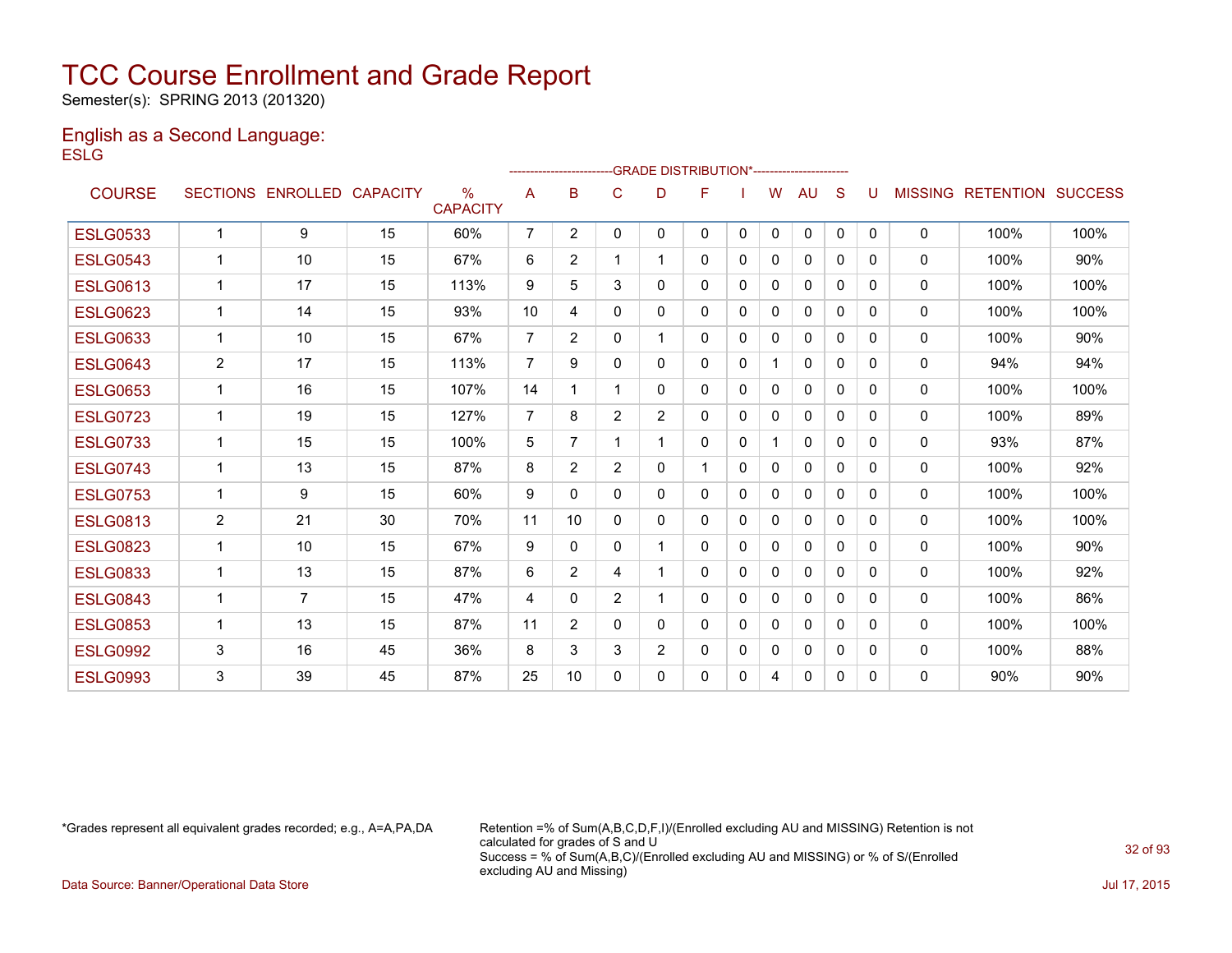Semester(s): SPRING 2013 (201320)

### Event Management:

| <b>EVNT</b>     |  |    |                 |    | ------------------------GRADE DISTRIBUTION*----------------------- |          |              |       |              |  |                                                                             |     |
|-----------------|--|----|-----------------|----|--------------------------------------------------------------------|----------|--------------|-------|--------------|--|-----------------------------------------------------------------------------|-----|
| <b>COURSE</b>   |  |    | <b>CAPACITY</b> |    |                                                                    |          |              |       |              |  | SECTIONS ENROLLED CAPACITY % A B C D F I W AU S U MISSING RETENTION SUCCESS |     |
| <b>EVNT2213</b> |  | 40 | 68%             | 14 |                                                                    | $\Omega$ | $\mathbf{0}$ | $0$ 9 | $\mathbf{0}$ |  | 67%                                                                         | 67% |

\*Grades represent all equivalent grades recorded; e.g., A=A,PA,DA Retention =% of Sum(A,B,C,D,F,I)/(Enrolled excluding AU and MISSING) Retention is not calculated for grades of S and U Success = % of Sum(A,B,C)/(Enrolled excluding AU and MISSING) or % of S/(Enrolled excluding AU and Missing)

Data Source: Banner/Operational Data Store Jul 17, 2015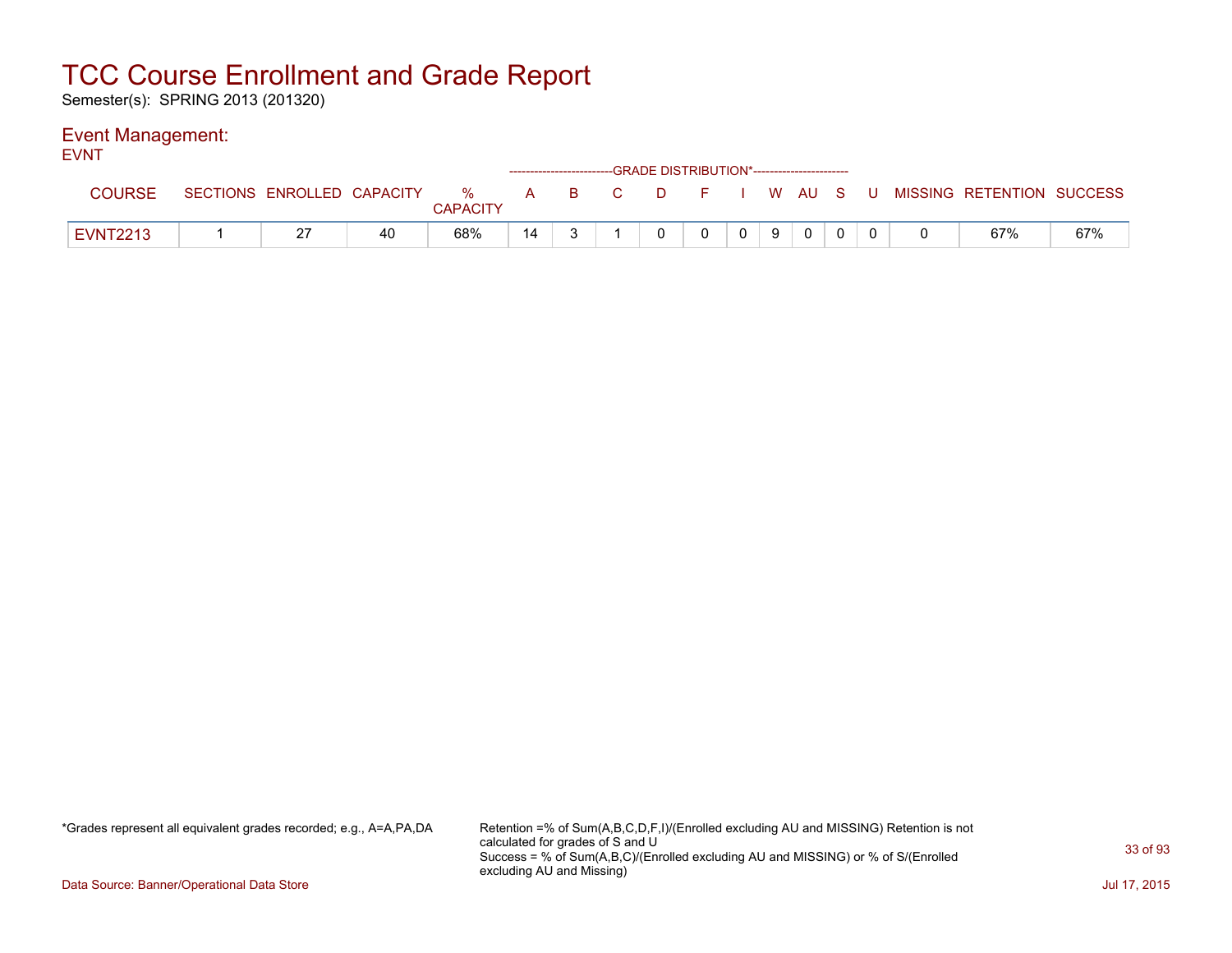Semester(s): SPRING 2013 (201320)

### Fire & Emergency Medical Svcs: FEMS

|                 |                |                            |              |                                  | ------------------------GRADE                DISTRIBUTION*---------------------- |                |              |                |                |              |                |              |              |          |              |                                  |      |
|-----------------|----------------|----------------------------|--------------|----------------------------------|----------------------------------------------------------------------------------|----------------|--------------|----------------|----------------|--------------|----------------|--------------|--------------|----------|--------------|----------------------------------|------|
| <b>COURSE</b>   |                | SECTIONS ENROLLED CAPACITY |              | $\frac{0}{0}$<br><b>CAPACITY</b> | A                                                                                | B              | C            | D              | F              |              | W              | AU           | S            | U        |              | <b>MISSING RETENTION SUCCESS</b> |      |
| <b>FEMS1513</b> | $\mathbf 1$    | 28                         | 40           | 70%                              | 4                                                                                | 6              | 10           | 1              | 5              | 0            | $\overline{2}$ | 0            | $\mathbf 0$  | 0        | $\mathbf 0$  | 93%                              | 71%  |
| <b>FEMS1523</b> | $\mathbf 1$    | 14                         | 40           | 35%                              | 12                                                                               | $\mathbf{0}$   | $\mathbf{0}$ | 0              |                | 0            | $\mathbf{1}$   | $\mathbf{0}$ | $\mathbf{0}$ | 0        | 0            | 93%                              | 86%  |
| <b>FEMS1533</b> | $\mathbf 1$    | 21                         | 40           | 52%                              | 8                                                                                | $\overline{7}$ | 3            | $\overline{2}$ | 0              | $\mathbf{0}$ | $\mathbf{1}$   | $\mathbf{0}$ | $\mathbf{0}$ | 0        | $\mathbf 0$  | 95%                              | 86%  |
| <b>FEMS1543</b> | 1              | 23                         | 40           | 58%                              | 21                                                                               | $\mathbf{0}$   | $\mathbf{0}$ | $\mathbf{0}$   | $\overline{2}$ | $\mathbf{0}$ | $\mathbf{0}$   | $\mathbf{0}$ | $\Omega$     | 0        | $\Omega$     | 100%                             | 91%  |
| <b>FEMS1553</b> | $\mathbf 1$    | 6                          | 40           | 15%                              | $\overline{2}$                                                                   | 3              | $\mathbf{1}$ | $\mathbf{0}$   | $\mathbf{0}$   | $\Omega$     | $\mathbf{0}$   | $\mathbf{0}$ | $\Omega$     | $\Omega$ | $\mathbf{0}$ | 100%                             | 100% |
| <b>FEMS1563</b> | $\mathbf 1$    | 9                          | 40           | 22%                              | 9                                                                                | 0              | $\mathbf{0}$ | $\mathbf{0}$   | 0              | 0            | $\Omega$       | $\mathbf{0}$ | $\Omega$     | 0        | 0            | 100%                             | 100% |
| <b>FEMS2113</b> | $\mathbf 1$    | 6                          | 20           | 30%                              | 4                                                                                | 1              | 1            | $\Omega$       | $\Omega$       | $\mathbf{0}$ | $\Omega$       | $\Omega$     | $\Omega$     | $\Omega$ | 0            | 100%                             | 100% |
| <b>FEMS2123</b> | 1              | 8                          | 40           | 20%                              | 8                                                                                | $\Omega$       | $\mathbf{0}$ | $\Omega$       | 0              | $\Omega$     | $\Omega$       | $\Omega$     | $\Omega$     | $\Omega$ | $\Omega$     | 100%                             | 100% |
| <b>FEMS2133</b> | 1              | 14                         | 40           | 35%                              | 5                                                                                | 4              | 4            | $\Omega$       |                | $\Omega$     | $\Omega$       | $\Omega$     | $\Omega$     | $\Omega$ | $\mathbf{0}$ | 100%                             | 93%  |
| <b>FEMS2143</b> | 1              | 15                         | 40           | 38%                              | 15                                                                               | 0              | $\Omega$     | 0              | 0              | 0            | $\Omega$       | $\Omega$     | $\Omega$     | 0        | 0            | 100%                             | 100% |
| <b>FEMS2153</b> | 1              | 9                          | 40           | 22%                              | 9                                                                                | 0              | $\mathbf{0}$ | 0              | 0              | 0            | $\Omega$       | $\mathbf{0}$ | $\Omega$     | 0        | 0            | 100%                             | 100% |
| <b>FEMS2163</b> | 2              | 9                          | 21           | 43%                              | 9                                                                                | $\Omega$       | $\mathbf{0}$ | $\mathbf{0}$   | 0              | 0            | $\Omega$       | $\mathbf{0}$ | $\Omega$     | $\Omega$ | 0            | 100%                             | 100% |
| <b>FEMS2413</b> | 1              | 15                         | 0            |                                  | 4                                                                                | 10             | 1            | $\Omega$       | $\mathbf{0}$   | $\Omega$     | $\mathbf{0}$   | $\mathbf{0}$ | $\Omega$     | $\Omega$ | 0            | 100%                             | 100% |
| <b>FEMS2424</b> | $\mathbf 1$    | 15                         | 0            |                                  | 3                                                                                | 11             | 1            | $\mathbf{0}$   | $\mathbf{0}$   | $\Omega$     | $\mathbf{0}$   | $\mathbf{0}$ | $\mathbf{0}$ | 0        | 0            | 100%                             | 100% |
| <b>FEMS2431</b> | $\mathbf 1$    | 15                         | $\mathbf 0$  |                                  | 13                                                                               | 1              | $\mathbf{0}$ | $\mathbf{0}$   | $\mathbf{1}$   | $\Omega$     | $\Omega$       | $\mathbf{0}$ | $\mathbf{0}$ | 0        | 0            | 100%                             | 93%  |
| <b>FEMS2513</b> | $\overline{1}$ | 6                          | $\mathbf{0}$ |                                  | 5                                                                                | 1              | $\mathbf{0}$ | $\mathbf{0}$   | $\mathbf{0}$   | 0            | $\Omega$       | $\mathbf{0}$ | $\mathbf{0}$ | 0        | $\Omega$     | 100%                             | 100% |
| <b>FEMS2521</b> | $\mathbf 1$    | 6                          | 0            |                                  | 6                                                                                | $\mathbf{0}$   | $\mathbf{0}$ | $\Omega$       | 0              | $\mathbf{0}$ | $\Omega$       | $\mathbf{0}$ | $\Omega$     | 0        | 0            | 100%                             | 100% |
| <b>FEMS2532</b> | $\mathbf 1$    | 6                          | $\mathbf{0}$ |                                  | $\overline{2}$                                                                   | 4              | $\mathbf{0}$ | $\Omega$       | 0              | $\Omega$     | $\mathbf{0}$   | $\mathbf{0}$ | $\Omega$     | 0        | $\Omega$     | 100%                             | 100% |
| <b>FEMS2621</b> | $\mathbf 1$    | 6                          | $\mathbf{0}$ |                                  | 6                                                                                | $\Omega$       | $\mathbf{0}$ | $\mathbf{0}$   | 0              | $\mathbf{0}$ | $\Omega$       | $\mathbf{0}$ | $\Omega$     | 0        | 0            | 100%                             | 100% |
| <b>FEMS2713</b> | $\mathbf 1$    | 6                          | $\mathbf 0$  |                                  | 6                                                                                | $\Omega$       | $\mathbf{0}$ | $\mathbf{0}$   | 0              | $\mathbf{0}$ | $\Omega$       | $\mathbf{0}$ | $\Omega$     | $\Omega$ | 0            | 100%                             | 100% |
| <b>FEMS2724</b> | 1              | 6                          | $\Omega$     |                                  | 5                                                                                | -1             | $\Omega$     | 0              | 0              | $\Omega$     | $\Omega$       | $\mathbf{0}$ | $\Omega$     | 0        | $\Omega$     | 100%                             | 100% |

\*Grades represent all equivalent grades recorded; e.g., A=A,PA,DA Retention =% of Sum(A,B,C,D,F,I)/(Enrolled excluding AU and MISSING) Retention is not calculated for grades of S and U Success = % of Sum(A,B,C)/(Enrolled excluding AU and MISSING) or % of S/(Enrolled excluding AU and Missing) Data Source: Banner/Operational Data Store Jul 17, 2015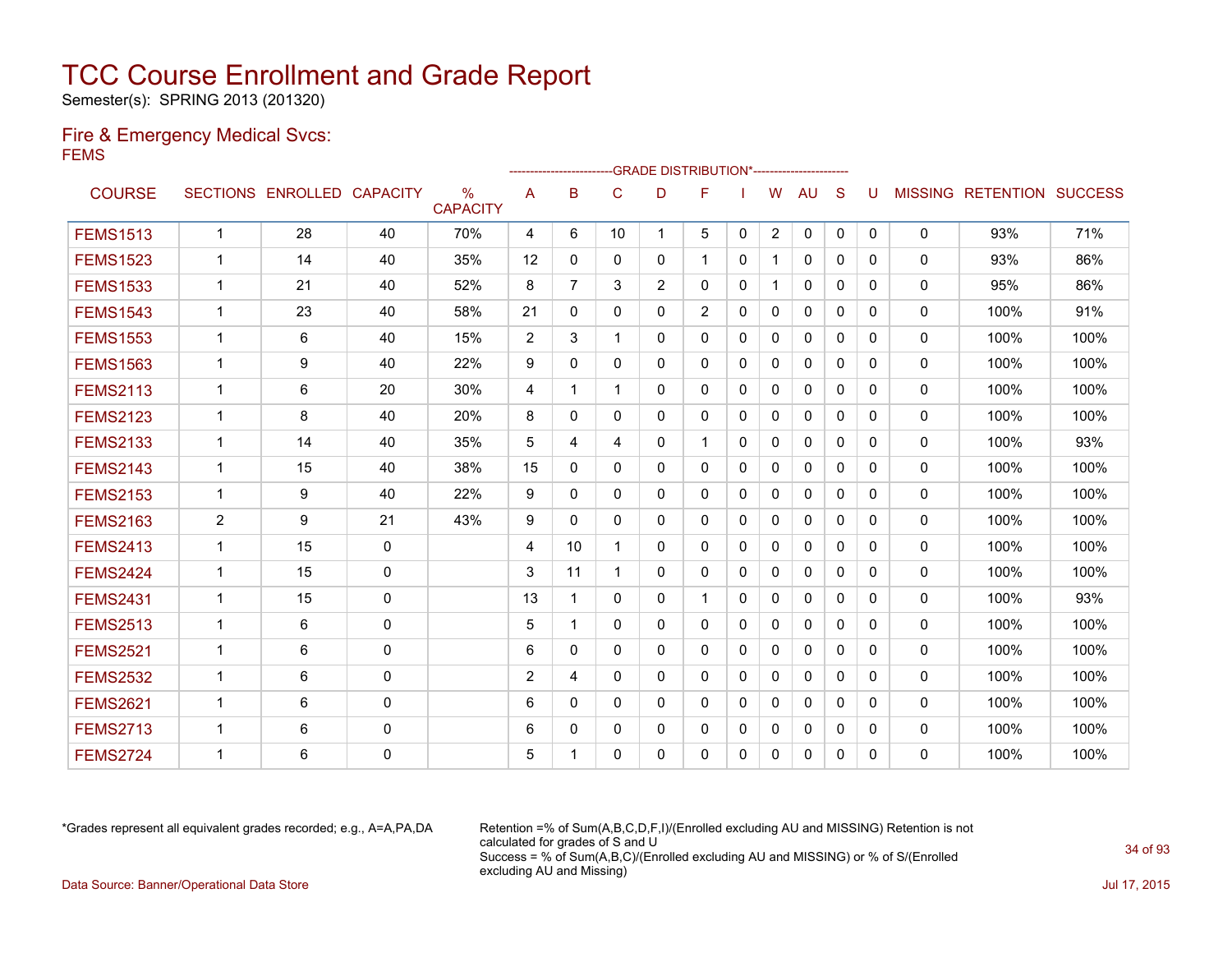Semester(s): SPRING 2013 (201320)

#### French: **EDEN**

| ENEN            |   |                            |    | -GRADE DISTRIBUTION*-----------------------<br>-------------------- |    |    |  |   |   |   |             |     |              |  |   |                   |                |
|-----------------|---|----------------------------|----|---------------------------------------------------------------------|----|----|--|---|---|---|-------------|-----|--------------|--|---|-------------------|----------------|
| <b>COURSE</b>   |   | SECTIONS ENROLLED CAPACITY |    | %<br><b>CAPACITY</b>                                                | A  | B. |  |   |   |   | w           | AU. | <sub>S</sub> |  |   | MISSING RETENTION | <b>SUCCESS</b> |
| <b>FREN1103</b> | 4 | 70                         | 85 | 82%                                                                 | 8  | 12 |  | າ | 5 |   | 35          |     | $\mathbf{0}$ |  | 0 | 49%               | 39%            |
| <b>FREN1213</b> |   | 39                         | 60 | 65%                                                                 | 10 | 5  |  |   |   |   | 10          | 4   | 0            |  |   | 71%               | 69%            |
| <b>FREN1413</b> |   |                            | 20 | 35%                                                                 | 0  | 4  |  |   |   | 0 | $\mathbf 0$ | 3   | 0            |  | 0 | 100%              | 100%           |
| <b>FREN2213</b> |   |                            | 20 | 35%                                                                 |    |    |  |   |   | 0 | 0           |     | 0            |  | 0 | 100%              | 100%           |

\*Grades represent all equivalent grades recorded; e.g., A=A,PA,DA Retention =% of Sum(A,B,C,D,F,I)/(Enrolled excluding AU and MISSING) Retention is not calculated for grades of S and U Success = % of Sum(A,B,C)/(Enrolled excluding AU and MISSING) or % of S/(Enrolled excluding AU and Missing)

Data Source: Banner/Operational Data Store Jul 17, 2015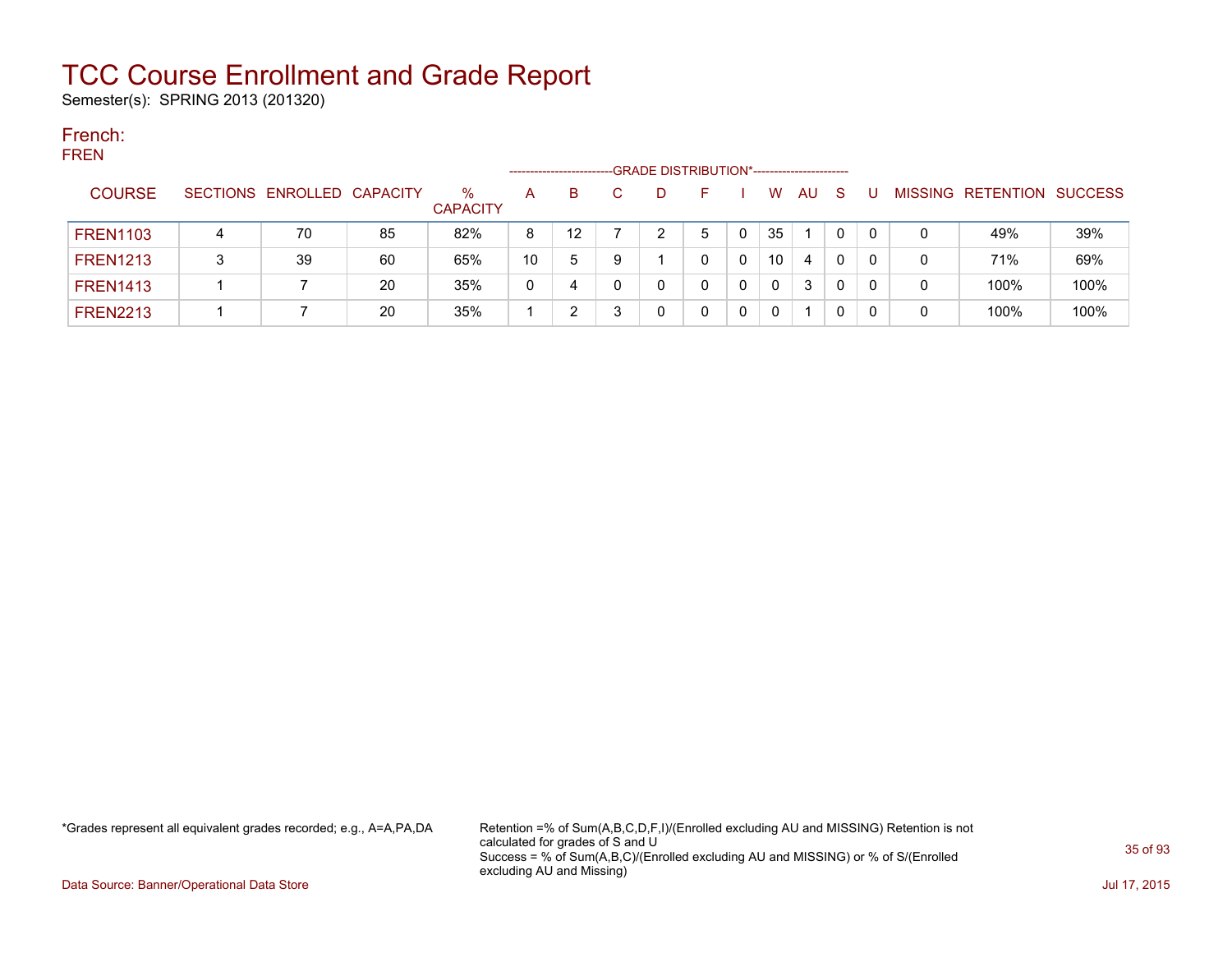Semester(s): SPRING 2013 (201320)

#### Geography: **GEOG**

|                 |                |                            | --------------------------GRADE DISTRIBUTION*----------------------- |                      |     |          |              |    |                |              |                |              |              |   |              |                   |                |
|-----------------|----------------|----------------------------|----------------------------------------------------------------------|----------------------|-----|----------|--------------|----|----------------|--------------|----------------|--------------|--------------|---|--------------|-------------------|----------------|
| <b>COURSE</b>   |                | SECTIONS ENROLLED CAPACITY |                                                                      | %<br><b>CAPACITY</b> | A   | B        | C            | D  | F              |              | W              | AU           | <sub>S</sub> | U |              | MISSING RETENTION | <b>SUCCESS</b> |
|                 |                |                            |                                                                      |                      |     |          |              |    |                |              |                |              |              |   |              |                   |                |
| <b>GEOG1014</b> | $\overline{2}$ | 46                         | 61                                                                   | 75%                  | 5   | 9        | 10           | 9  | 6              | 0            |                | $\mathbf{0}$ | $\mathbf{0}$ | 0 | 0            | 85%               | 52%            |
| GEOG1023        | 2              | 22                         | 50                                                                   | 44%                  | 8   | 4        | 5            | 2  |                | $\mathbf{0}$ | $\overline{2}$ | $\mathbf{0}$ | $\mathbf{0}$ | 0 | $\mathbf{0}$ | 91%               | 77%            |
| <b>GEOG1043</b> | 17             | 338                        | 463                                                                  | 73%                  | 112 | 108      | 54           | 13 | 24             |              | 26             | $\mathbf{0}$ | $\mathbf{0}$ | 0 | 0            | 92%               | 81%            |
| GEOG2013        |                | 8                          | 18                                                                   | 44%                  | 4   |          | $\mathbf{0}$ | 0  | $\overline{2}$ | 0            |                | $\mathbf{0}$ | $\mathbf{0}$ | 0 | $\mathbf{0}$ | 88%               | 62%            |
| GEOG2033        | 3              | 54                         | 75                                                                   | 72%                  | 26  | 17       | 6            | 2  | $\Omega$       | $\mathbf{0}$ | 3              | $\mathbf{0}$ | $\mathbf{0}$ | 0 | $\mathbf{0}$ | 94%               | 91%            |
| GEOG2153        | 3              | 16                         | 31                                                                   | 52%                  | 3   | 4        |              | 2  | 3              | 0            | 3              | $\mathbf{0}$ | $\mathbf{0}$ | 0 | 0            | 81%               | 50%            |
| <b>GEOG2344</b> |                | 4                          | 6                                                                    | 67%                  |     | $\Omega$ | $\mathbf{0}$ | 0  |                | $\mathbf{0}$ | $\overline{2}$ | $\mathbf{0}$ | $\mathbf{0}$ | 0 | $\mathbf{0}$ | 50%               | 25%            |
| <b>GEOG2354</b> |                | 3                          | 10                                                                   | 30%                  | 2   | 0        | 0            | 0  |                | 0            | $\mathbf{0}$   | $\mathbf{0}$ | $\mathbf{0}$ | 0 | 0            | 100%              | 67%            |

\*Grades represent all equivalent grades recorded; e.g., A=A,PA,DA Retention =% of Sum(A,B,C,D,F,I)/(Enrolled excluding AU and MISSING) Retention is not calculated for grades of S and U Success = % of Sum(A,B,C)/(Enrolled excluding AU and MISSING) or % of S/(Enrolled excluding AU and Missing)

Data Source: Banner/Operational Data Store Jul 17, 2015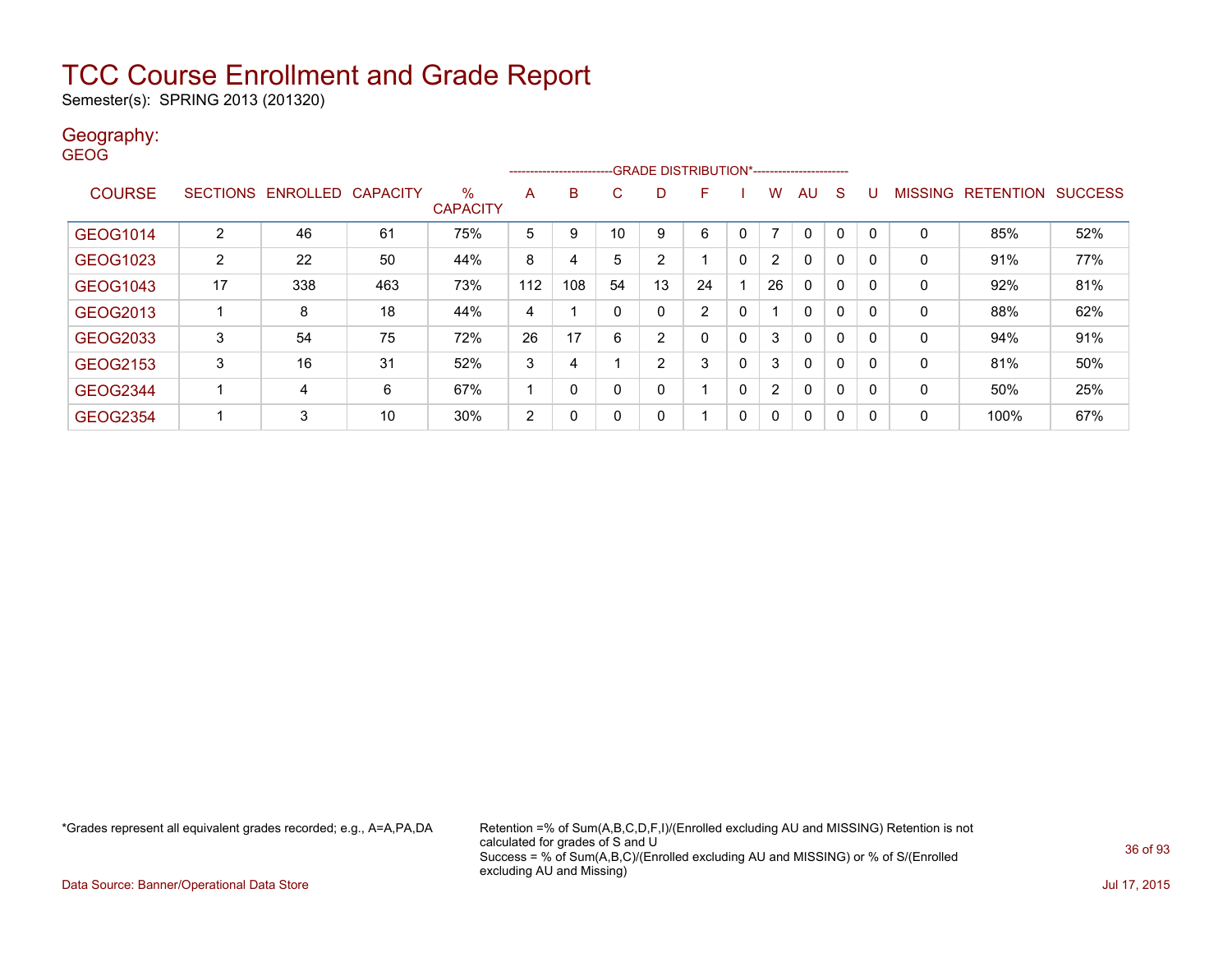Semester(s): SPRING 2013 (201320)

### Geology:

| <b>GEOL</b> |                 |                            |    |                 |                    |    |    |                                             |   |   |    |              |              |     |   |                           |     |
|-------------|-----------------|----------------------------|----|-----------------|--------------------|----|----|---------------------------------------------|---|---|----|--------------|--------------|-----|---|---------------------------|-----|
|             |                 |                            |    |                 | ------------------ |    |    | -GRADE DISTRIBUTION*----------------------- |   |   |    |              |              |     |   |                           |     |
|             | <b>COURSE</b>   | SECTIONS ENROLLED CAPACITY |    | %               | A                  | B. | C. | D                                           |   |   | W  | AU           | -S           | - U |   | MISSING RETENTION SUCCESS |     |
|             |                 |                            |    | <b>CAPACITY</b> |                    |    |    |                                             |   |   |    |              |              |     |   |                           |     |
|             | <b>GEOL1014</b> | 65                         | 68 | 96%             | 31                 | 21 |    |                                             |   |   | 6  | $\mathbf{0}$ | $\mathbf{0}$ |     |   | 91%                       | 86% |
|             | <b>GEOL1024</b> | 15                         | 20 | 75%             | 9                  | າ  |    |                                             | 0 |   |    | 0            | $\mathbf{0}$ |     | 0 | 93%                       | 93% |
|             | <b>GEOL1113</b> | 20                         | 20 | 100%            | 5                  |    |    | ົ                                           |   | 0 | 10 | 0            | 0            |     |   | 50%                       | 40% |
|             | <b>GEOL2021</b> | 6                          | 20 | 30%             | 4                  |    |    |                                             |   |   |    | 0            | 0            |     | 0 | 83%                       | 67% |

\*Grades represent all equivalent grades recorded; e.g., A=A,PA,DA Retention =% of Sum(A,B,C,D,F,I)/(Enrolled excluding AU and MISSING) Retention is not calculated for grades of S and U Success = % of Sum(A,B,C)/(Enrolled excluding AU and MISSING) or % of S/(Enrolled excluding AU and Missing)

Data Source: Banner/Operational Data Store Jul 17, 2015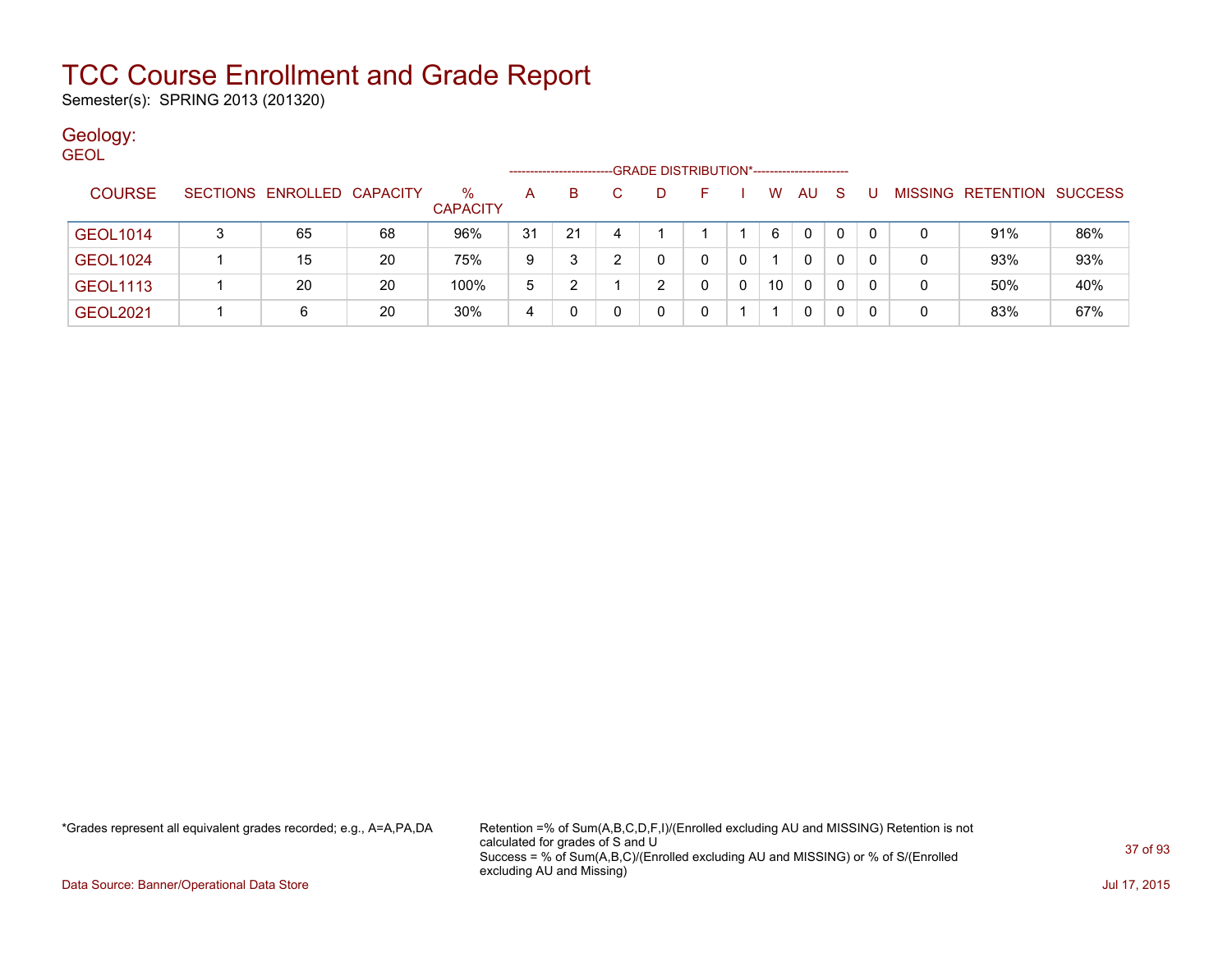Semester(s): SPRING 2013 (201320)

#### Geographical Information Sys: GIS

--GRADE DISTRIBUTION\*-----------------------COURSE SECTIONS ENROLLED CAPACITY % **CAPACITY** A B C D F I W AU S U MISSING RETENTION SUCCESS GIS2344 | 1 | 8 | 8 | 100% | 2 | 4 | 0 | 0 | 1 | 0 | 0 | 0 | 0 | 0 | 88% | 75% GIS2373 1 4 10 40% 3 0 0 0 0 0 1 0 0 0 0 75% 75% GIS2383 1 4 10 40% 3 0 0 0 0 0 1 0 0 0 0 75% 75% GIS2393 | 1 | 5 | 10 | 50% | 3 | 1 | 1 | 0 | 0 | 0 | 0 | 0 | 0 | 0 | 0 100% | 100%

\*Grades represent all equivalent grades recorded; e.g., A=A,PA,DA Retention =% of Sum(A,B,C,D,F,I)/(Enrolled excluding AU and MISSING) Retention is not calculated for grades of S and U Success = % of Sum(A,B,C)/(Enrolled excluding AU and MISSING) or % of S/(Enrolled excluding AU and Missing)

Data Source: Banner/Operational Data Store Jul 17, 2015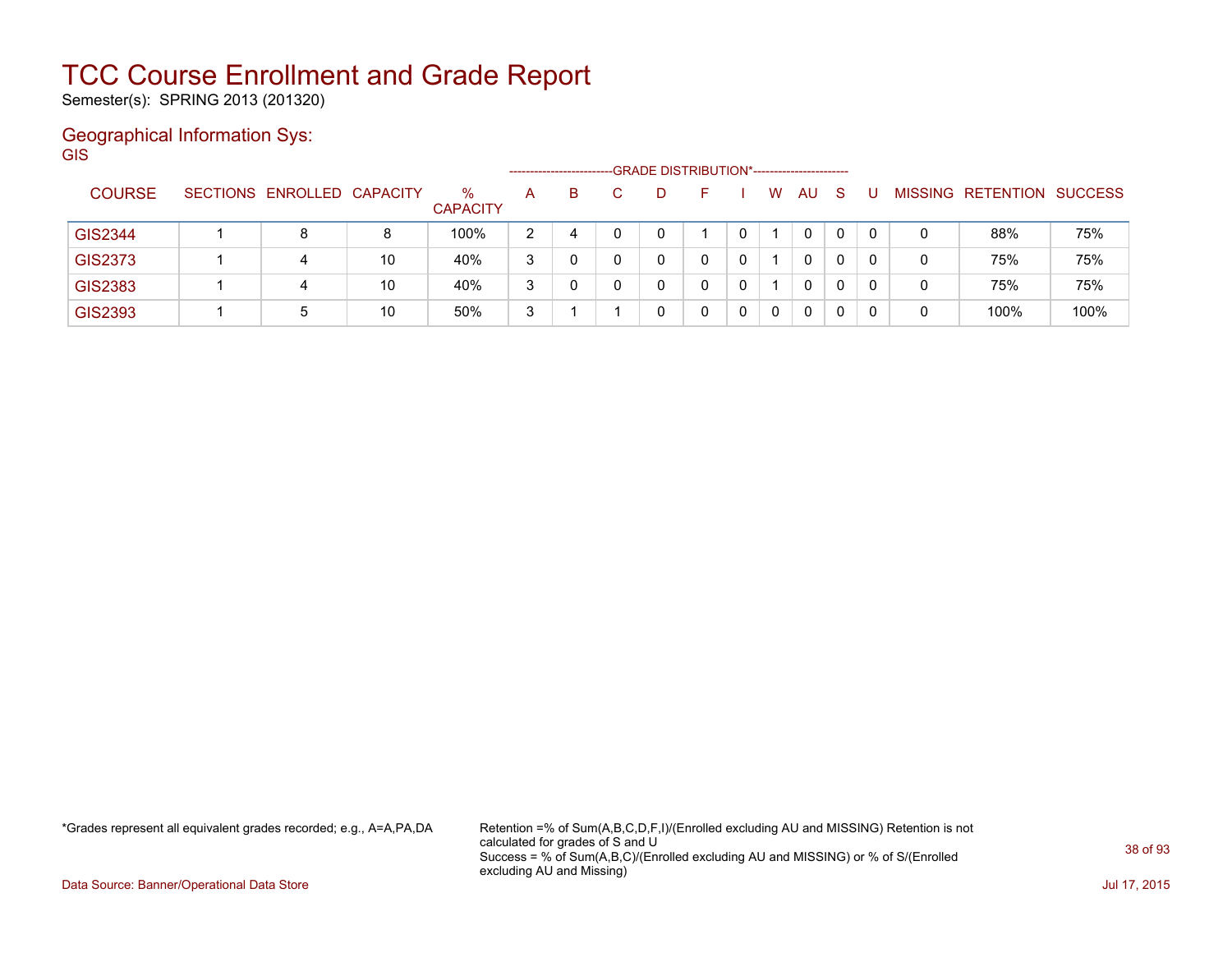Semester(s): SPRING 2013 (201320)

#### Gaming Operations: GMOP

| דשועוכ          |                            |    |                      |   |   |    | -- GRADE DISTRIBUTION*----------------------- |              |   |      |    |   |                           |     |
|-----------------|----------------------------|----|----------------------|---|---|----|-----------------------------------------------|--------------|---|------|----|---|---------------------------|-----|
| <b>COURSE</b>   | SECTIONS ENROLLED CAPACITY |    | %<br><b>CAPACITY</b> | A | в | D. |                                               |              |   | WAUS | -U |   | MISSING RETENTION SUCCESS |     |
| <b>GMOP1113</b> |                            | 20 | 40%                  |   |   |    |                                               | $\mathbf{0}$ | 3 |      |    |   | 62%                       | 62% |
| <b>GMOP1213</b> |                            | 20 | 25%                  |   |   |    |                                               |              |   |      |    | 0 | 40%                       | 20% |

\*Grades represent all equivalent grades recorded; e.g., A=A,PA,DA Retention =% of Sum(A,B,C,D,F,I)/(Enrolled excluding AU and MISSING) Retention is not calculated for grades of S and U Success = % of Sum(A,B,C)/(Enrolled excluding AU and MISSING) or % of S/(Enrolled excluding AU and Missing)

Data Source: Banner/Operational Data Store Jul 17, 2015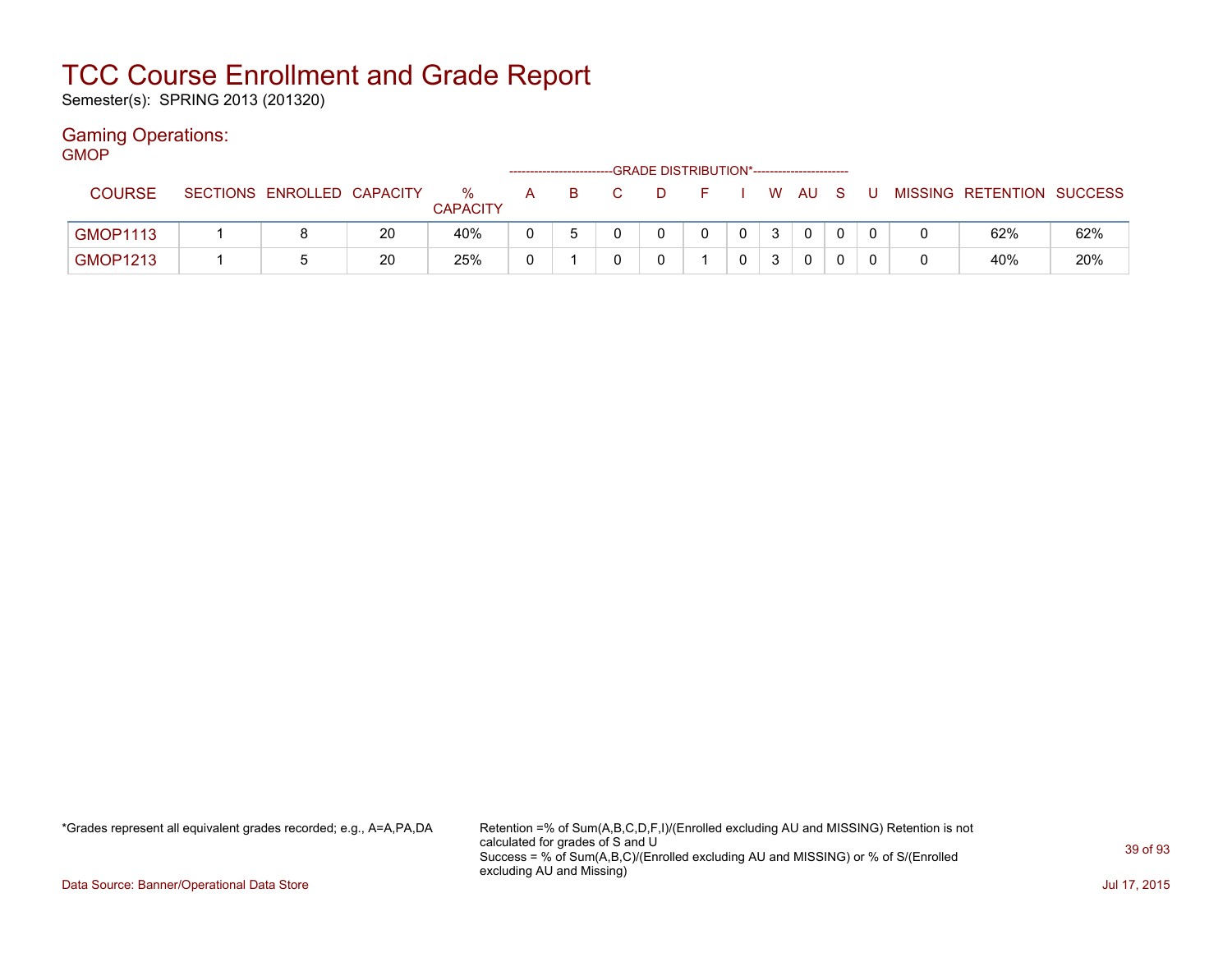Semester(s): SPRING 2013 (201320)

#### German: **CDMM**

| יוויוויוט       |                            |    |                         |   | ---------------------- | -GRADE DISTRIBUTION*----------------------- |   |              |              |    |   |                   |                |
|-----------------|----------------------------|----|-------------------------|---|------------------------|---------------------------------------------|---|--------------|--------------|----|---|-------------------|----------------|
| <b>COURSE</b>   | SECTIONS ENROLLED CAPACITY |    | $\%$<br><b>CAPACITY</b> | A | в                      | D                                           |   | W            | AU.          | -S |   | MISSING RETENTION | <b>SUCCESS</b> |
| <b>GRMN1213</b> | $12 \overline{ }$          | 50 | 24%                     | 6 |                        |                                             | 0 | $\mathbf{2}$ | 0            | 0  |   | 83%               | 83%            |
| <b>GRMN1301</b> | 4                          | 25 | 16%                     | 4 |                        |                                             |   | $\mathbf{0}$ | $\mathbf{0}$ | 0  | 0 | 100%              | 100%           |
| <b>GRMN1413</b> |                            | 25 | 12%                     |   |                        |                                             |   | $\mathbf 0$  | 0            | 0  |   | 100%              | 100%           |
| <b>GRMN2263</b> |                            | 25 | 24%                     | 5 |                        |                                             |   |              | 0            |    |   | 83%               | 83%            |

\*Grades represent all equivalent grades recorded; e.g., A=A,PA,DA Retention =% of Sum(A,B,C,D,F,I)/(Enrolled excluding AU and MISSING) Retention is not calculated for grades of S and U Success = % of Sum(A,B,C)/(Enrolled excluding AU and MISSING) or % of S/(Enrolled excluding AU and Missing)

Data Source: Banner/Operational Data Store Jul 17, 2015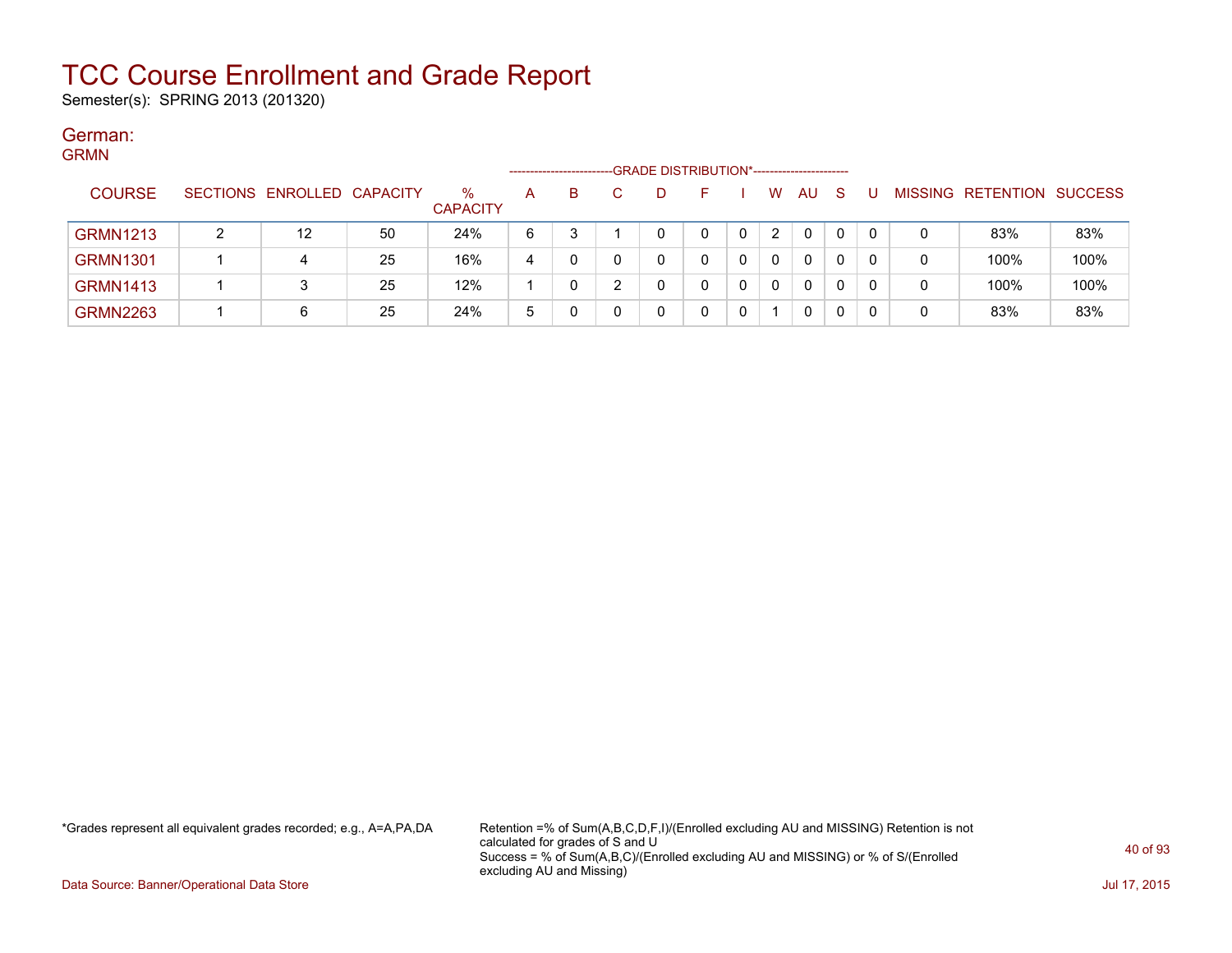Semester(s): SPRING 2013 (201320)

#### Graphics and Imaging Tech: GRPH

|                 |                 |          |                 |                         |                          | ---------------------- |   | -GRADE DISTRIBUTION*----------------------- |              |   |              |              |              |              |                |                  |                |
|-----------------|-----------------|----------|-----------------|-------------------------|--------------------------|------------------------|---|---------------------------------------------|--------------|---|--------------|--------------|--------------|--------------|----------------|------------------|----------------|
| <b>COURSE</b>   | <b>SECTIONS</b> | ENROLLED | <b>CAPACITY</b> | $\%$<br><b>CAPACITY</b> | A                        | B                      | С | D                                           | F.           |   | w            | AU           | <sub>S</sub> | U            | <b>MISSING</b> | <b>RETENTION</b> | <b>SUCCESS</b> |
| <b>GRPH1014</b> |                 | 4        | $\mathbf{0}$    |                         | 3                        |                        | 0 | $\Omega$                                    | $\mathbf{0}$ | 0 | $\mathbf{0}$ | $\mathbf{0}$ | 0            | $\Omega$     | $\mathbf{0}$   | 100%             | 100%           |
| <b>GRPH1233</b> |                 | 9        | 0               |                         | 8                        |                        | 0 | 0                                           | $\mathbf{0}$ | 0 | $\mathbf{0}$ | $\mathbf{0}$ | 0            | $\Omega$     | $\mathbf{0}$   | 100%             | 100%           |
| <b>GRPH1242</b> |                 |          | 0               |                         | $\overline{\phantom{a}}$ | 0                      | 0 | 0                                           | $\mathbf{0}$ | 0 | $\mathbf{0}$ | $\mathbf{0}$ | 0            | $\Omega$     | 0              | 100%             | 100%           |
| <b>GRPH1334</b> |                 |          | $\mathbf{0}$    |                         |                          | 0                      | 0 | 0                                           | $\mathbf{0}$ | 0 | $\mathbf{0}$ | $\mathbf{0}$ | $\mathbf{0}$ | $\Omega$     | $\mathbf{0}$   | 100%             | 100%           |
| <b>GRPH1443</b> |                 | 3        | $\mathbf{0}$    |                         | 2                        |                        | 0 | 0                                           | $\mathbf{0}$ | 0 | $\mathbf{0}$ | $\mathbf{0}$ | $\mathbf{0}$ | $\Omega$     | $\mathbf{0}$   | 100%             | 100%           |
| <b>GRPH2014</b> |                 |          | $\mathbf{0}$    |                         |                          | 0                      | 0 | 0                                           | $\mathbf{0}$ | 0 | $\mathbf{0}$ | $\mathbf{0}$ | 0            | $\Omega$     | $\mathbf{0}$   | 100%             | 100%           |
| <b>GRPH2022</b> |                 |          | $\mathbf{0}$    |                         |                          | 0                      | 0 | 0                                           | $\mathbf{0}$ | 0 | $\mathbf{0}$ | $\mathbf{0}$ | 0            | $\mathbf{0}$ | $\mathbf{0}$   | 100%             | 100%           |
| <b>GRPH2064</b> |                 |          | $\mathbf{0}$    |                         |                          | 0                      | 0 | 0                                           | $\mathbf{0}$ | 0 | 0            | $\mathbf{0}$ | 0            | 0            | 0              | 100%             | 100%           |
| <b>GRPH2132</b> |                 | 4        | $\mathbf{0}$    |                         | 4                        | 0                      | 0 | 0                                           | 0            | 0 | 0            | 0            | 0            | 0            | 0              | 100%             | 100%           |
| <b>GRPH2224</b> |                 | 3        | 0               |                         | 3                        | 0                      | 0 | 0                                           | 0            | 0 | 0            | 0            | $\mathbf{0}$ | $\Omega$     | 0              | 100%             | 100%           |

\*Grades represent all equivalent grades recorded; e.g., A=A,PA,DA Retention =% of Sum(A,B,C,D,F,I)/(Enrolled excluding AU and MISSING) Retention is not calculated for grades of S and U Success = % of Sum(A,B,C)/(Enrolled excluding AU and MISSING) or % of S/(Enrolled excluding AU and Missing)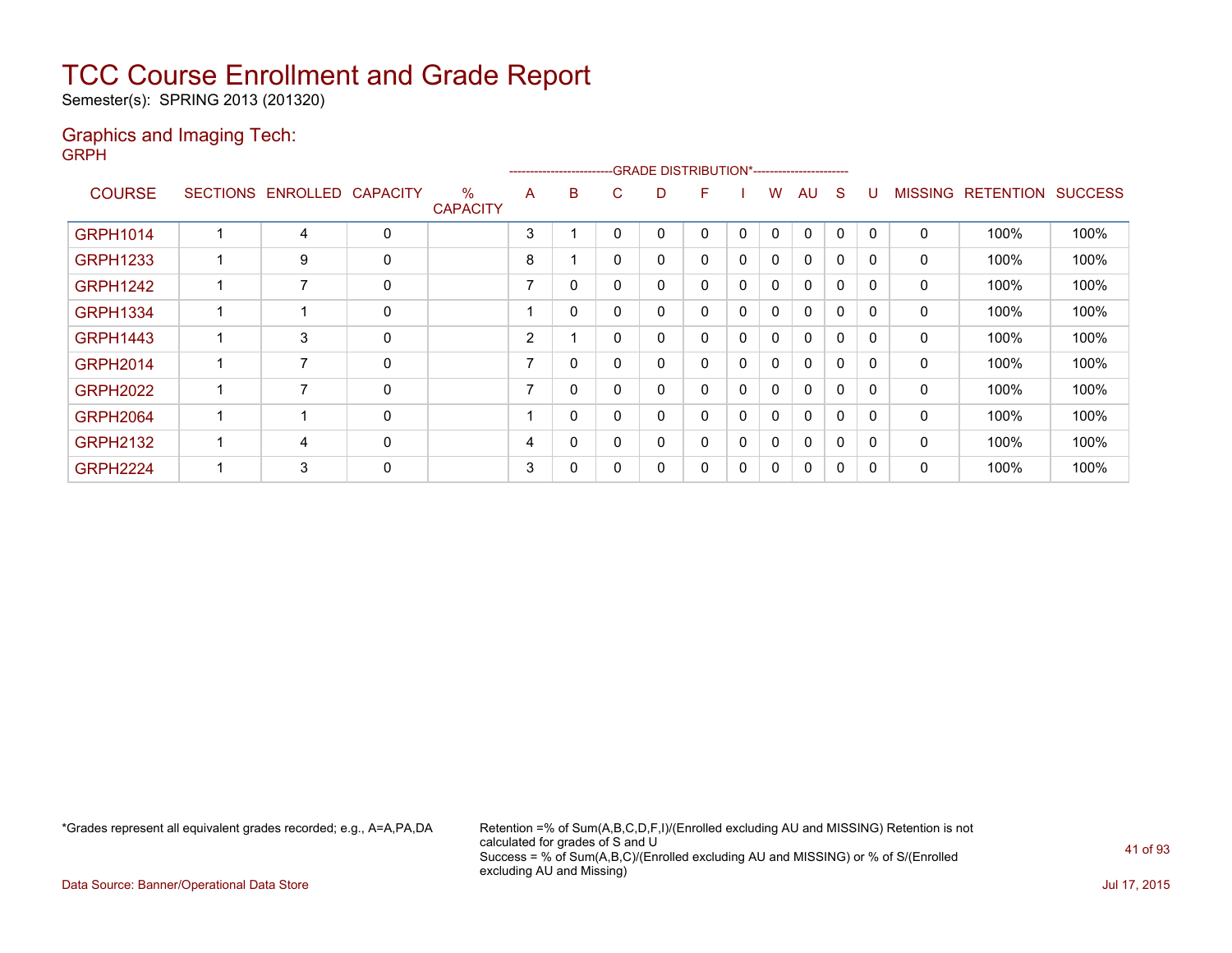Semester(s): SPRING 2013 (201320)

#### Hospitality and Food Services: **HFSV**

| .               |                            |    |                      |       | ------------------------GRADE DISTRIBUTION*----------------------- |          |          |       |             |  |                           |     |
|-----------------|----------------------------|----|----------------------|-------|--------------------------------------------------------------------|----------|----------|-------|-------------|--|---------------------------|-----|
| COURSE          | SECTIONS ENROLLED CAPACITY |    | %<br><b>CAPACITY</b> | A B C |                                                                    | DFIWAUSU |          |       |             |  | MISSING RETENTION SUCCESS |     |
| <b>HFSV1413</b> |                            | 20 | 45%                  |       |                                                                    |          | $\Omega$ | $0-1$ | $\mathbf 0$ |  | 89%                       | 67% |

\*Grades represent all equivalent grades recorded; e.g., A=A,PA,DA Retention =% of Sum(A,B,C,D,F,I)/(Enrolled excluding AU and MISSING) Retention is not calculated for grades of S and U Success = % of Sum(A,B,C)/(Enrolled excluding AU and MISSING) or % of S/(Enrolled excluding AU and Missing)

Data Source: Banner/Operational Data Store Jul 17, 2015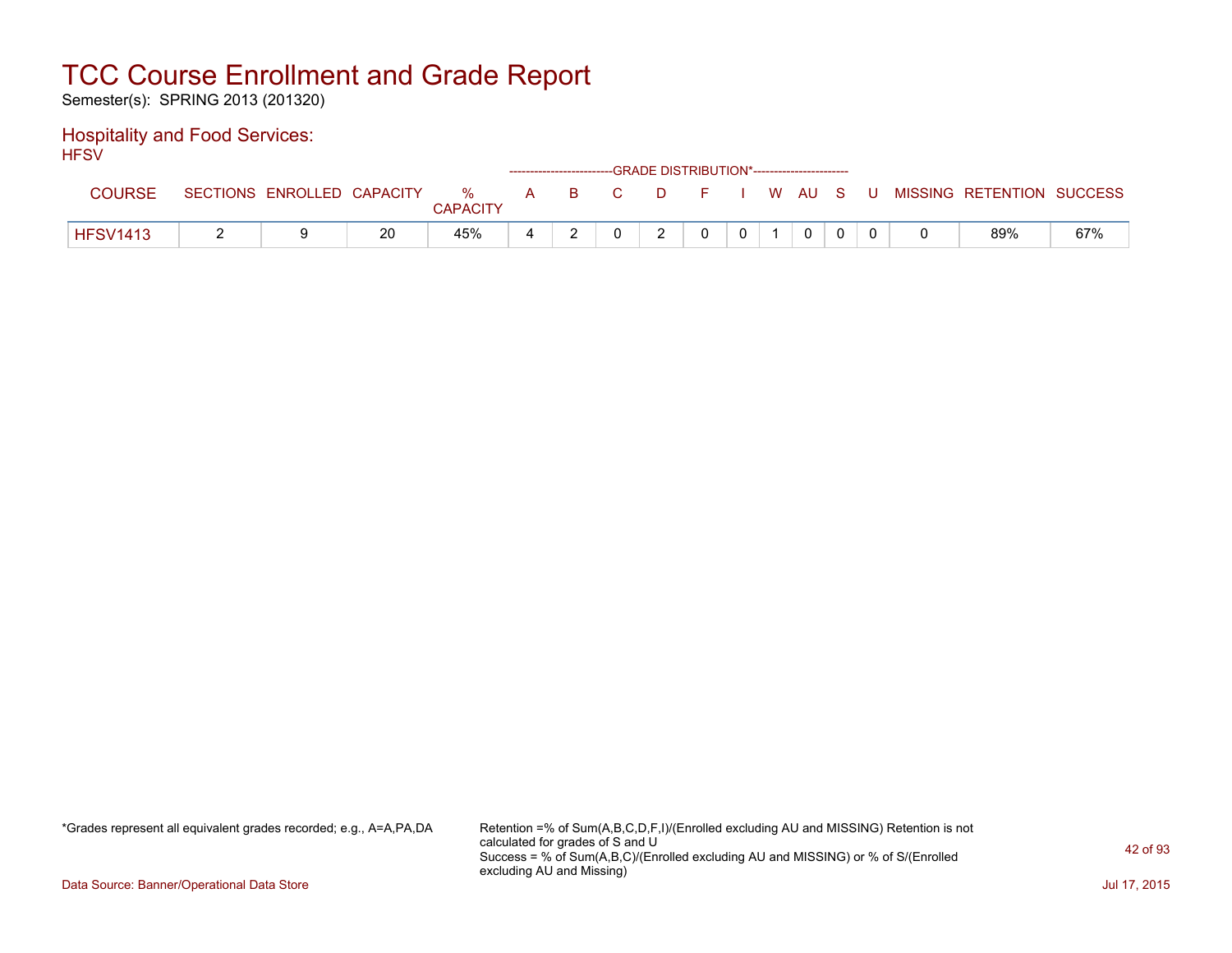Semester(s): SPRING 2013 (201320)

### History:

| v.<br>۹ |  |
|---------|--|
|         |  |

|                 |    |                            |       |                         |                | ------------------------- |     |          | -GRADE DISTRIBUTION*----------------------- |             |     |              |              |             |              |                   |                |
|-----------------|----|----------------------------|-------|-------------------------|----------------|---------------------------|-----|----------|---------------------------------------------|-------------|-----|--------------|--------------|-------------|--------------|-------------------|----------------|
| <b>COURSE</b>   |    | SECTIONS ENROLLED CAPACITY |       | $\%$<br><b>CAPACITY</b> | A              | в                         | C   | D        | F                                           |             | w   | AU           | S            | υ           |              | MISSING RETENTION | <b>SUCCESS</b> |
| <b>HIST1033</b> | 5  | 76                         | 110   | 69%                     | 13             | 14                        | 3   |          |                                             | $\mathbf 0$ | 28  | 0            |              | $\mathbf 0$ | 0            | 63%               | 39%            |
| <b>HIST1053</b> | 6  | 142                        | 180   | 79%                     | 41             | 36                        | 15  |          | 18                                          | $\Omega$    | 21  | $\mathbf{0}$ | 0            | 0           | $\mathbf{0}$ | 85%               | 65%            |
| <b>HIST1063</b> | 6  | 92                         | 130   | 71%                     | 21             | 23                        | 10  | 3        | 3                                           | $\mathbf 0$ | 32  | 0            | $\mathbf 0$  | 0           | $\mathbf{0}$ | 65%               | 59%            |
| <b>HIST1483</b> | 31 | 816                        | 1,000 | 82%                     | 204            | 164                       | 107 | 45       | 138                                         |             | 156 |              | 0            | 0           | 0            | 81%               | 58%            |
| <b>HIST1493</b> | 63 | 1,533                      | 1,968 | 78%                     | 447            | 312                       | 217 | 103      | 204                                         | 2           | 245 | 2            | 0            | 0           | 0            | 84%               | 64%            |
| <b>HIST2043</b> |    | 15                         | 30    | 50%                     | 8              | $\overline{2}$            |     | $\Omega$ | 2                                           | 0           | 2   | $\mathbf{0}$ | $\mathbf{0}$ | 0           | $\mathbf{0}$ | 87%               | 73%            |
| <b>HIST2333</b> |    | 14                         | 30    | 47%                     | $\overline{ }$ | $\overline{2}$            | 3   | 0        | 0                                           | $\mathbf 0$ | 2   | $\mathbf{0}$ | 0            | 0           | 0            | 86%               | 86%            |
| <b>HIST2343</b> |    | 15                         | 20    | 75%                     | 5              | 4                         | 2   |          | 2                                           | 0           |     | 0            | 0            | 0           | 0            | 93%               | 73%            |

\*Grades represent all equivalent grades recorded; e.g., A=A,PA,DA Retention =% of Sum(A,B,C,D,F,I)/(Enrolled excluding AU and MISSING) Retention is not calculated for grades of S and U Success = % of Sum(A,B,C)/(Enrolled excluding AU and MISSING) or % of S/(Enrolled excluding AU and Missing)

Data Source: Banner/Operational Data Store Jul 17, 2015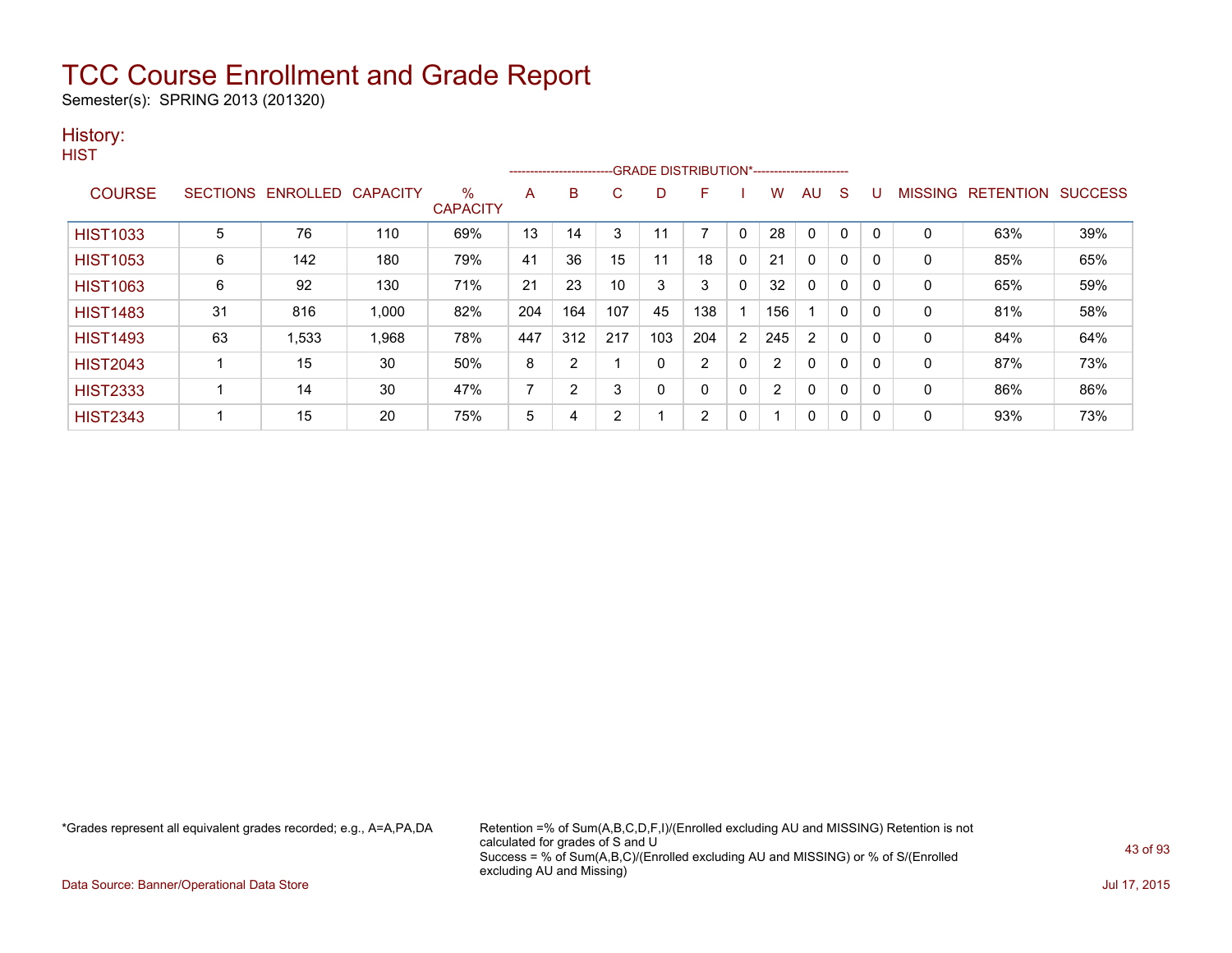Semester(s): SPRING 2013 (201320)

#### Health Information Technology: **HITC**

|                 |                 |          |                 |                      |    |    | ------------------------GRADE                DISTRIBUTION*---------------------- |   |   |              |              |              |              |          |                |                  |                |
|-----------------|-----------------|----------|-----------------|----------------------|----|----|----------------------------------------------------------------------------------|---|---|--------------|--------------|--------------|--------------|----------|----------------|------------------|----------------|
| <b>COURSE</b>   | <b>SECTIONS</b> | ENROLLED | <b>CAPACITY</b> | %<br><b>CAPACITY</b> | A  | в  | C                                                                                | D | F |              | w            | AU           | S            |          | <b>MISSING</b> | <b>RETENTION</b> | <b>SUCCESS</b> |
| <b>HITC1213</b> | $\overline{2}$  | 24       | 31              | 77%                  | 12 | 8  | 3                                                                                |   | 0 | 0            |              | $\mathbf{0}$ | 0            | $\Omega$ | 0              | 96%              | 96%            |
| <b>HITC1223</b> | 3               | 26       | 43              | 60%                  | 20 | 3  | 3                                                                                |   | 0 | $\mathbf{0}$ | $\mathbf{0}$ | $\mathbf{0}$ | 0            | $\Omega$ | 0              | 100%             | 100%           |
| <b>HITC1353</b> | $\overline{2}$  | 22       | 30              | 73%                  | 9  | 9  | 3                                                                                |   | 0 | 0            |              | $\mathbf{0}$ | 0            | $\Omega$ | 0              | 95%              | 95%            |
| <b>HITC2053</b> | 3               | 28       | 45              | 62%                  | 10 | 9  | 6                                                                                | 3 | 0 | $\mathbf 0$  | $\mathbf{0}$ | $\mathbf{0}$ | $\mathbf{0}$ | $\Omega$ | 0              | 100%             | 89%            |
| <b>HITC2113</b> |                 | 24       | 25              | 96%                  | 17 | 6  |                                                                                  |   | 0 | 0            | 0            | $\mathbf{0}$ | $\mathbf{0}$ | $\Omega$ | 0              | 100%             | 100%           |
| <b>HITC2121</b> |                 | 24       | 25              | 96%                  | 22 | 2  |                                                                                  | ი | 0 | 0            | $\mathbf{0}$ | $\mathbf{0}$ | 0            | $\Omega$ | 0              | 100%             | 100%           |
| <b>HITC2133</b> | $\overline{2}$  | 26       | 31              | 84%                  | 3  | 9  | 11                                                                               | 0 | 0 | 2            |              | $\mathbf{0}$ | 0            | $\Omega$ | 0              | 96%              | 88%            |
| <b>HITC2403</b> | $\overline{2}$  | 21       | 30              | 70%                  | 3  | 12 | 6                                                                                |   | 0 | 0            | 0            | $\mathbf{0}$ | 0            | $\Omega$ | $\mathbf 0$    | 100%             | 100%           |
| <b>HITC2412</b> | $\overline{2}$  | 22       | 22              | 100%                 | 14 | 6  |                                                                                  | 0 | 0 |              | $\mathbf{0}$ | $\mathbf{0}$ | 0            | $\Omega$ | 0              | 100%             | 95%            |
| <b>HITC2993</b> |                 | 7        | 10              | 70%                  | 0  | 5  |                                                                                  |   | 0 | 0            | 0            | $\mathbf{0}$ | 0            | 0        | 0              | 100%             | 86%            |

\*Grades represent all equivalent grades recorded; e.g., A=A,PA,DA Retention =% of Sum(A,B,C,D,F,I)/(Enrolled excluding AU and MISSING) Retention is not calculated for grades of S and U Success = % of Sum(A,B,C)/(Enrolled excluding AU and MISSING) or % of S/(Enrolled excluding AU and Missing)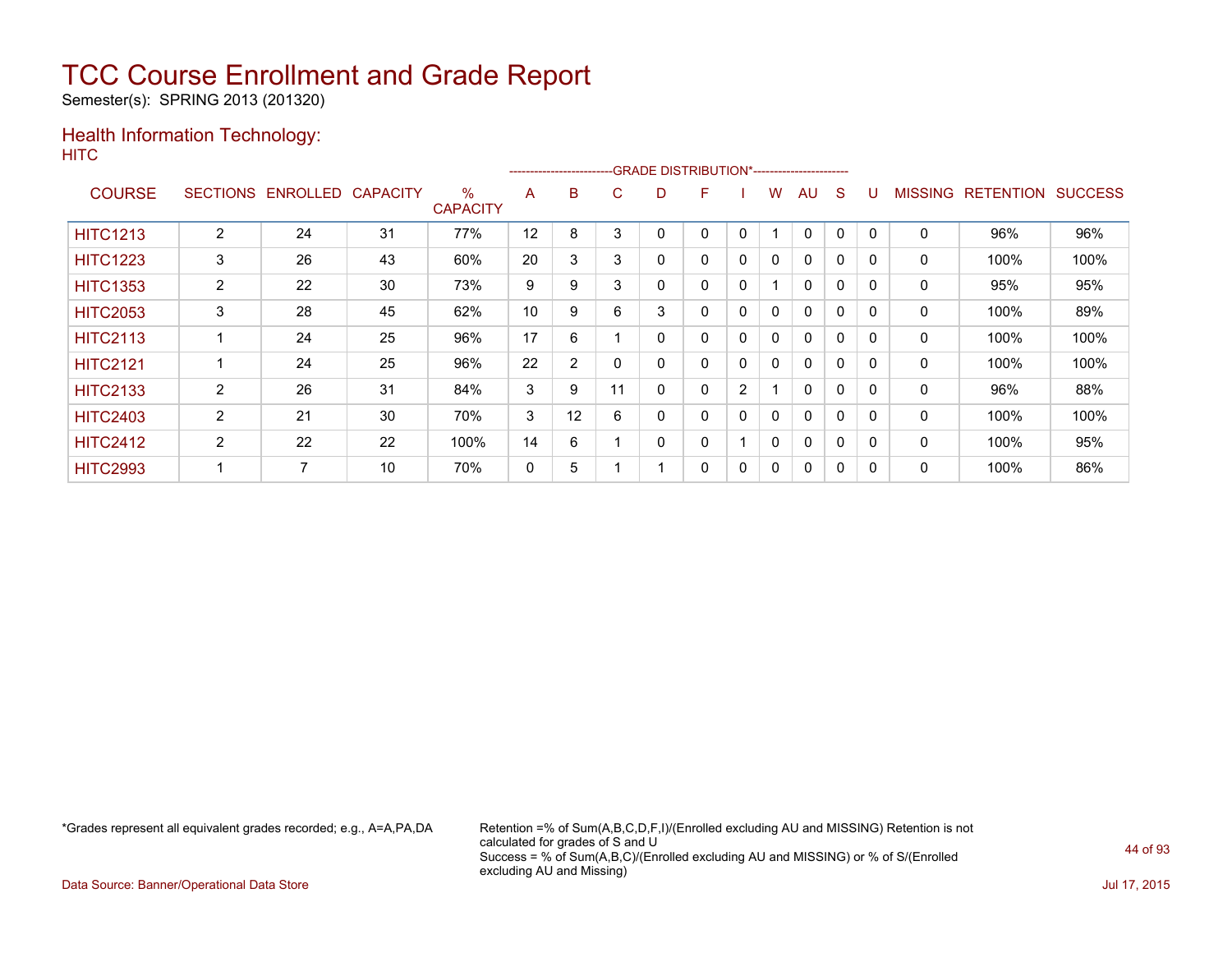Semester(s): SPRING 2013 (201320)

### Horticulture Technology:

**HORT** 

|                 |                 |                   |    |                         |                | -------------------------GRADE                DISTRIBUTION*---------------------- |          |   |              |   |              |              |              |              |                |                  |                |
|-----------------|-----------------|-------------------|----|-------------------------|----------------|-----------------------------------------------------------------------------------|----------|---|--------------|---|--------------|--------------|--------------|--------------|----------------|------------------|----------------|
| <b>COURSE</b>   | <b>SECTIONS</b> | ENROLLED CAPACITY |    | $\%$<br><b>CAPACITY</b> | A              | B                                                                                 | C        | D | F            |   | w            | AU           | S            | U            | <b>MISSING</b> | <b>RETENTION</b> | <b>SUCCESS</b> |
| <b>HORT1021</b> | 1               | 10                | 10 | 100%                    | 10             | 0                                                                                 | 0        | 0 | 0            | 0 | 0            | $\mathbf{0}$ | 0            | $\mathbf{0}$ | $\mathbf{0}$   | 100%             | 100%           |
| <b>HORT1071</b> |                 | 5                 | 20 | 25%                     | 4              | 0                                                                                 | 0        | 0 | $\mathbf{0}$ | 0 |              | 0            | 0            | 0            | $\mathbf{0}$   | 80%              | 80%            |
| <b>HORT1091</b> |                 | 10                | 10 | 100%                    | 10             | 0                                                                                 | 0        | 0 | $\mathbf{0}$ | 0 | 0            | $\mathbf{0}$ | 0            | 0            | $\mathbf{0}$   | 100%             | 100%           |
| <b>HORT1141</b> | 1               | 3                 | 20 | 15%                     | $\overline{2}$ | 0                                                                                 | 0        | 0 | $\mathbf{0}$ |   | 0            | 0            | 0            | $\Omega$     | $\mathbf{0}$   | 100%             | 67%            |
| <b>HORT1221</b> |                 |                   | 20 | 5%                      | 1              | 0                                                                                 | 0        | 0 | 0            | 0 | 0            | $\mathbf{0}$ | 0            | 0            | $\mathbf{0}$   | 100%             | 100%           |
| <b>HORT1303</b> | 2               | 12                | 40 | 30%                     | 4              | 5                                                                                 |          | 0 | $\mathbf{0}$ |   |              | $\mathbf{0}$ | 0            | 0            | $\mathbf{0}$   | 92%              | 83%            |
| <b>HORT1353</b> |                 | 9                 | 20 | 45%                     | 3              | 5                                                                                 |          | 0 | 0            | 0 | 0            | $\mathbf{0}$ | 0            | $\Omega$     | $\mathbf{0}$   | 100%             | 100%           |
| <b>HORT1381</b> | 1               | 12                | 10 | 120%                    | 11             | 0                                                                                 | 0        | 0 | $\mathbf{0}$ | 0 | 1            | 0            | $\Omega$     | $\Omega$     | $\mathbf{0}$   | 92%              | 92%            |
| <b>HORT1413</b> |                 | 9                 | 16 | 56%                     | 5              | 3                                                                                 |          | 0 | $\mathbf{0}$ | 0 | $\mathbf{0}$ | $\mathbf{0}$ | $\mathbf{0}$ | $\mathbf{0}$ | $\mathbf{0}$   | 100%             | 100%           |
| <b>HORT2251</b> |                 | 6                 | 5  | 120%                    | 6              | 0                                                                                 | 0        | 0 | 0            | 0 | 0            | $\mathbf{0}$ | $\Omega$     | <sup>0</sup> | $\mathbf{0}$   | 100%             | 100%           |
| <b>HORT2262</b> | 1               |                   | 5  | 20%                     | 1              | 0                                                                                 | $\Omega$ | 0 | $\Omega$     | 0 | 0            | 0            | $\Omega$     | 0            | $\mathbf{0}$   | 100%             | 100%           |
| <b>HORT2273</b> | $\overline{2}$  | 4                 | 8  | 50%                     | 3              |                                                                                   | $\Omega$ | 0 | 0            | 0 | 0            | 0            | 0            | $\Omega$     | $\mathbf{0}$   | 100%             | 100%           |
| <b>HORT2363</b> |                 | 8                 | 20 | 40%                     | 4              |                                                                                   | 3        | 0 | 0            | 0 | 0            | $\mathbf{0}$ | 0            | 0            | 0              | 100%             | 100%           |
| <b>HORT2401</b> | 1               | 10                | 10 | 100%                    | 5              | 5                                                                                 | 0        | 0 | 0            | 0 | 0            | 0            | 0            | 0            | $\Omega$       | 100%             | 100%           |
| <b>HORT2483</b> | 1               | 14                | 16 | 88%                     | 3              | $\overline{2}$                                                                    | 4        | 2 | 0            | 0 | 3            | $\mathbf{0}$ | 0            | 0            | $\mathbf{0}$   | 79%              | 64%            |
| <b>HORT2991</b> | $\overline{2}$  | 21                | 20 | 105%                    | 21             | 0                                                                                 | 0        | 0 | $\mathbf{0}$ | 0 | 0            | $\mathbf{0}$ | 0            | 0            | 0              | 100%             | 100%           |

\*Grades represent all equivalent grades recorded; e.g., A=A,PA,DA Retention =% of Sum(A,B,C,D,F,I)/(Enrolled excluding AU and MISSING) Retention is not calculated for grades of S and U Success = % of Sum(A,B,C)/(Enrolled excluding AU and MISSING) or % of S/(Enrolled excluding AU and Missing)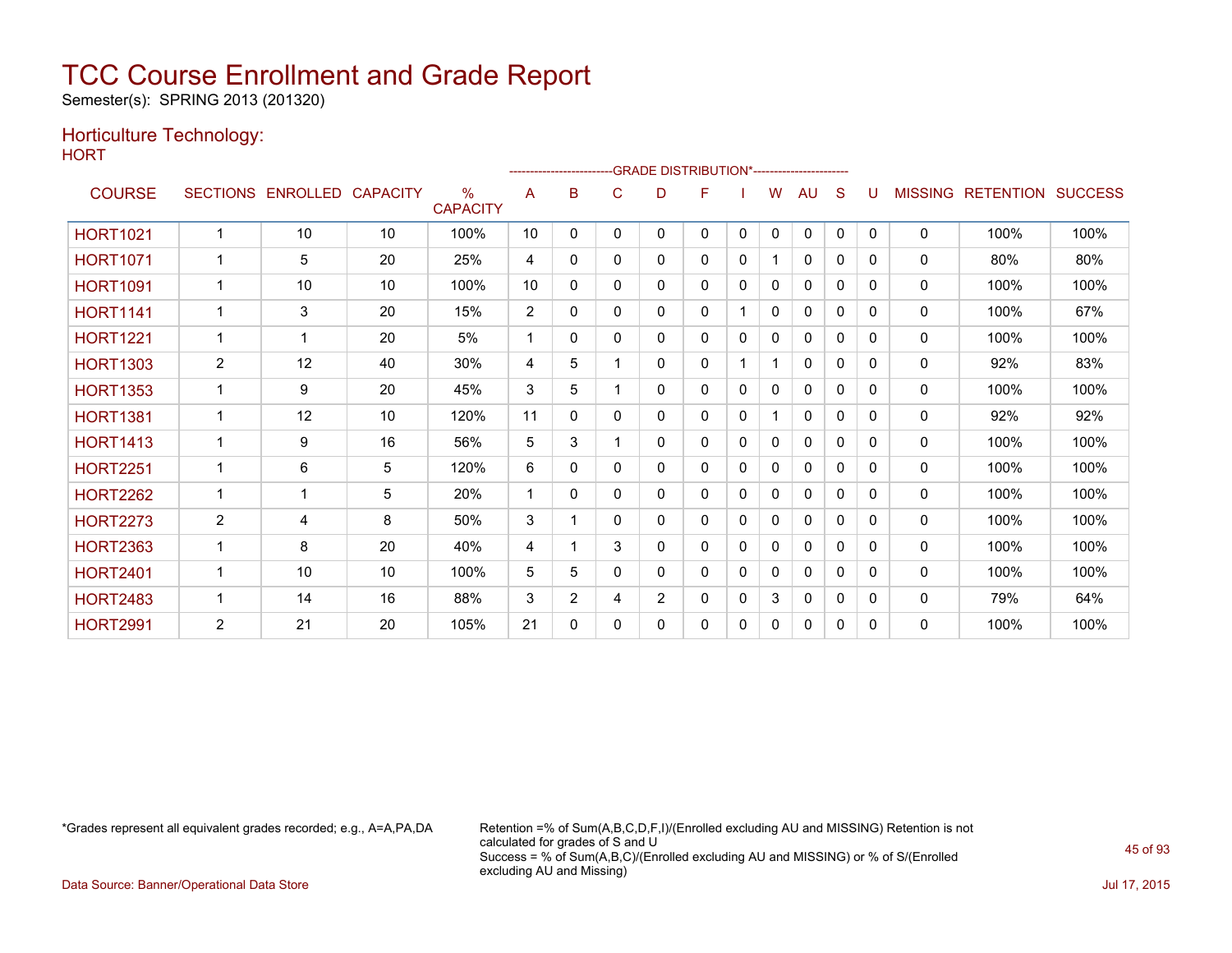Semester(s): SPRING 2013 (201320)

#### Human Resources: **HRES**

| .  .__          |   |                            |    |                         | --------------------- |   |   | -GRADE DISTRIBUTION*----------------------- |              |              |    |   |                |                  |                |
|-----------------|---|----------------------------|----|-------------------------|-----------------------|---|---|---------------------------------------------|--------------|--------------|----|---|----------------|------------------|----------------|
| <b>COURSE</b>   |   | SECTIONS ENROLLED CAPACITY |    | $\%$<br><b>CAPACITY</b> | A                     | B | D | <b>-</b>                                    | W            | AU           | -S |   | <b>MISSING</b> | <b>RETENTION</b> | <b>SUCCESS</b> |
| <b>HRES1313</b> | ົ | 27                         | 60 | 45%                     | 19                    |   |   |                                             | 2            | $\Omega$     |    |   | 0              | 93%              | 81%            |
| <b>HRES1343</b> |   | 15                         | 40 | 38%                     | 13                    | າ |   | 0                                           | 0            | 0            | 0  |   | 0              | 100%             | 100%           |
| <b>HRES2323</b> |   | 16                         | 40 | 40%                     | 15                    |   |   | 0                                           |              | $\mathbf{0}$ | 0  |   | 0              | 94%              | 94%            |
| <b>HRES2333</b> |   | 15                         | 22 | 68%                     | 15                    |   |   |                                             | $\Omega$     | 0            | 0  |   | 0              | 100%             | 100%           |
| <b>HRES2353</b> |   | 20                         | 35 | 57%                     | 19                    |   |   |                                             | $\mathbf{0}$ | 0            | 0  | 0 |                | 100%             | 100%           |

\*Grades represent all equivalent grades recorded; e.g., A=A,PA,DA Retention =% of Sum(A,B,C,D,F,I)/(Enrolled excluding AU and MISSING) Retention is not calculated for grades of S and U Success = % of Sum(A,B,C)/(Enrolled excluding AU and MISSING) or % of S/(Enrolled excluding AU and Missing)

Data Source: Banner/Operational Data Store Jul 17, 2015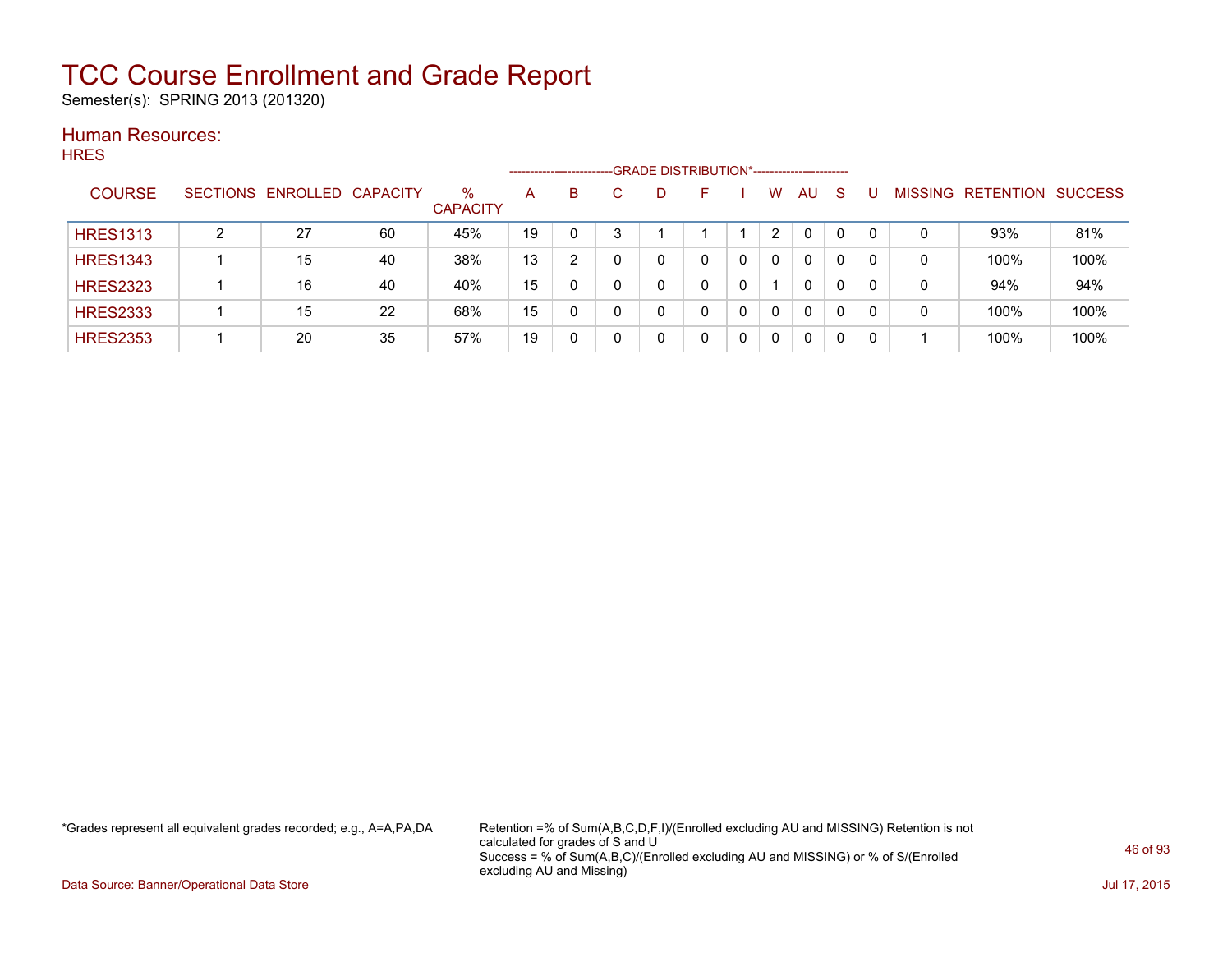Semester(s): SPRING 2013 (201320)

### Human Services:

**HSVC** 

|                 |                |                   |                 |                         |                | ------------------------GRADE                DISTRIBUTION*---------------------- |                |                |                |          |                |              |              |              |                |                          |      |
|-----------------|----------------|-------------------|-----------------|-------------------------|----------------|----------------------------------------------------------------------------------|----------------|----------------|----------------|----------|----------------|--------------|--------------|--------------|----------------|--------------------------|------|
| <b>COURSE</b>   |                | SECTIONS ENROLLED | <b>CAPACITY</b> | $\%$<br><b>CAPACITY</b> | A              | в                                                                                | C              | D              | F              |          | w              | AU           | S            | U            | <b>MISSING</b> | <b>RETENTION SUCCESS</b> |      |
| <b>HSVC1113</b> | 3              | 71                | 85              | 84%                     | 26             | 19                                                                               | 3              | 0              | 5              | 0        | 18             | 0            | $\mathbf{0}$ | $\mathbf{0}$ | $\mathbf 0$    | 75%                      | 68%  |
| <b>HSVC1213</b> | $\overline{2}$ | 60                | 60              | 100%                    | 37             | 8                                                                                | $\overline{2}$ | 4              |                |          | 7              | 0            | 0            | 0            | 0              | 88%                      | 78%  |
| <b>HSVC1313</b> | $\overline{2}$ | 35                | 60              | 58%                     | 16             | 3                                                                                | 0              | $\overline{2}$ | 5              |          | 8              | 0            | $\Omega$     | 0            | $\mathbf{0}$   | 77%                      | 54%  |
| <b>HSVC1413</b> | 1              | 17                | 20              | 85%                     | $\overline{7}$ | 4                                                                                | $\Omega$       | 0              | 3              | 0        | 3              | 0            | $\Omega$     | 0            | $\mathbf{0}$   | 82%                      | 65%  |
| <b>HSVC1423</b> |                | 10                | 20              | 50%                     | 4              | $\overline{2}$                                                                   | $\Omega$       |                | $\overline{2}$ | $\Omega$ | 1              | $\Omega$     | $\Omega$     | 0            | 0              | 90%                      | 60%  |
| <b>HSVC1443</b> |                | $\overline{2}$    | 30              | 7%                      | 2              | 0                                                                                | 0              | 0              | $\Omega$       | 0        | 0              | $\mathbf{0}$ | $\Omega$     | 0            | 0              | 100%                     | 100% |
| <b>HSVC1453</b> | 1              |                   | 20              | 5%                      | 1              | 0                                                                                | 0              | 0              | 0              | 0        | 0              | $\mathbf{0}$ | 0            | 0            | 0              | 100%                     | 100% |
| <b>HSVC2023</b> | 3              | 58                | 85              | 68%                     | 22             | 16                                                                               | 5              | 2              | 5              | $\Omega$ | 8              | 0            | 0            | 0            | 0              | 86%                      | 74%  |
| <b>HSVC2053</b> | $\overline{2}$ | 37                | 55              | 67%                     | 27             | 4                                                                                | 0              | 0              | 0              | 2        | 4              | 0            | $\mathbf{0}$ | 0            | 0              | 89%                      | 84%  |
| <b>HSVC2073</b> | $\mathbf{1}$   | 10 <sup>°</sup>   | 20              | 50%                     | 5              | $\overline{2}$                                                                   |                | 0              | 0              | $\Omega$ | $\overline{2}$ | $\mathbf{0}$ | $\Omega$     | 0            | $\mathbf{0}$   | 80%                      | 80%  |
| <b>HSVC2103</b> | 1              |                   | 10              | 10%                     | 1              | $\Omega$                                                                         | $\Omega$       | 0              | 0              | 0        | 0              | $\mathbf{0}$ | $\Omega$     | 0            | $\mathbf{0}$   | 100%                     | 100% |
| <b>HSVC2113</b> | 3              | 23                | 30              | 77%                     | 21             | 1                                                                                | $\Omega$       | 0              |                | $\Omega$ | 0              | $\mathbf{0}$ | $\Omega$     | 0            | $\mathbf{0}$   | 100%                     | 96%  |
| <b>HSVC2163</b> | 1              | $\overline{2}$    | $\overline{2}$  | 100%                    | 2              | $\Omega$                                                                         | 0              | 0              | 0              | 0        | 0              | 0            | $\Omega$     | 0            | 0              | 100%                     | 100% |
| <b>HSVC2413</b> | 1              | 6                 | 20              | 30%                     | 2              |                                                                                  | $\overline{2}$ | 0              | 0              | 0        | 1              | $\mathbf{0}$ | $\Omega$     | 0            | $\mathbf{0}$   | 83%                      | 83%  |
| <b>HSVC2513</b> | 1              | $\overline{7}$    | 20              | 35%                     | 3              | $\overline{2}$                                                                   | 0              | 0              | 0              | 0        | $\overline{2}$ | 0            | $\mathbf{0}$ | 0            | 0              | 71%                      | 71%  |
| <b>HSVC2991</b> |                |                   | -1              | 100%                    |                | 0                                                                                | 0              | 0              | 0              | 0        | 0              | 0            | 0            | 0            | $\mathbf 0$    | 100%                     | 100% |

\*Grades represent all equivalent grades recorded; e.g., A=A,PA,DA Retention =% of Sum(A,B,C,D,F,I)/(Enrolled excluding AU and MISSING) Retention is not calculated for grades of S and U Success = % of Sum(A,B,C)/(Enrolled excluding AU and MISSING) or % of S/(Enrolled excluding AU and Missing)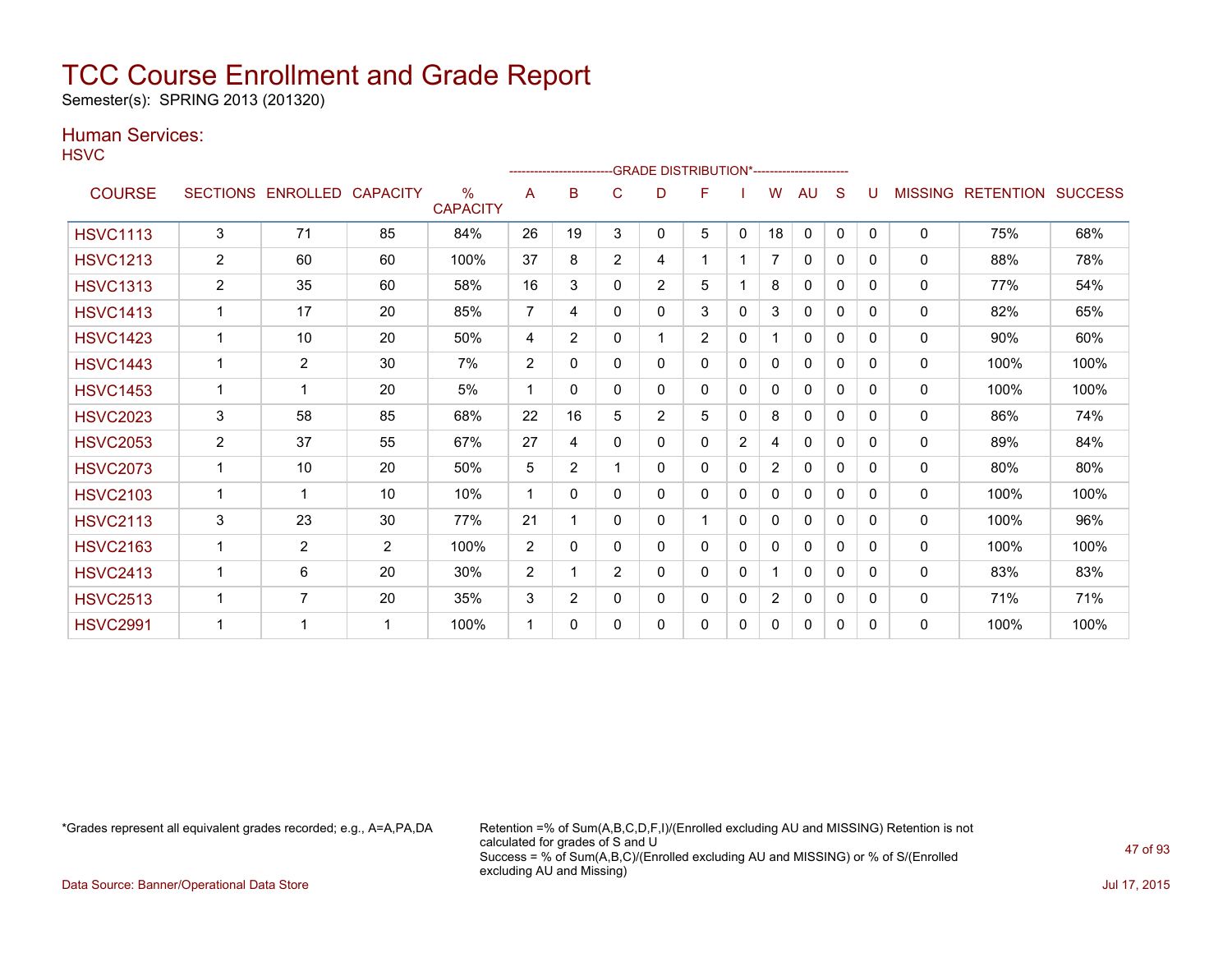Semester(s): SPRING 2013 (201320)

#### Humanities: **HUMN**

|                 |                 |                 |                 |                         |     | --------------------- |          |                | -GRADE DISTRIBUTION*----------------------- |              |     |              |              |              |         |                   |     |
|-----------------|-----------------|-----------------|-----------------|-------------------------|-----|-----------------------|----------|----------------|---------------------------------------------|--------------|-----|--------------|--------------|--------------|---------|-------------------|-----|
| <b>COURSE</b>   | <b>SECTIONS</b> | <b>ENROLLED</b> | <b>CAPACITY</b> | $\%$<br><b>CAPACITY</b> | A   | B                     | C        | D              | F                                           |              | w   | AU           | S            | U            | MISSING | RETENTION SUCCESS |     |
| <b>HUMN2113</b> | 41              | 1,088           | 1,199           | 91%                     | 374 | 248                   | 150      | 62             | 124                                         | $\mathbf{0}$ | 130 | $\Omega$     | 0            | 0            | 0       | 88%               | 71% |
| <b>HUMN2223</b> | 24              | 503             | 634             | 79%                     | 284 | 84                    | 46       | 7              | 29                                          | $\mathbf{0}$ | 53  | $\mathbf{0}$ | 0            | 0            | 0       | 89%               | 82% |
| <b>HUMN2323</b> | 2               | 44              | 50              | 88%                     | 31  | 5                     |          | $\overline{2}$ |                                             | $\mathbf{0}$ | 4   | $\Omega$     | $\mathbf{0}$ | $\mathbf{0}$ | 0       | 91%               | 84% |
| <b>HUMN2333</b> | 3               | 51              | 70              | 73%                     | 25  | 10                    | 5        | 3              | 5                                           | $\mathbf{0}$ | 3   | 0            | $\mathbf{0}$ | 0            | 0       | 94%               | 78% |
| <b>HUMN2443</b> | 4               | 117             | 130             | 90%                     | 32  | 24                    | 19       | 8              | 10                                          | $\mathbf{0}$ | 24  | $\mathbf{0}$ | 0            | 0            | 0       | 79%               | 64% |
| <b>HUMN2553</b> |                 | 29              | 30              | 97%                     | 18  | 3                     | 3        | 2              | 3                                           | $\mathbf{0}$ | 0   | $\mathbf{0}$ | 0            | $\mathbf{0}$ | 0       | 100%              | 83% |
| <b>HUMN2613</b> | $\overline{2}$  | 29              | 40              | 72%                     | 10  | 3                     | 4        | 5              | 0                                           | $\mathbf{0}$ |     | $\mathbf{0}$ | $\mathbf{0}$ | $\Omega$     | 0       | 76%               | 59% |
| <b>HUMN2663</b> | 2               | 77              | 80              | 96%                     | 49  | 8                     | 4        | 0              |                                             | $\mathbf{0}$ | 15  | $\mathbf{0}$ | $\Omega$     | 0            | 0       | 81%               | 79% |
| <b>HUMN2773</b> |                 | 11              | 20              | 55%                     | 8   | 0                     | $\Omega$ | $\Omega$       | $\Omega$                                    | $\mathbf{0}$ | 3   | $\Omega$     | $\mathbf{0}$ | 0            | 0       | 73%               | 73% |
| <b>HUMN2883</b> | 1               | 14              | 30              | 47%                     | 10  | 0                     | и        | 0              | $\mathbf 0$                                 | $\mathbf{0}$ | 3   | $\mathbf{0}$ | $\mathbf{0}$ | $\Omega$     | 0       | 79%               | 79% |
| <b>HUMN2993</b> |                 | 5               | 6               | 83%                     | 4   | 0                     | 0        | 0              | 0                                           | 0            |     | 0            | 0            | 0            | 0       | 80%               | 80% |

\*Grades represent all equivalent grades recorded; e.g., A=A,PA,DA Retention =% of Sum(A,B,C,D,F,I)/(Enrolled excluding AU and MISSING) Retention is not calculated for grades of S and U Success = % of Sum(A,B,C)/(Enrolled excluding AU and MISSING) or % of S/(Enrolled excluding AU and Missing)

Data Source: Banner/Operational Data Store Jul 17, 2015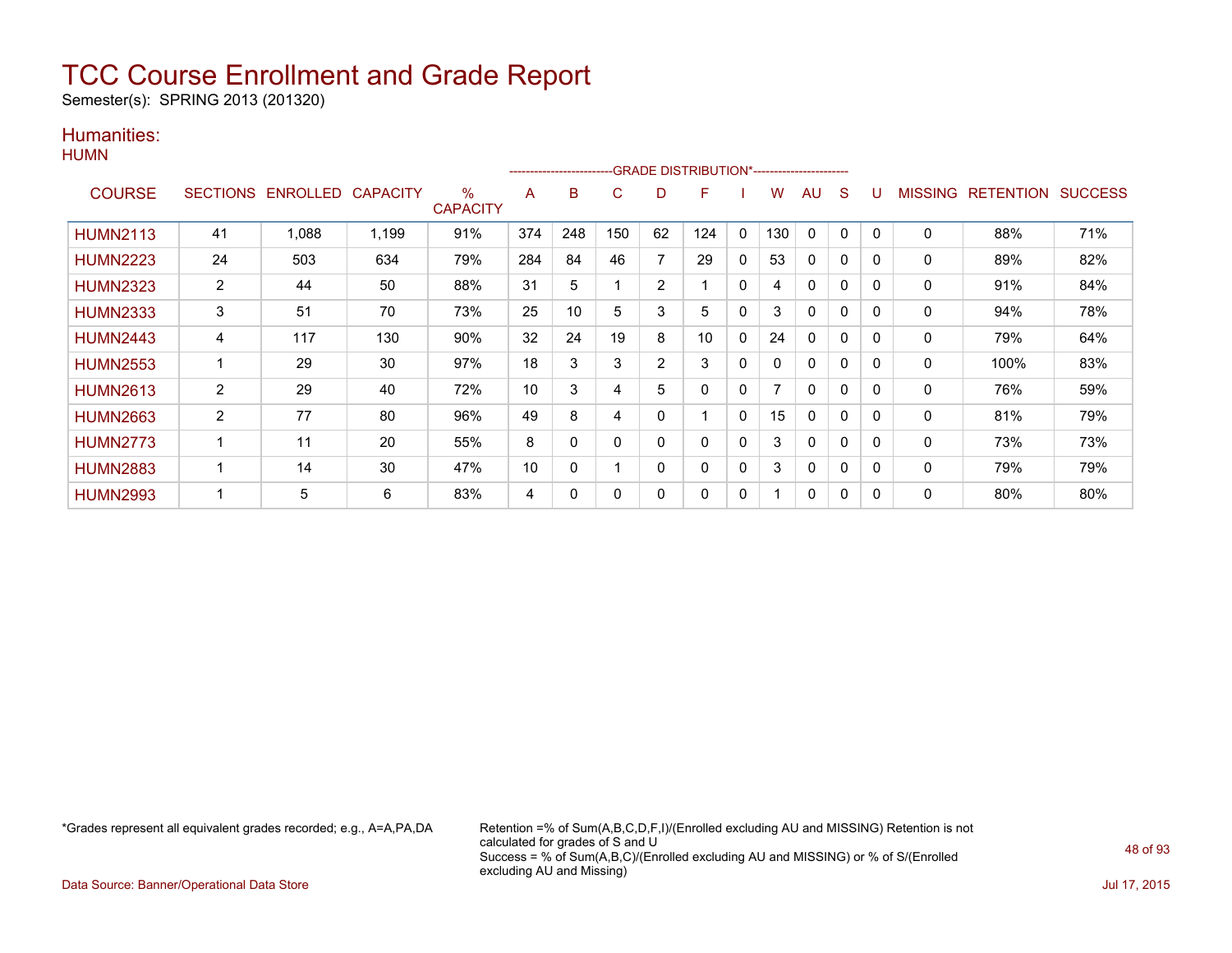Semester(s): SPRING 2013 (201320)

### Interpreter Education:

INED

|                 |                 |          |                 |                      | --------------------------GRADE DISTRIBUTION*----------------------- |    |   |                |                |          |                |          |          |          |                |                  |                |
|-----------------|-----------------|----------|-----------------|----------------------|----------------------------------------------------------------------|----|---|----------------|----------------|----------|----------------|----------|----------|----------|----------------|------------------|----------------|
| <b>COURSE</b>   | <b>SECTIONS</b> | ENROLLED | <b>CAPACITY</b> | %<br><b>CAPACITY</b> | A                                                                    | B  | C | D              | F              |          | w              | AU       | S        |          | <b>MISSING</b> | <b>RETENTION</b> | <b>SUCCESS</b> |
| <b>INED1363</b> | 6               | 66       | 90              | 73%                  | 19                                                                   | 17 | 6 | 6              | 8              | 0        | 10             | 0        | $\Omega$ | $\Omega$ | 0              | 85%              | 64%            |
| <b>INED1373</b> | 3               | 37       | 45              | 82%                  | 9                                                                    | 10 | 6 | 3              | 6              | 0        | 3              | $\Omega$ | 0        |          | 0              | 92%              | 68%            |
| <b>INED1413</b> |                 | 15       | 15              | 100%                 | 7                                                                    | 4  |   |                |                | $\Omega$ | $\overline{2}$ | $\Omega$ | 0        | 0        | $\mathbf{0}$   | 87%              | 73%            |
| <b>INED1423</b> | 2               | 25       | 30              | 83%                  | 4                                                                    | 5  | 4 |                | $\overline{ }$ | 0        | 4              | $\Omega$ | $\Omega$ |          | 0              | 84%              | 52%            |
| <b>INED2233</b> |                 | 9        | 15              | 60%                  | 5                                                                    | 4  |   | 0              | 0              | 0        | 0              | $\Omega$ | $\Omega$ | 0        | 0              | 100%             | 100%           |
| <b>INED2403</b> |                 | 10       | 15              | 67%                  | $\overline{2}$                                                       |    |   | 0              | 0              | 0        | 0              | $\Omega$ | 0        |          | 0              | 100%             | 100%           |
| <b>INED2414</b> | $\overline{2}$  | 17       | 30              | 57%                  | 4                                                                    | 9  |   | $\overline{2}$ |                | 0        |                | $\Omega$ | 0        |          | $\mathbf{0}$   | 94%              | 76%            |
| <b>INED2443</b> |                 | 10       | 15              | 67%                  | 5                                                                    | 5  | 0 | 0              | $\mathbf{0}$   | 0        | 0              | $\Omega$ | $\Omega$ | 0        | $\mathbf{0}$   | 100%             | 100%           |
| <b>INED2524</b> |                 | 10       | 15              | 67%                  | 3                                                                    | 4  | 2 | 0              |                | 0        | 0              | 0        | 0        |          | 0              | 100%             | 90%            |

\*Grades represent all equivalent grades recorded; e.g., A=A,PA,DA Retention =% of Sum(A,B,C,D,F,I)/(Enrolled excluding AU and MISSING) Retention is not calculated for grades of S and U Success = % of Sum(A,B,C)/(Enrolled excluding AU and MISSING) or % of S/(Enrolled excluding AU and Missing)

Data Source: Banner/Operational Data Store Jul 17, 2015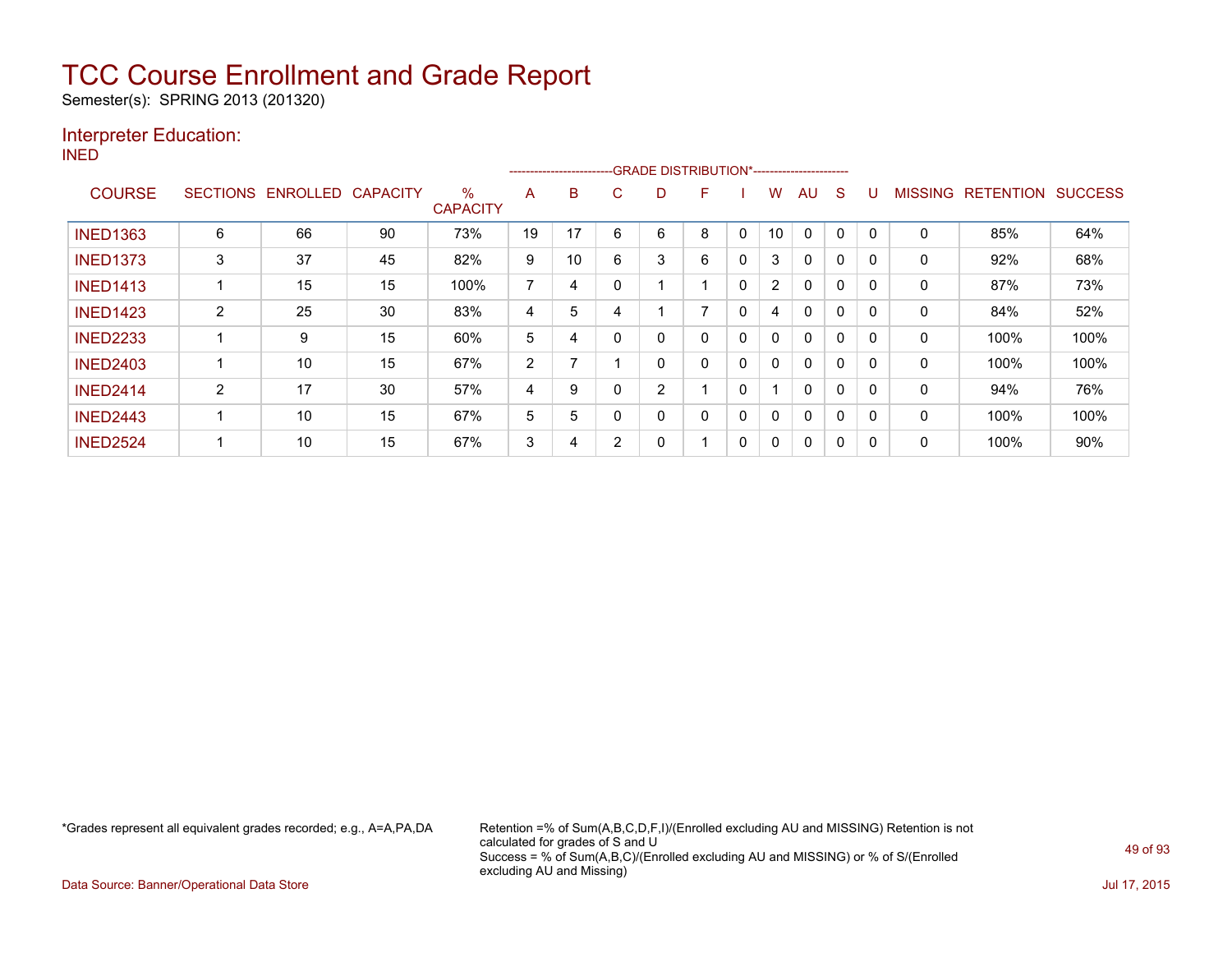Semester(s): SPRING 2013 (201320)

### Interior Design:

INTD

|                 |                 |          |                 |                                  |    |                |                | ------------------------GRADE                DISTRIBUTION*---------------------- |   |              |                |    |              |              |                |                  |                |
|-----------------|-----------------|----------|-----------------|----------------------------------|----|----------------|----------------|----------------------------------------------------------------------------------|---|--------------|----------------|----|--------------|--------------|----------------|------------------|----------------|
| <b>COURSE</b>   | <b>SECTIONS</b> | ENROLLED | <b>CAPACITY</b> | $\frac{0}{0}$<br><b>CAPACITY</b> | A  | B              | C              | D                                                                                | F |              | w              | AU | S            |              | <b>MISSING</b> | <b>RETENTION</b> | <b>SUCCESS</b> |
| <b>INTD1313</b> | 3               | 34       | 50              | 68%                              | 14 | 10             | $\overline{2}$ |                                                                                  | 3 | 0            | 4              | 0  | 0            | $\Omega$     | 0              | 88%              | 76%            |
| <b>INTD1353</b> |                 | 5        | 15              | 33%                              | 3  |                | 0              | 0                                                                                |   | $\mathbf{0}$ | 0              | 0  | 0            | 0            | 0              | 100%             | 80%            |
| <b>INTD1373</b> |                 | 14       | 15              | 93%                              | 9  |                | 3              | 0                                                                                | 0 | 0            |                | 0  | 0            | $\Omega$     | 0              | 93%              | 93%            |
| <b>INTD1413</b> |                 | 17       | 20              | 85%                              | 6  | 3              | 4              | 0                                                                                |   | $\mathbf{0}$ | 3              | 0  | 0            | $\mathbf{0}$ | 0              | 82%              | 76%            |
| <b>INTD1453</b> |                 | 15       | 15              | 100%                             | 4  | $\overline{2}$ | 3              | 0                                                                                | 0 | 0            | 6              | 0  | $\mathbf{0}$ | $\Omega$     | 0              | 60%              | 60%            |
| <b>INTD1463</b> |                 | 8        | 15              | 53%                              | 6  |                | 0              |                                                                                  | 0 | 0            | 0              | 0  | $\mathbf{0}$ | 0            | 0              | 100%             | 88%            |
| <b>INTD2303</b> |                 | 13       | 15              | 87%                              | 7  | 4              | $\overline{2}$ | 0                                                                                | 0 | 0            | 0              | 0  | $\mathbf{0}$ | $\Omega$     | 0              | 100%             | 100%           |
| <b>INTD2313</b> |                 | 17       | 20              | 85%                              | 7  | 6              |                |                                                                                  |   | 0            |                | 0  | 0            | 0            | 0              | 94%              | 82%            |
| <b>INTD2333</b> |                 | 9        | 15              | 60%                              | 7  |                |                | 0                                                                                | 0 | 0            | 0              | 0  | $\mathbf{0}$ | $\Omega$     | 0              | 100%             | 100%           |
| <b>INTD2343</b> |                 | 3        | 30              | 10%                              | 3  | 0              | 0              | 0                                                                                | 0 | 0            | 0              | 0  | 0            | 0            | 0              | 100%             | 100%           |
| <b>INTD2383</b> |                 | 11       | 15              | 73%                              | 7  |                | 0              |                                                                                  | 0 | 0            | $\overline{2}$ | 0  | $\mathbf{0}$ | $\Omega$     | 0              | 82%              | 73%            |
| <b>INTD2403</b> |                 | 11       | 20              | 55%                              | 10 |                | 0              | 0                                                                                | 0 | 0            | 0              | 0  | 0            | $\Omega$     | 0              | 100%             | 100%           |
| <b>INTD2413</b> |                 | 6        | 15              | 40%                              | 4  | 0              |                |                                                                                  | 0 | 0            | 0              | 0  | 0            | $\Omega$     | 0              | 100%             | 83%            |

\*Grades represent all equivalent grades recorded; e.g., A=A,PA,DA Retention =% of Sum(A,B,C,D,F,I)/(Enrolled excluding AU and MISSING) Retention is not calculated for grades of S and U Success = % of Sum(A,B,C)/(Enrolled excluding AU and MISSING) or % of S/(Enrolled excluding AU and Missing)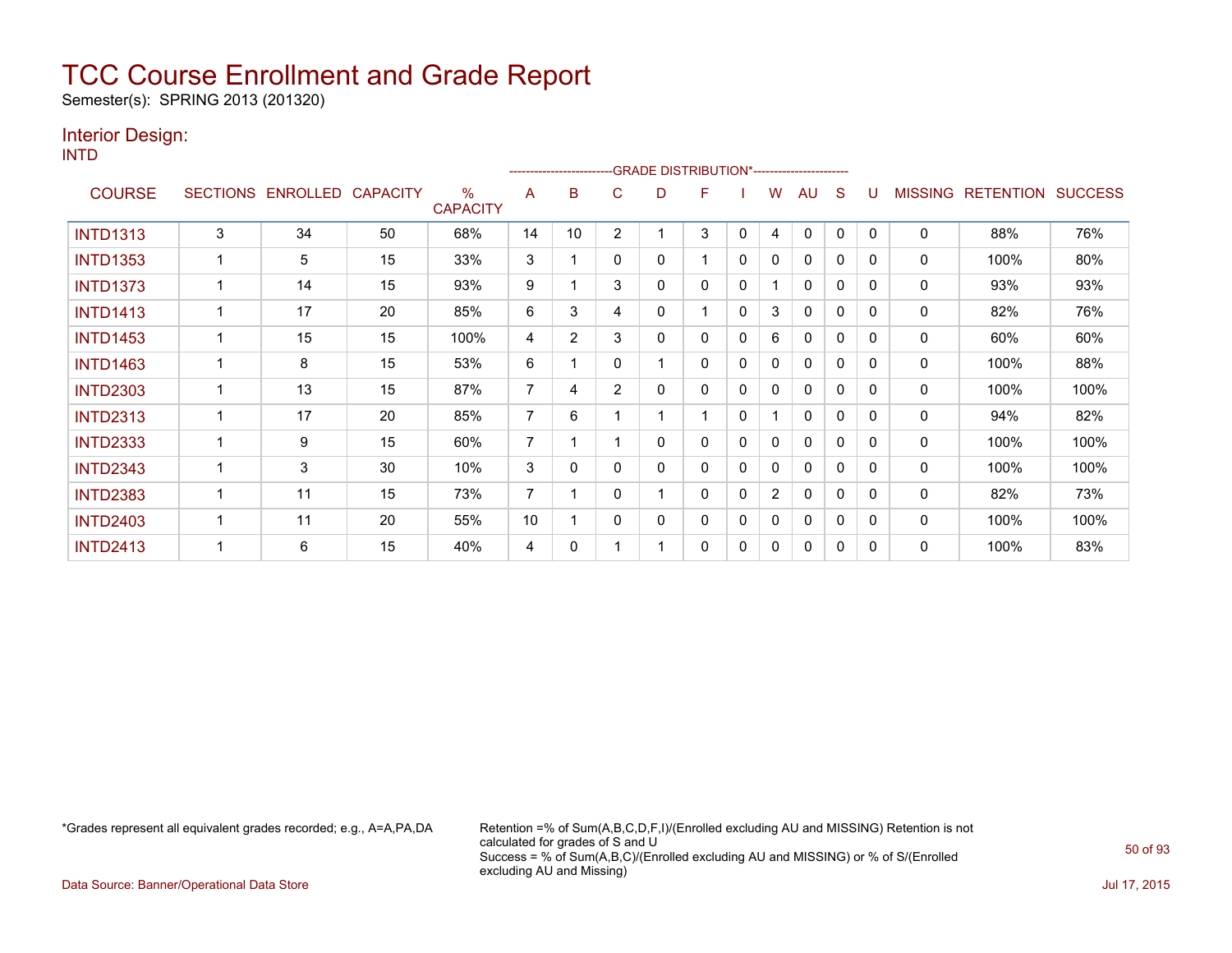Semester(s): SPRING 2013 (201320)

#### Italian: ITAL

| ╹╹┍┸            |                            |    |                         | -------------------- |    |    | -GRADE DISTRIBUTION*----------------------- |   |   |    |          |          |   |                           |      |
|-----------------|----------------------------|----|-------------------------|----------------------|----|----|---------------------------------------------|---|---|----|----------|----------|---|---------------------------|------|
| <b>COURSE</b>   | SECTIONS ENROLLED CAPACITY |    | $\%$<br><b>CAPACITY</b> | A                    | B. | D. |                                             |   | W | AU | -S       |          |   | MISSING RETENTION SUCCESS |      |
| <b>ITAL1103</b> |                            | 30 | 37%                     | 2                    | 5  |    |                                             | 0 |   | 2  | $\Omega$ | 0        | 0 | 89%                       | 78%  |
| <b>ITAL1213</b> | 10                         | 20 | 50%                     | 6                    |    |    |                                             | 0 |   |    | 0        | $\Omega$ | 0 | 89%                       | 78%  |
| <b>ITAL1413</b> | 14                         | 20 | 70%                     |                      |    | 0  |                                             | 0 | 0 | 4  |          | 0        | 0 | 100%                      | 100% |
| <b>ITAL2993</b> |                            | 15 | 73%                     | 4                    |    | 0  |                                             | 0 | 0 |    |          | 0        | 0 | 100%                      | 100% |
|                 |                            |    |                         |                      |    |    |                                             |   |   |    |          |          |   |                           |      |

\*Grades represent all equivalent grades recorded; e.g., A=A,PA,DA Retention =% of Sum(A,B,C,D,F,I)/(Enrolled excluding AU and MISSING) Retention is not calculated for grades of S and U Success = % of Sum(A,B,C)/(Enrolled excluding AU and MISSING) or % of S/(Enrolled excluding AU and Missing)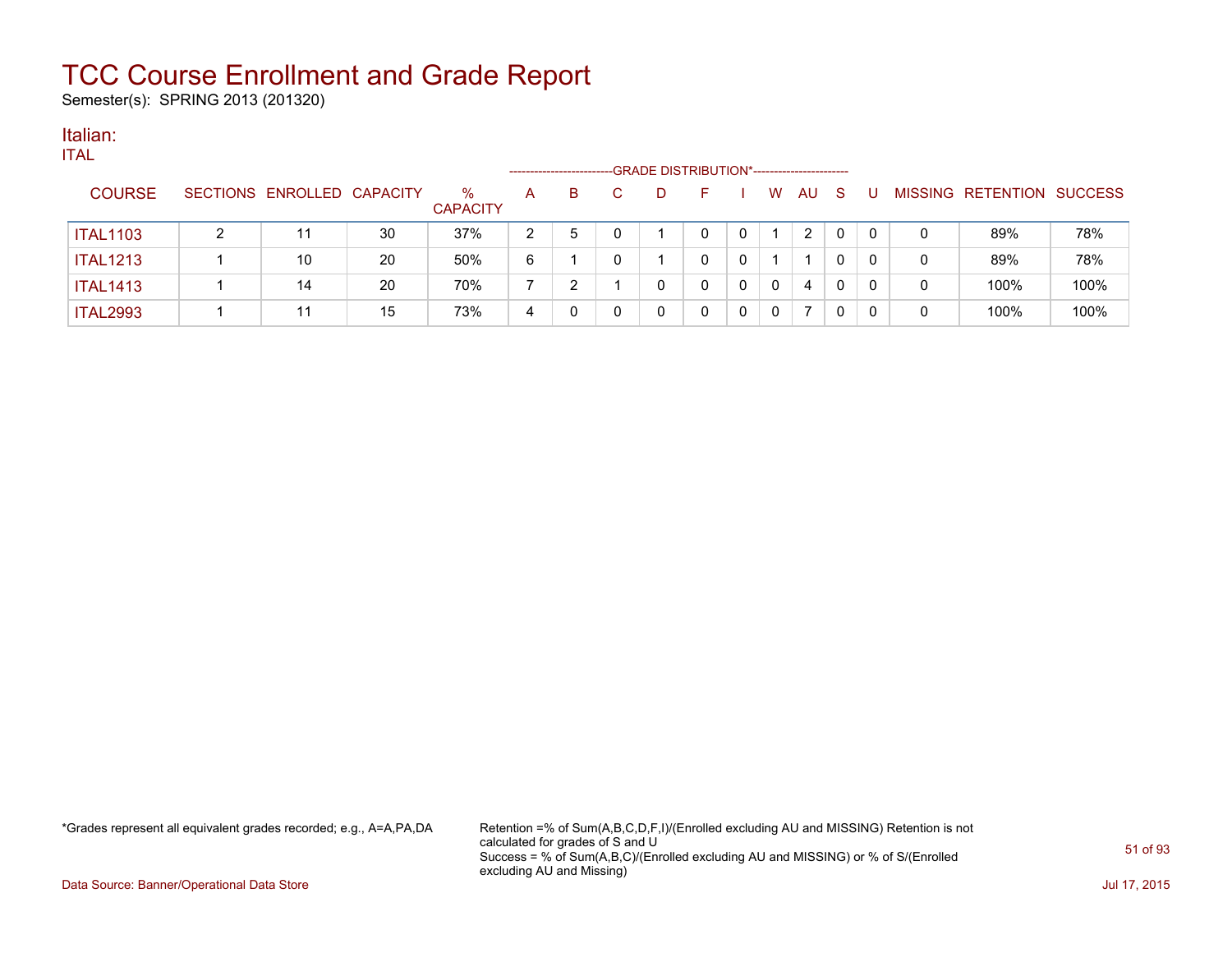Semester(s): SPRING 2013 (201320)

#### Information Tech Convergence: **ITCV**

| .               |                            |    |                      |     |                                                         | -GRADE DISTRIBUTION*----------------------- |         |  |              |    |                           |     |
|-----------------|----------------------------|----|----------------------|-----|---------------------------------------------------------|---------------------------------------------|---------|--|--------------|----|---------------------------|-----|
| <b>COURSE</b>   | SECTIONS ENROLLED CAPACITY |    | %<br><b>CAPACITY</b> | A B | $\cdot$ . Construction of $\mathbf{C}$ and $\mathbf{C}$ | $\Box$                                      | $F = 1$ |  | W AU S       | -U | MISSING RETENTION SUCCESS |     |
| <b>ITCV2023</b> |                            | 16 | 94%                  |     |                                                         |                                             |         |  |              |    | 93%                       | 86% |
| <b>ITCV2033</b> | 14                         | 16 | 88%                  |     |                                                         |                                             |         |  | $\mathbf{0}$ |    | 86%                       | 71% |

\*Grades represent all equivalent grades recorded; e.g., A=A,PA,DA Retention =% of Sum(A,B,C,D,F,I)/(Enrolled excluding AU and MISSING) Retention is not calculated for grades of S and U Success = % of Sum(A,B,C)/(Enrolled excluding AU and MISSING) or % of S/(Enrolled excluding AU and Missing)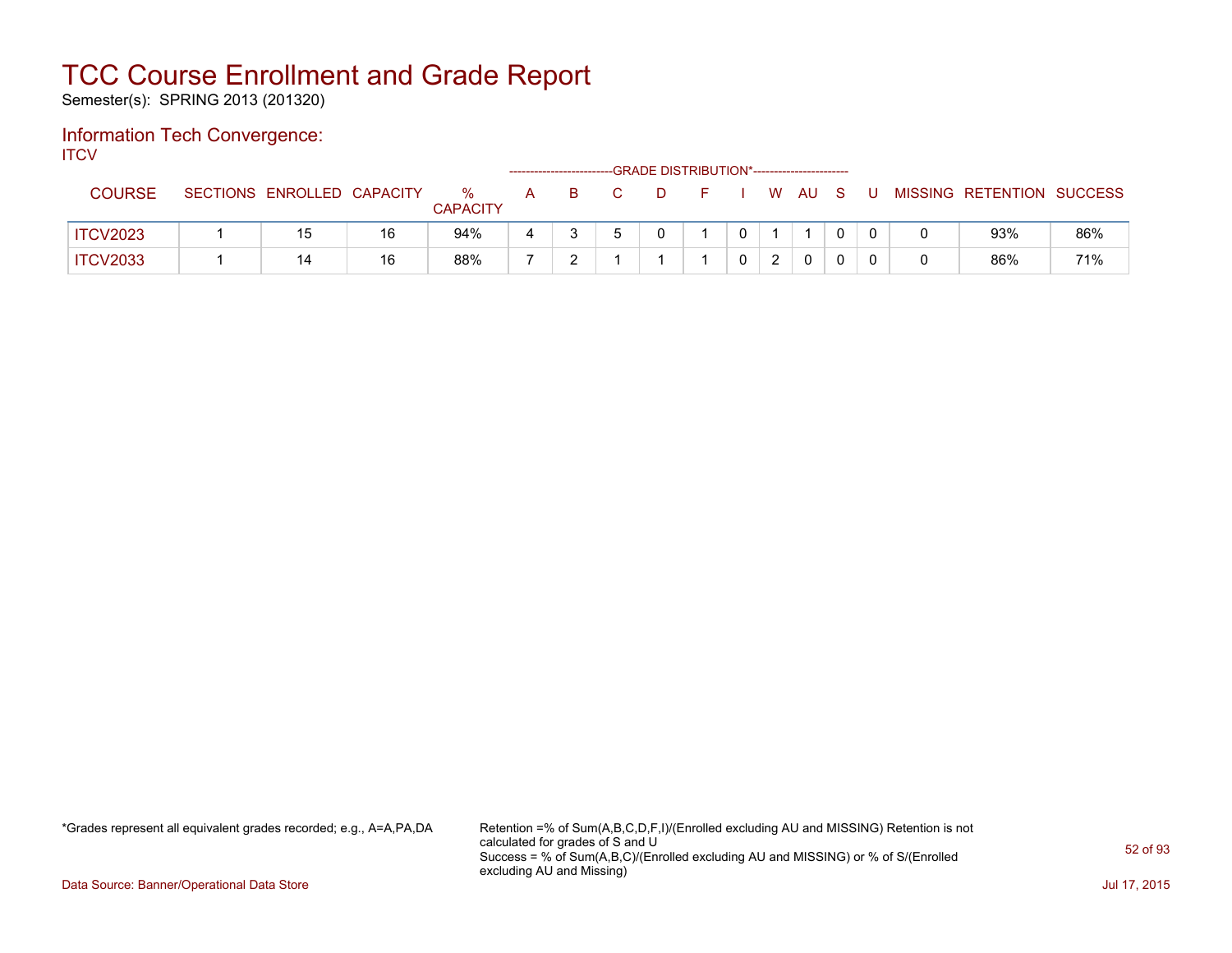Semester(s): SPRING 2013 (201320)

#### Japanese:

| <b>JAPN</b>     |   |                            |    |                 |                    |    |   |                                             |   |   |          |              |          |          |   |                                  |      |
|-----------------|---|----------------------------|----|-----------------|--------------------|----|---|---------------------------------------------|---|---|----------|--------------|----------|----------|---|----------------------------------|------|
|                 |   |                            |    |                 | ------------------ |    |   | -GRADE DISTRIBUTION*----------------------- |   |   |          |              |          |          |   |                                  |      |
| <b>COURSE</b>   |   | SECTIONS ENROLLED CAPACITY |    | $\%$            | A                  | B. |   | D                                           |   |   | W        | AU           | -S       |          |   | <b>MISSING RETENTION SUCCESS</b> |      |
|                 |   |                            |    | <b>CAPACITY</b> |                    |    |   |                                             |   |   |          |              |          |          |   |                                  |      |
| <b>JAPN1103</b> |   | 28                         | 40 | 70%             | 13                 | 4  |   |                                             | 6 |   | $\Omega$ | $\mathbf{0}$ | $\Omega$ | $\Omega$ | 0 | 100%                             | 75%  |
| <b>JAPN1213</b> | 3 | 16                         | 45 | 36%             |                    | 6  | ົ | 0                                           |   | 0 |          | $\mathbf{0}$ | 0        | -0       | 0 | 94%                              | 94%  |
| <b>JAPN1413</b> |   | 13                         | 20 | 65%             |                    | 5  |   |                                             |   | 0 | 0        | $\mathbf{0}$ | 0        | -0       | 0 | 100%                             | 100% |
| <b>JAPN2993</b> | ົ | 9                          | 22 | 41%             | 3                  |    |   | 0                                           | 0 |   | 3        | $\mathbf{0}$ | 0        |          | 0 | 67%                              | 67%  |

\*Grades represent all equivalent grades recorded; e.g., A=A,PA,DA Retention =% of Sum(A,B,C,D,F,I)/(Enrolled excluding AU and MISSING) Retention is not calculated for grades of S and U Success = % of Sum(A,B,C)/(Enrolled excluding AU and MISSING) or % of S/(Enrolled excluding AU and Missing)

Data Source: Banner/Operational Data Store Jul 17, 2015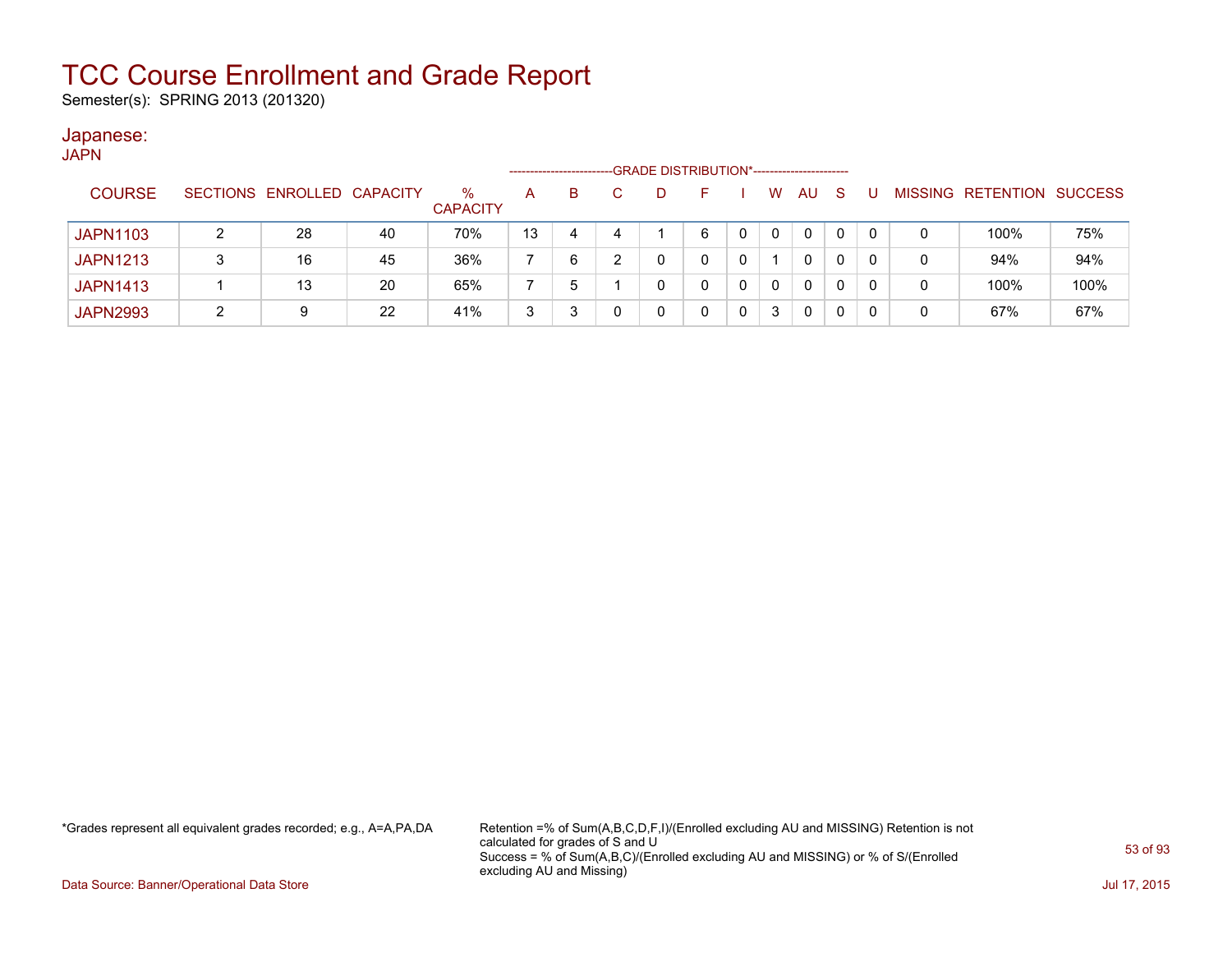Semester(s): SPRING 2013 (201320)

#### Journalism Mass Communications: JRMC

|                 |                |                   |                 |                                  |                          |                |   |                | -------------------------GRADE                 DISTRIBUTION*--------------------- |              |          |              |              |              |                |                          |      |
|-----------------|----------------|-------------------|-----------------|----------------------------------|--------------------------|----------------|---|----------------|-----------------------------------------------------------------------------------|--------------|----------|--------------|--------------|--------------|----------------|--------------------------|------|
| <b>COURSE</b>   |                | SECTIONS ENROLLED | <b>CAPACITY</b> | $\frac{0}{0}$<br><b>CAPACITY</b> | A                        | в              | C | D              | F                                                                                 |              | W        | AU           | S            |              | <b>MISSING</b> | <b>RETENTION SUCCESS</b> |      |
| <b>JRMC1013</b> | 4              | 43                | 70              | 61%                              | 15                       | 16             | 3 | 1              | 4                                                                                 | $\mathbf{0}$ | 4        | $\Omega$     | $\mathbf{0}$ | $\mathbf{0}$ | $\mathbf{0}$   | 91%                      | 79%  |
| <b>JRMC1103</b> |                | 13                | 15              | 87%                              | 5                        | 5              |   | $\overline{2}$ | 0                                                                                 | 0            | 0        | 0            | $\Omega$     | $\Omega$     | 0              | 100%                     | 85%  |
| <b>JRMC1113</b> | 2              | 28                | 28              | 100%                             | 10                       | 8              | 3 | $\overline{2}$ | 1                                                                                 | 0            | 4        | 0            | $\Omega$     | 0            | $\mathbf{0}$   | 86%                      | 75%  |
| <b>JRMC1123</b> | $\mathbf 1$    | 13                | 14              | 93%                              | 12                       |                | 0 | 0              | 0                                                                                 | 0            | 0        | 0            | 0            | 0            | 0              | 100%                     | 100% |
| <b>JRMC2013</b> | $\overline{2}$ | 16                | 29              | 55%                              | $\overline{7}$           | 3              | 3 | 0              | 3                                                                                 | 0            | 0        | 0            | 0            | 0            | $\mathbf{0}$   | 100%                     | 81%  |
| <b>JRMC2023</b> |                | 5                 | 15              | 33%                              | 5                        | 0              | 0 | 0              | 0                                                                                 | 0            | 0        | $\mathbf{0}$ | $\Omega$     | 0            | $\mathbf{0}$   | 100%                     | 100% |
| <b>JRMC2143</b> | 1              | 6                 | 14              | 43%                              | 2                        | 4              | 0 | 0              | 0                                                                                 | 0            | 0        | $\mathbf{0}$ | $\Omega$     | 0            | $\mathbf{0}$   | 100%                     | 100% |
| <b>JRMC2173</b> |                | 6                 | 15              | 40%                              | 4                        | $\Omega$       | 0 | 0              | 0                                                                                 |              | 1        | 0            | $\Omega$     | 0            | 0              | 83%                      | 67%  |
| <b>JRMC2183</b> |                | 12                | 15              | 80%                              | 6                        |                | 3 | 0              | 2                                                                                 | $\Omega$     | $\Omega$ | $\mathbf{0}$ | $\Omega$     | 0            | 0              | 100%                     | 83%  |
| <b>JRMC2263</b> |                | 3                 | 6               | 50%                              | 2                        |                | 0 | 0              | 0                                                                                 | $\Omega$     | 0        | 0            | $\Omega$     | 0            | 0              | 100%                     | 100% |
| <b>JRMC2273</b> |                | 3                 | 6               | 50%                              | 3                        | 0              | 0 | 0              | 0                                                                                 | 0            | 0        | 0            | 0            | 0            | 0              | 100%                     | 100% |
| <b>JRMC2513</b> | $\mathbf 1$    | 4                 | 20              | 20%                              | 4                        | 0              | 0 | 0              | 0                                                                                 | 0            | 0        | 0            | 0            | 0            | $\mathbf{0}$   | 100%                     | 100% |
| <b>JRMC2523</b> |                | 5                 | 20              | 25%                              | 5                        | 0              | 0 | 0              | 0                                                                                 | 0            | 0        | 0            | $\Omega$     | 0            | $\mathbf{0}$   | 100%                     | 100% |
| <b>JRMC2573</b> | $\overline{c}$ | 6                 | 14              | 43%                              | 5                        | 1              | 0 | 0              | 0                                                                                 | 0            | 0        | 0            | $\Omega$     | 0            | 0              | 100%                     | 100% |
| <b>JRMC2853</b> | 3              | 10                | 12              | 83%                              | 3                        | $\overline{2}$ | 0 |                | 0                                                                                 | 0            | 4        | 0            | $\Omega$     | 0            | 0              | 60%                      | 50%  |
| <b>JRMC2973</b> | $\mathbf 1$    | 1                 | 0               |                                  | $\overline{\phantom{a}}$ | 0              | 0 | 0              | 0                                                                                 | 0            | $\Omega$ | $\mathbf{0}$ | $\Omega$     | 0            | 0              | 100%                     | 100% |
| <b>JRMC2991</b> | $\overline{c}$ | 5                 | 10              | 50%                              | 5                        | 0              | 0 | 0              | 0                                                                                 | 0            | 0        | 0            | $\Omega$     | 0            | $\mathbf{0}$   | 100%                     | 100% |
| <b>JRMC2993</b> | 2              | 2                 | $\mathbf 0$     |                                  |                          | 0              | 0 | 0              | 0                                                                                 | 0            | 1        | 0            | 0            | 0            | $\mathbf{0}$   | 50%                      | 50%  |

\*Grades represent all equivalent grades recorded; e.g., A=A,PA,DA Retention =% of Sum(A,B,C,D,F,I)/(Enrolled excluding AU and MISSING) Retention is not calculated for grades of S and U Success = % of Sum(A,B,C)/(Enrolled excluding AU and MISSING) or % of S/(Enrolled excluding AU and Missing)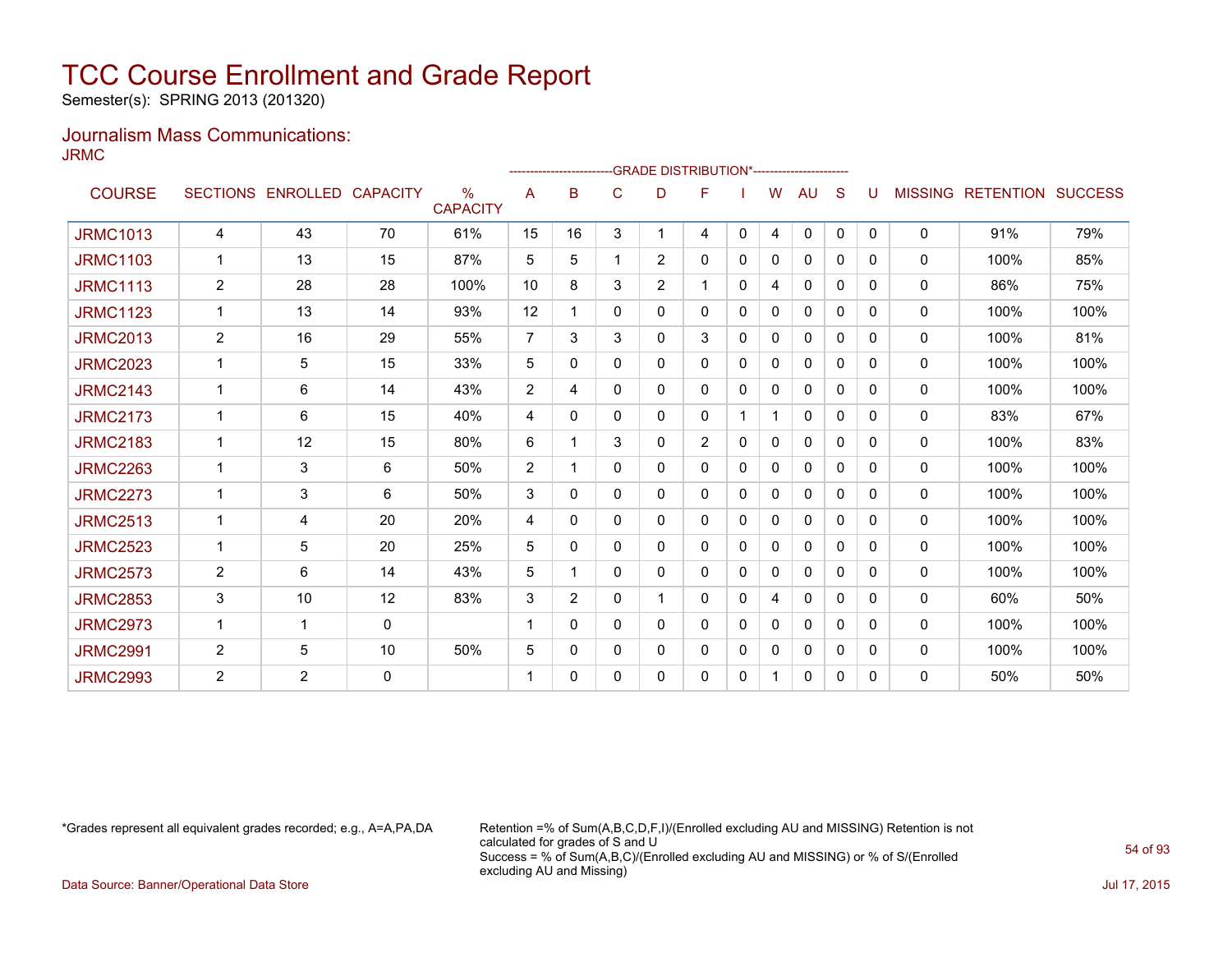Semester(s): SPRING 2013 (201320)

### Latin:

| . .<br>M.<br>- |  |
|----------------|--|
|                |  |
|                |  |
|                |  |

|                 |                            |    |                         |   |   | ------------------------GRADE DISTRIBUTION*----------------------- |   |                |                |                |        |              |    |                           |      |
|-----------------|----------------------------|----|-------------------------|---|---|--------------------------------------------------------------------|---|----------------|----------------|----------------|--------|--------------|----|---------------------------|------|
| <b>COURSE</b>   | SECTIONS ENROLLED CAPACITY |    | $\%$<br><b>CAPACITY</b> | A | в |                                                                    | D | $\overline{a}$ |                |                | W AU S |              | J. | MISSING RETENTION SUCCESS |      |
| LATN1103        |                            | 20 | 85%                     | 9 |   |                                                                    |   |                | $\overline{0}$ | 5 <sup>1</sup> |        | $\mathbf{0}$ |    | 71%                       | 71%  |
| <b>LATN1313</b> |                            | 20 | 40%                     |   |   |                                                                    |   |                |                |                |        | $\Omega$     |    | 100%                      | 100% |

\*Grades represent all equivalent grades recorded; e.g., A=A,PA,DA Retention =% of Sum(A,B,C,D,F,I)/(Enrolled excluding AU and MISSING) Retention is not calculated for grades of S and U Success = % of Sum(A,B,C)/(Enrolled excluding AU and MISSING) or % of S/(Enrolled excluding AU and Missing)

Data Source: Banner/Operational Data Store Jul 17, 2015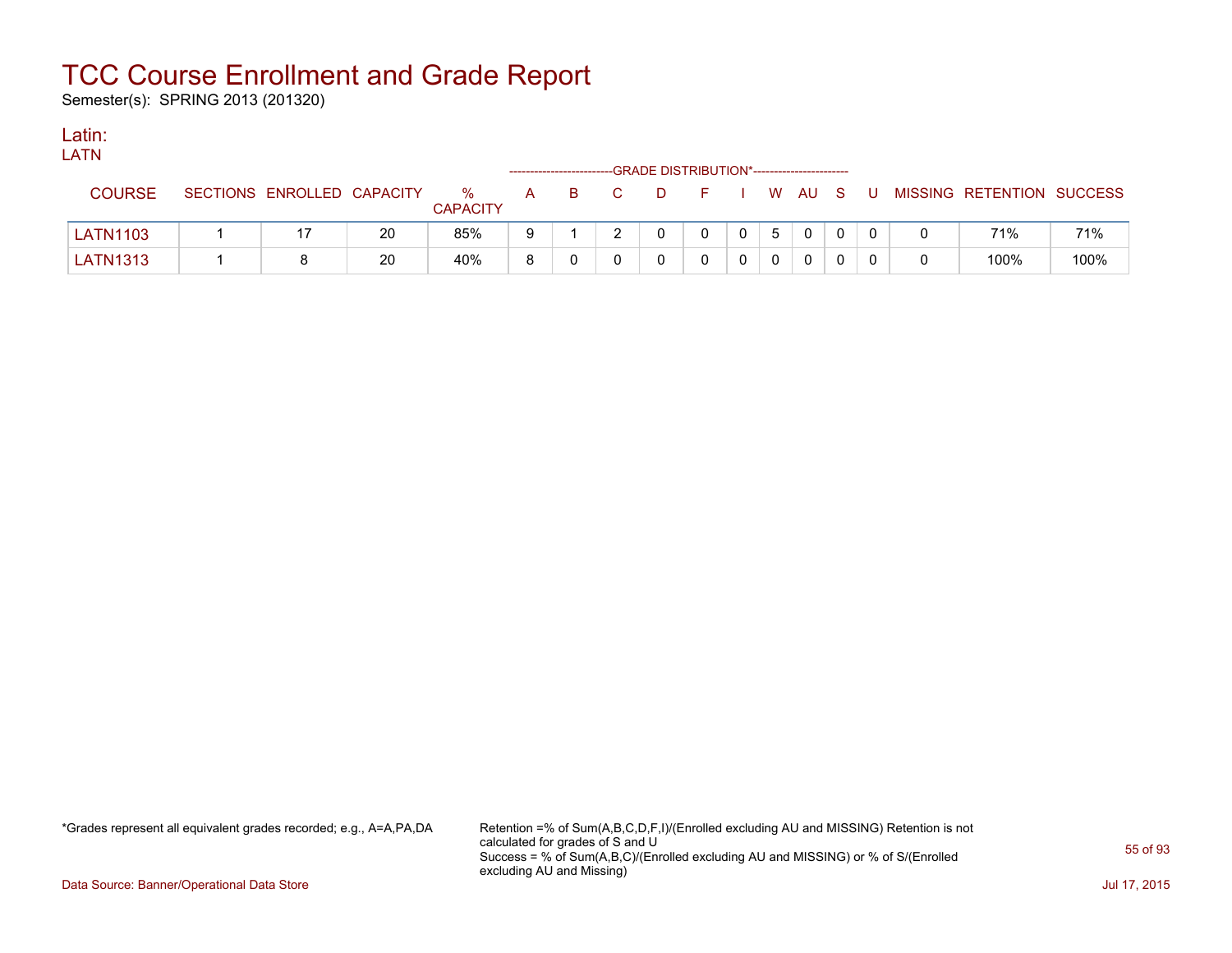Semester(s): SPRING 2013 (201320)

### Mathematics:

MATH

|                 |                |                            |       |                         |              |          |             |                | ------------------------GRADE                DISTRIBUTION*---------------------- |              |                |              |              |              |              |                                  |      |
|-----------------|----------------|----------------------------|-------|-------------------------|--------------|----------|-------------|----------------|----------------------------------------------------------------------------------|--------------|----------------|--------------|--------------|--------------|--------------|----------------------------------|------|
| <b>COURSE</b>   |                | SECTIONS ENROLLED CAPACITY |       | $\%$<br><b>CAPACITY</b> | A            | B        | C           | D              | F                                                                                |              | W              | <b>AU</b>    | S            | U            |              | <b>MISSING RETENTION SUCCESS</b> |      |
| <b>MATH0003</b> | 43             | 655                        | 920   | 71%                     | 125          | 79       | 96          | 36             | 155                                                                              | 0            | 164            | $\mathbf 0$  | 0            | $\mathbf{0}$ | $\mathbf 0$  | 75%                              | 46%  |
| <b>MATH0013</b> | 55             | 906                        | 1,121 | 81%                     | 130          | 161      | 140         | 73             | 227                                                                              | $\mathbf{1}$ | 173            | $\mathbf{1}$ | $\Omega$     | $\Omega$     | $\mathbf{0}$ | 81%                              | 48%  |
| <b>MATH0055</b> | 14             | 191                        | 271   | 70%                     | 33           | 31       | 24          | 16             | 44                                                                               | $\mathbf{0}$ | 43             | 0            | $\Omega$     | $\Omega$     | 0            | 77%                              | 46%  |
| <b>MATH0105</b> | 25             | 449                        | 510   | 88%                     | 60           | 74       | 68          | 32             | 107                                                                              | 0            | 108            | $\mathbf{0}$ | 0            | 0            | 0            | 76%                              | 45%  |
| <b>MATH0123</b> | 53             | 987                        | 1,116 | 88%                     | 149          | 166      | 162         | 91             | 199                                                                              | 3            | 215            | 2            | 0            | 0            | 0            | 78%                              | 48%  |
| <b>MATH0803</b> | $\mathbf{1}$   | $\mathbf{1}$               | 10    | 10%                     | $\mathbf{0}$ | $\Omega$ | $\mathbf 1$ | $\Omega$       | $\mathbf{0}$                                                                     | $\mathbf{0}$ | $\mathbf{0}$   | $\Omega$     | $\Omega$     | $\Omega$     | 0            | 100%                             | 100% |
| <b>MATH0993</b> | $\mathbf{1}$   | 9                          | 20    | 45%                     | $\mathbf{1}$ | 4        | 2           | 1              | $\mathbf 1$                                                                      | 0            | $\mathbf{0}$   | 0            | $\mathbf{0}$ | $\mathbf{0}$ | 0            | 100%                             | 78%  |
| <b>MATH1454</b> | $\overline{2}$ | 19                         | 40    | 48%                     | 3            | 4        | 1           | $\overline{2}$ | 4                                                                                | $\mathbf{0}$ | 5              | $\mathbf{0}$ | $\Omega$     | $\Omega$     | 0            | 74%                              | 42%  |
| <b>MATH1473</b> | 9              | 133                        | 202   | 66%                     | 31           | 27       | 18          | 13             | 19                                                                               | $\mathbf{0}$ | 25             | $\Omega$     | $\Omega$     | $\Omega$     | 0            | 81%                              | 57%  |
| <b>MATH1513</b> | 80             | 1,756                      | 2,280 | 77%                     | 395          | 409      | 342         | 110            | 207                                                                              | 3            | 290            | $\Omega$     | $\Omega$     | $\Omega$     | 0            | 83%                              | 65%  |
| <b>MATH1613</b> | 12             | 242                        | 306   | 79%                     | 46           | 57       | 32          | 18             | 31                                                                               | 0            | 58             | $\mathbf{0}$ | $\Omega$     | $\Omega$     | 0            | 76%                              | 56%  |
| <b>MATH1715</b> | 4              | 88                         | 120   | 73%                     | 24           | 9        | 18          | 5              | 13                                                                               | $\mathbf{0}$ | 19             | $\mathbf{0}$ | $\mathbf{0}$ | 0            | 0            | 78%                              | 58%  |
| <b>MATH2114</b> | 13             | 250                        | 284   | 88%                     | 63           | 55       | 35          | 12             | 24                                                                               | $\mathbf{0}$ | 58             | 3            | $\Omega$     | 0            | 0            | 77%                              | 62%  |
| <b>MATH2124</b> | 8              | 136                        | 172   | 79%                     | 42           | 46       | 15          | $\mathbf{0}$   | 9                                                                                | 0            | 24             | 0            | $\mathbf{0}$ | 0            | 0            | 82%                              | 76%  |
| <b>MATH2134</b> | 6              | 100                        | 148   | 68%                     | 32           | 18       | 13          | 6              | 8                                                                                | $\mathbf{0}$ | 23             | $\Omega$     | $\Omega$     | $\Omega$     | 0            | 77%                              | 63%  |
| <b>MATH2193</b> | 25             | 595                        | 712   | 84%                     | 188          | 125      | 76          | 33             | 68                                                                               | $\mathbf{1}$ | 103            | $\mathbf{1}$ | $\Omega$     | 0            | 0            | 83%                              | 65%  |
| <b>MATH2423</b> | $\mathbf{1}$   | 14                         | 20    | 70%                     | $\mathbf{0}$ | 3        | 5           | 3              | $\overline{\mathbf{1}}$                                                          | $\mathbf{0}$ | $\overline{2}$ | $\Omega$     | $\Omega$     | $\Omega$     | 0            | 86%                              | 57%  |
| <b>MATH2513</b> | $\overline{2}$ | 14                         | 44    | 32%                     | 2            | 5        | 2           | $\Omega$       | 2                                                                                | 0            | 3              | $\mathbf{0}$ | $\Omega$     | 0            | 0            | 79%                              | 64%  |
| <b>MATH2523</b> | 9              | 227                        | 283   | 80%                     | 36           | 48       | 54          | 19             | 22                                                                               | $\mathbf{0}$ | 47             |              | $\mathbf{0}$ | $\Omega$     | 0            | 79%                              | 61%  |
| <b>MATH2553</b> | $\overline{c}$ | 27                         | 40    | 68%                     | 8            | $\Omega$ | 6           | 3              | 2                                                                                | $\mathbf{0}$ | 8              | 0            | $\Omega$     | 0            | 0            | 70%                              | 52%  |
| <b>MATH2593</b> | $\mathbf 1$    | 2                          | 20    | 10%                     | 2            | 0        | 0           | 0              | 0                                                                                | 0            | 0              | 0            | 0            | 0            | 0            | 100%                             | 100% |
| <b>MATH2613</b> | 6              | 64                         | 109   | 59%                     | 19           | 9        | 9           | 4              | 5                                                                                | 0            | 18             | 0            | $\mathbf{0}$ | 0            | 0            | 72%                              | 58%  |

\*Grades represent all equivalent grades recorded; e.g., A=A,PA,DA Retention =% of Sum(A,B,C,D,F,I)/(Enrolled excluding AU and MISSING) Retention is not calculated for grades of S and U Success = % of Sum(A,B,C)/(Enrolled excluding AU and MISSING) or % of S/(Enrolled excluding AU and Missing)

Data Source: Banner/Operational Data Store Jul 17, 2015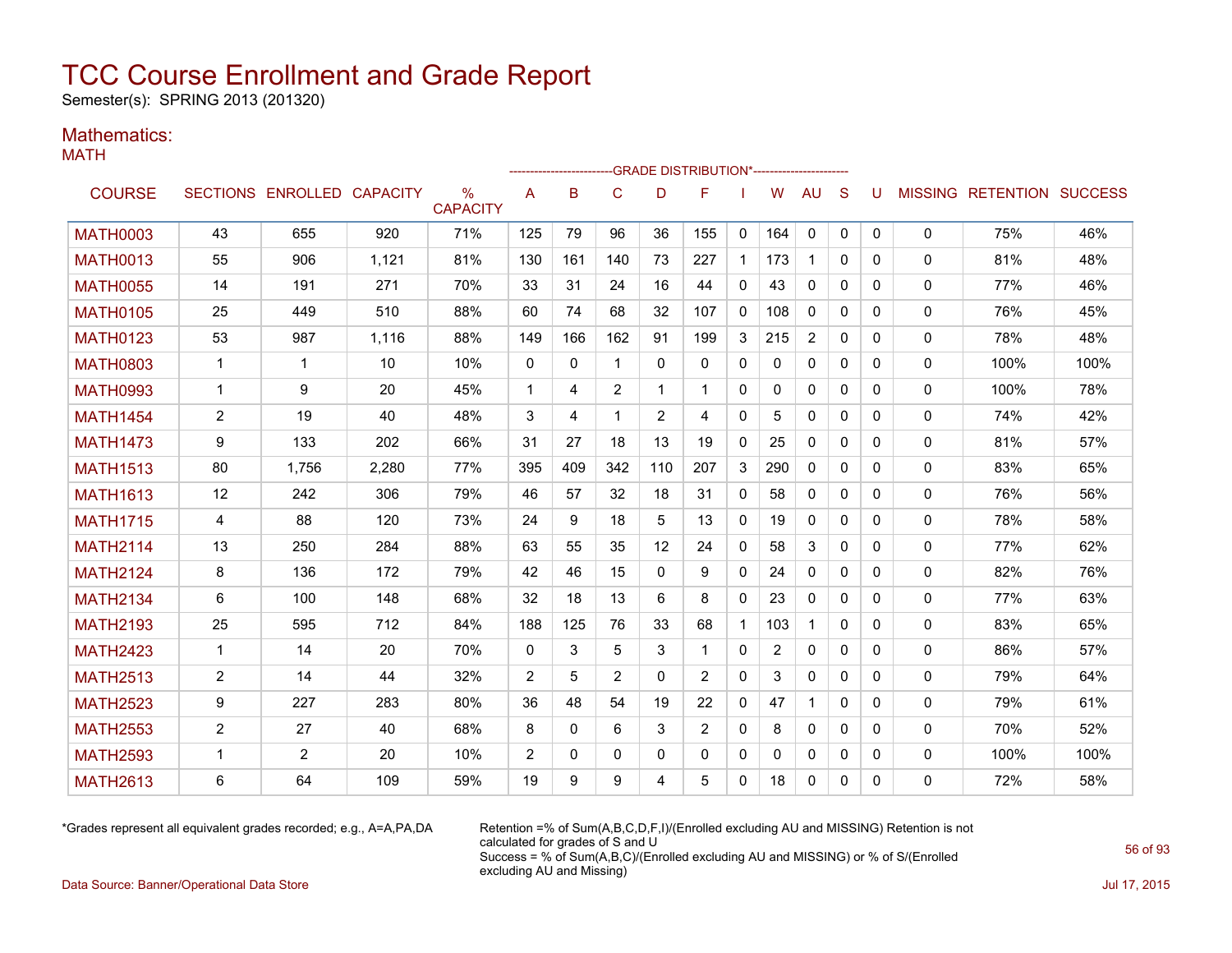Semester(s): SPRING 2013 (201320)

### Medical Assistant:

|                 |                            |    |                      |   |   |   | -GRADE DISTRIBUTION*----------------------- |          |              |     |    |   |                           |      |
|-----------------|----------------------------|----|----------------------|---|---|---|---------------------------------------------|----------|--------------|-----|----|---|---------------------------|------|
| <b>COURSE</b>   | SECTIONS ENROLLED CAPACITY |    | ℅<br><b>CAPACITY</b> | А | B |   |                                             |          | W            | AU. | -S |   | MISSING RETENTION SUCCESS |      |
| <b>MDAS2243</b> |                            | 10 | 70%                  | 5 |   |   |                                             | $\Omega$ | 0            | 0   | 0  | 0 | 100%                      | 100% |
| <b>MDAS2336</b> |                            | 10 | 20%                  | 0 |   | 0 |                                             |          | 0            | 0   | 0  | 0 | 100%                      | 100% |
| <b>MDAS2346</b> | 6                          | 10 | 60%                  | 5 |   | 0 |                                             |          | <sup>n</sup> | 0   | 0  | 0 | 100%                      | 100% |
| <b>MDAS2393</b> | 6                          | 10 | 60%                  | 6 |   |   |                                             |          | <sup>n</sup> | 0   | 0  | 0 | 100%                      | 100% |

\*Grades represent all equivalent grades recorded; e.g., A=A,PA,DA Retention =% of Sum(A,B,C,D,F,I)/(Enrolled excluding AU and MISSING) Retention is not calculated for grades of S and U Success = % of Sum(A,B,C)/(Enrolled excluding AU and MISSING) or % of S/(Enrolled excluding AU and Missing)

Data Source: Banner/Operational Data Store Jul 17, 2015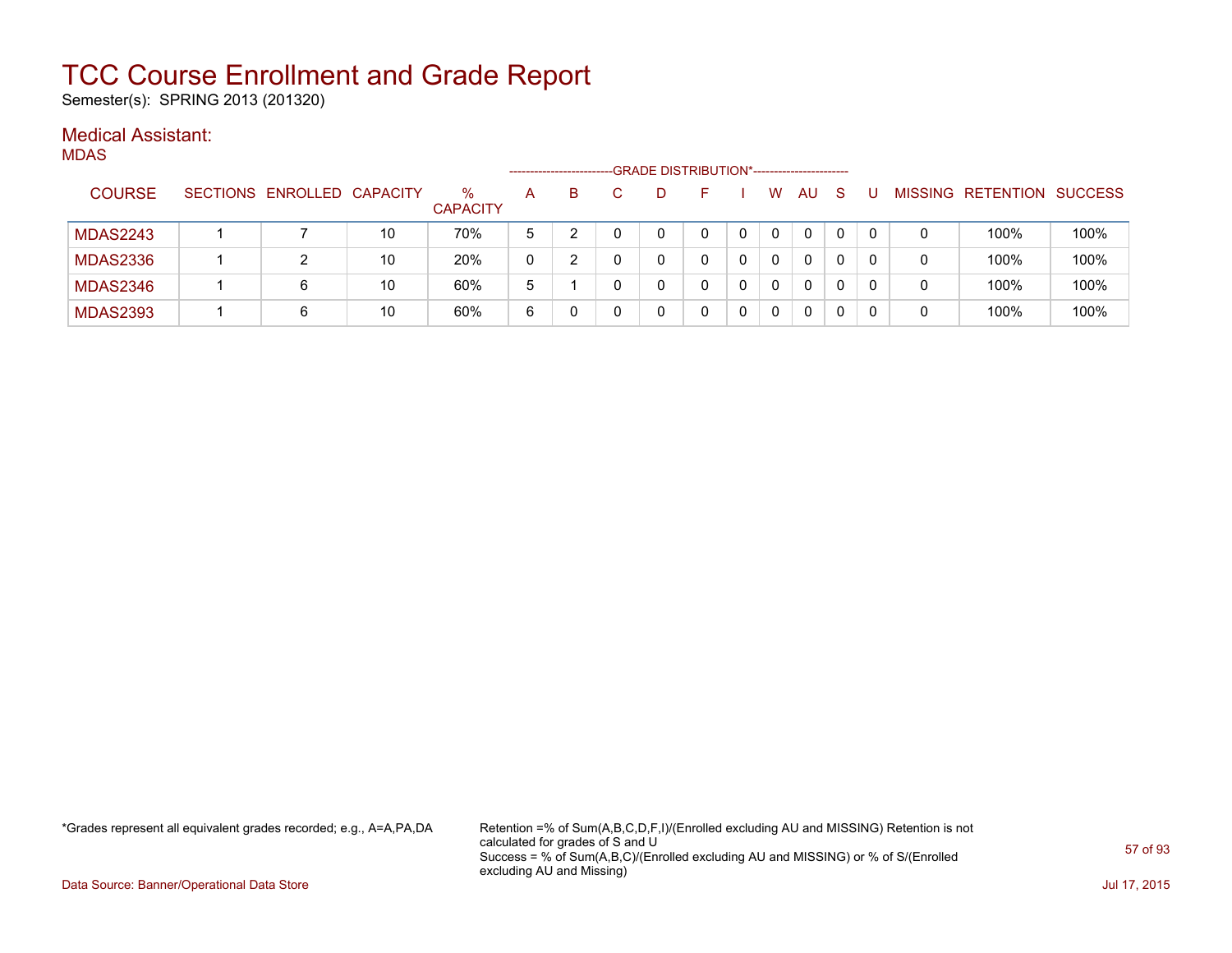Semester(s): SPRING 2013 (201320)

#### Medical Laboratory Technology: MDLT

|                 |   |                            |    |                         |         |    |   | ------------------------GRADE DISTRIBUTION*----------------------- |   |   |                |              |              |          |   |                   |                |
|-----------------|---|----------------------------|----|-------------------------|---------|----|---|--------------------------------------------------------------------|---|---|----------------|--------------|--------------|----------|---|-------------------|----------------|
| <b>COURSE</b>   |   | SECTIONS ENROLLED CAPACITY |    | $\%$<br><b>CAPACITY</b> | A       | B. | C | D.                                                                 | F |   | w              | <b>AU</b>    | <sub>S</sub> |          |   | MISSING RETENTION | <b>SUCCESS</b> |
| <b>MDLT1203</b> | 3 | 27                         | 27 | 100%                    | 15      | 8  |   |                                                                    | 0 | 0 |                | $\mathbf{0}$ | $\mathbf{0}$ | $\Omega$ | 0 | 96%               | 96%            |
| <b>MDLT1212</b> | 2 | 27                         | 27 | 100%                    | $12 \,$ | 9  |   | $\overline{2}$                                                     | 0 | 0 |                | $\mathbf{0}$ | $\mathbf{0}$ | $\Omega$ | 0 | 96%               | 89%            |
| <b>MDLT1222</b> | 3 | 27                         | 27 | 100%                    | 21      |    | ົ | 0                                                                  |   | 0 | $\overline{2}$ | $\mathbf{0}$ | 0            | $\Omega$ | 0 | 93%               | 89%            |
| <b>MDLT2365</b> |   | 11                         | 11 | 100%                    | 3       |    |   | 0                                                                  | 0 | 0 | $\mathbf{0}$   | $\mathbf{0}$ | $\mathbf{0}$ | $\Omega$ | 0 | 100%              | 100%           |
| <b>MDLT2395</b> |   | 11                         | 11 | 100%                    | 6       | 4  |   |                                                                    | 0 | 0 | $\Omega$       | $\mathbf{0}$ | 0            | $\Omega$ | 0 | 100%              | 91%            |
| <b>MDLT2434</b> |   | 10                         | 11 | 91%                     | 10      | 0  |   | 0                                                                  | 0 | 0 | $\Omega$       | 0            | $\Omega$     | $\Omega$ | 0 | 100%              | 100%           |

\*Grades represent all equivalent grades recorded; e.g., A=A,PA,DA Retention =% of Sum(A,B,C,D,F,I)/(Enrolled excluding AU and MISSING) Retention is not calculated for grades of S and U Success = % of Sum(A,B,C)/(Enrolled excluding AU and MISSING) or % of S/(Enrolled excluding AU and Missing)

Data Source: Banner/Operational Data Store Jul 17, 2015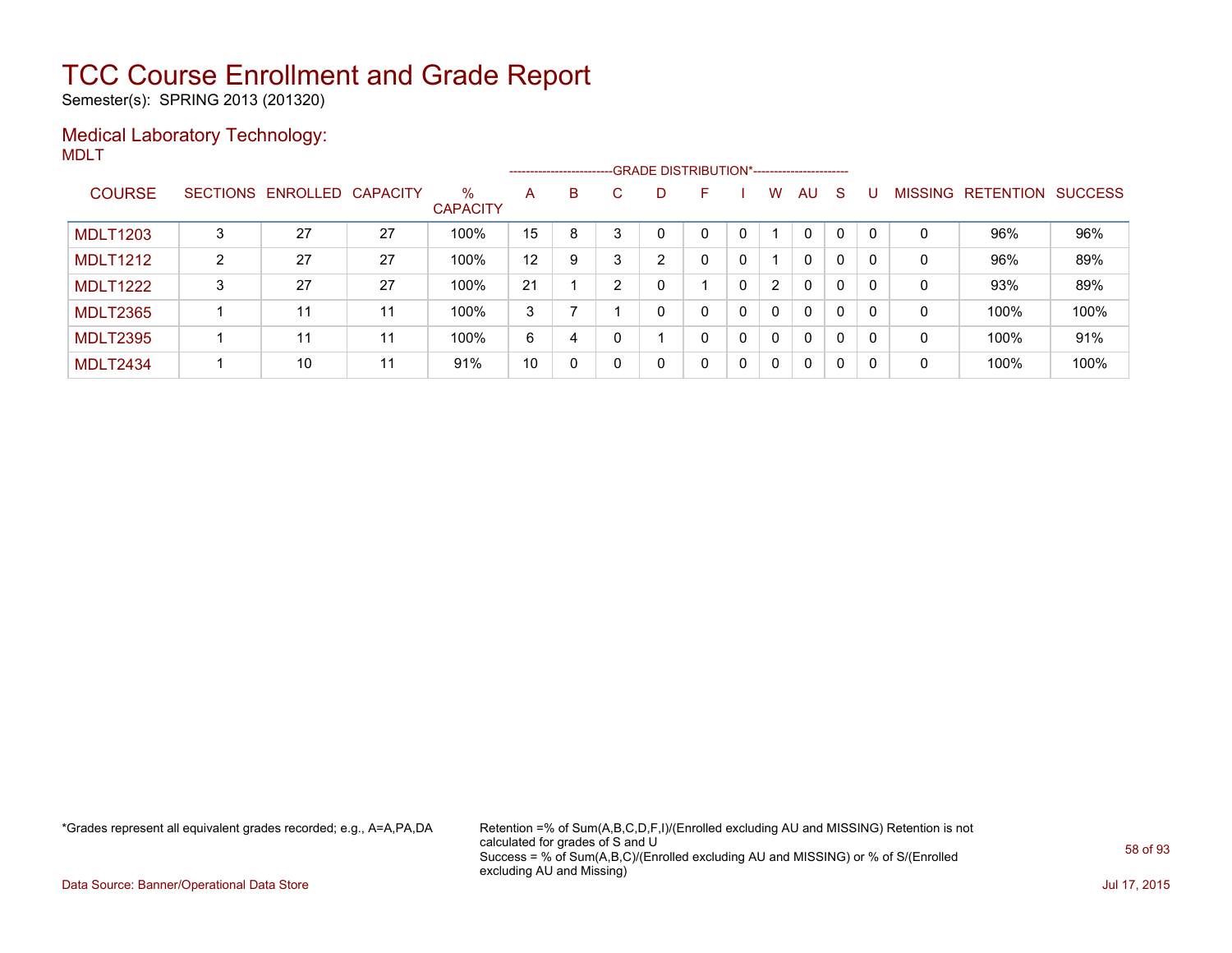Semester(s): SPRING 2013 (201320)

### Medical Transcription:

MDTR

| .               |                            |               |          | ------------------------GRADE DISTRIBUTION*----------------------- |     |          |  |                |  |                           |      |
|-----------------|----------------------------|---------------|----------|--------------------------------------------------------------------|-----|----------|--|----------------|--|---------------------------|------|
| <b>COURSE</b>   | SECTIONS ENROLLED CAPACITY | %<br>CAPACITY | <b>A</b> |                                                                    | B C | DFIWAUSU |  |                |  | MISSING RETENTION SUCCESS |      |
| <b>MDTR2315</b> | -                          | 20%           |          |                                                                    |     |          |  | $\overline{0}$ |  | 100%                      | 100% |

\*Grades represent all equivalent grades recorded; e.g., A=A,PA,DA Retention =% of Sum(A,B,C,D,F,I)/(Enrolled excluding AU and MISSING) Retention is not calculated for grades of S and U Success = % of Sum(A,B,C)/(Enrolled excluding AU and MISSING) or % of S/(Enrolled excluding AU and Missing)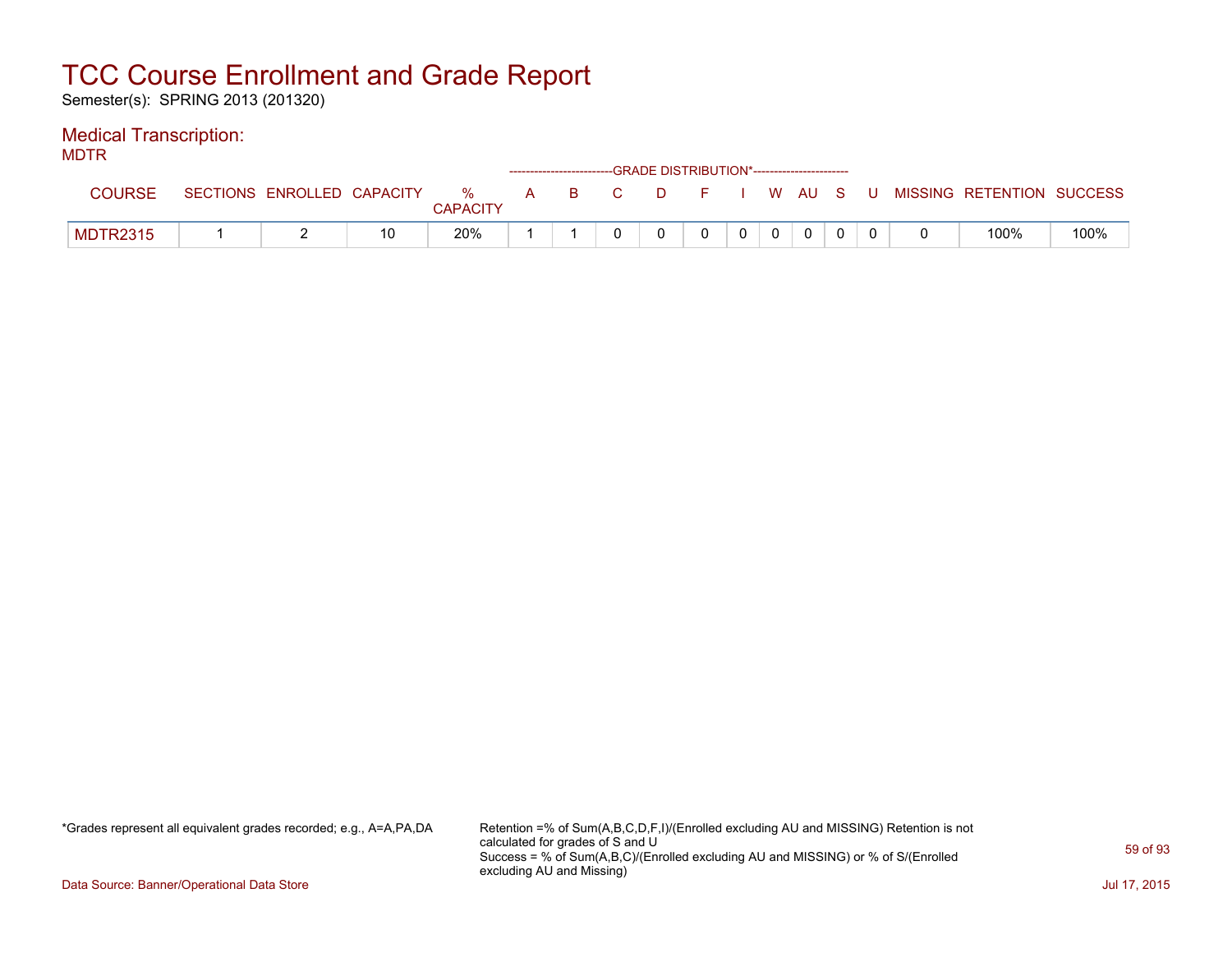Semester(s): SPRING 2013 (201320)

#### Management: **MGMT**

|                 |   |                   |                 |                         | -------------------- |    |        |                | -GRADE DISTRIBUTION*----------------------- |              |    |              |              |          |                |                  |                |
|-----------------|---|-------------------|-----------------|-------------------------|----------------------|----|--------|----------------|---------------------------------------------|--------------|----|--------------|--------------|----------|----------------|------------------|----------------|
| <b>COURSE</b>   |   | SECTIONS ENROLLED | <b>CAPACITY</b> | $\%$<br><b>CAPACITY</b> | A                    | B  | C.     | D              | F                                           |              | w  | AU           | <sub>S</sub> |          | <b>MISSING</b> | <b>RETENTION</b> | <b>SUCCESS</b> |
| <b>MGMT1353</b> |   | 25                | 40              | 62%                     | 9                    | 5  | $\sim$ |                | 4                                           | $\mathbf{0}$ | 4  | $\Omega$     | $\mathbf{0}$ | $\Omega$ | 0              | 84%              | 64%            |
| <b>MGMT2103</b> |   |                   | 10              | 10%                     |                      | 0  |        | 0              | 0                                           | 0            | 0  | $\mathbf{0}$ | 0            | - 0      | 0              | 100%             | 100%           |
| <b>MGMT2123</b> | 2 | 35                | 36              | 97%                     | 21                   | 5  |        | 2              | 5                                           |              |    | $\mathbf{0}$ | $\Omega$     |          | 0              | 97%              | 77%            |
| <b>MGMT2323</b> |   | 16                | 20              | 80%                     | 3                    | 6  |        |                |                                             | 0            | 4  | $\mathbf{0}$ | $\Omega$     | - 0      | 0              | 75%              | 69%            |
| <b>MGMT2353</b> |   | 7                 | 24              | 29%                     | 6                    | 0  |        | 0              | 0                                           | 0            |    | $\mathbf{0}$ | $\Omega$     | - 0      | 0              | 86%              | 86%            |
| <b>MGMT2363</b> | 9 | 232               | 256             | 91%                     | 130                  | 39 | 16     | $\overline{2}$ | 18                                          | 0            | 27 | $\mathbf{0}$ | $\Omega$     | $\Omega$ | 0              | 88%              | 80%            |
| <b>MGMT2453</b> |   | 14                | 20              | 70%                     | 6                    | 2  |        | 0              |                                             | 0            | 3  | $\mathbf{0}$ | 0            | -0       | 0              | 79%              | 71%            |

\*Grades represent all equivalent grades recorded; e.g., A=A,PA,DA Retention =% of Sum(A,B,C,D,F,I)/(Enrolled excluding AU and MISSING) Retention is not calculated for grades of S and U Success = % of Sum(A,B,C)/(Enrolled excluding AU and MISSING) or % of S/(Enrolled excluding AU and Missing)

Data Source: Banner/Operational Data Store Jul 17, 2015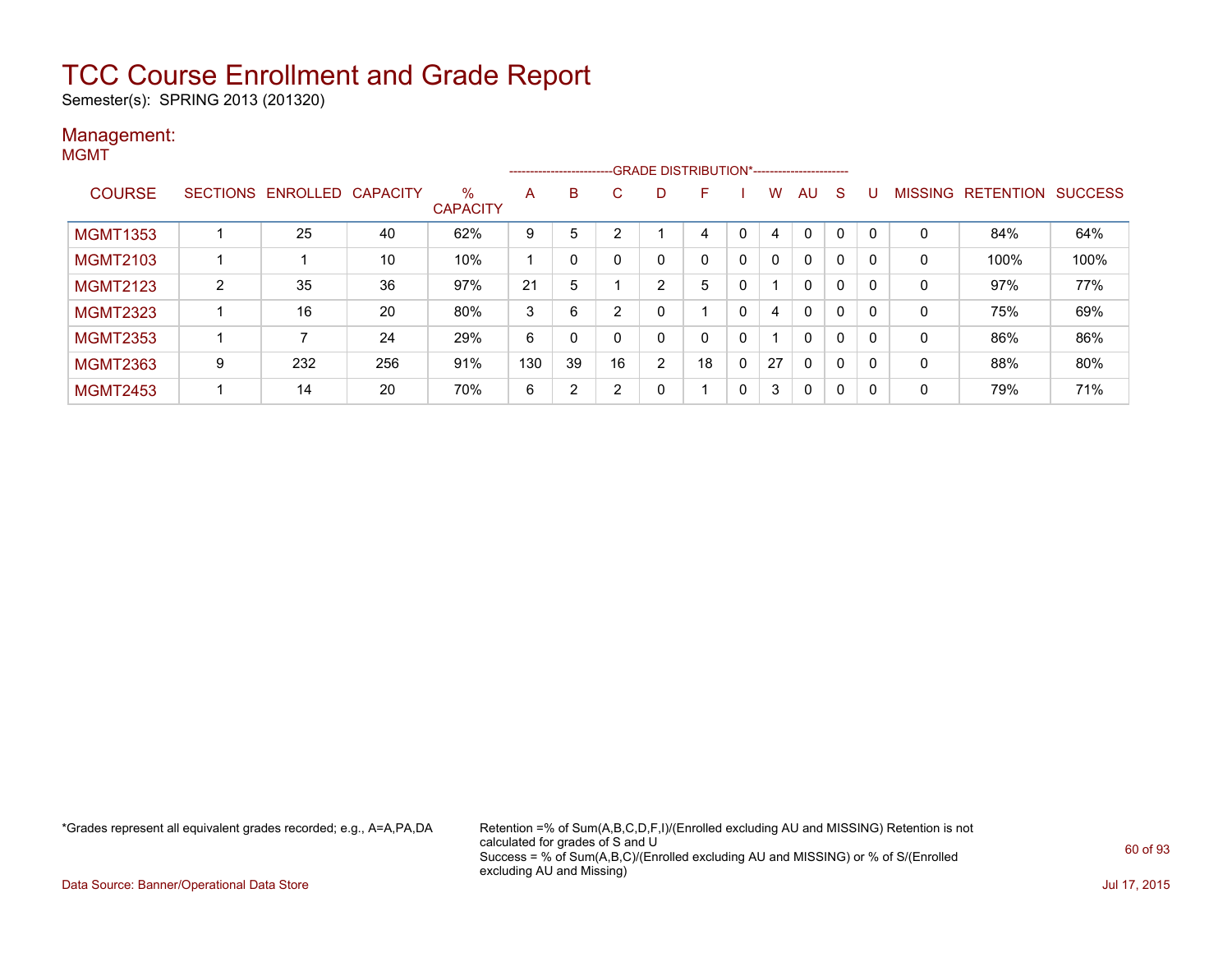Semester(s): SPRING 2013 (201320)

#### **Military Sciences:** MILS

|                  |                            |    |                         |   | ------------------------- | -GRADE DISTRIBUTION*----------------------- |   |   |          |              |          |          |         |           |                |
|------------------|----------------------------|----|-------------------------|---|---------------------------|---------------------------------------------|---|---|----------|--------------|----------|----------|---------|-----------|----------------|
| <b>COURSE</b>    | SECTIONS ENROLLED CAPACITY |    | $\%$<br><b>CAPACITY</b> | A | B.                        | D                                           | ⊢ |   | W        | AU           | -S       |          | MISSING | RETENTION | <b>SUCCESS</b> |
| <b>MILS1021</b>  |                            | 20 | 5%                      |   |                           | 0                                           |   | 0 | $\Omega$ | 0            | $\Omega$ | 0        | 0       | 100%      | 100%           |
| <b>MILS1021L</b> |                            | 20 | 5%                      |   |                           | 0                                           |   | 0 | 0        | $\mathbf{0}$ | 0        | $\Omega$ | 0       | 100%      | 100%           |
| <b>MILS1081</b>  | 2                          | 20 | 10%                     | 2 |                           | 0                                           |   | 0 | $\Omega$ | 0            | 0        | 0        | 0       | 100%      | 100%           |
| <b>MILS2022</b>  |                            | 20 | 5%                      |   |                           | 0                                           | 0 | 0 | $\Omega$ | 0            | $\Omega$ | 0        | 0       | 100%      | 100%           |
| <b>MILS2022L</b> |                            | 20 | 5%                      |   |                           | 0                                           |   | 0 | $\Omega$ | 0            | 0        | 0        | 0       | 100%      | 100%           |

\*Grades represent all equivalent grades recorded; e.g., A=A,PA,DA Retention =% of Sum(A,B,C,D,F,I)/(Enrolled excluding AU and MISSING) Retention is not calculated for grades of S and U Success = % of Sum(A,B,C)/(Enrolled excluding AU and MISSING) or % of S/(Enrolled excluding AU and Missing)

Data Source: Banner/Operational Data Store Jul 17, 2015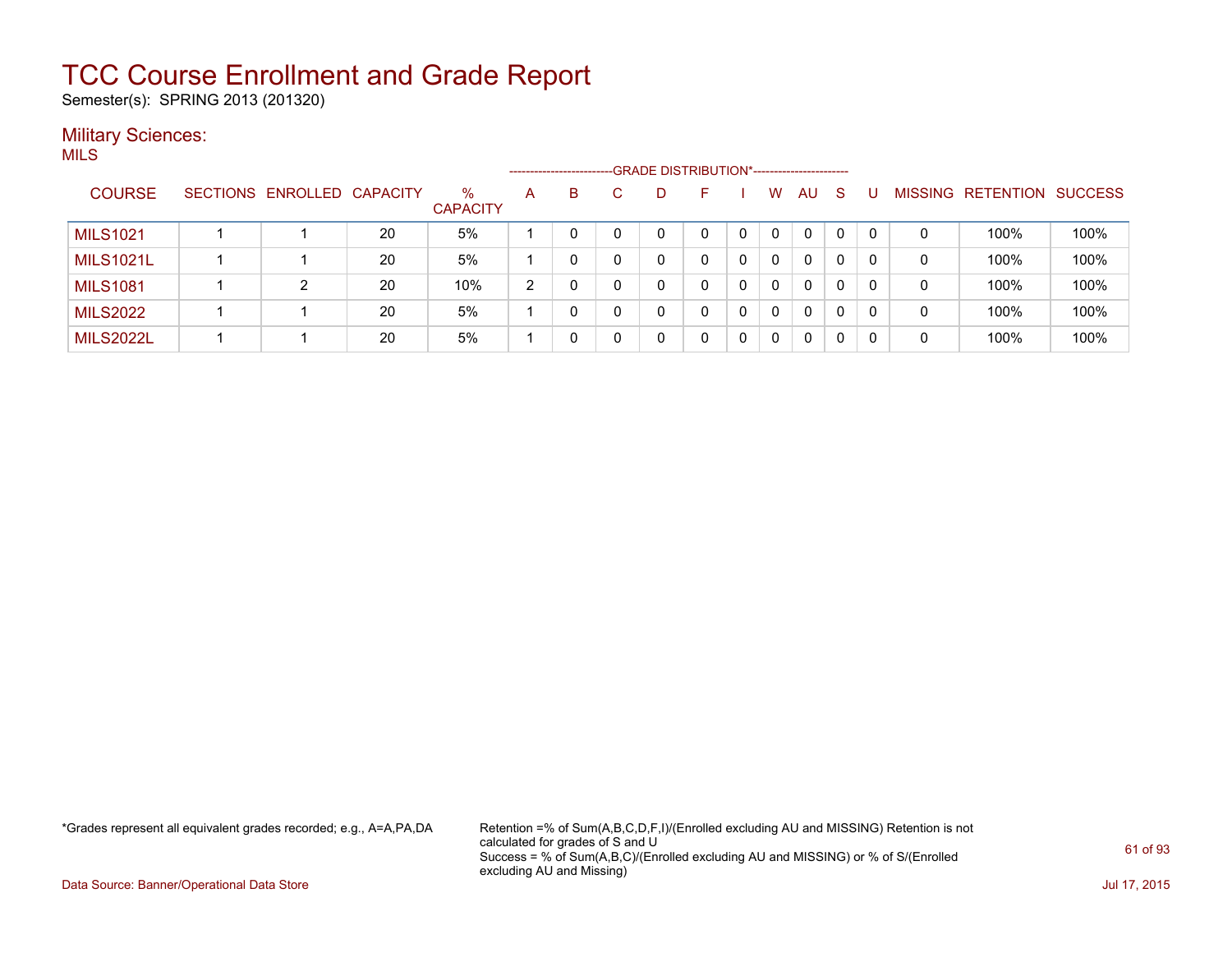Semester(s): SPRING 2013 (201320)

### Marketing:

**MKTG** 

|                 |                |                   |                 |                      |    | ------------------------ |                |                | -GRADE DISTRIBUTION*----------------------- |              |                |              |              |          |                |                  |                |
|-----------------|----------------|-------------------|-----------------|----------------------|----|--------------------------|----------------|----------------|---------------------------------------------|--------------|----------------|--------------|--------------|----------|----------------|------------------|----------------|
| <b>COURSE</b>   |                | SECTIONS ENROLLED | <b>CAPACITY</b> | %<br><b>CAPACITY</b> | A  | B                        | C.             | D              | F                                           |              | W              | AU           | S            |          | <b>MISSING</b> | <b>RETENTION</b> | <b>SUCCESS</b> |
| <b>MKTG1313</b> | 2              | 31                | 40              | 78%                  | 18 | 8                        |                | $\overline{2}$ | 0                                           | $\mathbf{0}$ | $\overline{2}$ | $\mathbf{0}$ | 0            |          | 0              | 94%              | 87%            |
| <b>MKTG1393</b> | $\overline{2}$ | 17                | 17              | 100%                 | 5  | 3                        | 3              |                | $\overline{2}$                              | 0            | 3              | $\mathbf{0}$ | $\Omega$     | $\Omega$ | 0              | 82%              | 65%            |
| <b>MKTG1403</b> |                | 5                 | 10              | 50%                  | 5  | 0                        |                | 0              | 0                                           | 0            | 0              | $\mathbf{0}$ | $\Omega$     | $\Omega$ | 0              | 100%             | 100%           |
| <b>MKTG1423</b> |                | 4                 | 10              | 40%                  | 4  | $\Omega$                 |                | 0              | 0                                           | $\mathbf{0}$ | $\mathbf{0}$   | $\mathbf{0}$ | $\mathbf{0}$ | $\Omega$ | 0              | 100%             | 100%           |
| <b>MKTG1433</b> |                | 4                 | 10              | 40%                  | 4  | 0                        |                | 0              | 0                                           | $\mathbf{0}$ | $\mathbf{0}$   | $\mathbf{0}$ | $\mathbf{0}$ | $\Omega$ | 0              | 100%             | 100%           |
| <b>MKTG2343</b> | $\overline{2}$ | 37                | 40              | 92%                  | 20 | 10                       | $\overline{2}$ | 0              | 3                                           | $\mathbf{0}$ | $\overline{2}$ | $\mathbf{0}$ | $\mathbf{0}$ | $\Omega$ | 0              | 95%              | 86%            |
| <b>MKTG2363</b> |                | 17                | 20              | 85%                  | 4  | 5                        | $\overline{2}$ |                |                                             | $\mathbf{0}$ | 4              | $\mathbf{0}$ | $\mathbf{0}$ | $\Omega$ | $\mathbf{0}$   | 76%              | 65%            |
| <b>MKTG2393</b> |                | 15                | 20              | 75%                  | 10 | 3                        | $\overline{2}$ | 0              | 0                                           | $\mathbf{0}$ | $\mathbf{0}$   | $\mathbf{0}$ | 0            |          | $\mathbf{0}$   | 100%             | 100%           |
| <b>MKTG2423</b> | 5              | 114               | 120             | 95%                  | 44 | 32                       | 16             | 3              | 11                                          | 0            | 8              | $\mathbf{0}$ | 0            | $\Omega$ | 0              | 93%              | 81%            |
| <b>MKTG2993</b> |                | 4                 | 10              | 40%                  | 4  | 0                        |                | 0              | 0                                           | 0            | 0              | 0            | 0            |          | 0              | 100%             | 100%           |

\*Grades represent all equivalent grades recorded; e.g., A=A,PA,DA Retention =% of Sum(A,B,C,D,F,I)/(Enrolled excluding AU and MISSING) Retention is not calculated for grades of S and U Success = % of Sum(A,B,C)/(Enrolled excluding AU and MISSING) or % of S/(Enrolled excluding AU and Missing)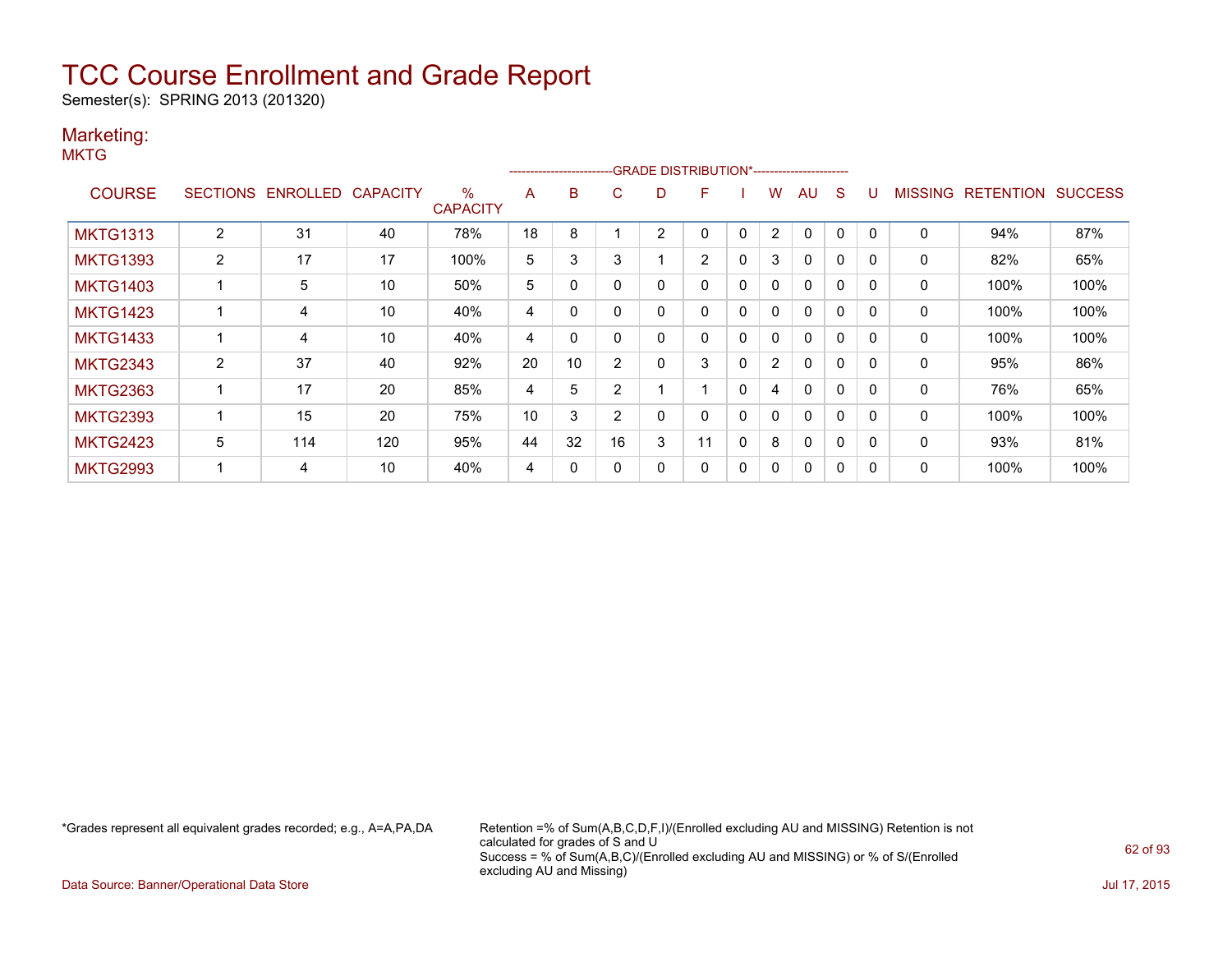Semester(s): SPRING 2013 (201320)

#### Music: **MUSC**

|                 |                |                            |     |                                  |                |                |              | -GRADE DISTRIBUTION*---------------------- |              |              |              |                |              |             |              |                   |                |
|-----------------|----------------|----------------------------|-----|----------------------------------|----------------|----------------|--------------|--------------------------------------------|--------------|--------------|--------------|----------------|--------------|-------------|--------------|-------------------|----------------|
| <b>COURSE</b>   |                | SECTIONS ENROLLED CAPACITY |     | $\frac{0}{0}$<br><b>CAPACITY</b> | A              | B              | $\mathsf{C}$ | D                                          | F            |              | W            | <b>AU</b>      | S            |             |              | MISSING RETENTION | <b>SUCCESS</b> |
| <b>MUSC1002</b> | $\mathbf{2}$   | 28                         | 48  | 58%                              | 8              | $\overline{7}$ | $\mathbf{1}$ | $\overline{2}$                             | 6            | $\mathbf{0}$ | 4            | 0              | $\mathbf{0}$ | $\mathbf 0$ | $\mathbf 0$  | 86%               | 57%            |
| <b>MUSC1013</b> | $\mathbf 1$    | 15                         | 24  | 62%                              | 8              | 2              | 2            | 1                                          | 0            | 0            | $\mathbf 1$  | $\mathbf{1}$   | $\Omega$     | 0           | 0            | 93%               | 86%            |
| <b>MUSC1023</b> | 1              | 15                         | 24  | 62%                              | 8              | 5              | $\Omega$     | 0                                          |              | 0            |              | $\mathbf{0}$   | $\Omega$     | $\Omega$    | $\Omega$     | 93%               | 87%            |
| <b>MUSC1030</b> | $\mathbf 1$    | 45                         | 150 | 30%                              | 0              | 0              | 0            | 0                                          | 0            | 0            | 6            | 0              | 23           | 16          | 0            |                   | 51%            |
| <b>MUSC1053</b> | $\overline{2}$ | 22                         | 32  | 69%                              | 14             | 0              | $\mathbf 1$  | 0                                          | 6            | 0            | 1            | $\mathbf{0}$   | $\Omega$     | 0           | $\mathbf{0}$ | 95%               | 68%            |
| <b>MUSC1062</b> | $\mathbf 1$    | 15                         | 16  | 94%                              | 3              | 9              | $\mathbf 1$  | 1                                          | $\Omega$     | $\mathbf{0}$ | $\mathbf{1}$ | 0              | 0            | 0           | $\Omega$     | 93%               | 87%            |
| <b>MUSC1072</b> | $\mathbf{1}$   | 9                          | 16  | 56%                              | $\overline{7}$ | 1              | $\Omega$     | 0                                          | 0            | $\mathbf{0}$ | $\mathbf{1}$ | $\mathbf{0}$   | $\Omega$     | $\Omega$    | $\mathbf{0}$ | 89%               | 89%            |
| <b>MUSC1113</b> | 6              | 103                        | 153 | 67%                              | 53             | 20             | 9            | 4                                          | 5            | $\Omega$     | 12           | $\mathbf{0}$   | $\Omega$     | $\Omega$    | 0            | 88%               | 80%            |
| <b>MUSC1171</b> | $\overline{2}$ | 25                         | 32  | 78%                              | 10             | 5              | 0            | 0                                          | 4            | $\mathbf{0}$ | 6            | 0              | $\Omega$     | 0           | 0            | 76%               | 60%            |
| <b>MUSC1191</b> | 16             | 47                         | 160 | 29%                              | 39             | 4              | $\mathbf 1$  | 0                                          | 0            | 0            | $\mathbf 1$  | $\overline{c}$ | 0            | $\Omega$    | 0            | 98%               | 98%            |
| <b>MUSC1192</b> | 18             | 48                         | 190 | 25%                              | 37             | 3              | $\mathbf{1}$ | 0                                          | 0            | 0            | 6            | $\mathbf 1$    | 0            | 0           | 0            | 87%               | 87%            |
| <b>MUSC1201</b> | 3              | $\overline{7}$             | 30  | 23%                              | 6              | $\Omega$       | $\mathbf{1}$ | 0                                          | $\mathbf{0}$ | $\Omega$     | 0            | $\mathbf{0}$   | $\mathbf{0}$ | $\Omega$    | $\Omega$     | 100%              | 100%           |
| <b>MUSC1202</b> | 3              | 8                          | 30  | 27%                              | 7              | 0              | $\mathbf{0}$ | 0                                          | $\mathbf{0}$ | 0            | 1            | 0              | $\Omega$     | 0           | $\Omega$     | 88%               | 88%            |
| <b>MUSC1241</b> | 3              | 4                          | 30  | 13%                              | 3              | $\Omega$       | $\mathbf{0}$ | 0                                          | $\mathbf{0}$ | 0            | $\mathbf 1$  | $\mathbf{0}$   | $\mathbf{0}$ | 0           | $\Omega$     | 75%               | 75%            |
| <b>MUSC1242</b> | 3              | 20                         | 36  | 56%                              | 14             | 0              | 2            | 0                                          | 0            | 0            | 4            | 0              | $\Omega$     | 0           | $\Omega$     | 80%               | 80%            |
| <b>MUSC1251</b> | 1              | $\mathbf{1}$               | 10  | 10%                              | $\mathbf{1}$   | 0              | 0            | 0                                          | 0            | 0            | 0            | 0              | $\Omega$     | 0           | $\mathbf{0}$ | 100%              | 100%           |
| <b>MUSC1252</b> | 3              | $\overline{7}$             | 30  | 23%                              | 6              | 1              | $\mathbf 0$  | 0                                          | 0            | 0            | 0            | 0              | $\Omega$     | 0           | 0            | 100%              | 100%           |
| <b>MUSC1311</b> | $\mathbf{1}$   | $\mathbf{1}$               | 10  | 10%                              | $\mathbf{1}$   | 0              | 0            | 0                                          | 0            | 0            | $\mathbf 0$  | 0              | $\mathbf{0}$ | 0           | 0            | 100%              | 100%           |
| <b>MUSC1312</b> | $\mathbf{1}$   | 3                          | 10  | 30%                              | 3              | $\Omega$       | $\Omega$     | 0                                          | $\Omega$     | $\Omega$     | 0            | $\mathbf{0}$   | $\Omega$     | $\Omega$    | $\mathbf{0}$ | 100%              | 100%           |
| <b>MUSC1322</b> | $\mathbf{1}$   | 1                          | 10  | 10%                              | $\mathbf{1}$   | 0              | $\Omega$     | 0                                          | $\mathbf{0}$ | $\Omega$     | 0            | 0              | $\Omega$     | $\Omega$    | $\mathbf{0}$ | 100%              | 100%           |
| <b>MUSC1332</b> | 2              | 2                          | 20  | 10%                              | 2              | 0              | 0            | 0                                          | 0            | 0            | 0            | 0              | 0            | 0           | 0            | 100%              | 100%           |
| <b>MUSC1352</b> | 1              | $\overline{2}$             | 10  | 20%                              | $\overline{2}$ | 0              | $\Omega$     | 0                                          | 0            | 0            | 0            | 0              | $\mathbf{0}$ | 0           | $\Omega$     | 100%              | 100%           |
|                 |                |                            |     |                                  |                |                |              |                                            |              |              |              |                |              |             |              |                   |                |

\*Grades represent all equivalent grades recorded; e.g., A=A,PA,DA Retention =% of Sum(A,B,C,D,F,I)/(Enrolled excluding AU and MISSING) Retention is not calculated for grades of S and U Success = % of Sum(A,B,C)/(Enrolled excluding AU and MISSING) or % of S/(Enrolled excluding AU and Missing)

Data Source: Banner/Operational Data Store Jul 17, 2015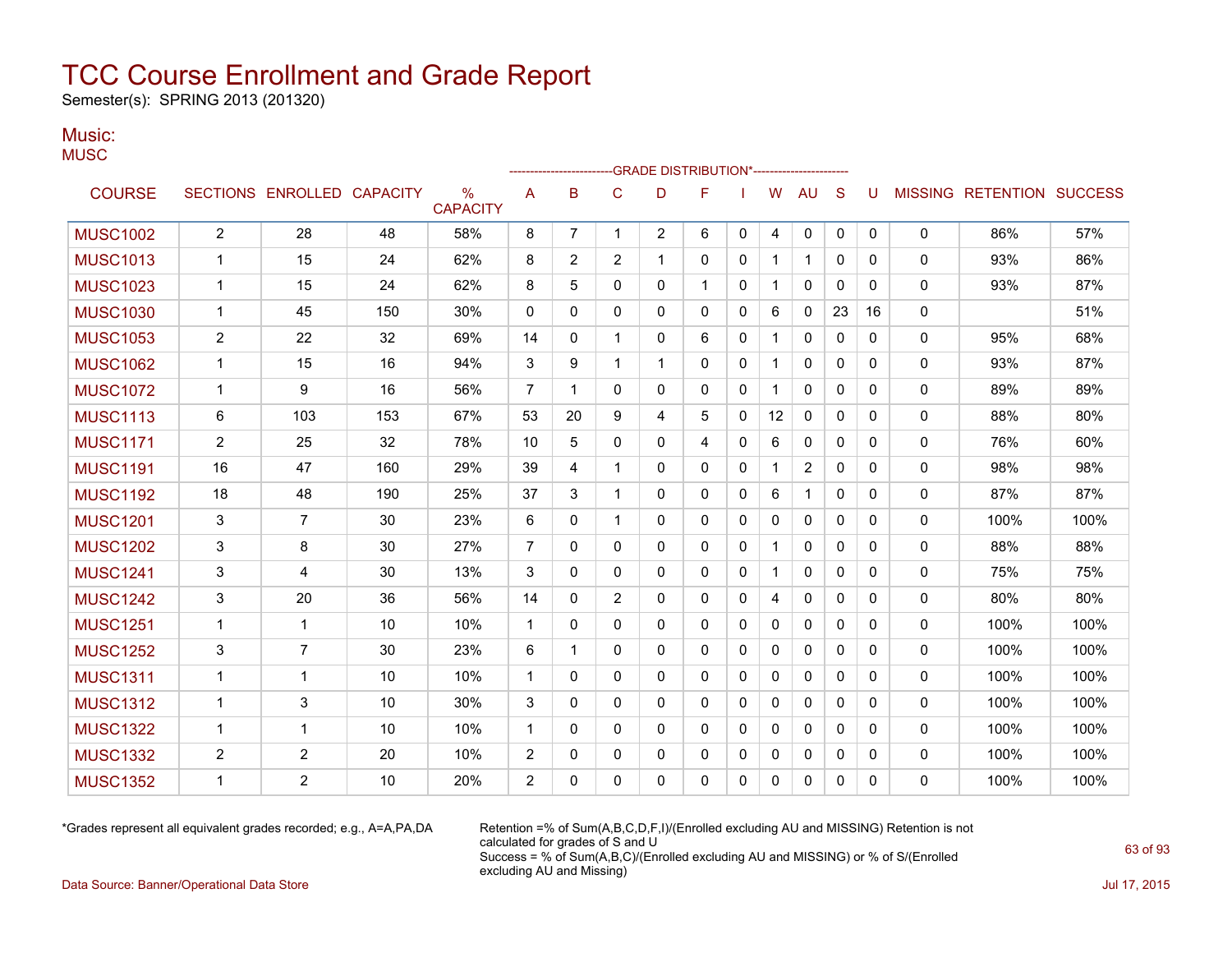Semester(s): SPRING 2013 (201320)

### Music:

| .<br>MUSC |  |  |
|-----------|--|--|
|           |  |  |

|                 |                |                            |    |                                  |                |                         |                | -GRADE DISTRIBUTION*----------------------- |              |              |                |              |              |              |                |                          |      |
|-----------------|----------------|----------------------------|----|----------------------------------|----------------|-------------------------|----------------|---------------------------------------------|--------------|--------------|----------------|--------------|--------------|--------------|----------------|--------------------------|------|
| <b>COURSE</b>   |                | SECTIONS ENROLLED CAPACITY |    | $\frac{0}{0}$<br><b>CAPACITY</b> | A              | B                       | C              | D                                           | F            |              | W              | AU           | S            | U            | <b>MISSING</b> | <b>RETENTION SUCCESS</b> |      |
| <b>MUSC1371</b> | $\mathbf{1}$   | $\overline{1}$             | 10 | 10%                              | $\mathbf{1}$   | $\mathbf{0}$            | 0              | $\mathbf{0}$                                | $\mathbf{0}$ | 0            | 0              | 0            | $\mathbf 0$  | $\mathbf{0}$ | $\mathbf 0$    | 100%                     | 100% |
| <b>MUSC1372</b> | 1              | 2                          | 10 | 20%                              | 1              | $\mathbf{0}$            | $\mathbf{0}$   | 0                                           | $\mathbf{0}$ | 0            | 1              | 0            | $\mathbf{0}$ | 0            | 0              | 50%                      | 50%  |
| <b>MUSC1382</b> | 1              | 4                          | 10 | 40%                              | 3              | $\mathbf{0}$            | $\mathbf{0}$   | 0                                           | $\mathbf{0}$ | 0            | $\mathbf{1}$   | 0            | $\mathbf{0}$ | 0            | 0              | 75%                      | 75%  |
| <b>MUSC1412</b> | $\overline{2}$ | 5                          | 20 | 25%                              | 4              | $\Omega$                | 0              | 0                                           | $\mathbf{0}$ | 0            | $\mathbf{1}$   | $\mathbf{0}$ | $\mathbf{0}$ | 0            | 0              | 80%                      | 80%  |
| <b>MUSC1422</b> | $\mathbf 1$    | $\mathbf 1$                | 10 | 10%                              | 1              | $\Omega$                | 0              | 0                                           | $\mathbf{0}$ | 0            | $\mathbf{0}$   | $\mathbf{0}$ | $\mathbf{0}$ | 0            | 0              | 100%                     | 100% |
| <b>MUSC1432</b> | $\mathbf{1}$   | 3                          | 10 | 30%                              | $\overline{2}$ | $\Omega$                | $\Omega$       | $\Omega$                                    | $\Omega$     | $\Omega$     | $\mathbf{1}$   | $\mathbf{0}$ | $\Omega$     | $\Omega$     | $\mathbf 0$    | 67%                      | 67%  |
| <b>MUSC1442</b> | $\mathbf 1$    | $\mathbf{1}$               | 10 | 10%                              | 1              | $\mathbf{0}$            | $\Omega$       | 0                                           | $\mathbf{0}$ | 0            | $\mathbf{0}$   | $\mathbf{0}$ | $\mathbf{0}$ | 0            | $\mathbf 0$    | 100%                     | 100% |
| <b>MUSC1452</b> | 1              | $\mathbf 1$                | 10 | 10%                              | 1              | $\mathbf{0}$            | 0              | 0                                           | $\mathbf{0}$ | 0            | $\mathbf{0}$   | $\mathbf{0}$ | $\mathbf{0}$ | 0            | 0              | 100%                     | 100% |
| <b>MUSC1492</b> | 1              | $\overline{2}$             | 10 | 20%                              | 1              | -1                      | 0              | 0                                           | $\mathbf{0}$ | 0            | 0              | $\mathbf{0}$ | $\mathbf{0}$ | 0            | 0              | 100%                     | 100% |
| <b>MUSC1512</b> | 1              | $\overline{7}$             | 12 | 58%                              | 5              | $\overline{\mathbf{1}}$ | 0              | 0                                           | $\mathbf 1$  | $\Omega$     | $\mathbf{0}$   | $\mathbf{0}$ | $\Omega$     | $\Omega$     | 0              | 100%                     | 86%  |
| <b>MUSC1541</b> | 1              | 12                         | 30 | 40%                              | 11             | 1                       | $\Omega$       | $\Omega$                                    | $\Omega$     | $\Omega$     | $\mathbf{0}$   | $\mathbf{0}$ | $\Omega$     | $\Omega$     | $\mathbf 0$    | 100%                     | 100% |
| <b>MUSC1551</b> | 1              | 27                         | 60 | 45%                              | 14             | 6                       | 0              | 0                                           |              | 0            | 3              | 3            | $\mathbf{0}$ | $\Omega$     | 0              | 88%                      | 83%  |
| <b>MUSC1612</b> | $\overline{7}$ | 28                         | 39 | 72%                              | 15             | 3                       | $\overline{2}$ | 0                                           | 2            | 0            | 5              | 1            | $\mathbf{0}$ | 0            | 0              | 81%                      | 74%  |
| <b>MUSC1622</b> | 5              | 16                         | 21 | 76%                              | 10             | $\overline{2}$          | 0              | 0                                           | -1           | 0            | $\overline{2}$ | 1            | $\mathbf{0}$ | 0            | 0              | 87%                      | 80%  |
| <b>MUSC1632</b> | 5              | 6                          | 9  | 67%                              | 4              | $\mathbf{0}$            | $\mathbf{0}$   | 0                                           | $\mathbf 1$  | 0            | 0              | $\mathbf 1$  | $\mathbf{0}$ | 0            | 0              | 100%                     | 80%  |
| <b>MUSC1642</b> | 6              | 8                          | 8  | 100%                             | 4              | 1                       | $\mathbf{0}$   | 0                                           | 1            | 1            | $\mathbf{1}$   | $\mathbf{0}$ | $\Omega$     | $\Omega$     | $\mathbf 0$    | 88%                      | 62%  |
| <b>MUSC1651</b> | $\mathbf{1}$   | 49                         | 70 | 70%                              | 46             | $\overline{1}$          | $\Omega$       | $\Omega$                                    | $\mathbf{0}$ | $\Omega$     | $\overline{2}$ | $\mathbf{0}$ | $\Omega$     | $\Omega$     | 0              | 96%                      | 96%  |
| <b>MUSC1661</b> | 1              | 18                         | 25 | 72%                              | 18             | $\Omega$                | $\Omega$       | 0                                           | $\mathbf{0}$ | 0            | $\mathbf{0}$   | $\mathbf{0}$ | $\Omega$     | $\Omega$     | $\Omega$       | 100%                     | 100% |
| <b>MUSC1721</b> | 1              | $\overline{4}$             | 5  | 80%                              | 4              | $\Omega$                | $\Omega$       | $\Omega$                                    | $\Omega$     | $\Omega$     | $\mathbf{0}$   | $\mathbf{0}$ | $\Omega$     | 0            | $\Omega$       | 100%                     | 100% |
| <b>MUSC1731</b> | 1              | 3                          | 6  | 50%                              | 3              | 0                       | $\mathbf{0}$   | 0                                           | $\mathbf{0}$ | 0            | 0              | $\mathbf{0}$ | $\Omega$     | 0            | 0              | 100%                     | 100% |
| <b>MUSC1781</b> | 1              | 3                          | 5  | 60%                              | 3              | $\mathbf{0}$            | $\mathbf{0}$   | 0                                           | $\mathbf{0}$ | $\Omega$     | $\mathbf{0}$   | 0            | $\mathbf{0}$ | 0            | 0              | 100%                     | 100% |
| <b>MUSC1791</b> | 1              | $\overline{7}$             | 10 | 70%                              | $\overline{7}$ | $\Omega$                | $\Omega$       | 0                                           | $\mathbf{0}$ | $\mathbf{0}$ | $\Omega$       | $\mathbf{0}$ | $\Omega$     | $\Omega$     | 0              | 100%                     | 100% |

\*Grades represent all equivalent grades recorded; e.g., A=A,PA,DA Retention =% of Sum(A,B,C,D,F,I)/(Enrolled excluding AU and MISSING) Retention is not calculated for grades of S and U Success = % of Sum(A,B,C)/(Enrolled excluding AU and MISSING) or % of S/(Enrolled excluding AU and Missing)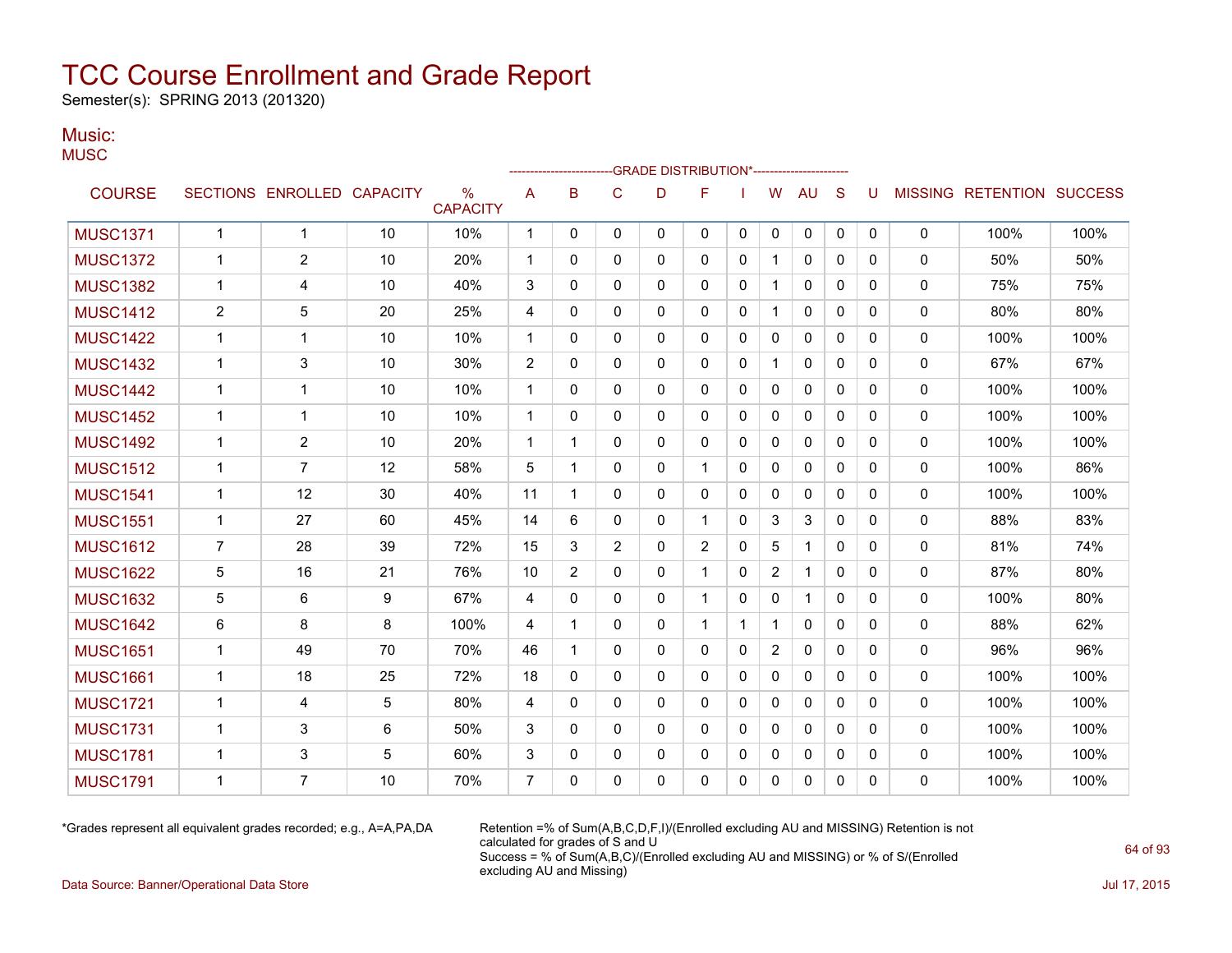Semester(s): SPRING 2013 (201320)

#### Music: **MUSC**

|                 |                 |          |                 |                         |                | ------------------------- |   |              | -GRADE DISTRIBUTION*---------------------- |   |              |              |              |              |                |                  |                |
|-----------------|-----------------|----------|-----------------|-------------------------|----------------|---------------------------|---|--------------|--------------------------------------------|---|--------------|--------------|--------------|--------------|----------------|------------------|----------------|
| <b>COURSE</b>   | <b>SECTIONS</b> | ENROLLED | <b>CAPACITY</b> | $\%$<br><b>CAPACITY</b> | A              | B                         | С | D            | F.                                         |   | W            | AU           | <sub>S</sub> | U            | <b>MISSING</b> | <b>RETENTION</b> | <b>SUCCESS</b> |
| <b>MUSC2023</b> |                 | 13       | 24              | 54%                     | 5              |                           | 2 |              | 0                                          | 0 |              | $\Omega$     | 0            | $\Omega$     | 0              | 92%              | 85%            |
| <b>MUSC2072</b> |                 | 14       | 16              | 88%                     | $\overline{2}$ | 8                         | 3 | 0            | 0                                          | 0 |              | 0            | $\mathbf{0}$ | $\Omega$     | 0              | 93%              | 93%            |
| <b>MUSC2133</b> |                 | 18       | 24              | 75%                     |                | $\overline{2}$            | 6 | 3            |                                            | 0 | 4            |              | 0            | 0            | $\mathbf{0}$   | 76%              | 53%            |
| <b>MUSC2161</b> |                 | 8        | 30              | 27%                     | 5              |                           | 0 | 0            | $\mathbf{0}$                               | 0 | 0            | 3            | 0            | $\mathbf{0}$ | 0              | 100%             | 100%           |
| <b>MUSC2181</b> |                 | 12       | 20              | 60%                     | 8              |                           | 0 | 0            | 0                                          | 0 | 3            | $\Omega$     | $\mathbf{0}$ | $\Omega$     | $\mathbf{0}$   | 75%              | 75%            |
| <b>MUSC2202</b> | 3               | 4        | 30              | 13%                     | 3              |                           | 0 | 0            | $\mathbf{0}$                               | 0 | $\mathbf{0}$ | $\Omega$     | $\Omega$     | $\Omega$     | $\mathbf{0}$   | 100%             | 100%           |
| <b>MUSC2223</b> |                 |          | 8               | 88%                     | 3              |                           |   | $\mathbf{0}$ | $\mathbf{0}$                               | 0 | 2            | $\Omega$     | 0            | $\Omega$     | $\mathbf{0}$   | 71%              | 71%            |
| <b>MUSC2242</b> | 2               | 5        | 20              | 25%                     | 3              | $\overline{2}$            | 0 | 0            | 0                                          | 0 | 0            | $\Omega$     | $\Omega$     | $\Omega$     | $\mathbf{0}$   | 100%             | 100%           |
| <b>MUSC2992</b> |                 |          | 20              | 35%                     | 4              |                           | 0 | 0            | 0                                          | 0 | 2            | $\mathbf{0}$ | 0            | 0            | 0              | 71%              | 71%            |

\*Grades represent all equivalent grades recorded; e.g., A=A,PA,DA Retention =% of Sum(A,B,C,D,F,I)/(Enrolled excluding AU and MISSING) Retention is not calculated for grades of S and U Success = % of Sum(A,B,C)/(Enrolled excluding AU and MISSING) or % of S/(Enrolled excluding AU and Missing)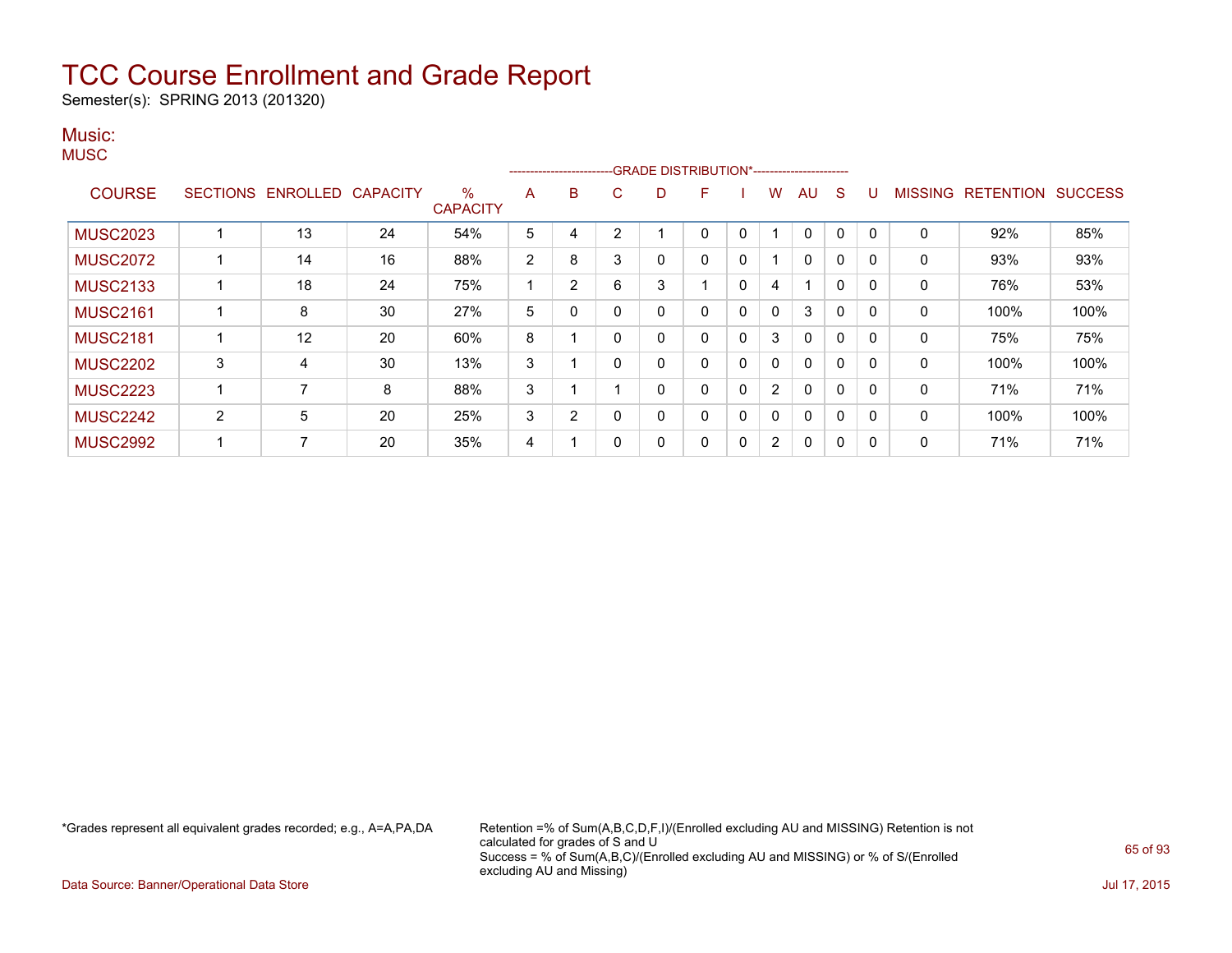Semester(s): SPRING 2013 (201320)

### Native American Studies:

NAMS

|                 |                 |          |                 |                         |   | ------------------------ |   | -GRADE DISTRIBUTION*----------------------- |   |   |              |              |              |              |                |                  |                |
|-----------------|-----------------|----------|-----------------|-------------------------|---|--------------------------|---|---------------------------------------------|---|---|--------------|--------------|--------------|--------------|----------------|------------------|----------------|
| <b>COURSE</b>   | <b>SECTIONS</b> | ENROLLED | <b>CAPACITY</b> | $\%$<br><b>CAPACITY</b> | A | B                        | C | D                                           | F |   | w            | AU           | S            |              | <b>MISSING</b> | <b>RETENTION</b> | <b>SUCCESS</b> |
| <b>NAMS1013</b> |                 | 6        | 15              | 40%                     | 4 |                          |   | $\Omega$                                    |   | 0 |              | $\Omega$     |              | $\mathbf{0}$ | 0              | 83%              | 67%            |
| <b>NAMS1023</b> |                 | 3        | 15              | 20%                     | 2 |                          |   | 0                                           | 0 | 0 | $\mathbf{0}$ | $\Omega$     | 0            | $\Omega$     | 0              | 100%             | 100%           |
| <b>NAMS1113</b> |                 |          | 20              | 15%                     | 3 |                          |   | 0                                           | 0 | 0 | $\mathbf{0}$ | $\Omega$     | $\Omega$     | $\Omega$     | 0              | 100%             | 100%           |
| <b>NAMS1123</b> |                 | 4        | 20              | 20%                     | 4 |                          | ∩ | 0                                           | 0 | 0 | $\mathbf{0}$ | $\Omega$     | $\mathbf{0}$ | $\mathbf{0}$ | 0              | 100%             | 100%           |
| <b>NAMS2013</b> |                 | 6        | 20              | 30%                     | 6 |                          |   | 0                                           | 0 | 0 | 0            | $\mathbf{0}$ | $\Omega$     | 0            | 0              | 100%             | 100%           |
| <b>NAMS2133</b> |                 |          | 20              | 35%                     | 5 |                          |   | 0                                           |   | 0 |              | 0            | 0            | 0            | 0              | 86%              | 71%            |

\*Grades represent all equivalent grades recorded; e.g., A=A,PA,DA Retention =% of Sum(A,B,C,D,F,I)/(Enrolled excluding AU and MISSING) Retention is not calculated for grades of S and U Success = % of Sum(A,B,C)/(Enrolled excluding AU and MISSING) or % of S/(Enrolled excluding AU and Missing)

Data Source: Banner/Operational Data Store Jul 17, 2015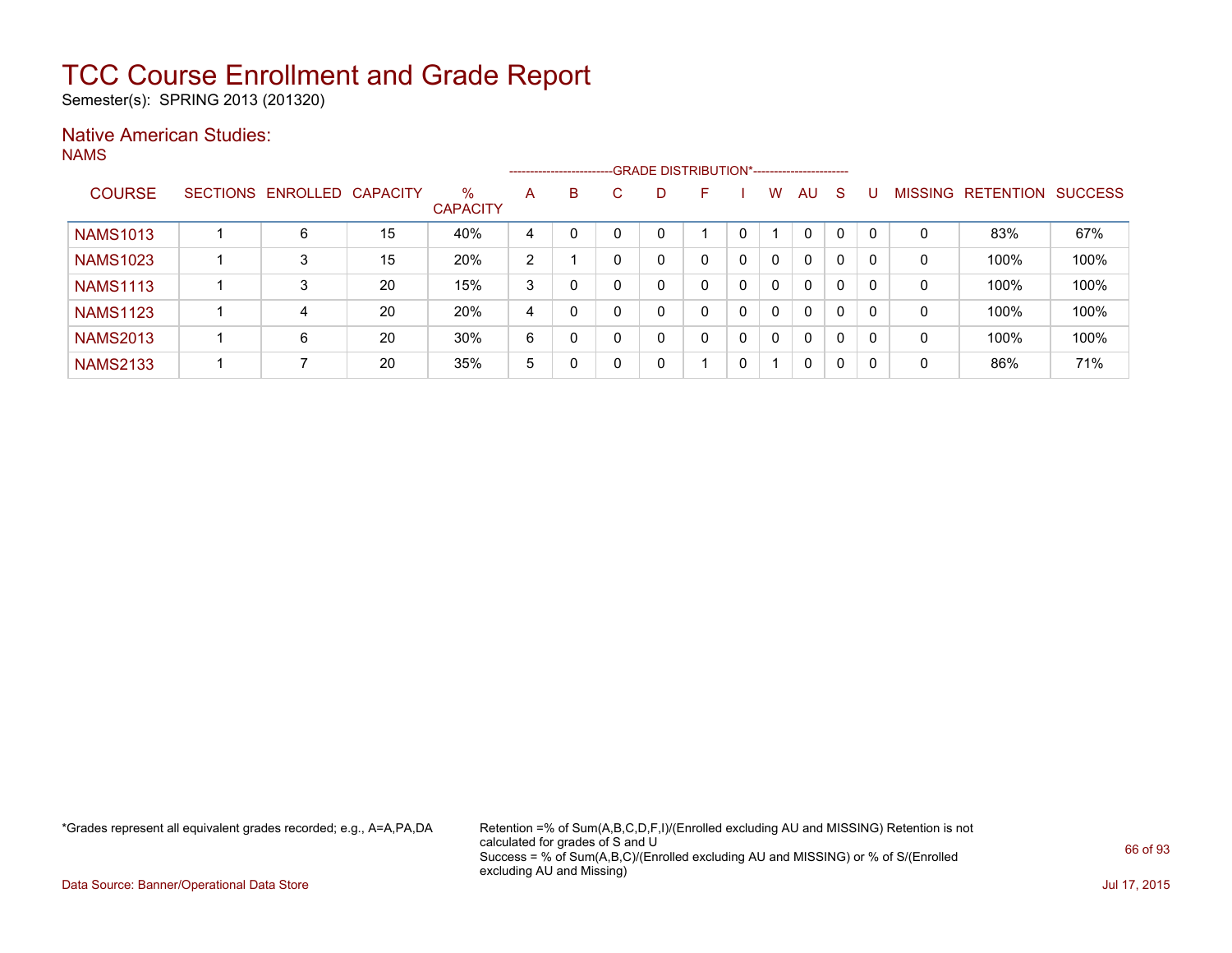Semester(s): SPRING 2013 (201320)

### Nursing:

NURS

|                  |                |                            |     |                                  |             | ------------------------ |                | -GRADE DISTRIBUTION*---------------------- |              |              |                |              |              |          |              |                                  |      |
|------------------|----------------|----------------------------|-----|----------------------------------|-------------|--------------------------|----------------|--------------------------------------------|--------------|--------------|----------------|--------------|--------------|----------|--------------|----------------------------------|------|
| <b>COURSE</b>    |                | SECTIONS ENROLLED CAPACITY |     | $\frac{0}{0}$<br><b>CAPACITY</b> | A           | B                        | C              | D                                          | F            |              | W              | <b>AU</b>    | S            | U        |              | <b>MISSING RETENTION SUCCESS</b> |      |
| <b>NURS1013</b>  | $\mathbf{1}$   | 10                         | 30  | 33%                              | 8           | $\mathbf{0}$             | 0              | 1                                          | 0            | 0            | $\mathbf 1$    | 0            | 0            | 0        | 0            | 90%                              | 80%  |
| <b>NURS1023</b>  | $\mathbf{1}$   | 20                         | 20  | 100%                             | 13          | 6                        | $\mathbf{0}$   | $\Omega$                                   | $\Omega$     | -1           | $\mathbf{0}$   | $\mathbf{0}$ | $\Omega$     | 0        | $\mathbf{0}$ | 100%                             | 95%  |
| <b>NURS1033</b>  | $\mathbf{1}$   | 15                         | 20  | 75%                              | 11          | 1                        | $\mathbf{0}$   | 0                                          |              | 0            | $\overline{2}$ | 0            | $\mathbf{0}$ | 0        | 0            | 87%                              | 80%  |
| <b>NURS1043</b>  | 1              | 17                         | 20  | 85%                              | 9           | 4                        | 0              | 0                                          | $\mathbf{0}$ | 0            | 4              | 0            | $\mathbf{0}$ | 0        | 0            | 76%                              | 76%  |
| <b>NURS1133</b>  | 5              | 58                         | 80  | 72%                              | 48          | 5                        | 0              | 0                                          | 0            | 1            | 4              | 0            | $\mathbf{0}$ | 0        | 0            | 93%                              | 91%  |
| <b>NURS1142</b>  | $\mathbf{1}$   | 15                         | 20  | 75%                              | 15          | $\Omega$                 | $\mathbf{0}$   | 0                                          | $\mathbf{0}$ | 0            | $\Omega$       | $\mathbf{0}$ | $\Omega$     | 0        | $\mathbf{0}$ | 100%                             | 100% |
| <b>NURS1207</b>  | $\overline{c}$ | 24                         | 47  | 51%                              | 3           | 9                        | $\overline{7}$ | 0                                          | 0            | 0            | 5              | 0            | $\mathbf{0}$ | 0        | 0            | 79%                              | 79%  |
| <b>NURS1363</b>  | $\mathbf{1}$   | 14                         | 15  | 93%                              | $\mathbf 1$ | 11                       | $\mathbf 1$    | 0                                          | $\mathbf{0}$ | $\mathbf{0}$ | $\mathbf 1$    | $\mathbf{0}$ | $\Omega$     | 0        | 0            | 93%                              | 93%  |
| <b>NURS1393</b>  | $\mathbf{1}$   | 32                         | 35  | 91%                              | 5           | 21                       | $\mathbf 1$    | 4                                          | $\mathbf{0}$ | $\mathbf{0}$ | 1              | $\mathbf{0}$ | $\Omega$     | 0        | 0            | 97%                              | 84%  |
| <b>NURS1401</b>  | 3              | 90                         | 90  | 100%                             | 50          | 31                       | $\overline{c}$ | 1                                          | $\mathbf{0}$ | $\Omega$     | 6              | $\mathbf{0}$ | $\Omega$     | $\Omega$ | 0            | 93%                              | 92%  |
| <b>NURS1421</b>  | 3              | 64                         | 66  | 97%                              | 53          | 9                        | $\mathbf{0}$   | 0                                          | $\mathbf{0}$ | 0            | $\overline{2}$ | 0            | $\mathbf{0}$ | 0        | 0            | 97%                              | 97%  |
| <b>NURS1431</b>  | $\mathbf{1}$   | 55                         | 90  | 61%                              | 15          | 29                       | 8              | 3                                          | $\mathbf{0}$ | 0            | $\mathbf{0}$   | $\mathbf{0}$ | $\mathbf{0}$ | 0        | $\mathbf{0}$ | 100%                             | 95%  |
| <b>NURS1446</b>  | $\mathbf{1}$   | 93                         | 95  | 98%                              | 12          | 59                       | 9              | 5                                          | $\mathbf{0}$ | $\mathbf{0}$ | 8              | $\mathbf{0}$ | $\Omega$     | 0        | $\Omega$     | 91%                              | 86%  |
| <b>NURS1446L</b> | 4              | 93                         | 92  | 101%                             | 0           | 0                        | 0              | 0                                          | $\mathbf{0}$ | 0            | 0              | 0            | $\mathbf{0}$ | 0        | 93           |                                  |      |
| <b>NURS1457</b>  | $\mathbf{1}$   | 63                         | 80  | 79%                              | 5           | 43                       | 3              | $\overline{7}$                             | $\mathbf{0}$ | 0            | 4              | $\mathbf{1}$ | $\Omega$     | 0        | 0            | 94%                              | 82%  |
| <b>NURS2303</b>  | $\mathbf{1}$   | 38                         | 40  | 95%                              | 23          | 6                        | $\overline{2}$ | $\overline{2}$                             | 1            | 0            | 4              | $\mathbf{0}$ | $\Omega$     | 0        | 0            | 89%                              | 82%  |
| <b>NURS2403</b>  | $\mathbf{1}$   | 43                         | 50  | 86%                              | 28          | 9                        | $\overline{2}$ | $\Omega$                                   | $\Omega$     | $\mathbf{0}$ | 4              | $\mathbf{0}$ | $\Omega$     | 0        | 0            | 91%                              | 91%  |
| <b>NURS2423</b>  | 4              | 80                         | 140 | 57%                              | 33          | 31                       | 8              | 6                                          | $\mathbf{0}$ | 0            | $\overline{c}$ | $\mathbf{0}$ | $\Omega$     | 0        | 0            | 98%                              | 90%  |
| <b>NURS2433</b>  | 3              | 86                         | 125 | 69%                              | 45          | 36                       | $\mathbf{0}$   | 3                                          | $\mathbf{0}$ | 0            | $\overline{2}$ | $\mathbf{0}$ | $\mathbf{0}$ | 0        | 0            | 98%                              | 94%  |
| <b>NURS2453</b>  | $\overline{2}$ | 48                         | 80  | 60%                              | 13          | 29                       | 3              | $\overline{2}$                             | $\Omega$     | $\mathbf{0}$ |                | $\mathbf{0}$ | $\Omega$     | 0        | 0            | 98%                              | 94%  |
| <b>NURS2512</b>  | 3              | 91                         | 104 | 88%                              | 25          | 54                       | 1              | 6                                          | 0            | 0            | 5              | 0            | $\mathbf{0}$ | 0        | 0            | 95%                              | 88%  |
| <b>NURS2543</b>  | $\overline{2}$ | 76                         | 110 | 69%                              | 23          | 47                       | 4              | $\overline{2}$                             | $\mathbf{0}$ | 0            | 0              | $\mathbf{0}$ | 0            | 0        | 0            | 100%                             | 97%  |

\*Grades represent all equivalent grades recorded; e.g., A=A,PA,DA Retention =% of Sum(A,B,C,D,F,I)/(Enrolled excluding AU and MISSING) Retention is not calculated for grades of S and U Success = % of Sum(A,B,C)/(Enrolled excluding AU and MISSING) or % of S/(Enrolled excluding AU and Missing)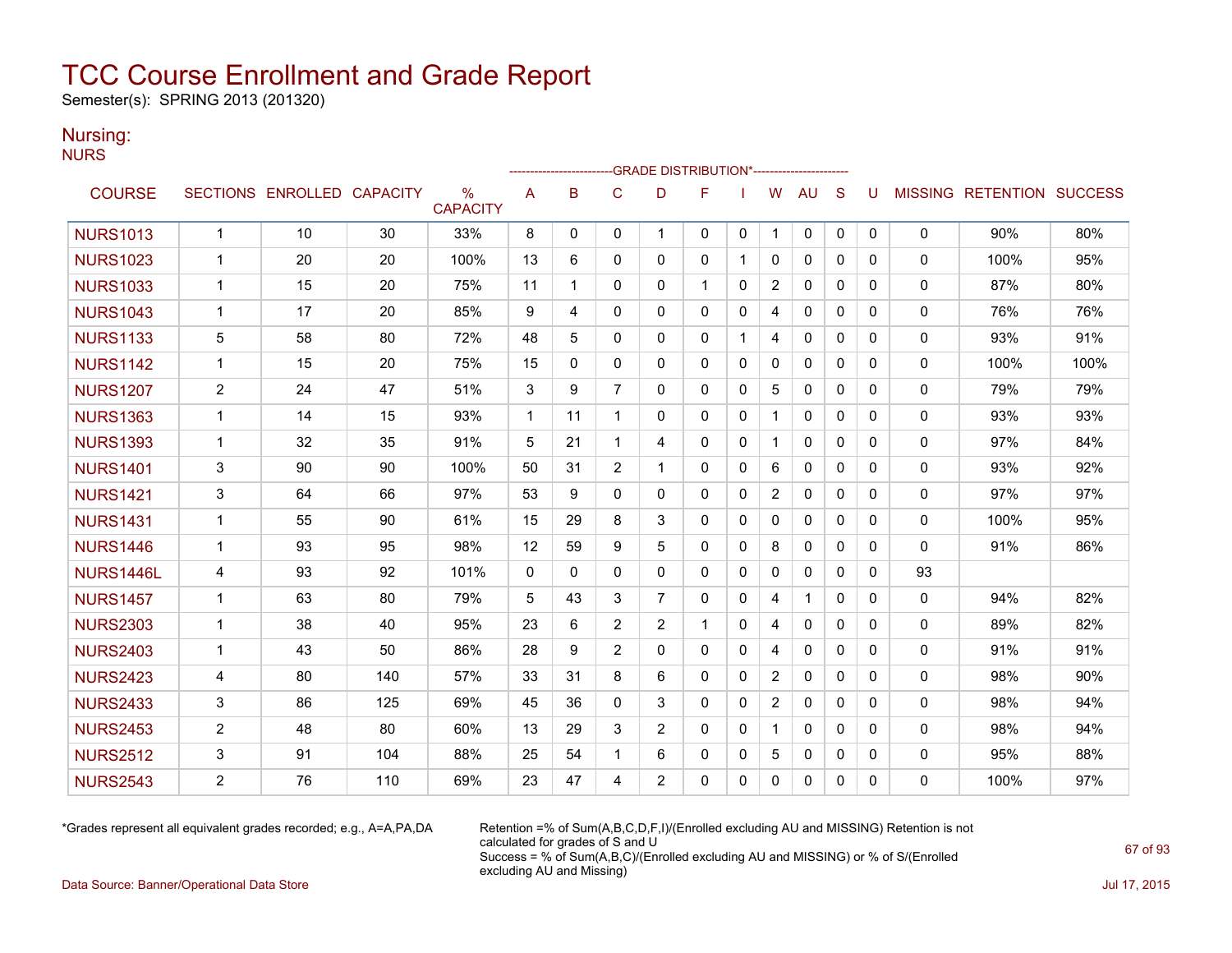Semester(s): SPRING 2013 (201320)

### Nursing:

| <b>NURS</b>     |   |                            |     |                         |    |    |   | -GRADE DISTRIBUTION*----------------------- |          |     |     |   |   |                           |      |
|-----------------|---|----------------------------|-----|-------------------------|----|----|---|---------------------------------------------|----------|-----|-----|---|---|---------------------------|------|
| <b>COURSE</b>   |   | SECTIONS ENROLLED CAPACITY |     | $\%$<br><b>CAPACITY</b> | A  | B. | D | E.                                          | <b>W</b> | AU. | - S | U |   | MISSING RETENTION SUCCESS |      |
| <b>NURS2564</b> |   | 74                         | 110 | 67%                     | 31 | 35 | 5 |                                             |          | 0   |     | 0 |   | 99%                       | 91%  |
| <b>NURS2991</b> |   | 25                         | 26  | 96%                     | 0  | 0  |   |                                             | 0        | 0   | 25  | 0 | 0 |                           | 100% |
| <b>NURS2992</b> | 5 | 79                         | 100 | 79%                     | 51 | 16 |   |                                             | 10       | 0   | 0   |   |   | 87%                       | 87%  |

\*Grades represent all equivalent grades recorded; e.g., A=A,PA,DA Retention =% of Sum(A,B,C,D,F,I)/(Enrolled excluding AU and MISSING) Retention is not calculated for grades of S and U Success = % of Sum(A,B,C)/(Enrolled excluding AU and MISSING) or % of S/(Enrolled excluding AU and Missing)

Data Source: Banner/Operational Data Store Jul 17, 2015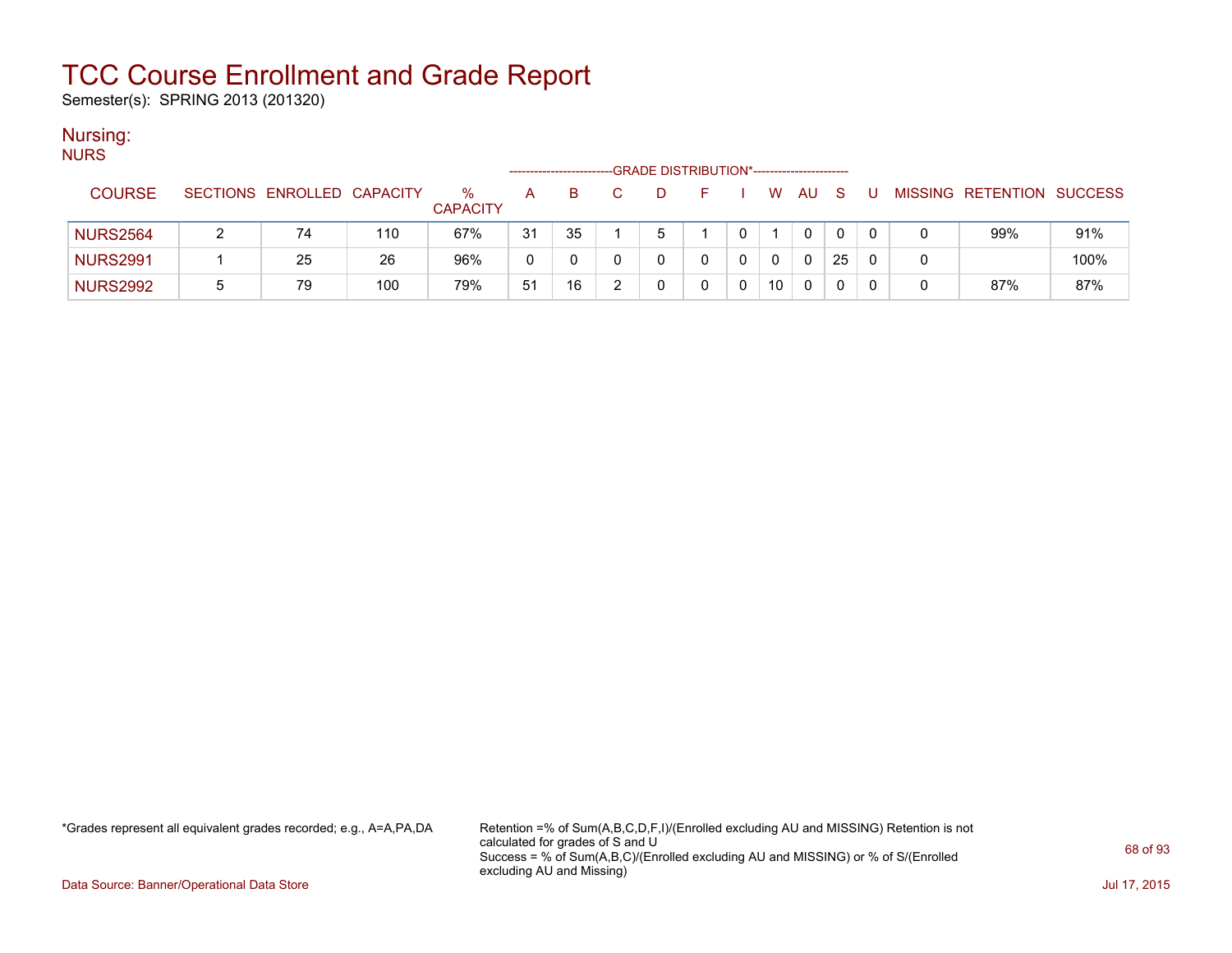Semester(s): SPRING 2013 (201320)

#### Occupational Therapy Assistant: OCTA<sup>'</sup>

|               |                 |          |                 |                         |    |                |    | ------------------------GRADE                DISTRIBUTION*---------------------- |   |              |             |              |              |          |                |                  |                |
|---------------|-----------------|----------|-----------------|-------------------------|----|----------------|----|----------------------------------------------------------------------------------|---|--------------|-------------|--------------|--------------|----------|----------------|------------------|----------------|
| <b>COURSE</b> | <b>SECTIONS</b> | ENROLLED | <b>CAPACITY</b> | $\%$<br><b>CAPACITY</b> | A  | B              | C. | D                                                                                | F |              | W           | AU           | <sub>S</sub> |          | <b>MISSING</b> | <b>RETENTION</b> | <b>SUCCESS</b> |
| OCTA1203      | 2               | 31       | 40              | 78%                     | 15 |                |    |                                                                                  | 3 |              | 5           | 0            | 0            | $\Omega$ | 0              | 84%              | 74%            |
| OCTA1293      |                 | 20       | 20              | 100%                    | 14 | 4              |    | 0                                                                                |   | $\mathbf{0}$ | $\Omega$    | $\mathbf{0}$ | 0            | 0        | 0              | 100%             | 95%            |
| OCTA1403      |                 | 19       | 20              | 95%                     | 13 | 5              |    | 0                                                                                | 0 | 0            |             | 0            | 0            | $\Omega$ | 0              | 95%              | 95%            |
| OCTA1443      |                 | 20       | 20              | 100%                    | 16 | 3              |    | 0                                                                                | 0 | 0            | $\Omega$    | $\mathbf{0}$ | 0            | $\Omega$ | 0              | 100%             | 100%           |
| OCTA1483      |                 | 19       | 20              | 95%                     | 9  |                | 2  | 0                                                                                | 0 | 0            |             | $\mathbf{0}$ | 0            | 0        | 0              | 95%              | 95%            |
| OCTA2356      |                 | 15       | 20              | 75%                     | 13 | $\overline{2}$ |    | 0                                                                                | 0 | $\mathbf{0}$ | $\Omega$    | $\mathbf{0}$ | 0            | $\Omega$ | 0              | 100%             | 100%           |
| OCTA2376      |                 | 15       | 20              | 75%                     | 13 | 2              |    | 0                                                                                | 0 | 0            | $\mathbf 0$ | 0            | 0            | 0        | 0              | 100%             | 100%           |

\*Grades represent all equivalent grades recorded; e.g., A=A,PA,DA Retention =% of Sum(A,B,C,D,F,I)/(Enrolled excluding AU and MISSING) Retention is not calculated for grades of S and U Success = % of Sum(A,B,C)/(Enrolled excluding AU and MISSING) or % of S/(Enrolled excluding AU and Missing)

Data Source: Banner/Operational Data Store Jul 17, 2015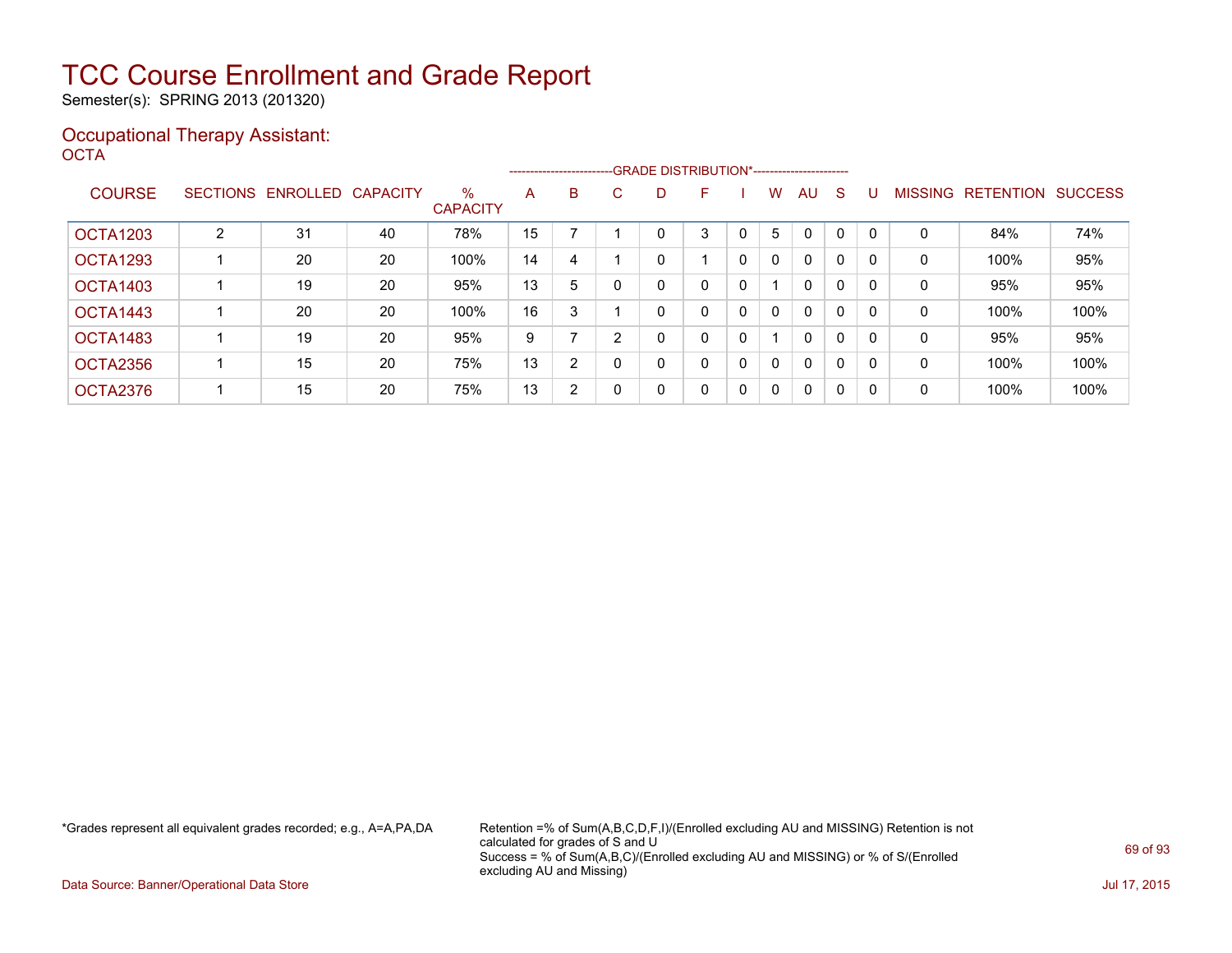Semester(s): SPRING 2013 (201320)

### Physical Education:

**PHED** 

|                 | -- GRADE DISTRIBUTION*-----------------------<br> |                            |     |                         |                |                |                |                |                |              |                |              |              |              |              |                                  |      |
|-----------------|---------------------------------------------------|----------------------------|-----|-------------------------|----------------|----------------|----------------|----------------|----------------|--------------|----------------|--------------|--------------|--------------|--------------|----------------------------------|------|
| <b>COURSE</b>   |                                                   | SECTIONS ENROLLED CAPACITY |     | $\%$<br><b>CAPACITY</b> | A              | B              | C              | D              | F              |              | W              | <b>AU</b>    | <sub>S</sub> | U            |              | <b>MISSING RETENTION SUCCESS</b> |      |
| <b>PHED1113</b> | 4                                                 | 64                         | 84  | 76%                     | 24             | 17             | 5              | 5              | 4              | $\mathbf{0}$ | 9              | 0            | 0            | 0            | 0            | 86%                              | 72%  |
| <b>PHED1143</b> | 1                                                 | 18                         | 40  | 45%                     | 3              | $\overline{2}$ | 4              | $\mathbf{1}$   | 8              | $\Omega$     | $\mathbf{0}$   | $\mathbf{0}$ | $\Omega$     | $\Omega$     | $\mathbf{0}$ | 100%                             | 50%  |
| <b>PHED1202</b> | 1                                                 | 8                          | 8   | 100%                    | 5              | $\Omega$       | 0              | $\mathbf 1$    | 1              | $\mathbf{0}$ |                | $\mathbf{0}$ | $\Omega$     | $\mathbf{0}$ | 0            | 88%                              | 62%  |
| <b>PHED1252</b> | 3                                                 | 22                         | 32  | 69%                     | 16             | 0              | 3              | 1              | 1.             | $\mathbf{0}$ | -1             | 0            | $\mathbf{0}$ | 0            | 0            | 95%                              | 86%  |
| <b>PHED1282</b> | $\mathbf{1}$                                      | 8                          | 8   | 100%                    | 6              | 0              | 0              | 0              | 0              | $\mathbf{0}$ | $\overline{2}$ | 0            | 0            | 0            | 0            | 75%                              | 75%  |
| <b>PHED1341</b> | $\overline{2}$                                    | 21                         | 24  | 88%                     | $\overline{7}$ | 3              | $\mathbf{0}$   | $\mathbf{0}$   | $\overline{2}$ | $\Omega$     | 9              | $\mathbf{0}$ | $\Omega$     | $\Omega$     | $\Omega$     | 57%                              | 48%  |
| <b>PHED1401</b> | $\mathbf{1}$                                      | $\overline{2}$             | 20  | 10%                     | $\overline{1}$ | 0              | $\mathbf{1}$   | 0              | 0              | $\mathbf{0}$ | $\mathbf{0}$   | $\Omega$     | $\mathbf{0}$ | $\mathbf{0}$ | $\mathbf 0$  | 100%                             | 100% |
| <b>PHED1412</b> | 5                                                 | 77                         | 85  | 91%                     | 53             | 5              | $\overline{2}$ | 3              | $\overline{2}$ | $\Omega$     | 12             | $\mathbf{0}$ | $\Omega$     | $\Omega$     | 0            | 84%                              | 78%  |
| <b>PHED1422</b> | $\overline{2}$                                    | 13                         | 27  | 48%                     | 11             | $\Omega$       | $\Omega$       | 0              | 0              | $\Omega$     | $\overline{2}$ | $\mathbf{0}$ | $\Omega$     | $\Omega$     | $\mathbf 0$  | 85%                              | 85%  |
| <b>PHED1552</b> | $\mathbf{1}$                                      | 3                          | 20  | 15%                     | 2              | $\Omega$       | 0              | 0              | 0              | $\mathbf{0}$ | $\mathbf 1$    | $\mathbf{0}$ | $\Omega$     | $\Omega$     | $\mathbf{0}$ | 67%                              | 67%  |
| <b>PHED1632</b> | 1                                                 | 4                          | 10  | 40%                     | 4              | $\Omega$       | 0              | 0              | 0              | $\mathbf{0}$ | $\mathbf{0}$   | $\mathbf{0}$ | $\Omega$     | $\mathbf{0}$ | 0            | 100%                             | 100% |
| <b>PHED1652</b> | 6                                                 | 55                         | 75  | 73%                     | 42             | 1              | 0              | $\mathbf{1}$   | 3              | $\mathbf{0}$ | 8              | $\mathbf{0}$ | $\mathbf{0}$ | $\mathbf{0}$ | $\mathbf{0}$ | 85%                              | 78%  |
| <b>PHED2012</b> | 3                                                 | 34                         | 47  | 72%                     | 18             | 8              | 1              | 0              | 3              |              | 3              | $\mathbf{0}$ | $\Omega$     | $\Omega$     | $\mathbf 0$  | 91%                              | 79%  |
| <b>PHED2111</b> | $\mathbf{1}$                                      | 23                         | 40  | 58%                     | $\overline{7}$ | $\overline{2}$ | $\mathbf 1$    | $\overline{2}$ | 5              | $\mathbf{0}$ | 6              | 0            | $\mathbf{0}$ | 0            | 0            | 74%                              | 43%  |
| <b>PHED2212</b> | 6                                                 | 130                        | 148 | 88%                     | 95             | 11             | 4              | 0              | $\overline{2}$ | $\mathbf{0}$ | 18             | $\mathbf{0}$ | $\Omega$     | $\Omega$     | $\mathbf 0$  | 86%                              | 85%  |
| <b>PHED2252</b> | $\mathbf{1}$                                      | $\overline{2}$             | 15  | 13%                     | 2              | 0              | 0              | 0              | 0              | $\Omega$     | $\mathbf{0}$   | $\mathbf{0}$ | $\Omega$     | $\Omega$     | 0            | 100%                             | 100% |
| <b>PHED2263</b> | $\mathbf{1}$                                      | 33                         | 40  | 82%                     | $\overline{7}$ | 6              | 8              | 5              | 5              | $\Omega$     | $\overline{2}$ | $\Omega$     | $\Omega$     | $\Omega$     | 0            | 94%                              | 64%  |
| <b>PHED2312</b> | 3                                                 | 32                         | 42  | 76%                     | 23             | $\overline{2}$ | 2              | 0              | 4              | $\mathbf{0}$ | 1              | $\mathbf{0}$ | $\Omega$     | $\Omega$     | 0            | 97%                              | 84%  |
| <b>PHED2322</b> | 3                                                 | 32                         | 50  | 64%                     | 24             | 1              | 0              | 0              | 1              | $\mathbf{0}$ | 4              | 2            | $\mathbf{0}$ | $\mathbf{0}$ | 0            | 87%                              | 83%  |
| <b>PHED2332</b> | $\mathbf{1}$                                      | 14                         | 15  | 93%                     | 10             | 1              | 1              | 0              | $\overline{2}$ | $\Omega$     | $\mathbf{0}$   | $\mathbf{0}$ | $\Omega$     | $\Omega$     | 0            | 100%                             | 86%  |
| <b>PHED2422</b> | 1                                                 | $\overline{c}$             | 20  | 10%                     | 2              | 0              | 0              | 0              | 0              | $\mathbf{0}$ | $\Omega$       | 0            | 0            | 0            | 0            | 100%                             | 100% |
| <b>PHED2513</b> | 1                                                 | 4                          | 10  | 40%                     | 2              | 1              |                | 0              | 0              | 0            | 0              | 0            | 0            | $\Omega$     | $\mathbf{0}$ | 100%                             | 100% |

\*Grades represent all equivalent grades recorded; e.g., A=A,PA,DA Retention =% of Sum(A,B,C,D,F,I)/(Enrolled excluding AU and MISSING) Retention is not calculated for grades of S and U Success = % of Sum(A,B,C)/(Enrolled excluding AU and MISSING) or % of S/(Enrolled excluding AU and Missing)

Data Source: Banner/Operational Data Store Jul 17, 2015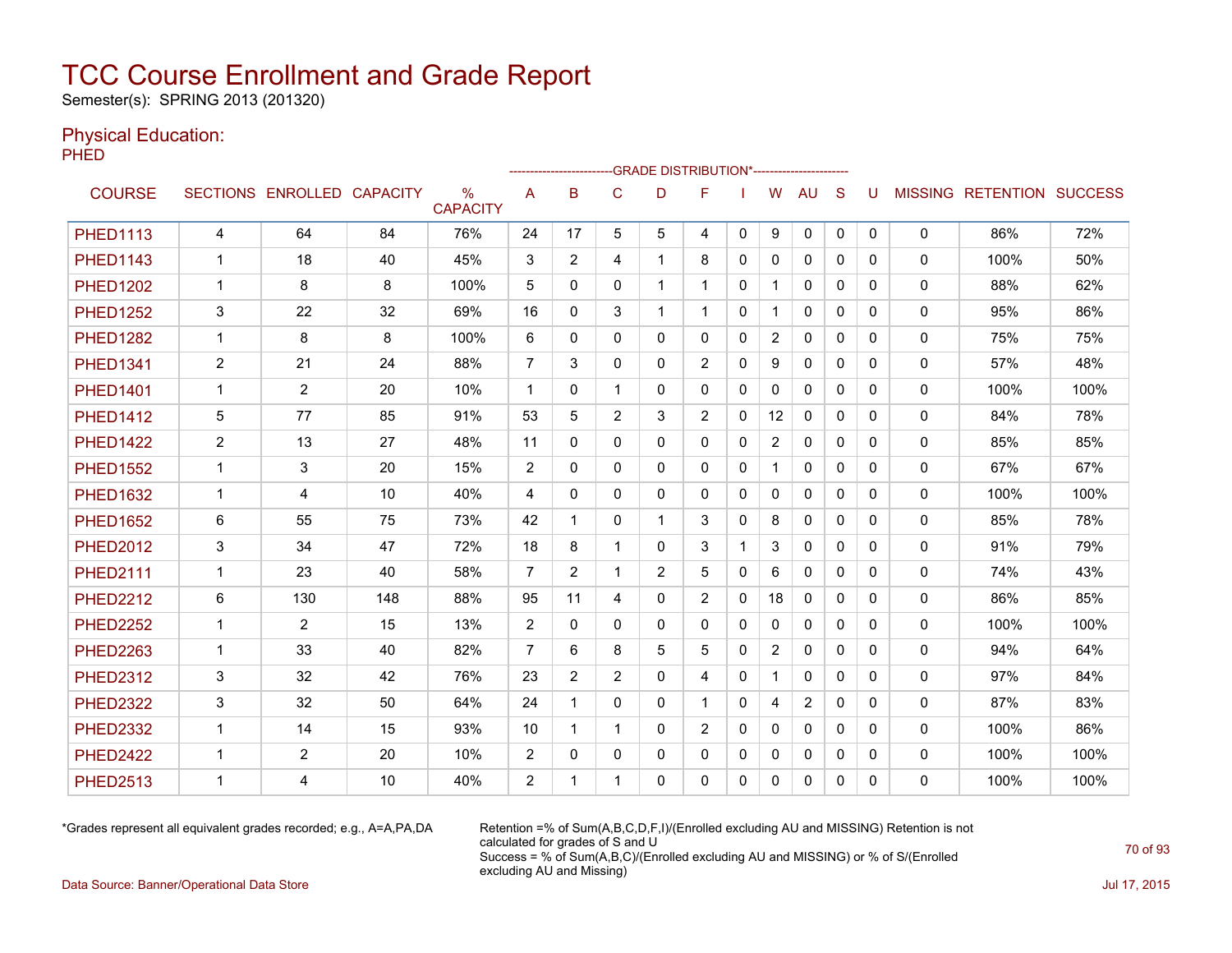Semester(s): SPRING 2013 (201320)

### Physical Education:

PHED

|                 |                            |    |                         | -GRADE DISTRIBUTION*-----------------------<br>-------------------- |   |  |   |   |  |   |              |              |  |                |                  |                |
|-----------------|----------------------------|----|-------------------------|---------------------------------------------------------------------|---|--|---|---|--|---|--------------|--------------|--|----------------|------------------|----------------|
| <b>COURSE</b>   | SECTIONS ENROLLED CAPACITY |    | $\%$<br><b>CAPACITY</b> | A                                                                   | B |  | D |   |  | w | AU           | <sub>S</sub> |  | <b>MISSING</b> | <b>RETENTION</b> | <b>SUCCESS</b> |
| <b>PHED2603</b> | 24                         | 28 | 86%                     | 13                                                                  | 9 |  |   |   |  | 0 | $\mathbf{0}$ |              |  |                | 100%             | 96%            |
| <b>PHED2653</b> | 19                         | 20 | 95%                     | 12                                                                  |   |  |   |   |  | 0 | $\mathbf{0}$ |              |  |                | 100%             | 95%            |
| <b>PHED2991</b> | 8                          | 10 | 80%                     | 5                                                                   | າ |  |   |   |  | 0 | $\mathbf{0}$ |              |  |                | 100%             | 88%            |
| <b>PHED2992</b> | 23                         | 27 | 85%                     | 13                                                                  |   |  |   | ົ |  |   | 0            |              |  |                | 96%              | 87%            |

\*Grades represent all equivalent grades recorded; e.g., A=A,PA,DA Retention =% of Sum(A,B,C,D,F,I)/(Enrolled excluding AU and MISSING) Retention is not calculated for grades of S and U Success = % of Sum(A,B,C)/(Enrolled excluding AU and MISSING) or % of S/(Enrolled excluding AU and Missing)

Data Source: Banner/Operational Data Store Jul 17, 2015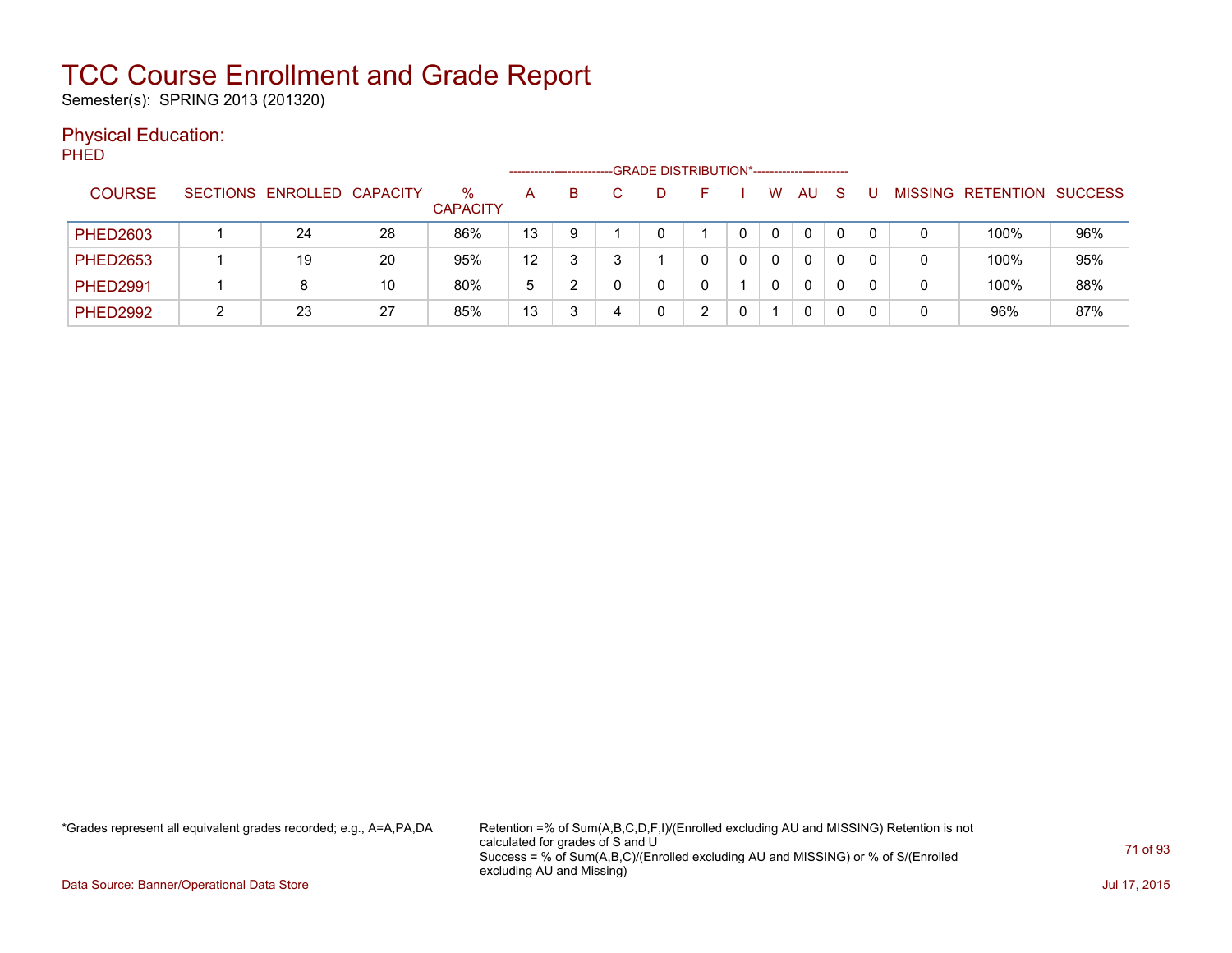Semester(s): SPRING 2013 (201320)

### Philosophy:

PHIL

|                 |                 |          |                 |                         | --------------------------GRADE DISTRIBUTION*----------------------- |                |    |    |    |              |    |              |              |   |                |                  |                |
|-----------------|-----------------|----------|-----------------|-------------------------|----------------------------------------------------------------------|----------------|----|----|----|--------------|----|--------------|--------------|---|----------------|------------------|----------------|
| <b>COURSE</b>   | <b>SECTIONS</b> | ENROLLED | <b>CAPACITY</b> | $\%$<br><b>CAPACITY</b> | A                                                                    | B              | C. | D  |    |              | w  | AU           | S            |   | <b>MISSING</b> | <b>RETENTION</b> | <b>SUCCESS</b> |
| <b>PHIL1113</b> | 11              | 216      | 380             | 57%                     | 51                                                                   | 36             | 26 | 14 | 44 | $\mathbf{0}$ | 45 | $\Omega$     | $\mathbf 0$  | 0 | 0              | 79%              | 52%            |
| <b>PHIL1143</b> | 8               | 58       | 170             | 34%                     | 35                                                                   | 9              | າ  | 0  | 4  |              |    | $\mathbf{0}$ | 0            | 0 | 0              | 88%              | 79%            |
| <b>PHIL1213</b> | 5               | 30       | 167             | 18%                     | 15                                                                   | 3              |    | 0  | 3  | 0            | 9  | $\mathbf{0}$ | 0            | 0 | 0              | 70%              | 60%            |
| <b>PHIL1223</b> | ົ               | 17       | 23              | 74%                     | 12                                                                   | $\overline{2}$ |    | 0  |    | 0            |    | $\mathbf{0}$ | 0            | 0 | 0              | 94%              | 88%            |
| <b>PHIL2113</b> |                 | 14       | 30              | 47%                     | 4                                                                    |                | 3  | 2  |    | 0            | 4  | $\mathbf{0}$ | 0            | 0 | 0              | 71%              | 50%            |
| <b>PHIL2133</b> |                 |          | 20              | 35%                     | 6                                                                    | $\Omega$       |    | 0  | 0  | 0            |    | $\mathbf{0}$ | $\Omega$     | 0 | 0              | 86%              | 86%            |
| <b>PHIL2153</b> | $\overline{2}$  | 39       | 60              | 65%                     | 5                                                                    | 11             |    |    | 5  | 0            | 10 | $\Omega$     | $\mathbf{0}$ | 0 | 0              | 74%              | 59%            |

\*Grades represent all equivalent grades recorded; e.g., A=A,PA,DA Retention =% of Sum(A,B,C,D,F,I)/(Enrolled excluding AU and MISSING) Retention is not calculated for grades of S and U Success = % of Sum(A,B,C)/(Enrolled excluding AU and MISSING) or % of S/(Enrolled excluding AU and Missing)

Data Source: Banner/Operational Data Store Jul 17, 2015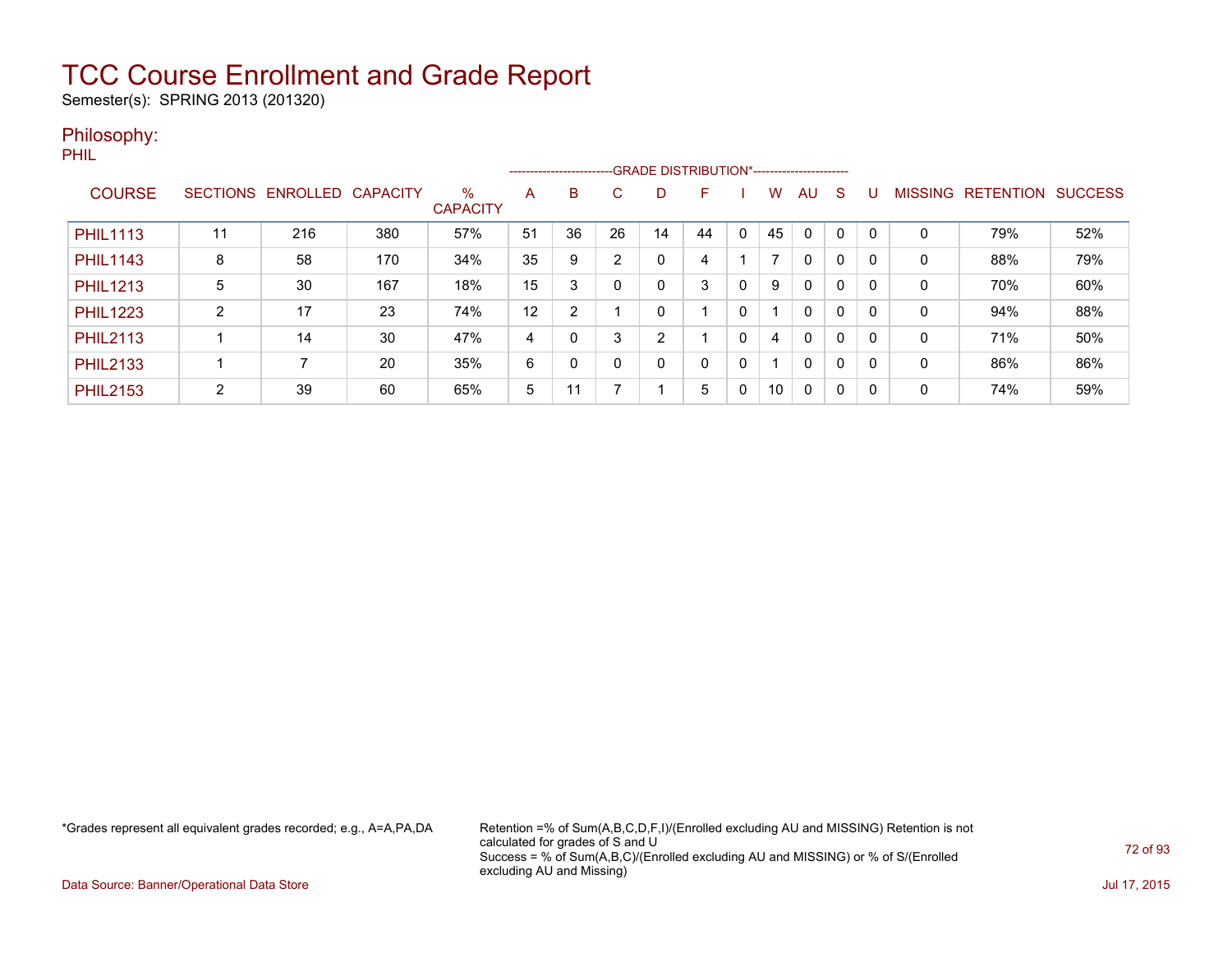Semester(s): SPRING 2013 (201320)

### Pharmacy Technology:

PHMT

|                 |                            |    |                         |    | ---------------------- | -GRADE DISTRIBUTION*----------------------- |   |                |   |              |   |  |                           |     |
|-----------------|----------------------------|----|-------------------------|----|------------------------|---------------------------------------------|---|----------------|---|--------------|---|--|---------------------------|-----|
| <b>COURSE</b>   | SECTIONS ENROLLED CAPACITY |    | $\%$<br><b>CAPACITY</b> | A  | B                      |                                             |   |                | W | AU           | S |  | MISSING RETENTION SUCCESS |     |
| <b>PHMT1318</b> | 29                         | 37 | 78%                     | 21 |                        |                                             | 0 | $\overline{2}$ | 5 | $\mathbf{0}$ |   |  | 83%                       | 76% |
| <b>PHMT1414</b> | 29                         | 49 | 59%                     | 20 |                        |                                             | 0 | ົ              | 5 | $\mathbf{0}$ |   |  | 83%                       | 76% |
| <b>PHMT1524</b> | 28                         | 60 | 47%                     | 20 |                        |                                             |   | ົ              |   | $\mathbf{0}$ |   |  | 86%                       | 75% |

\*Grades represent all equivalent grades recorded; e.g., A=A,PA,DA Retention =% of Sum(A,B,C,D,F,I)/(Enrolled excluding AU and MISSING) Retention is not calculated for grades of S and U Success = % of Sum(A,B,C)/(Enrolled excluding AU and MISSING) or % of S/(Enrolled excluding AU and Missing)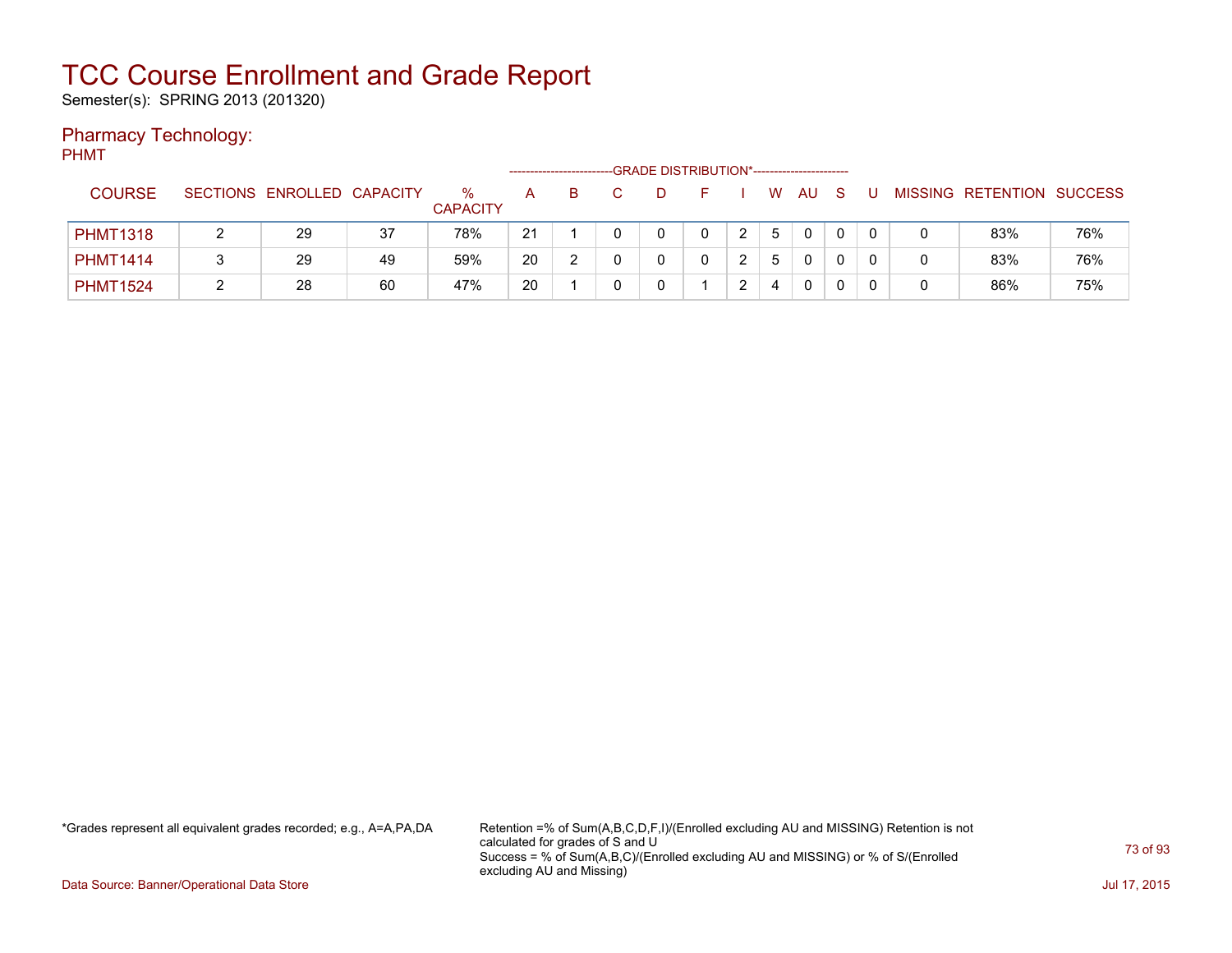Semester(s): SPRING 2013 (201320)

### Physical Science:

PH<sub>SC</sub>

| ----            |    |                            |     |                      |    |    |    | --GRADE DISTRIBUTION*---------------------- |                 |          |    |              |              |   |                           |      |
|-----------------|----|----------------------------|-----|----------------------|----|----|----|---------------------------------------------|-----------------|----------|----|--------------|--------------|---|---------------------------|------|
| <b>COURSE</b>   |    | SECTIONS ENROLLED CAPACITY |     | ℅<br><b>CAPACITY</b> | A  |    |    |                                             |                 |          |    | W AU S       |              |   | MISSING RETENTION SUCCESS |      |
| <b>PHSC1114</b> | 14 | 208                        | 304 | 68%                  | 61 | 49 | 43 | 12 <sup>12</sup>                            | 12 <sup>°</sup> | $\Omega$ | 31 | $\mathbf{0}$ | $\mathbf{0}$ |   | 85%                       | 74%  |
| <b>PHSC2121</b> |    |                            | 15  | 33%                  |    |    |    |                                             |                 |          |    |              |              | 0 | 100%                      | 100% |

\*Grades represent all equivalent grades recorded; e.g., A=A,PA,DA Retention =% of Sum(A,B,C,D,F,I)/(Enrolled excluding AU and MISSING) Retention is not calculated for grades of S and U Success = % of Sum(A,B,C)/(Enrolled excluding AU and MISSING) or % of S/(Enrolled excluding AU and Missing)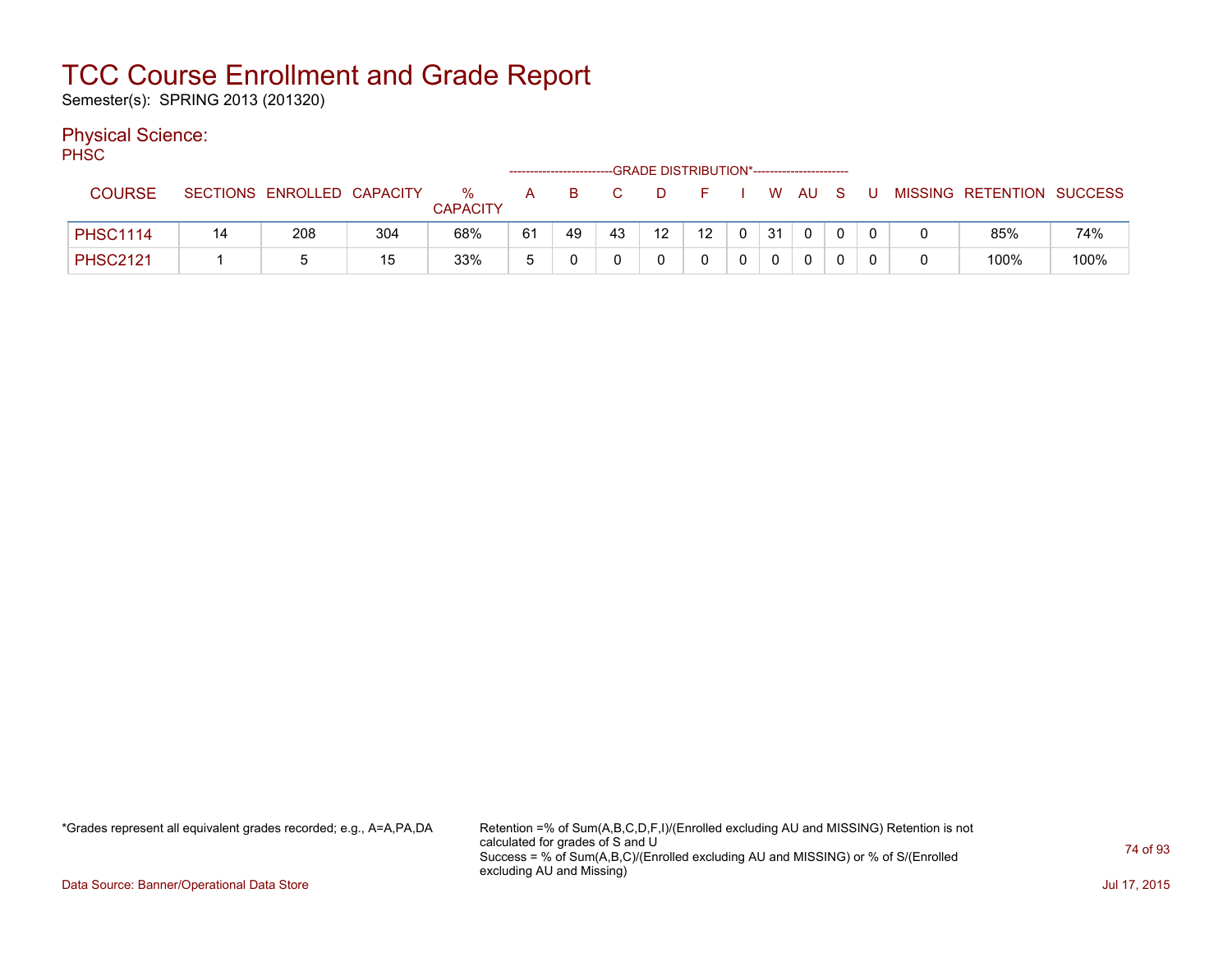Semester(s): SPRING 2013 (201320)

#### Physical Therapist Assistant: PHTA

|                 |                 |          |                 |                         |    |    |        | --------------------------GRADE DISTRIBUTION*----------------------- |   |              |              |              |          |          |                |                  |                |
|-----------------|-----------------|----------|-----------------|-------------------------|----|----|--------|----------------------------------------------------------------------|---|--------------|--------------|--------------|----------|----------|----------------|------------------|----------------|
| <b>COURSE</b>   | <b>SECTIONS</b> | ENROLLED | <b>CAPACITY</b> | $\%$<br><b>CAPACITY</b> | A  | B  | C.     | D                                                                    | F |              | w            | AU           | S        |          | <b>MISSING</b> | <b>RETENTION</b> | <b>SUCCESS</b> |
| <b>PHTA1232</b> | 2               | 26       | 28              | 93%                     | 16 | 8  | 2      | 0                                                                    | 0 | 0            | 0            | $\mathbf{0}$ | 0        | $\Omega$ | 0              | 100%             | 100%           |
| <b>PHTA1363</b> | $\overline{2}$  | 26       | 28              | 93%                     | 9  | 16 |        | 0                                                                    | 0 | 0            | 0            | $\mathbf{0}$ | 0        |          | 0              | 100%             | 100%           |
| <b>PHTA1383</b> |                 | 26       | 36              | 72%                     | 8  | 15 | 3      | 0                                                                    | 0 | $\mathbf{0}$ | $\mathbf{0}$ | $\mathbf{0}$ | $\Omega$ |          | 0              | 100%             | 100%           |
| <b>PHTA1392</b> | 2               | 26       | 27              | 96%                     | 18 | 8  |        | 0                                                                    | 0 | 0            | 0            | $\mathbf{0}$ | 0        | $\Omega$ | 0              | 100%             | 100%           |
| <b>PHTA2113</b> | 3               | 31       | 51              | 61%                     | 16 | 14 |        |                                                                      | 0 | 0            | 0            | $\mathbf{0}$ | 0        |          | 0              | 100%             | 100%           |
| <b>PHTA2383</b> | 3               | 31       | 46              | 67%                     | 8  | 21 | $\sim$ | 0                                                                    | 0 | $\mathbf{0}$ | $\mathbf{0}$ | $\mathbf{0}$ | $\Omega$ |          | 0              | 100%             | 100%           |
| <b>PHTA2432</b> | 3               | 31       | 36              | 86%                     | 30 |    |        | 0                                                                    | 0 | 0            | 0            | $\mathbf{0}$ | 0        | $\Omega$ | 0              | 100%             | 100%           |
| <b>PHTA2522</b> | 4               | 31       | 35              | 89%                     | 29 | 2  |        | 0                                                                    | 0 | 0            | 0            | $\mathbf{0}$ | 0        |          | 0              | 100%             | 100%           |
| <b>PHTA2551</b> |                 | 31       | 36              | 86%                     | 29 | 2  |        |                                                                      | 0 | 0            | 0            | $\mathbf{0}$ | 0        | 0        | 0              | 100%             | 100%           |

\*Grades represent all equivalent grades recorded; e.g., A=A,PA,DA Retention =% of Sum(A,B,C,D,F,I)/(Enrolled excluding AU and MISSING) Retention is not calculated for grades of S and U Success = % of Sum(A,B,C)/(Enrolled excluding AU and MISSING) or % of S/(Enrolled excluding AU and Missing)

Data Source: Banner/Operational Data Store Jul 17, 2015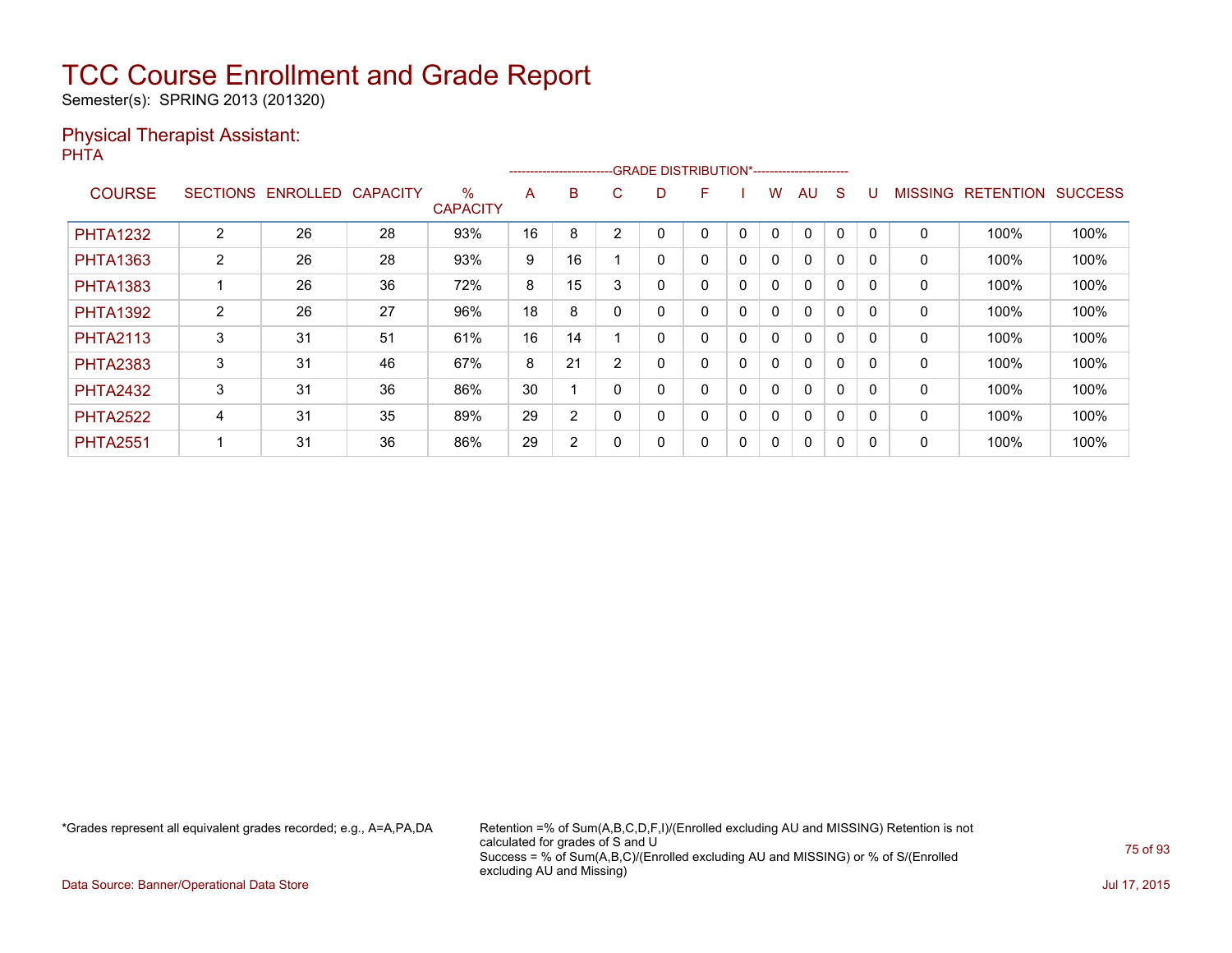Semester(s): SPRING 2013 (201320)

### Physics:

**PHYS** 

|                 |                 |          |                 |                         |    | --------------------------GRADE DISTRIBUTION*----------------------- |     |                |   |              |                      |              |              |          |                |                  |                |
|-----------------|-----------------|----------|-----------------|-------------------------|----|----------------------------------------------------------------------|-----|----------------|---|--------------|----------------------|--------------|--------------|----------|----------------|------------------|----------------|
| <b>COURSE</b>   | <b>SECTIONS</b> | ENROLLED | <b>CAPACITY</b> | $\%$<br><b>CAPACITY</b> | A  | B                                                                    | C   | D              | F |              | W                    | AU           | <sub>S</sub> |          | <b>MISSING</b> | <b>RETENTION</b> | <b>SUCCESS</b> |
| <b>PHYS1003</b> |                 | 13       | 20              | 65%                     | 3  | 5                                                                    |     |                | າ |              | $\overline{2}$       | $\mathbf 0$  | 0            |          | 0              | 85%              | 69%            |
| <b>PHYS1014</b> |                 | 19       | 20              | 95%                     | 4  | 6                                                                    |     | 0              | 6 | 0            | $\mathbf{2}^{\circ}$ | $\mathbf{0}$ | 0            |          | 0              | 89%              | 58%            |
| <b>PHYS1114</b> | 10              | 204      | 240             | 85%                     | 94 | 39                                                                   | 19  | 9              | 9 | 0            | 31                   | 3            | 0            |          | 0              | 85%              | 76%            |
| <b>PHYS1214</b> | 4               | 74       | 92              | 80%                     | 33 | 21                                                                   | 11  |                | 4 | 0            | 4                    | $\mathbf{0}$ | 0            |          | 0              | 95%              | 88%            |
| <b>PHYS2034</b> | 3               | 75       | 71              | 106%                    | 30 | 19                                                                   | -11 | $\overline{2}$ | 0 | 0            | 13                   | $\mathbf{0}$ | 0            | 0        | 0              | 83%              | 80%            |
| <b>PHYS2124</b> | 2               | 48       | 47              | 102%                    | 19 | 18                                                                   | 8   |                | 0 | $\mathbf{0}$ | $\overline{2}$       | $\mathbf{0}$ | 0            | $\Omega$ | 0              | 96%              | 94%            |
| <b>PHYS2992</b> |                 | 3        | 8               | 38%                     | 3  | 0                                                                    | 0   | 0              | 0 | $\mathbf{0}$ | $\Omega$             | $\mathbf{0}$ | 0            | -0       | 0              | 100%             | 100%           |

\*Grades represent all equivalent grades recorded; e.g., A=A,PA,DA Retention =% of Sum(A,B,C,D,F,I)/(Enrolled excluding AU and MISSING) Retention is not calculated for grades of S and U Success = % of Sum(A,B,C)/(Enrolled excluding AU and MISSING) or % of S/(Enrolled excluding AU and Missing)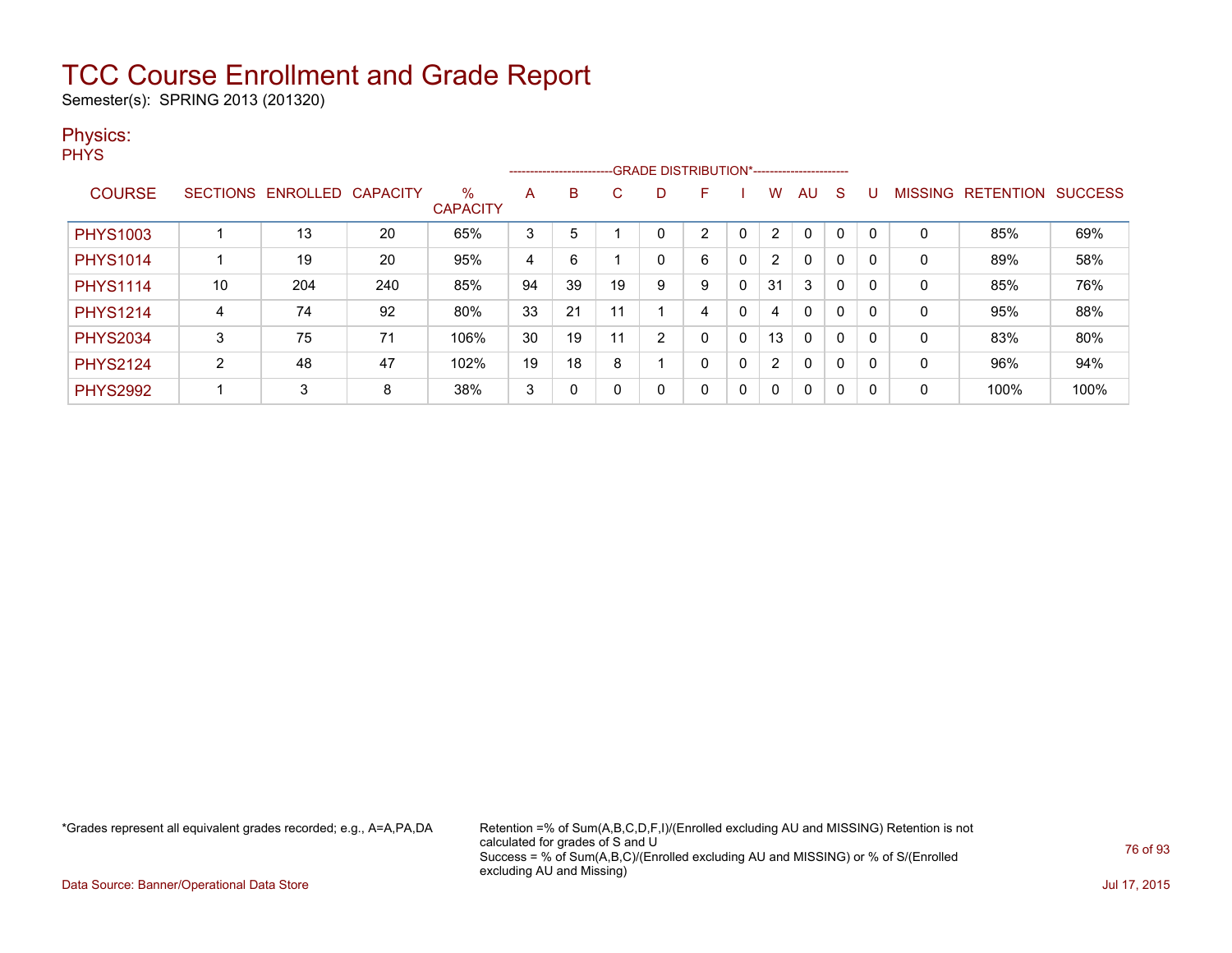Semester(s): SPRING 2013 (201320)

### Paralegal:

PLGL

|                 |                 |                          |    |                         |                |              |   |   | --------------------------GRADE DISTRIBUTION*----------------------- |   |   |              |              |              |                |                  |                |
|-----------------|-----------------|--------------------------|----|-------------------------|----------------|--------------|---|---|----------------------------------------------------------------------|---|---|--------------|--------------|--------------|----------------|------------------|----------------|
| <b>COURSE</b>   | <b>SECTIONS</b> | <b>ENROLLED CAPACITY</b> |    | $\%$<br><b>CAPACITY</b> | A              | B            | С | D |                                                                      |   | w | AU           | S            | U            | <b>MISSING</b> | <b>RETENTION</b> | <b>SUCCESS</b> |
| <b>PLGL1213</b> | C               | 29                       | 50 | 58%                     | 5              | 6            | 3 |   | 6                                                                    | 0 | 8 | 0            |              |              | 0              | 72%              | 48%            |
| <b>PLGL2303</b> |                 | 13                       | 20 | 65%                     | 6              | 6            |   | 0 | 0                                                                    | 0 | 0 | $\Omega$     | 0            | <sup>0</sup> | 0              | 100%             | 100%           |
| <b>PLGL2343</b> |                 | 14                       | 17 | 82%                     | $\overline{ }$ | 5            |   | 0 |                                                                      | 0 | 0 | $\Omega$     | $\Omega$     | $\Omega$     | $\mathbf{0}$   | 100%             | 93%            |
| <b>PLGL2353</b> |                 | 17                       | 20 | 85%                     | 10             | 4            | ົ | 0 | 0                                                                    | 0 |   | $\mathbf{0}$ | 0            |              | 0              | 94%              | 94%            |
| <b>PLGL2363</b> |                 | 16                       | 20 | 80%                     | 6              | 5            | 5 | 0 | $\Omega$                                                             | 0 | 0 | $\Omega$     | $\Omega$     | $\Omega$     | 0              | 100%             | 100%           |
| <b>PLGL2403</b> |                 |                          | 20 | 35%                     | 5              |              |   | 0 | 0                                                                    | 0 | 0 | $\Omega$     | $\mathbf{0}$ | O            | 0              | 100%             | 100%           |
| <b>PLGL2453</b> |                 | 8                        | 20 | 40%                     | ⇁              | <sup>0</sup> |   | 0 |                                                                      | 0 | 0 | $\mathbf{0}$ | 0            | 0            | 0              | 100%             | 88%            |
| <b>PLGL2813</b> |                 |                          | 10 | 10%                     | 0              |              |   | 0 | 0                                                                    | 0 | 0 | $\Omega$     | 0            | 0            | 0              | 100%             | 100%           |

\*Grades represent all equivalent grades recorded; e.g., A=A,PA,DA Retention =% of Sum(A,B,C,D,F,I)/(Enrolled excluding AU and MISSING) Retention is not calculated for grades of S and U Success = % of Sum(A,B,C)/(Enrolled excluding AU and MISSING) or % of S/(Enrolled excluding AU and Missing)

Data Source: Banner/Operational Data Store Jul 17, 2015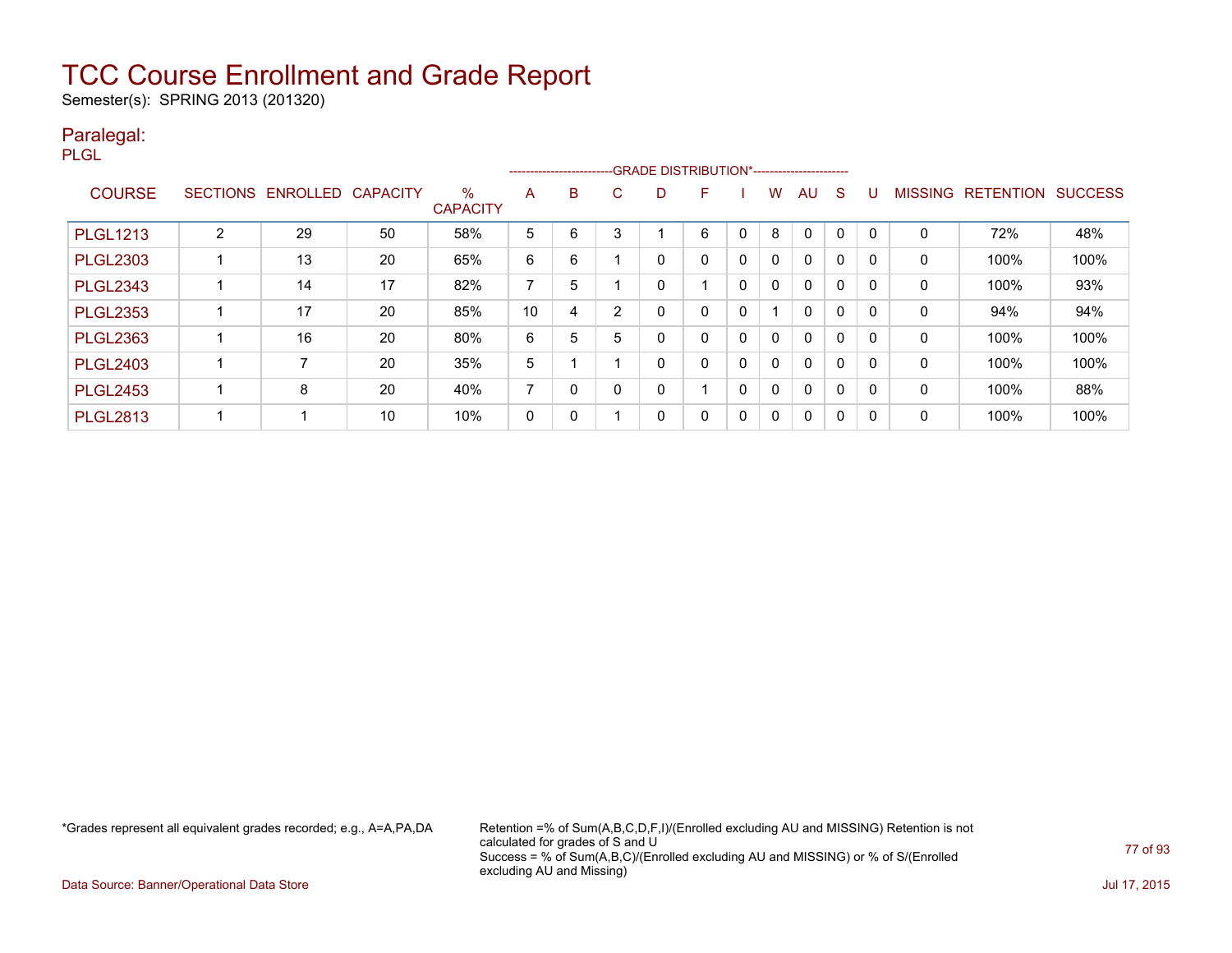Semester(s): SPRING 2013 (201320)

#### Political Science: POLS

| ິ               |    |                            |       |                         | -------------------- |     |     |     | -GRADE DISTRIBUTION*----------------------- |              |          |              |   |    |   |                   |                |
|-----------------|----|----------------------------|-------|-------------------------|----------------------|-----|-----|-----|---------------------------------------------|--------------|----------|--------------|---|----|---|-------------------|----------------|
| <b>COURSE</b>   |    | SECTIONS ENROLLED CAPACITY |       | $\%$<br><b>CAPACITY</b> | А                    | B   |     |     |                                             |              | W        | AU           | S |    |   | MISSING RETENTION | <b>SUCCESS</b> |
| <b>POLS1113</b> | 81 | 2.118                      | 2,620 | 81%                     | 772                  | 490 | 289 | 127 | 203                                         | 3            | 234      | 0            | 0 |    |   | 89%               | 73%            |
| <b>POLS2023</b> |    | 19                         | 30    | 63%                     | 13                   |     | 0   |     |                                             | 0            | 4        | $\mathbf{0}$ | 0 | -0 | 0 | 79%               | 79%            |
| <b>POLS2033</b> |    | 18                         | 30    | 60%                     | 2                    |     |     |     |                                             | $\mathbf{0}$ |          | $\mathbf{0}$ | 0 |    |   | 83%               | 50%            |
| <b>POLS2103</b> |    | 24                         | 30    | 80%                     | 21                   |     |     |     |                                             | 0            | $\Omega$ | $\mathbf{0}$ | 0 |    |   | 100%              | 100%           |

\*Grades represent all equivalent grades recorded; e.g., A=A,PA,DA Retention =% of Sum(A,B,C,D,F,I)/(Enrolled excluding AU and MISSING) Retention is not calculated for grades of S and U Success = % of Sum(A,B,C)/(Enrolled excluding AU and MISSING) or % of S/(Enrolled excluding AU and Missing)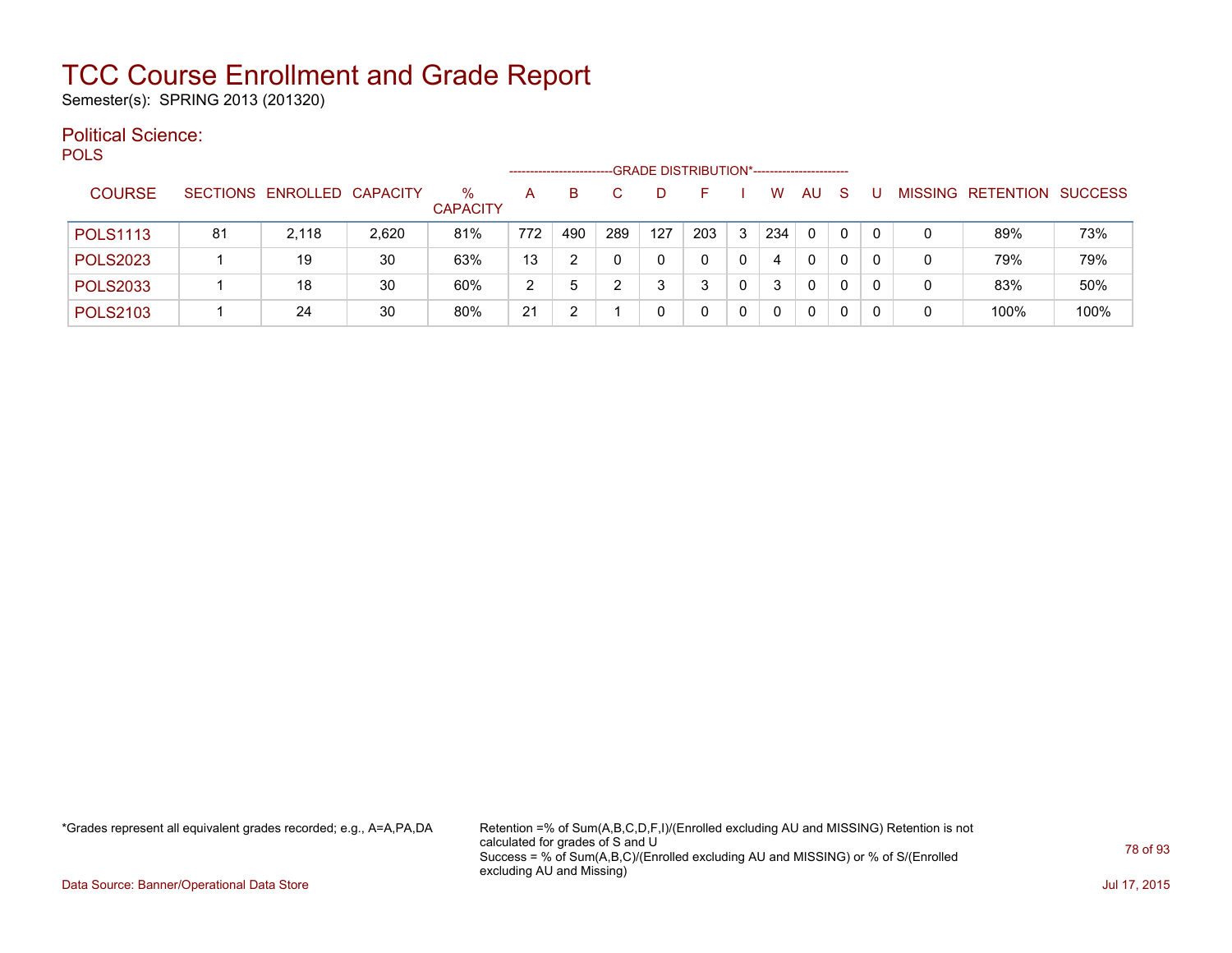Semester(s): SPRING 2013 (201320)

#### Portuguese:

| PORT            |                            |    |                         |    | ------------------------- |                |      | -GRADE DISTRIBUTION*----------------------- |                |          |     |                           |      |
|-----------------|----------------------------|----|-------------------------|----|---------------------------|----------------|------|---------------------------------------------|----------------|----------|-----|---------------------------|------|
| <b>COURSE</b>   | SECTIONS ENROLLED CAPACITY |    | $\%$<br><b>CAPACITY</b> | A. | B.                        | $\overline{C}$ | . D. | F I W AU S                                  |                |          | . U | MISSING RETENTION SUCCESS |      |
| <b>PORT1103</b> | 10                         | 20 | 50%                     | 6  |                           |                |      | 0                                           | $\overline{0}$ | $\Omega$ |     | 60%                       | 60%  |
| <b>PORT1213</b> |                            | 20 | 25%                     | ີ  |                           |                |      |                                             |                | 0        |     | 100%                      | 100% |

\*Grades represent all equivalent grades recorded; e.g., A=A,PA,DA Retention =% of Sum(A,B,C,D,F,I)/(Enrolled excluding AU and MISSING) Retention is not calculated for grades of S and U Success = % of Sum(A,B,C)/(Enrolled excluding AU and MISSING) or % of S/(Enrolled excluding AU and Missing)

Data Source: Banner/Operational Data Store Jul 17, 2015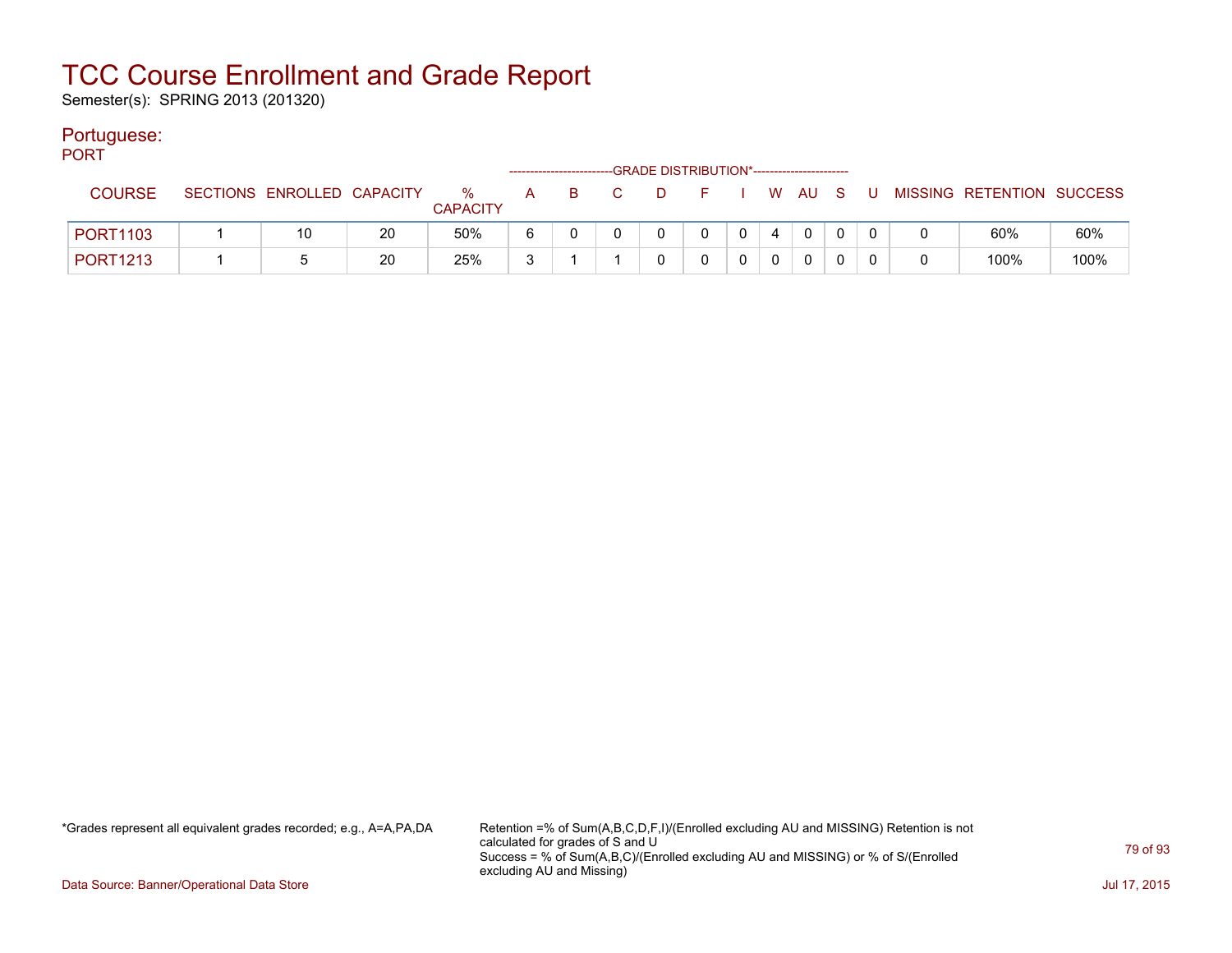Semester(s): SPRING 2013 (201320)

#### Psychology:

PSYC

|                 |                |                            |       |                         |                | ----------------------- |              |                | -GRADE DISTRIBUTION*---------------------- |                |                |              |              |          |              |                                  |      |
|-----------------|----------------|----------------------------|-------|-------------------------|----------------|-------------------------|--------------|----------------|--------------------------------------------|----------------|----------------|--------------|--------------|----------|--------------|----------------------------------|------|
| <b>COURSE</b>   |                | SECTIONS ENROLLED CAPACITY |       | $\%$<br><b>CAPACITY</b> | A              | B                       | C            | D              | F                                          |                | w              | AU           | S            |          |              | <b>MISSING RETENTION SUCCESS</b> |      |
| <b>PSYC1113</b> | 70             | 1,658                      | 2,165 | 77%                     | 514            | 378                     | 255          | 118            | 144                                        | $\overline{2}$ | 247            | $\mathbf{0}$ | $\mathbf{0}$ | $\Omega$ | 0            | 85%                              | 69%  |
| <b>PSYC1313</b> | 8              | 136                        | 210   | 65%                     | 52             | 32                      | 17           | 9              | 9                                          | $\mathbf{0}$   | 16             |              | $\mathbf{0}$ | 0        | 0            | 88%                              | 75%  |
| <b>PSYC2023</b> | 26             | 686                        | 874   | 78%                     | 284            | 177                     | 82           | 21             | 46                                         | $\mathbf{0}$   | 76             | 0            | 0            | 0        | 0            | 89%                              | 79%  |
| <b>PSYC2053</b> | 4              | 59                         | 65    | 91%                     | 15             | 20                      | 14           | $\overline{2}$ | 3                                          | $\mathbf{0}$   | 5.             | 0            | 0            | 0        | $\mathbf{0}$ | 92%                              | 83%  |
| <b>PSYC2133</b> |                | 6                          | 10    | 60%                     | 4              | 2                       | $\mathbf{0}$ | $\mathbf{0}$   | 0                                          | $\mathbf{0}$   | 0              | $\mathbf{0}$ | 0            | 0        | 0            | 100%                             | 100% |
| <b>PSYC2213</b> | 1              | 19                         | 20    | 95%                     | 7              | 6                       | 3            | $\mathbf{0}$   | 0                                          | $\mathbf{0}$   | 3              | $\mathbf{0}$ | $\mathbf{0}$ | 0        | 0            | 84%                              | 84%  |
| <b>PSYC2223</b> | 1              | 11                         | 20    | 55%                     | $\overline{7}$ | 1                       | $\mathbf{0}$ | 0              | $\overline{2}$                             | $\mathbf{0}$   |                | $\mathbf{0}$ | 0            | 0        | 0            | 91%                              | 73%  |
| <b>PSYC2323</b> |                | 17                         | 30    | 57%                     | 12             |                         | 2            | $\mathbf{0}$   | $\Omega$                                   | $\mathbf{0}$   | $\overline{2}$ | $\Omega$     | 0            | 0        | 0            | 88%                              | 88%  |
| <b>PSYC2423</b> | 5              | 132                        | 175   | 75%                     | 43             | 31                      | 18           | 8              | 13                                         | 0              | 19             | $\mathbf{0}$ | $\Omega$     | 0        | 0            | 86%                              | 70%  |
| <b>PSYC2523</b> | 1              | 20                         | 20    | 100%                    | 4              | 5                       | 3            | $\overline{2}$ | $\overline{2}$                             | $\mathbf{0}$   | 4              | $\mathbf{0}$ | 0            | 0        | 0            | 80%                              | 60%  |
| <b>PSYC2533</b> | $\overline{2}$ | 50                         | 70    | 71%                     | 9              | 10                      | 10           | 6              | $\overline{2}$                             |                | 12             | $\Omega$     | 0            | 0        | 0            | 76%                              | 58%  |
| <b>PSYC2633</b> | 1              | 15                         | 20    | 75%                     | 2              | 3                       | 3            |                | $\Omega$                                   | $\mathbf{0}$   | 6              | $\mathbf{0}$ | $\mathbf{0}$ | 0        | $\Omega$     | 60%                              | 53%  |
| <b>PSYC2713</b> | 1              | 12                         | 13    | 92%                     | 1              | $\overline{2}$          |              | $\Omega$       | $\overline{2}$                             | $\mathbf{0}$   | 6              | $\mathbf{0}$ | $\Omega$     | 0        | $\mathbf{0}$ | 50%                              | 33%  |
| <b>PSYC2813</b> | 4              | 62                         | 68    | 91%                     | 11             | 18                      | 8            | 2              | 5                                          | $\mathbf{0}$   | 18             | $\mathbf{0}$ | 0            | 0        | 0            | 71%                              | 60%  |
| <b>PSYC2991</b> | -1             | -1                         | 0     |                         | 1              | 0                       | $\Omega$     | 0              | 0                                          | 0              | 0              | $\mathbf{0}$ | 0            | 0        | $\mathbf{0}$ | 100%                             | 100% |

\*Grades represent all equivalent grades recorded; e.g., A=A,PA,DA Retention =% of Sum(A,B,C,D,F,I)/(Enrolled excluding AU and MISSING) Retention is not calculated for grades of S and U Success = % of Sum(A,B,C)/(Enrolled excluding AU and MISSING) or % of S/(Enrolled excluding AU and Missing)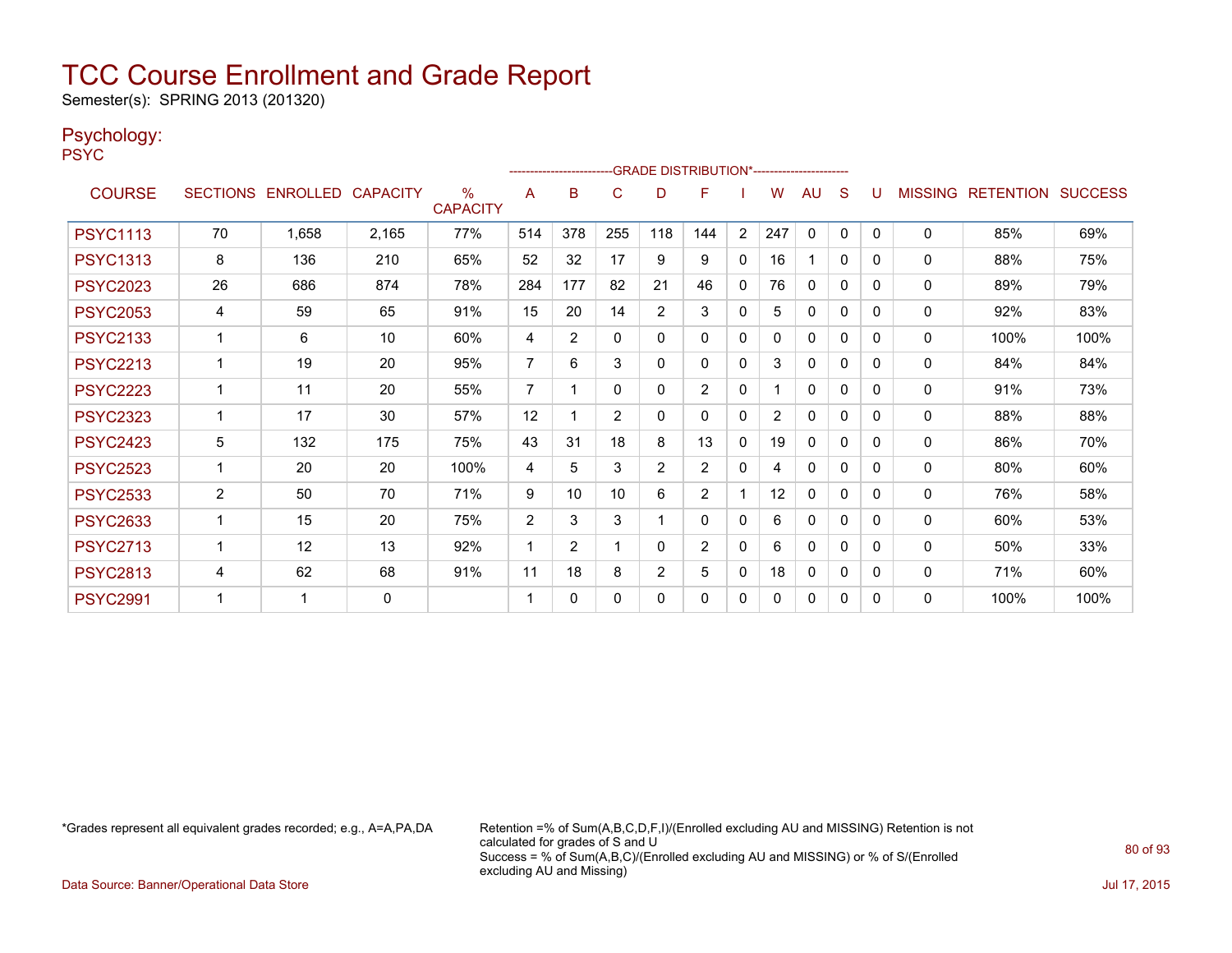Semester(s): SPRING 2013 (201320)

#### Quality Control Technology: **QCTT**

|                 |   |                            |    |                         |                |   |    |   | -------------------------GRADE DISTRIBUTION*----------------------- |             |                |              |              |          |                |                  |                |
|-----------------|---|----------------------------|----|-------------------------|----------------|---|----|---|---------------------------------------------------------------------|-------------|----------------|--------------|--------------|----------|----------------|------------------|----------------|
| <b>COURSE</b>   |   | SECTIONS ENROLLED CAPACITY |    | $\%$<br><b>CAPACITY</b> | A              | B | C. | D | F.                                                                  |             | W              | AU           | <sub>S</sub> | U        | <b>MISSING</b> | <b>RETENTION</b> | <b>SUCCESS</b> |
| <b>QCTT1223</b> | າ | 22                         | 36 | 61%                     | 14             | 4 |    |   |                                                                     |             | 4              | $\Omega$     | 0            |          | 0              | 82%              | 82%            |
| QCTT1313        |   | 17                         | 18 | 94%                     | 13             | 3 |    | 0 | 0                                                                   | 0           |                | $\mathbf{0}$ | 0            |          | 0              | 94%              | 94%            |
| QCTT1443        | 2 | 18                         | 30 | 60%                     | 12             | 2 |    |   | 0                                                                   | 0           | $\overline{2}$ | $\mathbf{0}$ | 0            |          | 0              | 89%              | 89%            |
| QCTT2153        |   | 8                          | 15 | 53%                     | $\overline{ }$ |   |    |   | 0                                                                   | $\mathbf 0$ | $\mathbf{0}$   | $\mathbf{0}$ | 0            | $\Omega$ | 0              | 100%             | 100%           |
| QCTT2333        |   | 8                          | 18 | 44%                     | 8              | 0 |    | 0 | 0                                                                   | 0           | $\mathbf{0}$   | $\mathbf{0}$ | 0            |          | $\mathbf{0}$   | 100%             | 100%           |
| QCTT2373        |   |                            | 0  |                         |                | 0 |    | 0 | 0                                                                   | 0           | $\mathbf{0}$   | $\mathbf{0}$ | 0            | $\Omega$ | 0              | 100%             | 100%           |
| QCTT2423        |   | 9                          | 15 | 60%                     | 9              | 0 |    | 0 | 0                                                                   | 0           | $\mathbf{0}$   | $\mathbf{0}$ | 0            | $\Omega$ | 0              | 100%             | 100%           |

\*Grades represent all equivalent grades recorded; e.g., A=A,PA,DA Retention =% of Sum(A,B,C,D,F,I)/(Enrolled excluding AU and MISSING) Retention is not calculated for grades of S and U Success = % of Sum(A,B,C)/(Enrolled excluding AU and MISSING) or % of S/(Enrolled excluding AU and Missing)

Data Source: Banner/Operational Data Store Jul 17, 2015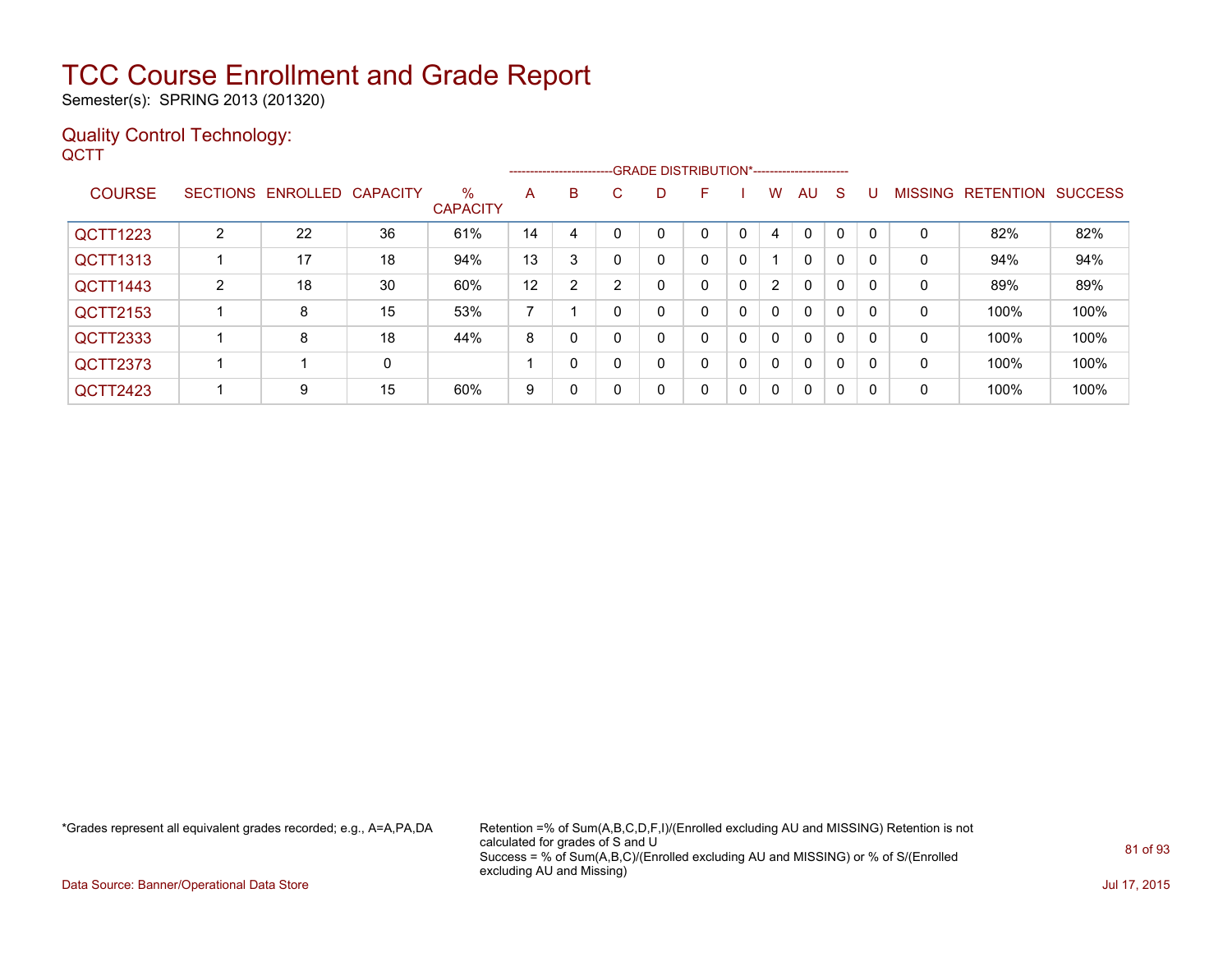Semester(s): SPRING 2013 (201320)

### Radiography:

RADT

|                 |                |                            |    |                                  |    |          | ------------------------GRADE            DISTRIBUTION*------------------------ |   |   |   |    |              |          |          |                |                  |                |
|-----------------|----------------|----------------------------|----|----------------------------------|----|----------|--------------------------------------------------------------------------------|---|---|---|----|--------------|----------|----------|----------------|------------------|----------------|
| <b>COURSE</b>   |                | SECTIONS ENROLLED CAPACITY |    | $\frac{0}{0}$<br><b>CAPACITY</b> | A  | в        | С                                                                              | D | F |   | w  | AU           | S        | U        | <b>MISSING</b> | <b>RETENTION</b> | <b>SUCCESS</b> |
| <b>RADT1201</b> |                | 34                         | 30 | 113%                             | 28 |          | 2                                                                              | 0 | 0 | 0 | 3  | $\mathbf{0}$ | 0        | $\Omega$ | 0              | 91%              | 91%            |
| <b>RADT1212</b> | 3              | 77                         | 81 | 95%                              | 26 | 10       | 17                                                                             | 0 | 6 | 0 | 17 | 1            | $\Omega$ | 0        | 0              | 78%              | 70%            |
| <b>RADT1224</b> |                | 16                         | 20 | 80%                              | 16 | $\Omega$ | $\Omega$                                                                       | 0 | 0 | 0 | 0  | $\mathbf{0}$ | 0        | $\Omega$ | 0              | 100%             | 100%           |
| <b>RADT1313</b> |                | 16                         | 20 | 80%                              | 14 | 2        | 0                                                                              | 0 | 0 | 0 | 0  | $\mathbf{0}$ | 0        | 0        | 0              | 100%             | 100%           |
| <b>RADT1333</b> | $\overline{2}$ | 23                         | 30 | 77%                              | 15 |          |                                                                                | 0 | 0 | 0 | 0  | $\Omega$     | 0        | 0        | 0              | 100%             | 100%           |
| <b>RADT1344</b> | $\overline{2}$ | 23                         | 32 | 72%                              | 15 | 8        | $\mathbf{0}$                                                                   | 0 | 0 | 0 | 0  | 0            | 0        | $\Omega$ | 0              | 100%             | 100%           |
| <b>RADT1372</b> |                | 16                         | 20 | 80%                              | 12 | 4        | 0                                                                              | 0 | 0 | 0 | 0  | $\mathbf{0}$ | 0        | 0        | 0              | 100%             | 100%           |
| <b>RADT1382</b> | $\overline{2}$ | 23                         | 30 | 77%                              | 6  | 11       | 6                                                                              | 0 | 0 | 0 | 0  | 0            | 0        | 0        | 0              | 100%             | 100%           |
| <b>RADT2314</b> |                | 15                         | 20 | 75%                              | 14 |          | $\Omega$                                                                       | 0 | 0 | 0 | 0  | $\mathbf{0}$ | 0        | 0        | 0              | 100%             | 100%           |
| <b>RADT2323</b> | 2              | 22                         | 30 | 73%                              | 10 | 11       |                                                                                | 0 | 0 | 0 | 0  | $\mathbf{0}$ | 0        | 0        | 0              | 100%             | 100%           |
| <b>RADT2336</b> |                | 15                         | 20 | 75%                              | 14 |          | $\Omega$                                                                       | 0 | 0 | 0 | 0  | $\mathbf{0}$ | 0        | 0        | 0              | 100%             | 100%           |
| <b>RADT2343</b> |                | 15                         | 20 | 75%                              | 15 | 0        | $\mathbf{0}$                                                                   | 0 | 0 | 0 | 0  | 0            | 0        | $\Omega$ | 0              | 100%             | 100%           |
| <b>RADT2356</b> | $\overline{2}$ | 22                         | 30 | 73%                              | 18 | 3        |                                                                                | 0 | 0 | 0 | 0  | $\mathbf{0}$ | 0        | $\Omega$ | 0              | 100%             | 100%           |
| <b>RADT2383</b> |                | 15                         | 20 | 75%                              | 14 |          | $\Omega$                                                                       | 0 | 0 | 0 | 0  | $\mathbf{0}$ | 0        | $\Omega$ | 0              | 100%             | 100%           |

\*Grades represent all equivalent grades recorded; e.g., A=A,PA,DA Retention =% of Sum(A,B,C,D,F,I)/(Enrolled excluding AU and MISSING) Retention is not calculated for grades of S and U Success = % of Sum(A,B,C)/(Enrolled excluding AU and MISSING) or % of S/(Enrolled excluding AU and Missing)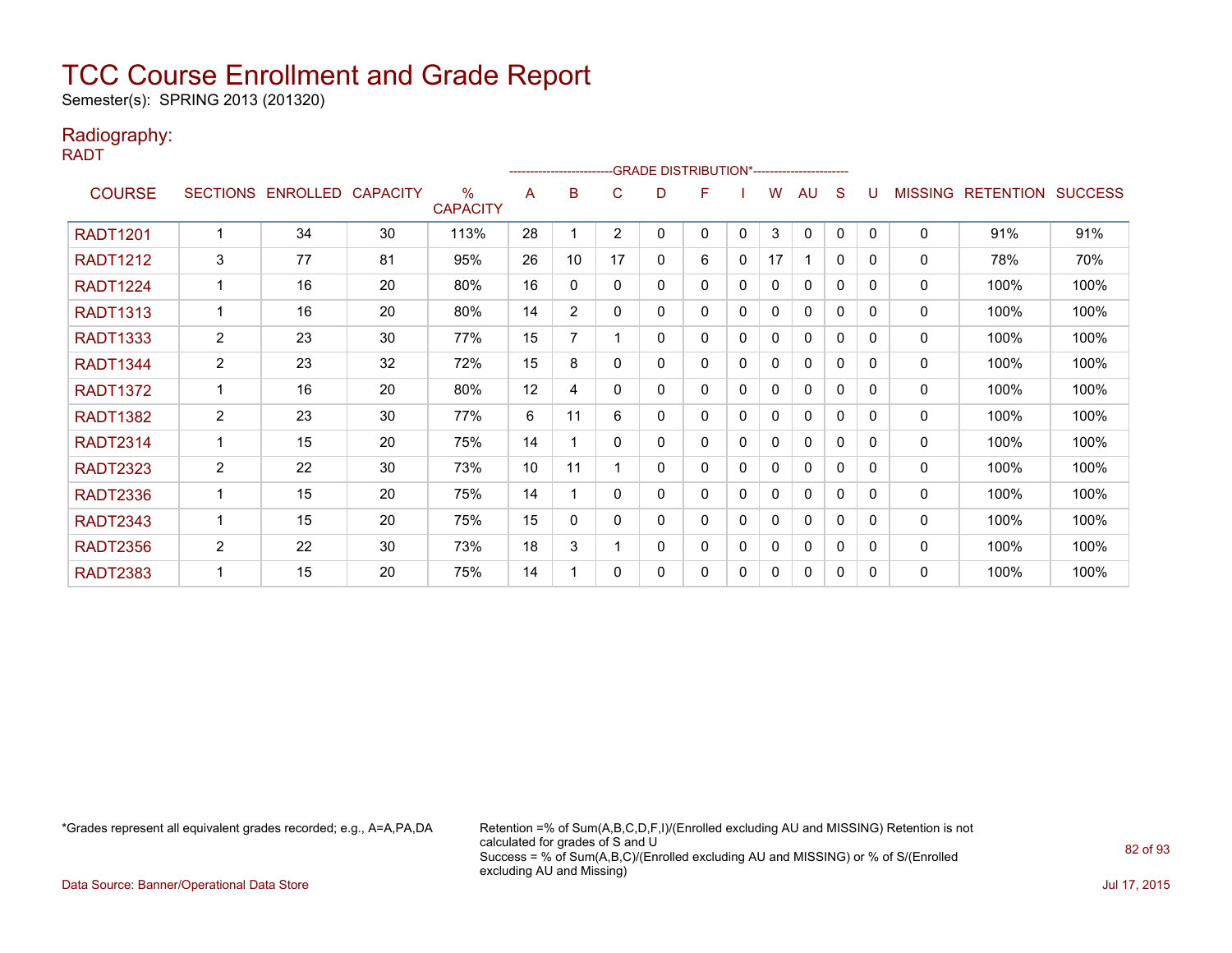Semester(s): SPRING 2013 (201320)

#### Religious Studies:

RELG

|                 |                 |          |                 |                         |    | --------------------------GRADE DISTRIBUTION*----------------------- |   |   |                |   |                |              |              |              |                |                  |                |
|-----------------|-----------------|----------|-----------------|-------------------------|----|----------------------------------------------------------------------|---|---|----------------|---|----------------|--------------|--------------|--------------|----------------|------------------|----------------|
| <b>COURSE</b>   | <b>SECTIONS</b> | ENROLLED | <b>CAPACITY</b> | $\%$<br><b>CAPACITY</b> | A  | B                                                                    | С | D |                |   | w              | AU.          | <sub>S</sub> |              | <b>MISSING</b> | <b>RETENTION</b> | <b>SUCCESS</b> |
| <b>RELG1113</b> | 3               | 38       | 60              | 63%                     | 12 | 8                                                                    |   | 0 | $\overline{2}$ |   | 9              | $\mathbf 0$  | $\Omega$     | $\Omega$     | 0              | 76%              | 71%            |
| <b>RELG1213</b> | 5               | 45       | 213             | 21%                     | 19 | 6                                                                    | ົ |   | 3              |   | 12             |              | 0            | $\mathbf{0}$ | 0              | 73%              | 61%            |
| <b>RELG1223</b> | $\overline{2}$  | 15       | 27              | 56%                     | 7  | 5                                                                    |   | 0 | $\Omega$       | 0 | $\overline{2}$ | $\mathbf{0}$ | 0            | $\mathbf{0}$ | 0              | 87%              | 87%            |
| <b>RELG2113</b> | າ               | 37       | 80              | 46%                     | 6  | 11                                                                   | 5 | 0 |                | 0 | 14             | $\mathbf{0}$ | $\mathbf{0}$ | $\mathbf{0}$ | 0              | 62%              | 59%            |
| <b>RELG2123</b> | 4               | 59       | 85              | 69%                     | 19 | 18                                                                   | 8 | 3 | 0              | 0 | 10             | 1            | $\mathbf{0}$ | $\mathbf{0}$ | 0              | 83%              | 78%            |
| <b>RELG2233</b> |                 | 9        | 20              | 45%                     | 9  |                                                                      |   | 0 | 0              | 0 | 0              | $\mathbf{0}$ | $\mathbf{0}$ | $\mathbf{0}$ | 0              | 100%             | 100%           |
| <b>RELG2243</b> |                 | 8        | 20              | 40%                     | 3  |                                                                      |   |   | -1             | 0 | $\overline{2}$ | $\mathbf{0}$ | $\Omega$     | $\mathbf{0}$ | 0              | 75%              | 50%            |

\*Grades represent all equivalent grades recorded; e.g., A=A,PA,DA Retention =% of Sum(A,B,C,D,F,I)/(Enrolled excluding AU and MISSING) Retention is not calculated for grades of S and U Success = % of Sum(A,B,C)/(Enrolled excluding AU and MISSING) or % of S/(Enrolled excluding AU and Missing)

Data Source: Banner/Operational Data Store Jul 17, 2015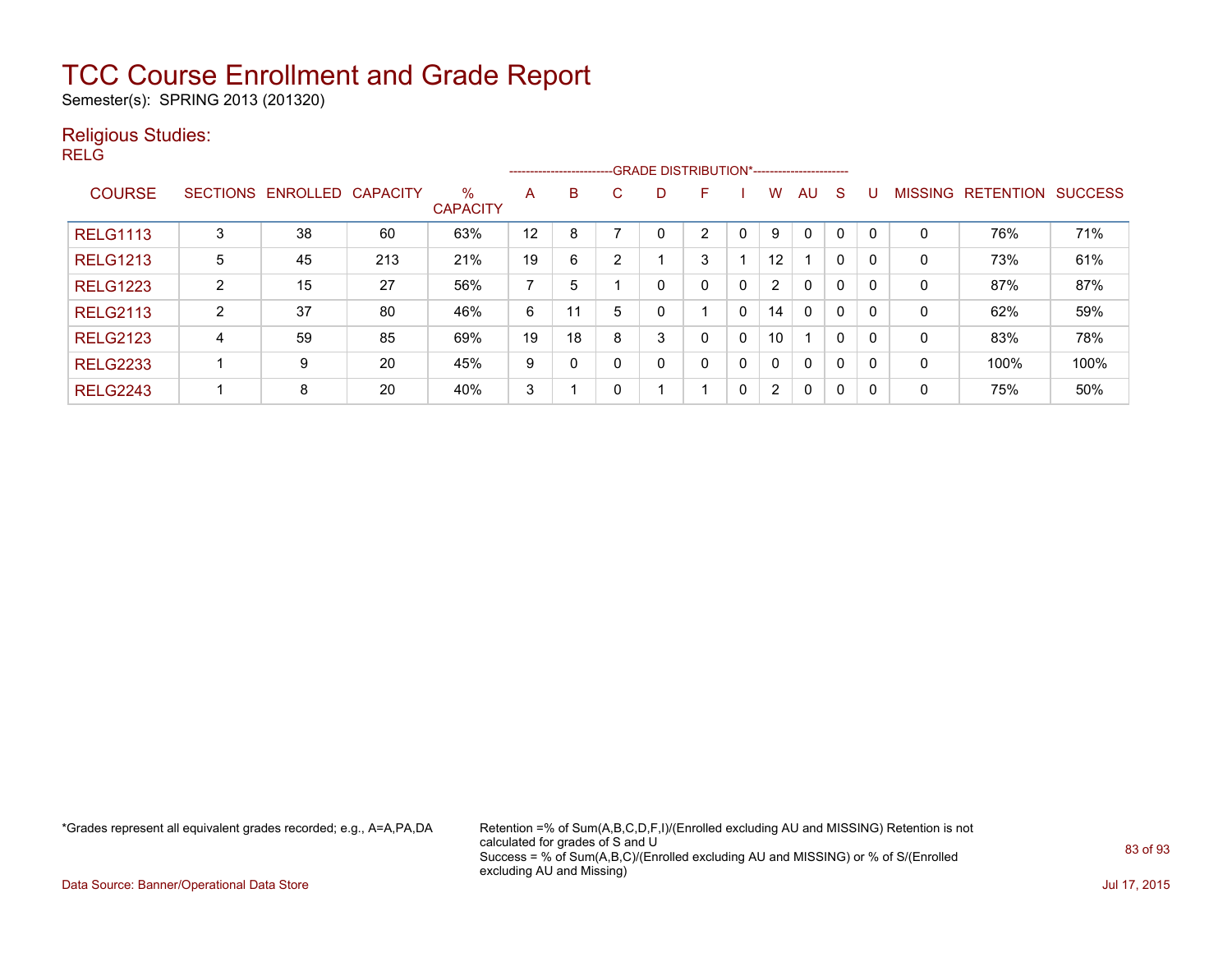Semester(s): SPRING 2013 (201320)

#### Respiratory Care:

RESP

|                 |                 |                 |                 |                         |    | ------------------------ |                | -- GRADE DISTRIBUTION*------------------------ |   |              |   |          |          |          |                |                  |                |
|-----------------|-----------------|-----------------|-----------------|-------------------------|----|--------------------------|----------------|------------------------------------------------|---|--------------|---|----------|----------|----------|----------------|------------------|----------------|
| <b>COURSE</b>   | <b>SECTIONS</b> | <b>ENROLLED</b> | <b>CAPACITY</b> | $\%$<br><b>CAPACITY</b> | A  | B                        | C              | D                                              | F |              | w | AU       | S        |          | <b>MISSING</b> | <b>RETENTION</b> | <b>SUCCESS</b> |
| <b>RESP1403</b> |                 | 18              | 30              | 60%                     | 3  | 12                       | $\overline{2}$ | 0                                              | 0 | 0            |   | 0        | 0        | 0        | 0              | 94%              | 94%            |
| <b>RESP1414</b> | 3               | 18              | 24              | 75%                     | 17 |                          | n              | 0                                              | 0 | 0            | 0 | 0        | 0        | 0        | 0              | 100%             | 100%           |
| <b>RESP1443</b> |                 | 18              | 25              | 72%                     | 11 |                          |                | 0                                              | 0 | 0            | 0 | $\Omega$ | $\Omega$ | $\Omega$ | 0              | 100%             | 100%           |
| <b>RESP2352</b> |                 | 18              | 30              | 60%                     | 16 | 2                        |                | 0                                              | 0 | 0            | 0 | $\Omega$ | 0        | 0        | 0              | 100%             | 100%           |
| <b>RESP2414</b> | 3               | 22              | 24              | 92%                     | 19 | 2                        |                | 0                                              | 0 | 0            | 0 | $\Omega$ | $\Omega$ | 0        | 0              | 100%             | 100%           |
| <b>RESP2452</b> |                 | 21              | 25              | 84%                     | 16 | 5                        |                | 0                                              | 0 | 0            | 0 | $\Omega$ | 0        | 0        | 0              | 100%             | 100%           |
| <b>RESP2493</b> |                 | 21              | 24              | 88%                     | 16 | 4                        |                | $\mathbf{0}$                                   | 0 | $\mathbf{0}$ | 0 | 0        | 0        | 0        | 0              | 100%             | 100%           |
| <b>RESP2563</b> |                 | 21              | 24              | 88%                     | 10 | 6                        |                |                                                | 0 | 0            | 0 | $\Omega$ | 0        | 0        | 0              | 100%             | 95%            |

\*Grades represent all equivalent grades recorded; e.g., A=A,PA,DA Retention =% of Sum(A,B,C,D,F,I)/(Enrolled excluding AU and MISSING) Retention is not calculated for grades of S and U Success = % of Sum(A,B,C)/(Enrolled excluding AU and MISSING) or % of S/(Enrolled excluding AU and Missing)

Data Source: Banner/Operational Data Store Jul 17, 2015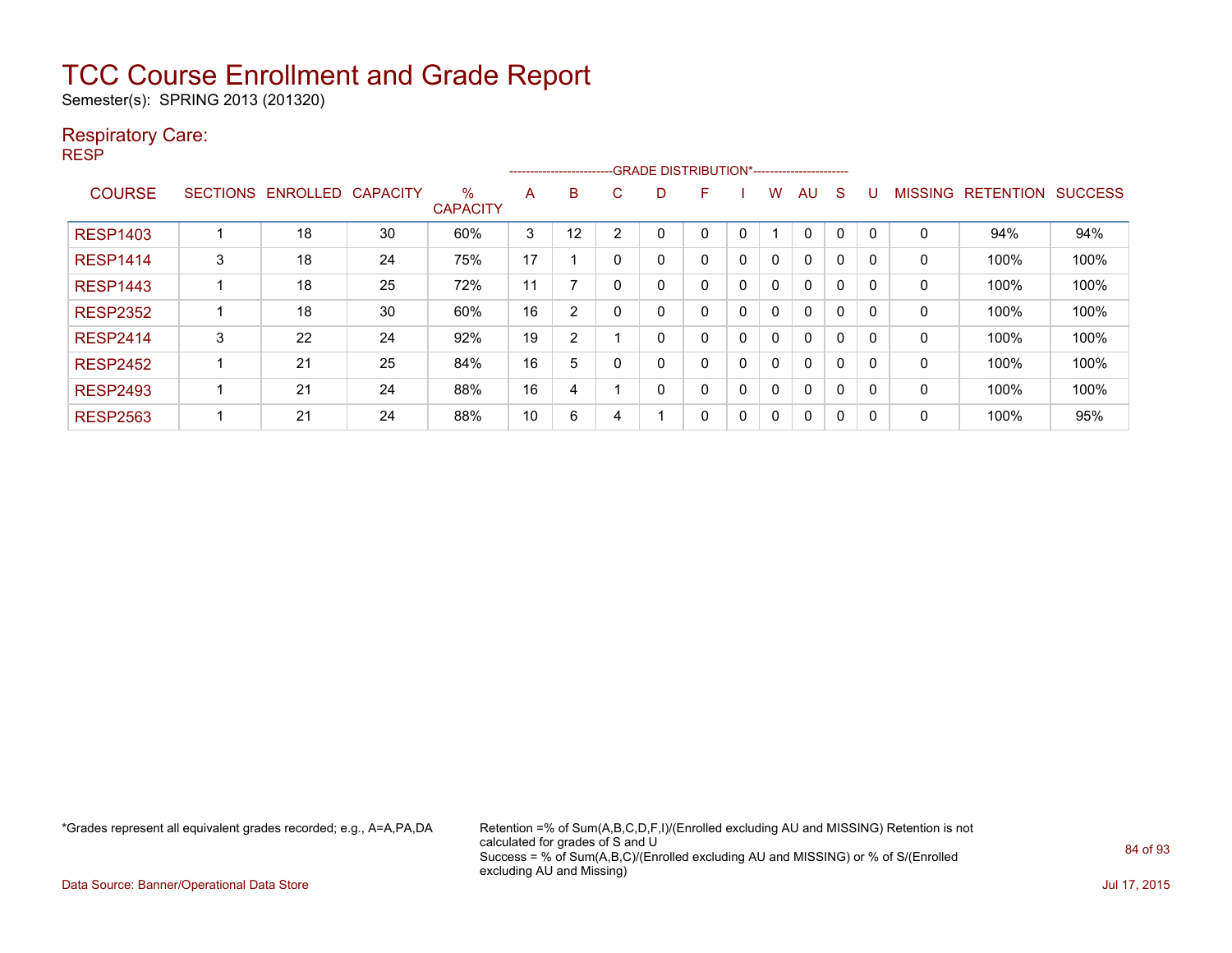Semester(s): SPRING 2013 (201320)

#### Russian:

RUSS

| $\sim$          |                            |    |                      |   | --------------------------- | -GRADE DISTRIBUTION*----------------------- |  |   |        |              |   |   |                           |      |
|-----------------|----------------------------|----|----------------------|---|-----------------------------|---------------------------------------------|--|---|--------|--------------|---|---|---------------------------|------|
| <b>COURSE</b>   | SECTIONS ENROLLED CAPACITY |    | %<br><b>CAPACITY</b> | А | в                           | D.                                          |  |   | W AU S |              | U |   | MISSING RETENTION SUCCESS |      |
| <b>RUSS1103</b> | 14                         | 20 | 70%                  |   |                             |                                             |  | 6 | 2      | $\mathbf{0}$ |   |   | 50%                       | 50%  |
| <b>RUSS1213</b> |                            | 20 | 25%                  | ຸ |                             |                                             |  |   |        | 0            |   | 0 | 100%                      | 100% |

\*Grades represent all equivalent grades recorded; e.g., A=A,PA,DA Retention =% of Sum(A,B,C,D,F,I)/(Enrolled excluding AU and MISSING) Retention is not calculated for grades of S and U Success = % of Sum(A,B,C)/(Enrolled excluding AU and MISSING) or % of S/(Enrolled excluding AU and Missing)

Data Source: Banner/Operational Data Store Jul 17, 2015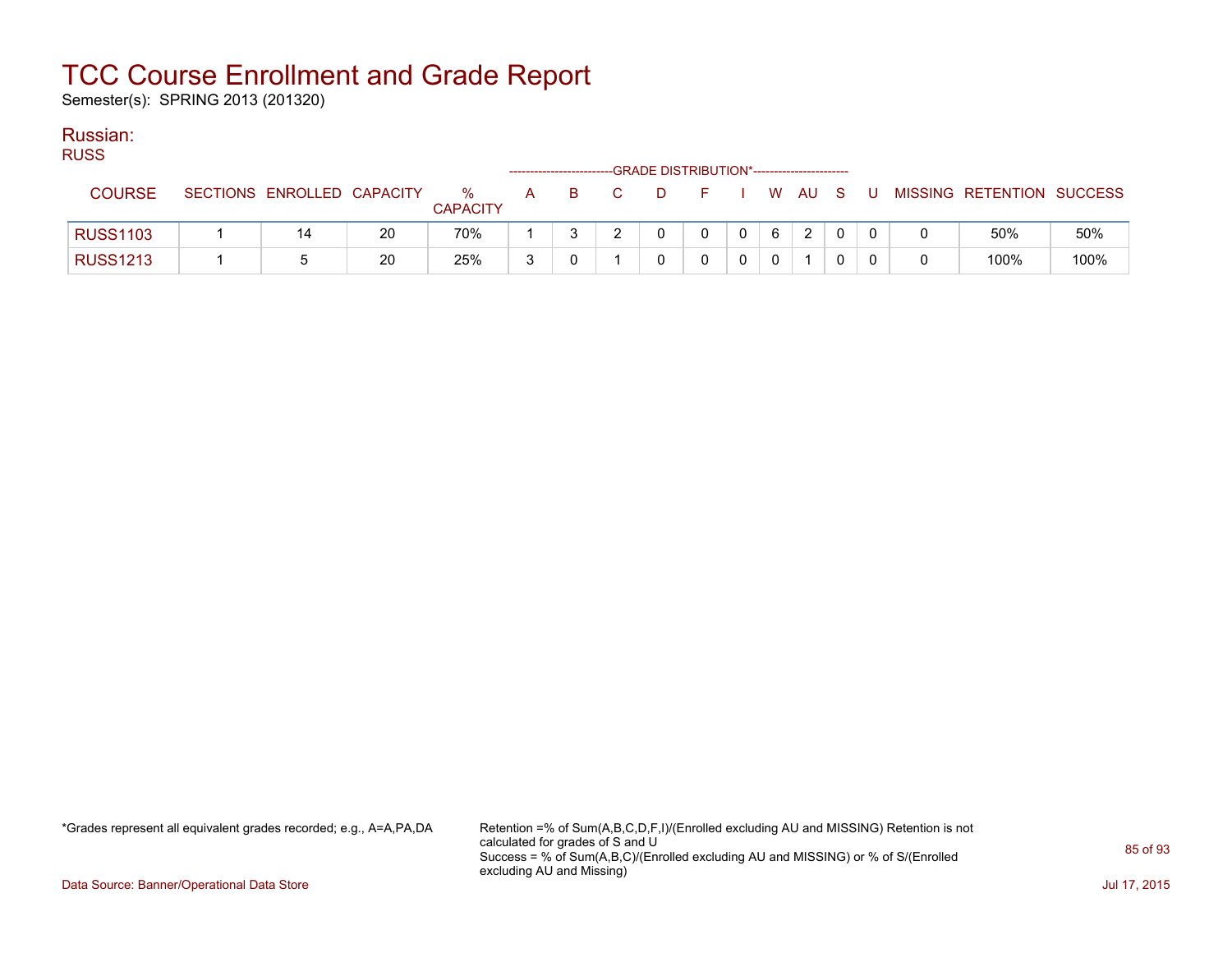Semester(s): SPRING 2013 (201320)

### Sociology:

**SOCI** 

|                 |    |                   |                 |                                  |                |              |          | ------------------------GRADE                DISTRIBUTION*---------------------- |                |              |                |              |              |              |                |                  |                |
|-----------------|----|-------------------|-----------------|----------------------------------|----------------|--------------|----------|----------------------------------------------------------------------------------|----------------|--------------|----------------|--------------|--------------|--------------|----------------|------------------|----------------|
| <b>COURSE</b>   |    | SECTIONS ENROLLED | <b>CAPACITY</b> | $\frac{0}{0}$<br><b>CAPACITY</b> | A              | в            | C        | D                                                                                | F              |              | w              | AU           | S            | U            | <b>MISSING</b> | <b>RETENTION</b> | <b>SUCCESS</b> |
| <b>SOCI1113</b> | 23 | 619               | 800             | 77%                              | 312            | 131          | 56       | 24                                                                               | 39             | 3            | 54             | 0            | 0            | $\Omega$     | 0              | 91%              | 81%            |
| <b>SOCI1133</b> |    | 5                 | 10              | 50%                              | $\overline{2}$ | $\mathbf{0}$ |          | 0                                                                                | 0              | $\mathbf{0}$ | $\overline{2}$ | 0            | 0            | 0            | 0              | 60%              | 60%            |
| <b>SOCI2013</b> | 3  | 44                | 90              | 49%                              | 23             | 9            | 5        | 4                                                                                | 1              | $\mathbf{0}$ | $\overline{2}$ | $\mathbf{0}$ | $\mathbf{0}$ | $\Omega$     | 0              | 95%              | 84%            |
| <b>SOCI2043</b> |    | 19                | 20              | 95%                              | $\overline{2}$ | 5            | 6        | $\overline{2}$                                                                   | 0              | 0            | 4              | $\mathbf{0}$ | $\mathbf{0}$ | 0            | 0              | 79%              | 68%            |
| <b>SOCI2053</b> | 4  | 23                | 35              | 66%                              | 9              | 5            | 6        | 0                                                                                | 0              | 0            | 3              | 0            | 0            | $\Omega$     | 0              | 87%              | 87%            |
| <b>SOCI2113</b> | 5  | 82                | 125             | 66%                              | 27             | 20           | 3        | $\overline{2}$                                                                   | 15             | 0            | 15             | 0            | $\mathbf{0}$ | $\mathbf{0}$ | 0              | 82%              | 61%            |
| <b>SOCI2123</b> |    | 33                | 35              | 94%                              | 13             | 7            | 4        | $\overline{2}$                                                                   | $\overline{2}$ | 0            | 5              | 0            | $\Omega$     | 0            | 0              | 85%              | 73%            |
| <b>SOCI2143</b> |    | 14                | 20              | 70%                              | 6              | 0            | 4        | 0                                                                                | 0              | 0            | 4              | $\Omega$     | 0            | 0            | 0              | 71%              | 71%            |
| <b>SOCI2223</b> |    | 4                 | 20              | 20%                              | 3              | $\mathbf{0}$ | $\Omega$ | 0                                                                                |                | $\mathbf 0$  | 0              | $\mathbf{0}$ | $\mathbf{0}$ | $\Omega$     | 0              | 100%             | 75%            |
| <b>SOCI2243</b> |    | $\overline{7}$    | 30              | 23%                              | 3              | 3            |          | 0                                                                                | 0              | 0            | 0              | $\mathbf{0}$ | $\mathbf{0}$ | $\Omega$     | 0              | 100%             | 100%           |
| <b>SOCI2713</b> |    | 5                 | 7               | 71%                              | 1              |              |          | 0                                                                                | 0              | 0            | 2              | 0            | 0            | $\Omega$     | 0              | 60%              | 60%            |
| <b>SOCI2813</b> | 4  | 31                | 50              | 62%                              | 3              | 7            |          |                                                                                  | 5              | $\mathbf 0$  | 8              | $\mathbf{0}$ | $\mathbf{0}$ | $\Omega$     | 0              | 74%              | 55%            |
| <b>SOCI2991</b> |    | $\overline{2}$    | $\mathbf{0}$    |                                  | 2              | $\mathbf{0}$ | $\Omega$ | 0                                                                                | 0              | $\mathbf{0}$ | 0              | $\mathbf{0}$ | $\mathbf{0}$ | $\Omega$     | $\mathbf{0}$   | 100%             | 100%           |
| <b>SOCI2993</b> |    | 18                | 20              | 90%                              | 5              | 4            | 3        |                                                                                  | 0              | 0            | 5              | 0            | 0            | $\Omega$     | 0              | 72%              | 67%            |

\*Grades represent all equivalent grades recorded; e.g., A=A,PA,DA Retention =% of Sum(A,B,C,D,F,I)/(Enrolled excluding AU and MISSING) Retention is not calculated for grades of S and U Success = % of Sum(A,B,C)/(Enrolled excluding AU and MISSING) or % of S/(Enrolled excluding AU and Missing)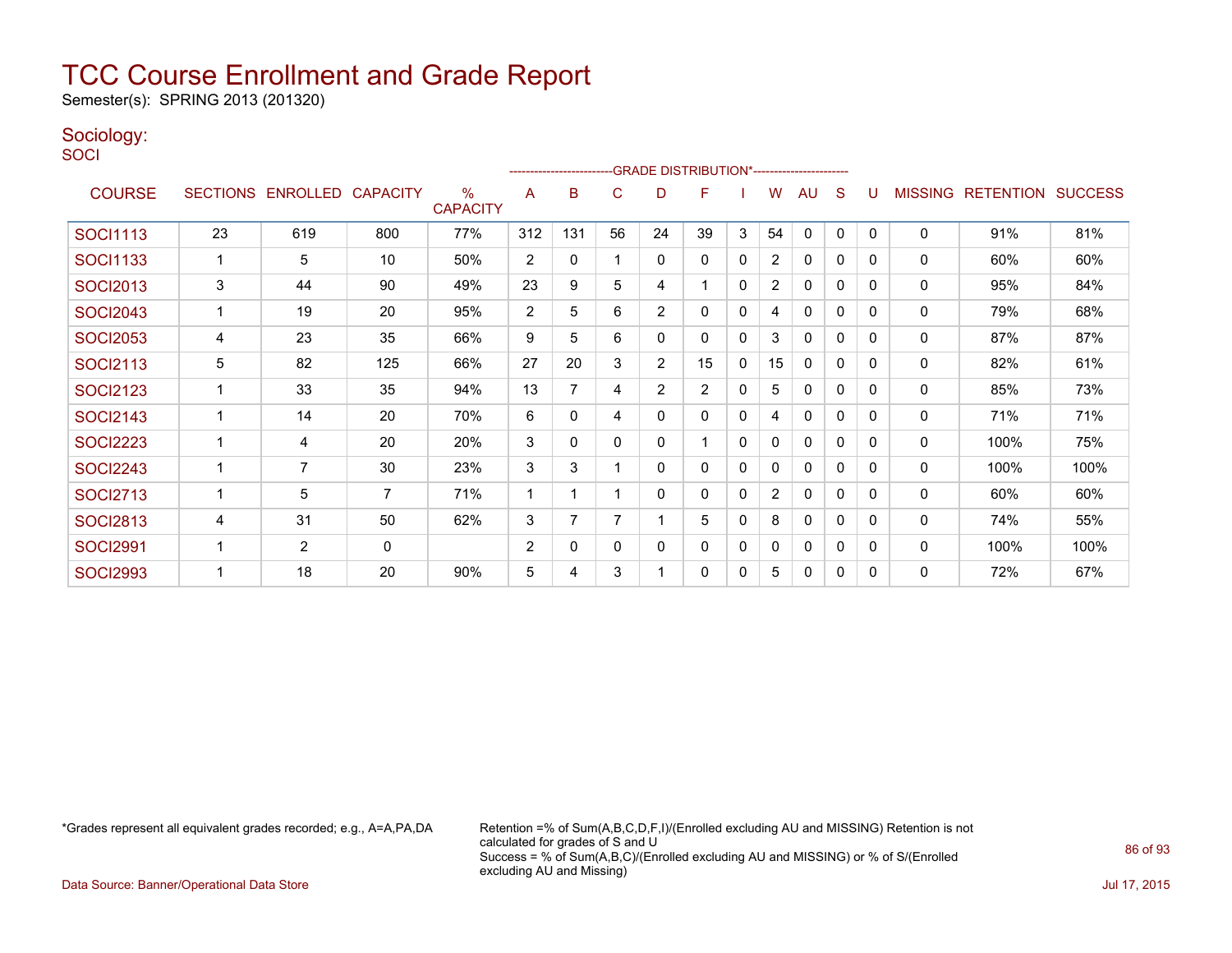Semester(s): SPRING 2013 (201320)

#### Spanish:

SPAN

|                 |                |                   |                 |                                  |     | ------------------------ |                | -GRADE DISTRIBUTION*---------------------- |    |              |                |                |              |          |                |                  |                |
|-----------------|----------------|-------------------|-----------------|----------------------------------|-----|--------------------------|----------------|--------------------------------------------|----|--------------|----------------|----------------|--------------|----------|----------------|------------------|----------------|
| <b>COURSE</b>   |                | SECTIONS ENROLLED | <b>CAPACITY</b> | $\frac{0}{0}$<br><b>CAPACITY</b> | A   | в                        | C              | D                                          | F  |              | W              | AU             | S            |          | <b>MISSING</b> | <b>RETENTION</b> | <b>SUCCESS</b> |
| <b>SPAN1001</b> | $\overline{2}$ | 12                | 35              | 34%                              | 8   | $\overline{2}$           | $\Omega$       | 0                                          | 0  | $\mathbf{0}$ | $\overline{2}$ | $\mathbf{0}$   | $\mathbf{0}$ | $\Omega$ | $\mathbf 0$    | 83%              | 83%            |
| <b>SPAN1003</b> | 2              | 18                | 50              | 36%                              | 12  | $\overline{2}$           | $\overline{2}$ | 0                                          | 0  | 0            | 2              | 0              | 0            | $\Omega$ | 0              | 89%              | 89%            |
| <b>SPAN1103</b> | 22             | 341               | 536             | 64%                              | 130 | 66                       | 30             | 18                                         | 20 |              | 69             | 7              | $\Omega$     | $\Omega$ | 0              | 79%              | 68%            |
| <b>SPAN1213</b> | 11             | 156               | 260             | 60%                              | 57  | 28                       | 23             | 4                                          | 8  | $\mathbf{0}$ | 34             | $\overline{2}$ | $\mathbf{0}$ | $\Omega$ | 0              | 78%              | 70%            |
| <b>SPAN1313</b> | 3              | 29                | 65              | 45%                              | 12  |                          | $\overline{2}$ | $\overline{2}$                             | 0  | 0            | 6              | $\mathbf{0}$   | 0            | $\Omega$ | 0              | 79%              | 72%            |
| <b>SPAN1413</b> | 3              | 29                | 70              | 41%                              | 21  | 3                        | 3              |                                            | 0  | $\mathbf{0}$ | 0              | 1              | $\Omega$     | $\Omega$ | 0              | 100%             | 96%            |
| <b>SPAN2113</b> |                | 8                 | 20              | 40%                              | 6   |                          |                | 0                                          | 0  | 0            | 0              | $\mathbf{0}$   | $\Omega$     | $\Omega$ | 0              | 100%             | 100%           |
| <b>SPAN2143</b> |                | 12                | 20              | 60%                              | 5   | 4                        | $\overline{2}$ | 0                                          | 0  | 0            |                | $\mathbf{0}$   | $\mathbf{0}$ | $\Omega$ | 0              | 92%              | 92%            |
| <b>SPAN2213</b> |                | $\overline{7}$    | 25              | 28%                              |     | 3                        |                | 0                                          | 0  | 0            | $\overline{2}$ | $\mathbf{0}$   | $\Omega$     | $\Omega$ | 0              | 71%              | 71%            |
| <b>SPAN2443</b> |                | 12                | 20              | 60%                              | 11  |                          | 0              | 0                                          | 0  | 0            | 0              | $\mathbf{0}$   | 0            | $\Omega$ | 0              | 100%             | 100%           |
| <b>SPAN2453</b> |                | 6                 | 20              | 30%                              | 5   | $\Omega$                 | $\Omega$       | 0                                          | 0  | 0            |                | $\mathbf{0}$   | 0            | $\Omega$ | $\mathbf{0}$   | 83%              | 83%            |
| <b>SPAN2473</b> |                | 6                 | 20              | 30%                              | 5   | 0                        | 0              | 0                                          | 0  | 0            |                | $\mathbf{0}$   | 0            | $\Omega$ | 0              | 83%              | 83%            |
| <b>SPAN2543</b> |                | 11                | 20              | 55%                              | 9   | 0                        | 0              | 0                                          | 0  | 0            | $\overline{2}$ | 0              | 0            | $\Omega$ | 0              | 82%              | 82%            |
| <b>SPAN2663</b> |                | 6                 | 20              | 30%                              | 6   | $\Omega$                 | $\Omega$       | 0                                          | 0  | 0            | 0              | 0              | 0            | $\Omega$ | $\mathbf{0}$   | 100%             | 100%           |

\*Grades represent all equivalent grades recorded; e.g., A=A,PA,DA Retention =% of Sum(A,B,C,D,F,I)/(Enrolled excluding AU and MISSING) Retention is not calculated for grades of S and U Success = % of Sum(A,B,C)/(Enrolled excluding AU and MISSING) or % of S/(Enrolled excluding AU and Missing)

Data Source: Banner/Operational Data Store Jul 17, 2015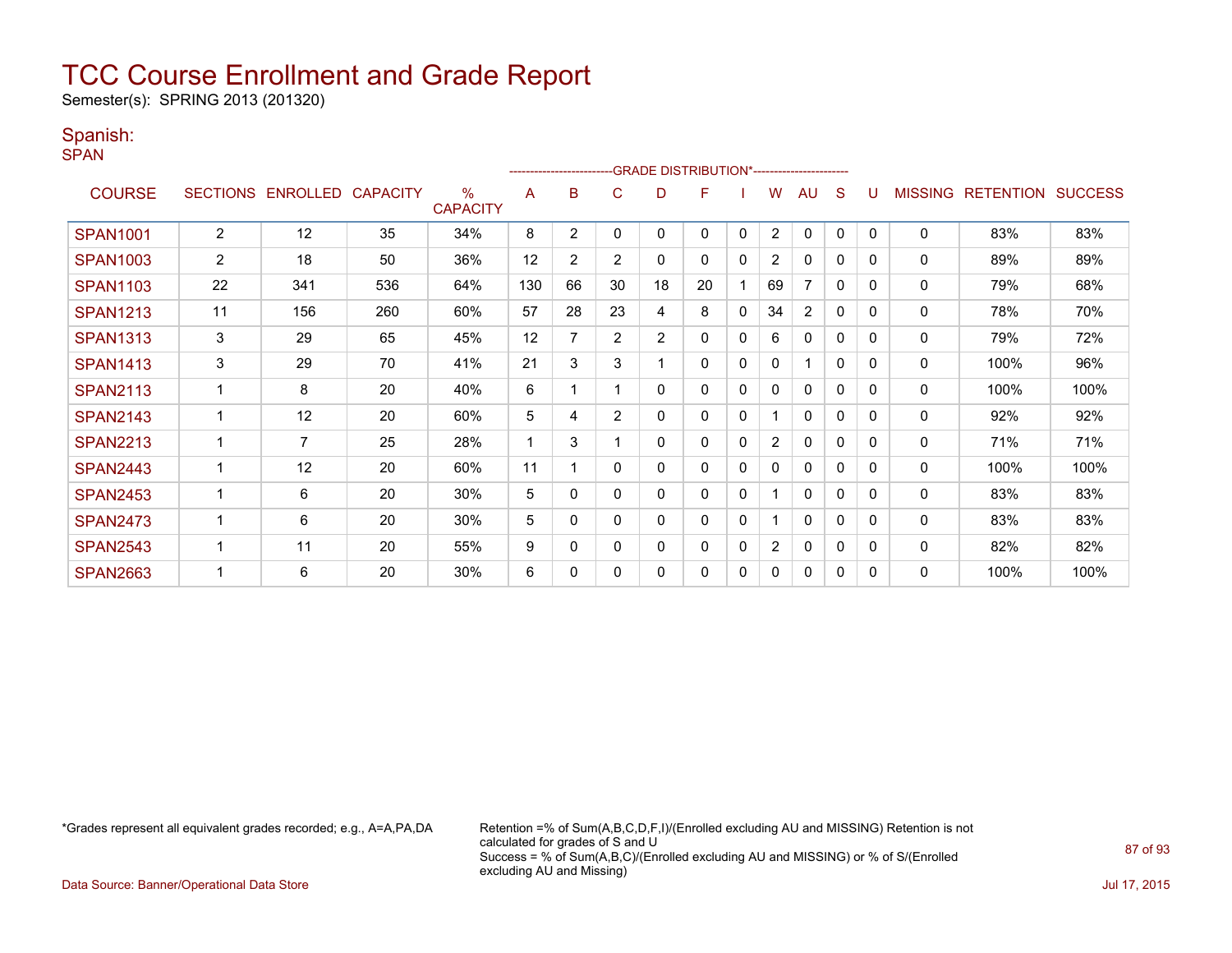Semester(s): SPRING 2013 (201320)

#### Speech:

SPCH

|                 |                 |                 |                 |                         |     | ----------------------- |             |             | -GRADE DISTRIBUTION*----------------------- |              |     |              |              |   |                |                  |                |
|-----------------|-----------------|-----------------|-----------------|-------------------------|-----|-------------------------|-------------|-------------|---------------------------------------------|--------------|-----|--------------|--------------|---|----------------|------------------|----------------|
| <b>COURSE</b>   | <b>SECTIONS</b> | <b>ENROLLED</b> | <b>CAPACITY</b> | $\%$<br><b>CAPACITY</b> | A   | B                       | C           | D           | F                                           |              | w   | AU           | S            |   | <b>MISSING</b> | <b>RETENTION</b> | <b>SUCCESS</b> |
| <b>SPCH1013</b> |                 | 9               | 25              | 36%                     | 3   | 3                       |             | $\mathbf 0$ |                                             | 0            |     |              | $\Omega$     | 0 | $\mathbf 0$    | 100%             | 88%            |
| <b>SPCH1113</b> | 50              | 960             | 305. ا          | 74%                     | 393 | 230                     | 106         | 24          | 68                                          |              | 138 | $\mathbf{0}$ | $\mathbf{0}$ |   | $\mathbf 0$    | 86%              | 76%            |
| <b>SPCH2053</b> | 5               | 60              | 120             | 50%                     | 26  | 11                      | 3           | 4           | 6                                           | $\mathbf{0}$ | 10  | $\Omega$     | 0            | 0 | 0              | 83%              | 67%            |
| <b>SPCH2103</b> | 2               | 33              | 40              | 82%                     | 4   | 14                      | 5           | 3           | 4                                           | 0            | 3   | 0            | 0            |   | 0              | 91%              | 70%            |
| <b>SPCH2233</b> |                 | 9               | 20              | 45%                     | 9   | 0                       | $\mathbf 0$ | 0           | 0                                           | 0            |     | $\Omega$     | 0            | 0 | 0              | 100%             | 100%           |
| <b>SPCH2333</b> | 2               | 5               | 40              | 12%                     | 4   |                         | $\mathbf 0$ | 0           | 0                                           | 0            |     | $\mathbf{0}$ | 0            |   | 0              | 100%             | 100%           |
| <b>SPCH2343</b> |                 | 3               | 20              | 15%                     | 3   | $\Omega$                | $\mathbf 0$ | 0           | 0                                           | 0            |     | $\mathbf{0}$ | 0            | 0 | $\mathbf{0}$   | 100%             | 100%           |
| <b>SPCH2351</b> |                 | 2               | 20              | 10%                     | и   | 0                       | $\Omega$    | 0           | $\Omega$                                    |              |     | $\Omega$     | 0            | 0 | 0              | 100%             | 50%            |
| <b>SPCH2993</b> |                 | 4               | 20              | 20%                     | 3   | $\Omega$                |             | 0           | 0                                           | 0            |     | $\mathbf{0}$ | 0            |   | $\mathbf 0$    | 100%             | 100%           |

\*Grades represent all equivalent grades recorded; e.g., A=A,PA,DA Retention =% of Sum(A,B,C,D,F,I)/(Enrolled excluding AU and MISSING) Retention is not calculated for grades of S and U Success = % of Sum(A,B,C)/(Enrolled excluding AU and MISSING) or % of S/(Enrolled excluding AU and Missing)

Data Source: Banner/Operational Data Store Jul 17, 2015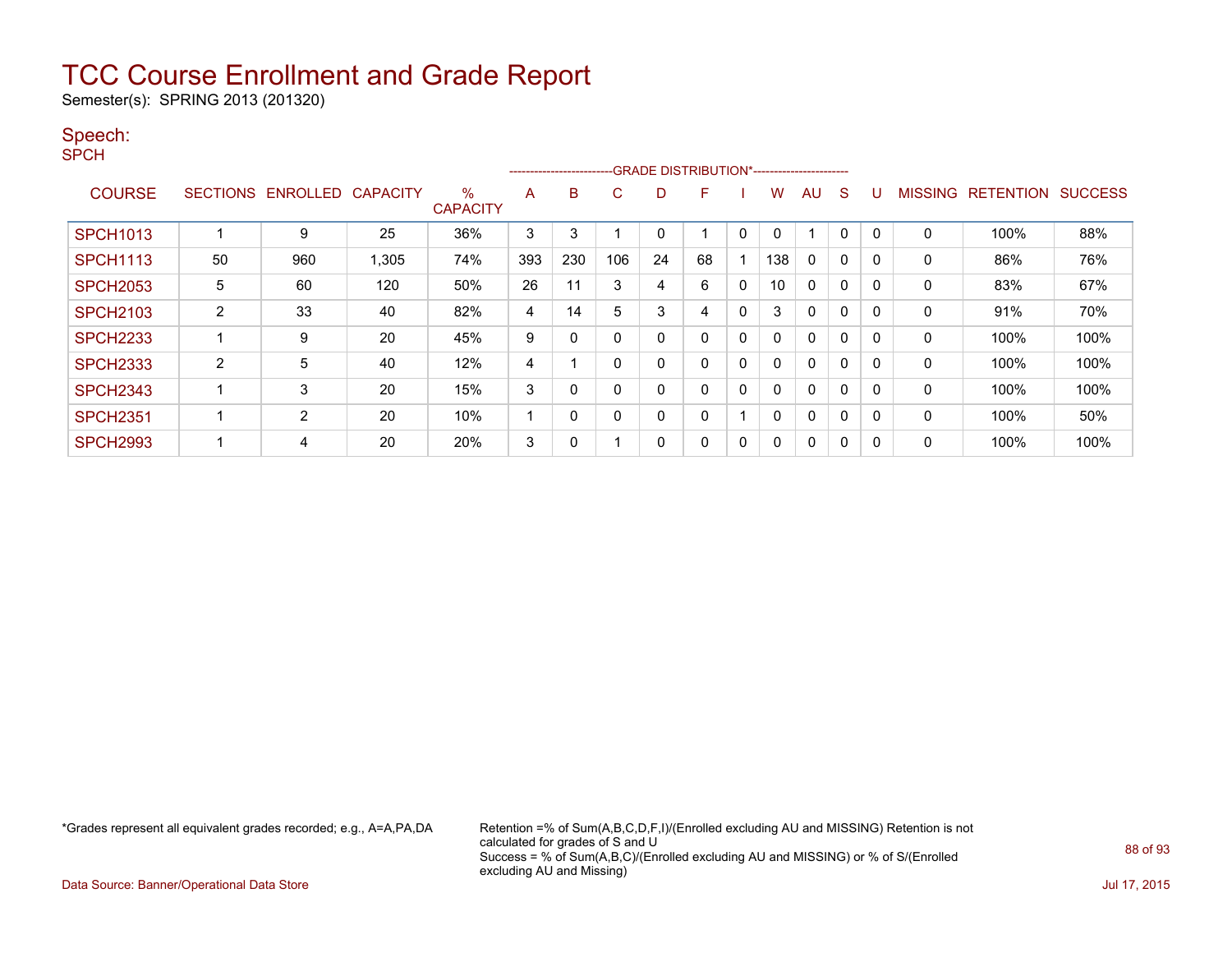Semester(s): SPRING 2013 (201320)

### Surgical Technology:

**SRGT** 

|                 |                 |                 |                 |                         |                |                |   |   | <u>-----------------------GRADE DISTRIBUTION</u> |              |              | `------------------------ |              |              |                |                  |                |
|-----------------|-----------------|-----------------|-----------------|-------------------------|----------------|----------------|---|---|--------------------------------------------------|--------------|--------------|---------------------------|--------------|--------------|----------------|------------------|----------------|
| <b>COURSE</b>   | <b>SECTIONS</b> | <b>ENROLLED</b> | <b>CAPACITY</b> | $\%$<br><b>CAPACITY</b> | A              | B              | C | D | F                                                |              | W            | AU                        | S            | U            | <b>MISSING</b> | <b>RETENTION</b> | <b>SUCCESS</b> |
| <b>SRGT1102</b> | $\overline{2}$  | 14              | 20              | 70%                     | 14             | 0              | 0 | 0 | 0                                                | $\mathbf{0}$ | $\mathbf{0}$ | $\mathbf{0}$              | $\mathbf{0}$ | $\mathbf{0}$ | $\Omega$       | 100%             | 100%           |
| <b>SRGT1112</b> | $\overline{2}$  | 13              | 20              | 65%                     | 6              | 7              | 0 | 0 | 0                                                | 0            | 0            | $\mathbf{0}$              | 0            | $\Omega$     | 0              | 100%             | 100%           |
| <b>SRGT1124</b> | 1               | 6               | 10              | 60%                     | 6              | 0              | 0 | 0 | 0                                                | 0            | 0            | 0                         | 0            | $\Omega$     | 0              | 100%             | 100%           |
| <b>SRGT1211</b> | $\overline{2}$  | 11              | 20              | 55%                     | 8              | 3              | 0 | 0 | 0                                                | 0            | 0            | $\mathbf{0}$              | 0            | 0            | 0              | 100%             | 100%           |
| <b>SRGT1222</b> | $\overline{2}$  | 11              | 20              | 55%                     | 3              | 7              |   | 0 | 0                                                | 0            | 0            | $\mathbf{0}$              | 0            | $\Omega$     | 0              | 100%             | 100%           |
| <b>SRGT1324</b> | 1               | 8               | 10              | 80%                     | $\overline{2}$ | 6              | 0 | 0 | 0                                                | 0            | 0            | 0                         | 0            | 0            | $\mathbf{0}$   | 100%             | 100%           |
| <b>SRGT1333</b> | $\overline{2}$  | 13              | 20              | 65%                     | 6              | 7              | 0 | 0 | 0                                                | $\Omega$     | 0            | 0                         | 0            | 0            | 0              | 100%             | 100%           |
| <b>SRGT1341</b> |                 | 3               | 10              | 30%                     | 3              | 0              | 0 | 0 | 0                                                | 0            | 0            | $\mathbf{0}$              | 0            | $\Omega$     | $\mathbf 0$    | 100%             | 100%           |
| <b>SRGT2221</b> |                 | 3               | 10              | 30%                     | $\overline{2}$ |                | 0 | 0 | 0                                                | 0            | 0            | 0                         | 0            | $\Omega$     | $\mathbf{0}$   | 100%             | 100%           |
| <b>SRGT2312</b> | $\overline{2}$  | 13              | 20              | 65%                     | 6              | 7              | 0 | 0 | 0                                                | 0            | 0            | 0                         | 0            | 0            | 0              | 100%             | 100%           |
| <b>SRGT2323</b> |                 | 9               | 10              | 90%                     | 7              | $\overline{2}$ | 0 | 0 | 0                                                | 0            | 0            | $\mathbf{0}$              | $\Omega$     | $\Omega$     | 0              | 100%             | 100%           |
| <b>SRGT2332</b> |                 | 6               | 10              | 60%                     | 4              | $\overline{2}$ | 0 | 0 | 0                                                | 0            | 0            | 0                         | 0            | $\Omega$     | $\mathbf{0}$   | 100%             | 100%           |
| <b>SRGT2434</b> |                 | 6               | 10              | 60%                     | 6              | 0              | 0 | 0 | 0                                                | 0            | 0            | 0                         | 0            | 0            | 0              | 100%             | 100%           |
| <b>SRGT2442</b> |                 | 5               | 20              | 25%                     | $\overline{2}$ | 3              | 0 | 0 | 0                                                | 0            | 0            | $\mathbf 0$               | 0            | 0            | $\mathbf{0}$   | 100%             | 100%           |

 $-0.01855$  DIOTOIDUTIONS

\*Grades represent all equivalent grades recorded; e.g., A=A,PA,DA Retention =% of Sum(A,B,C,D,F,I)/(Enrolled excluding AU and MISSING) Retention is not calculated for grades of S and U Success = % of Sum(A,B,C)/(Enrolled excluding AU and MISSING) or % of S/(Enrolled excluding AU and Missing)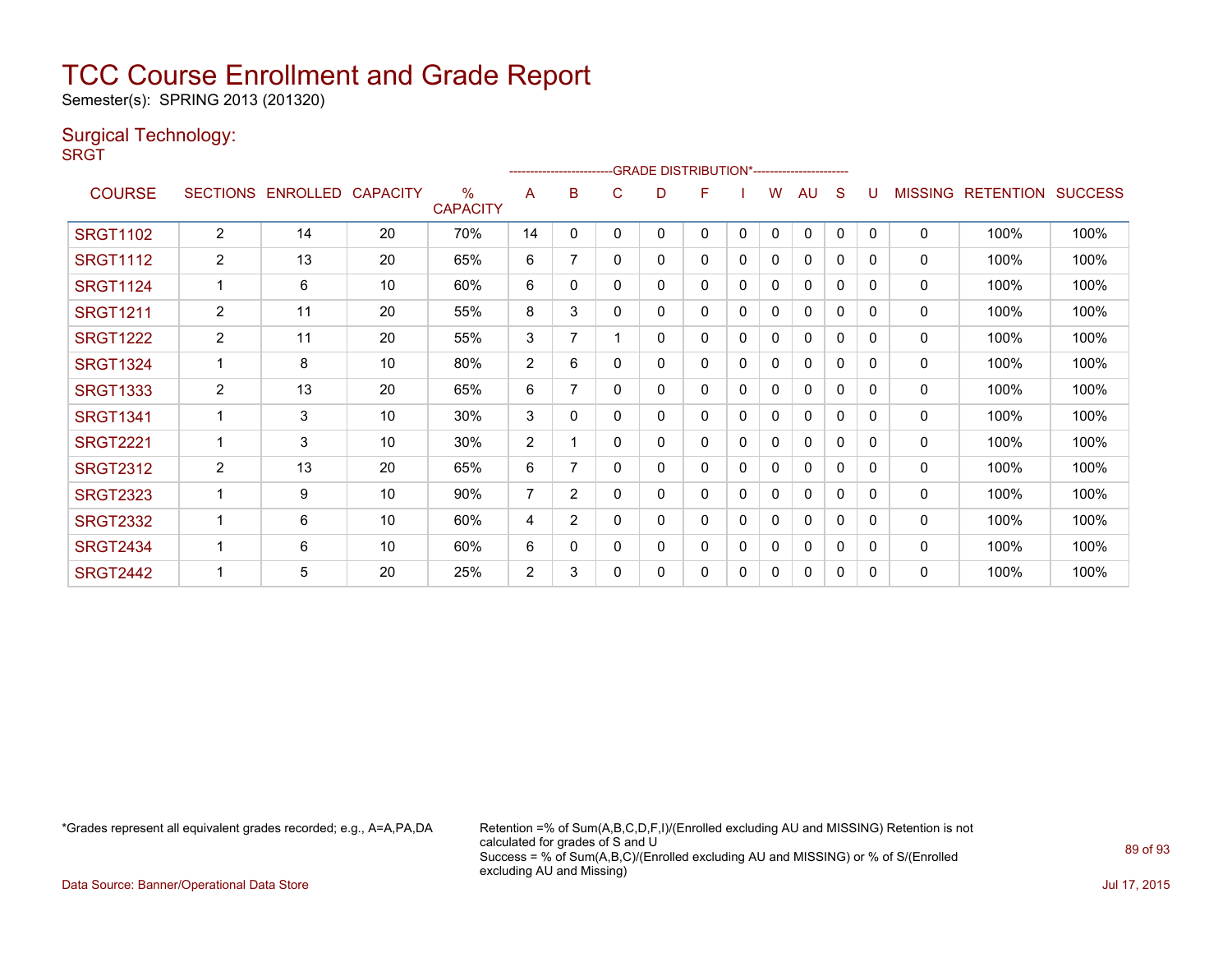Semester(s): SPRING 2013 (201320)

### Surveying Technology:

SURV

| <b>COURSE</b>   | SECTIONS ENROLLED CAPACITY |    | ℅<br><b>CAPACITY</b> | A | B |  |             |              | W AU | - S |  | MISSING RETENTION SUCCESS |      |
|-----------------|----------------------------|----|----------------------|---|---|--|-------------|--------------|------|-----|--|---------------------------|------|
| <b>SURV2363</b> |                            | 20 | 55%                  | 2 |   |  | $\mathbf 0$ | $\mathbf{0}$ | 5    |     |  | 100%                      | 100% |
| <b>SURV2373</b> |                            | 20 | 45%                  |   |   |  |             |              | ີ    |     |  | 83%                       | 83%  |

\*Grades represent all equivalent grades recorded; e.g., A=A,PA,DA Retention =% of Sum(A,B,C,D,F,I)/(Enrolled excluding AU and MISSING) Retention is not calculated for grades of S and U Success = % of Sum(A,B,C)/(Enrolled excluding AU and MISSING) or % of S/(Enrolled excluding AU and Missing)

Data Source: Banner/Operational Data Store Jul 17, 2015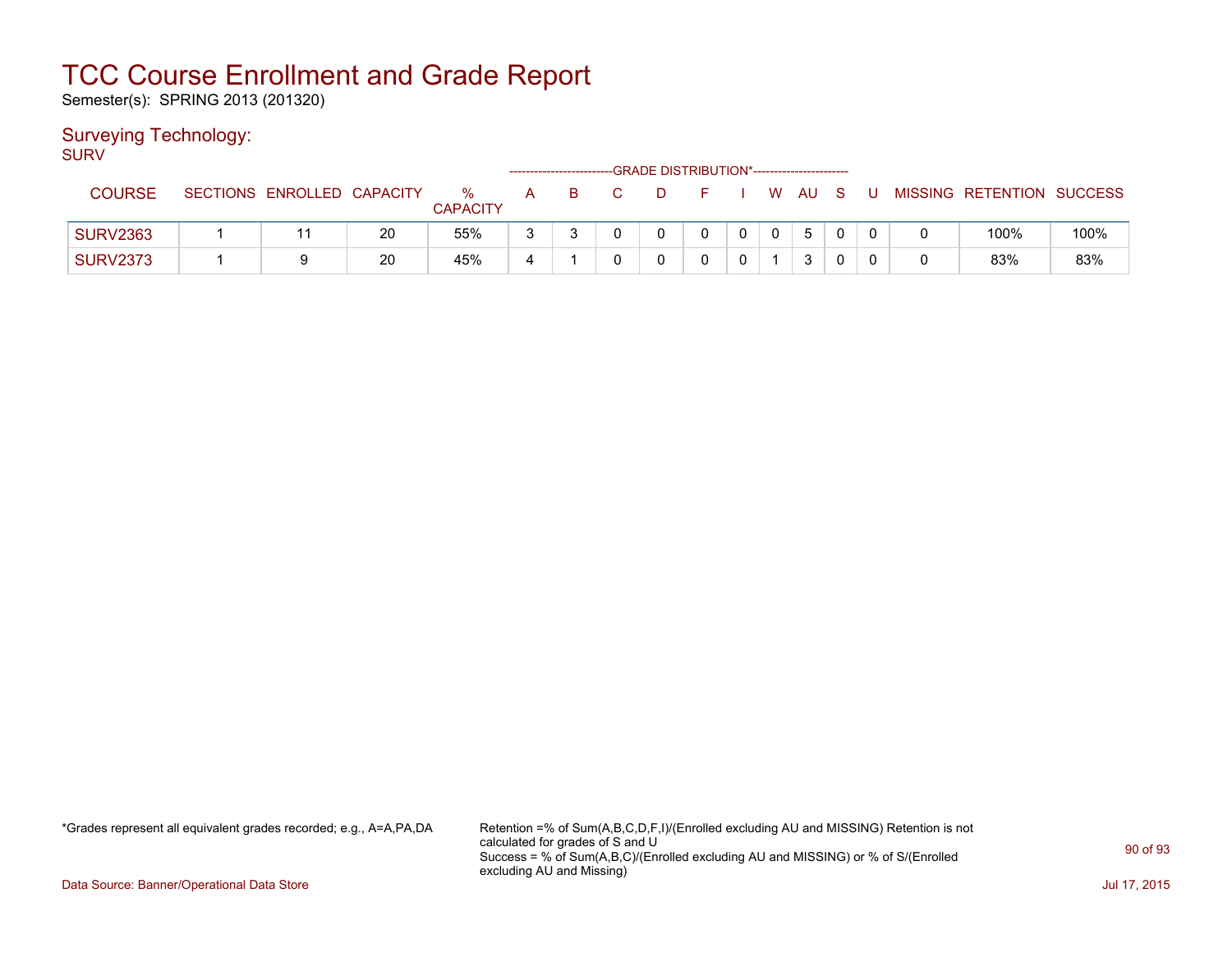Semester(s): SPRING 2013 (201320)

#### Teaching:

| <b>TCHG</b>     |  |    |                 |  | ------------------------GRADE DISTRIBUTION*----------------------- |                |                                                                           |  |  |                                                                             |     |
|-----------------|--|----|-----------------|--|--------------------------------------------------------------------|----------------|---------------------------------------------------------------------------|--|--|-----------------------------------------------------------------------------|-----|
| <b>COURSE</b>   |  |    | <b>CAPACITY</b> |  |                                                                    |                |                                                                           |  |  | SECTIONS ENROLLED CAPACITY % A B C D F I W AU S U MISSING RETENTION SUCCESS |     |
| <b>TCHG2991</b> |  | 20 | 55%             |  | $\Omega$                                                           | $\overline{0}$ | $\begin{array}{c c c c c c c} \hline 0 & 2 & 0 & 0 \\ \hline \end{array}$ |  |  | 82%                                                                         | 82% |

\*Grades represent all equivalent grades recorded; e.g., A=A,PA,DA Retention =% of Sum(A,B,C,D,F,I)/(Enrolled excluding AU and MISSING) Retention is not calculated for grades of S and U Success = % of Sum(A,B,C)/(Enrolled excluding AU and MISSING) or % of S/(Enrolled excluding AU and Missing)

Data Source: Banner/Operational Data Store Jul 17, 2015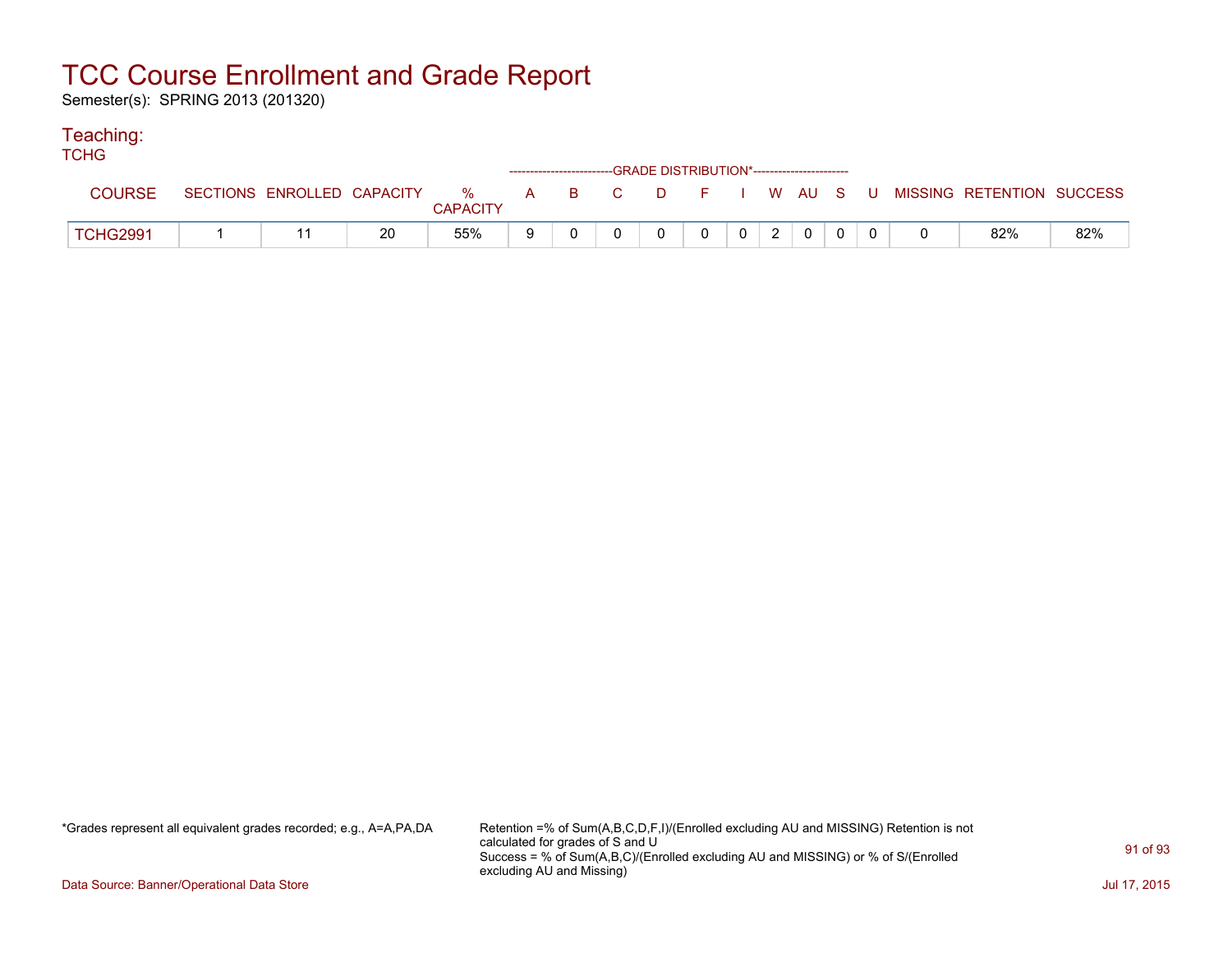Semester(s): SPRING 2013 (201320)

#### Theatre:

THEA

|                 |                 |          |                 |                                  |    | ------------------------ |                | -GRADE DISTRIBUTION*---------------------- |                |              |          |              |              |          |                |                  |                |
|-----------------|-----------------|----------|-----------------|----------------------------------|----|--------------------------|----------------|--------------------------------------------|----------------|--------------|----------|--------------|--------------|----------|----------------|------------------|----------------|
| <b>COURSE</b>   | <b>SECTIONS</b> | ENROLLED | <b>CAPACITY</b> | $\frac{0}{0}$<br><b>CAPACITY</b> | A  | B                        | С              | D                                          | F              |              | w        | AU           | S            |          | <b>MISSING</b> | <b>RETENTION</b> | <b>SUCCESS</b> |
| <b>THEA1000</b> |                 | 14       | 50              | 28%                              | 0  | 0                        | 0              | 0                                          | 0              | $\mathbf{0}$ | $\Omega$ | $\mathbf{0}$ | 13           |          | $\mathbf 0$    |                  | 93%            |
| <b>THEA1023</b> |                 | 6        | 20              | 30%                              |    |                          | $\overline{2}$ | 0                                          |                | $\mathbf{0}$ |          | $\mathbf{0}$ | $\mathbf{0}$ | $\Omega$ | 0              | 83%              | 67%            |
| <b>THEA1043</b> |                 | 7        | 15              | 47%                              | 7  | 0                        | 0              | 0                                          | 0              | 0            | 0        | 0            | $\mathbf{0}$ | $\Omega$ | 0              | 100%             | 100%           |
| <b>THEA1053</b> |                 | 20       | 20              | 100%                             | 6  | 6                        | 4              |                                            | $\overline{2}$ | $\mathbf{0}$ |          | $\mathbf{0}$ | $\mathbf{0}$ | $\Omega$ | 0              | 95%              | 80%            |
| <b>THEA1093</b> | $\overline{2}$  | 30       | 44              | 68%                              | 10 | 4                        |                |                                            | 5              | 0            | 3        | 0            | 0            | $\Omega$ | 0              | 90%              | 70%            |
| <b>THEA1163</b> |                 | 5        | 15              | 33%                              | 5  | 0                        | 0              | 0                                          | 0              | 0            | 0        | $\mathbf{0}$ | 0            | $\Omega$ | 0              | 100%             | 100%           |
| <b>THEA1242</b> |                 | 5        | 5               | 100%                             |    | $\overline{2}$           |                | 0                                          | 0              | $\mathbf{0}$ |          | 0            | $\mathbf 0$  | 0        | 0              | 80%              | 80%            |
| <b>THEA2073</b> |                 | 8        | 10              | 80%                              | 5  | 0                        |                | 0                                          |                | $\mathbf{0}$ |          | $\mathbf{0}$ | $\mathbf{0}$ | $\Omega$ | 0              | 88%              | 75%            |
| <b>THEA2143</b> |                 | 7        | 20              | 35%                              | 7  | 0                        | 0              | 0                                          | 0              | $\Omega$     | 0        | $\mathbf{0}$ | $\mathbf{0}$ | $\Omega$ | 0              | 100%             | 100%           |
| <b>THEA2253</b> |                 |          | -1              | 100%                             |    | 0                        | 0              | 0                                          | 0              | $\mathbf{0}$ | $\Omega$ | $\mathbf{0}$ | $\mathbf 0$  | 0        | 0              | 100%             | 100%           |
| <b>THEA2453</b> |                 | 5        | 8               | 62%                              | 5  | 0                        | 0              | 0                                          | 0              | 0            | 0        | $\mathbf{0}$ | 0            | $\Omega$ | 0              | 100%             | 100%           |
| <b>THEA2993</b> |                 | 12       | 20              | 60%                              | 4  | 4                        | 0              |                                            | 0              | $\mathbf{0}$ | 3        | 0            | 0            | $\Omega$ | 0              | 75%              | 67%            |

\*Grades represent all equivalent grades recorded; e.g., A=A,PA,DA Retention =% of Sum(A,B,C,D,F,I)/(Enrolled excluding AU and MISSING) Retention is not calculated for grades of S and U Success = % of Sum(A,B,C)/(Enrolled excluding AU and MISSING) or % of S/(Enrolled excluding AU and Missing)